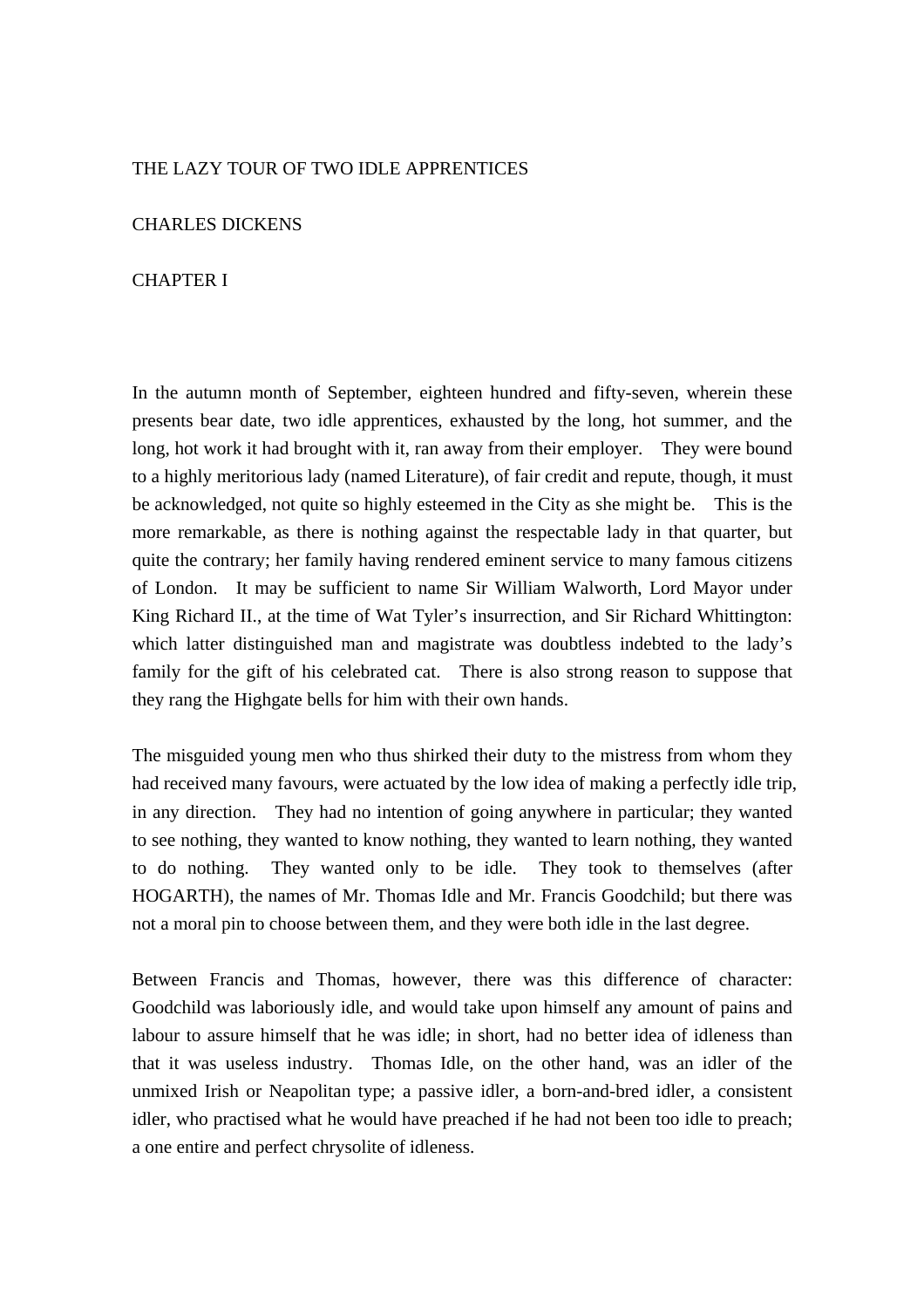The two idle apprentices found themselves, within a few hours of their escape, walking down into the North of England, that is to say, Thomas was lying in a meadow, looking at the railway trains as they passed over a distant viaduct—which was his idea of walking down into the North; while Francis was walking a mile due South against time—which was his idea of walking down into the North. In the meantime the day waned, and the milestones remained unconquered.

'Tom,' said Goodchild, 'the sun is getting low. Up, and let us go forward!'

'Nay,' quoth Thomas Idle, 'I have not done with Annie Laurie yet.' And he proceeded with that idle but popular ballad, to the effect that for the bonnie young person of that name he would 'lay him doon and dee'—equivalent, in prose, to lay him down and die.

'What an ass that fellow was!' cried Goodchild, with the bitter emphasis of contempt.

'Which fellow?' asked Thomas Idle.

'The fellow in your song. Lay him doon and dee! Finely he'd show off before the girl by doing that. A sniveller! Why couldn't he get up, and punch somebody's head!'

'Whose?' asked Thomas Idle.

'Anybody's. Everybody's would be better than nobody's! If I fell into that state of mind about a girl, do you think I'd lay me doon and dee? No, sir,' proceeded Goodchild, with a disparaging assumption of the Scottish accent, 'I'd get me oop and peetch into somebody. Wouldn't you?'

'I wouldn't have anything to do with her,' yawned Thomas Idle. 'Why should I take the trouble?'

'It's no trouble, Tom, to fall in love,' said Goodchild, shaking his head.

'It's trouble enough to fall out of it, once you're in it,' retorted Tom. 'So I keep out of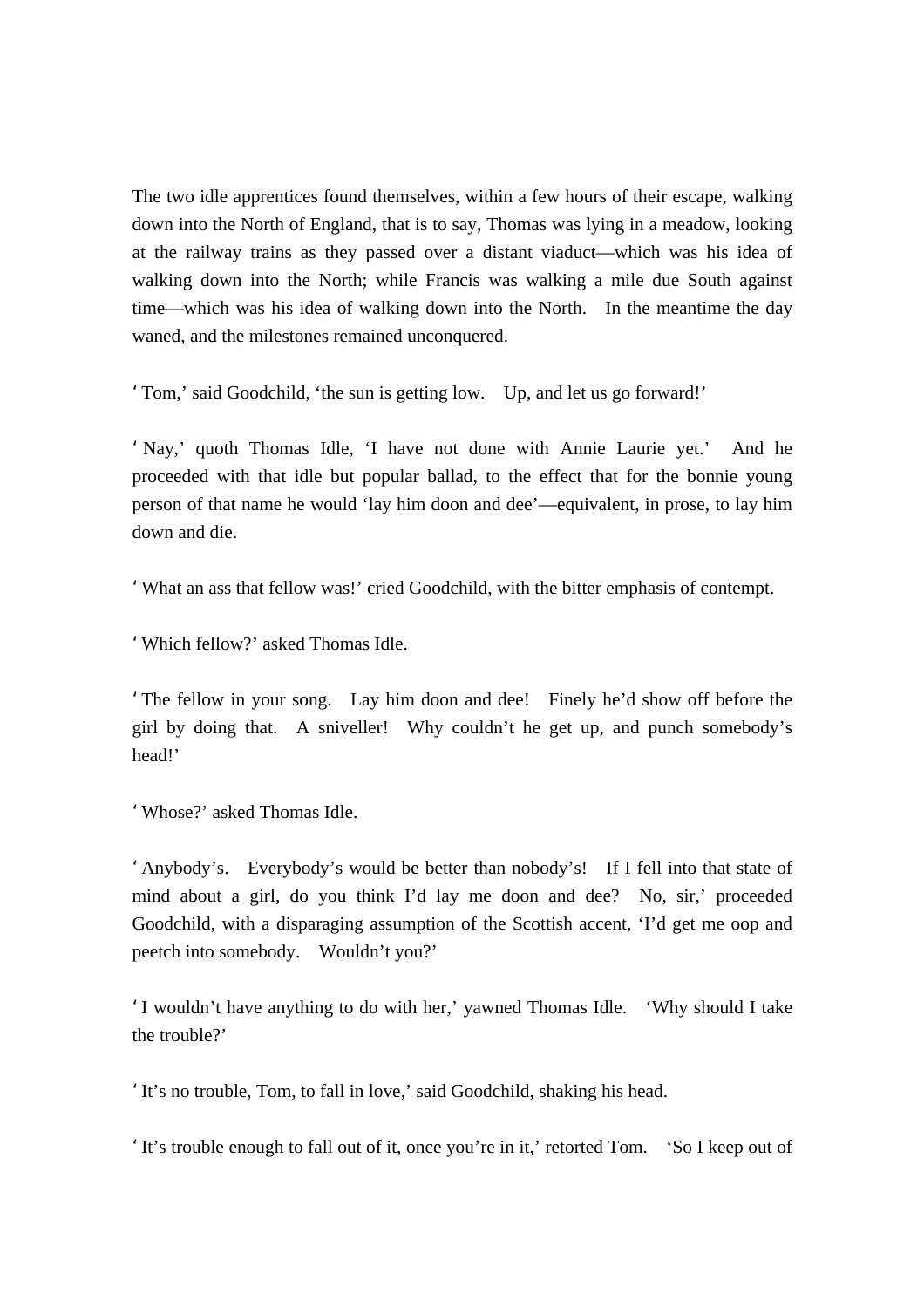it altogether. It would be better for you, if you did the same.'

Mr. Goodchild, who is always in love with somebody, and not unfrequently with several objects at once, made no reply. He heaved a sigh of the kind which is termed by the lower orders 'a bellowser,' and then, heaving Mr. Idle on his feet (who was not half so heavy as the sigh), urged him northward.

These two had sent their personal baggage on by train: only retaining each a knapsack. Idle now applied himself to constantly regretting the train, to tracking it through the intricacies of Bradshaw's Guide, and finding out where it is now—and where now—and where now—and to asking what was the use of walking, when you could ride at such a pace as that. Was it to see the country? If that was the object, look at it out of the carriage windows. There was a great deal more of it to be seen there than here. Besides, who wanted to see the country? Nobody. And again, whoever did walk? Nobody. Fellows set off to walk, but they never did it. They came back and said they did, but they didn't. Then why should he walk? He wouldn't walk. He swore it by this milestone!

It was the fifth from London, so far had they penetrated into the North. Submitting to the powerful chain of argument, Goodchild proposed a return to the Metropolis, and a falling back upon Euston Square Terminus. Thomas assented with alacrity, and so they walked down into the North by the next morning's express, and carried their knapsacks in the luggage-van.

It was like all other expresses, as every express is and must be. It bore through the harvest country a smell like a large washing-day, and a sharp issue of steam as from a huge brazen tea-urn. The greatest power in nature and art combined, it yet glided over dangerous heights in the sight of people looking up from fields and roads, as smoothly and unreally as a light miniature plaything. Now, the engine shrieked in hysterics of such intensity, that it seemed desirable that the men who had her in charge should hold her feet, slap her hands, and bring her to; now, burrowed into tunnels with a stubborn and undemonstrative energy so confusing that the train seemed to be flying back into leagues of darkness. Here, were station after station, swallowed up by the express without stopping; here, stations where it fired itself in like a volley of cannon-balls, swooped away four country-people with nosegays, and three men of business with portmanteaus, and fired itself off again, bang, bang, bang! At long intervals were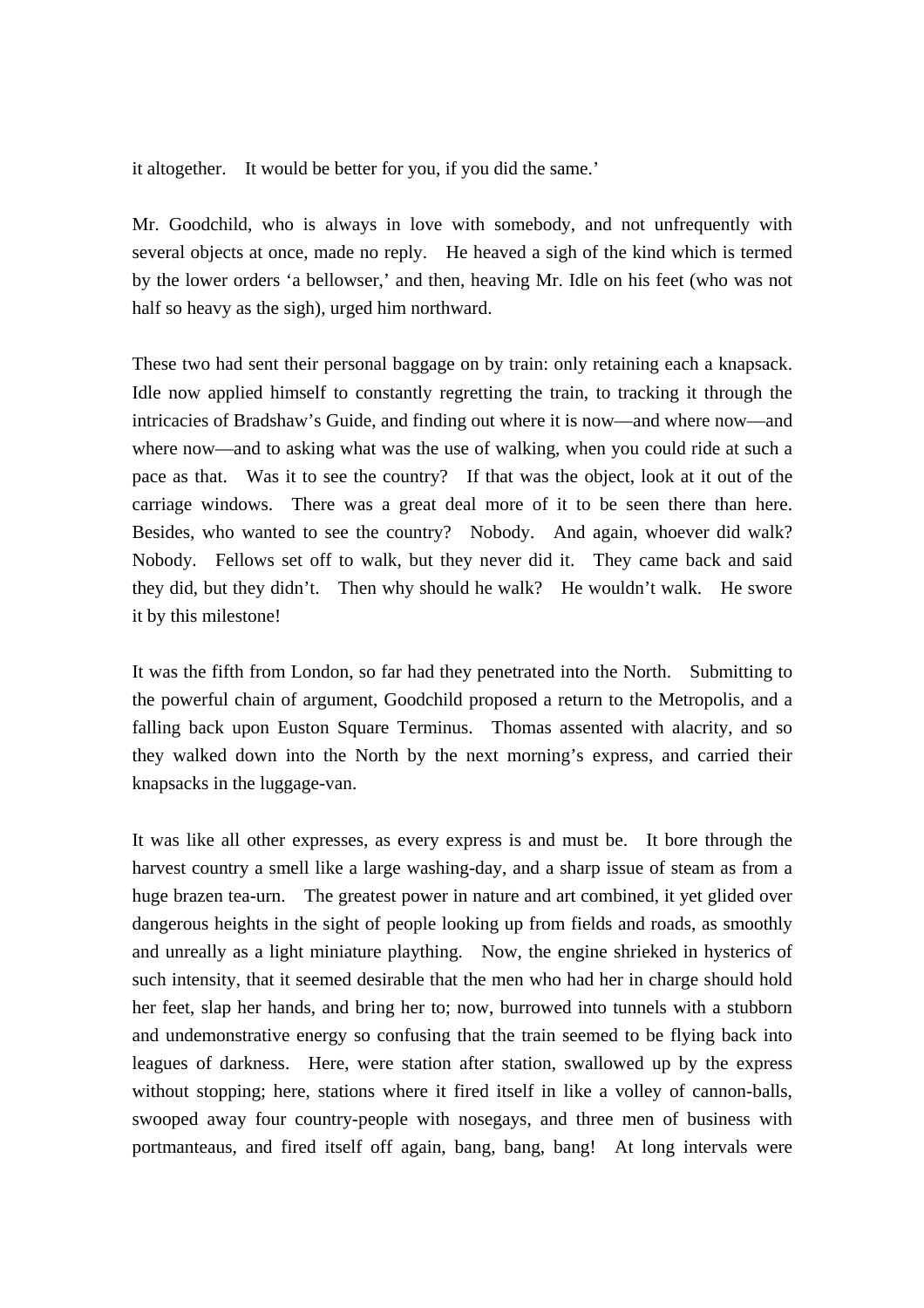uncomfortable refreshment-rooms, made more uncomfortable by the scorn of Beauty towards Beast, the public (but to whom she never relented, as Beauty did in the story, towards the other Beast), and where sensitive stomachs were fed, with a contemptuous sharpness occasioning indigestion. Here, again, were stations with nothing going but a bell, and wonderful wooden razors set aloft on great posts, shaving the air. In these fields, the horses, sheep, and cattle were well used to the thundering meteor, and didn't mind; in those, they were all set scampering together, and a herd of pigs scoured after them. The pastoral country darkened, became coaly, became smoky, became infernal, got better, got worse, improved again, grew rugged, turned romantic; was a wood, a stream, a chain of hills, a gorge, a moor, a cathedral town, a fortified place, a waste. Now, miserable black dwellings, a black canal, and sick black towers of chimneys; now, a trim garden, where the flowers were bright and fair; now, a wilderness of hideous altars all a-blaze; now, the water meadows with their fairy rings; now, the mangy patch of unlet building ground outside the stagnant town, with the larger ring where the Circus was last week. The temperature changed, the dialect changed, the people changed, faces got sharper, manner got shorter, eyes got shrewder and harder; yet all so quickly, that the spruce guard in the London uniform and silver lace, had not yet rumpled his shirt-collar, delivered half the dispatches in his shiny little pouch, or read his newspaper.

Carlisle! Idle and Goodchild had got to Carlisle. It looked congenially and delightfully idle. Something in the way of public amusement had happened last month, and something else was going to happen before Christmas; and, in the meantime there was a lecture on India for those who liked it—which Idle and Goodchild did not. Likewise, by those who liked them, there were impressions to be bought of all the vapid prints, going and gone, and of nearly all the vapid books. For those who wanted to put anything in missionary boxes, here were the boxes. For those who wanted the Reverend Mr. Podgers (artist's proofs, thirty shillings), here was Mr. Podgers to any amount. Not less gracious and abundant, Mr. Codgers also of the vineyard, but opposed to Mr. Podgers, brotherly tooth and nail. Here, were guide-books to the neighbouring antiquities, and eke the Lake country, in several dry and husky sorts; here, many physically and morally impossible heads of both sexes, for young ladies to copy, in the exercise of the art of drawing; here, further, a large impression of MR. SPURGEON, solid as to the flesh, not to say even something gross. The working young men of Carlisle were drawn up, with their hands in their pockets, across the pavements, four and six abreast, and appeared (much to the satisfaction of Mr. Idle) to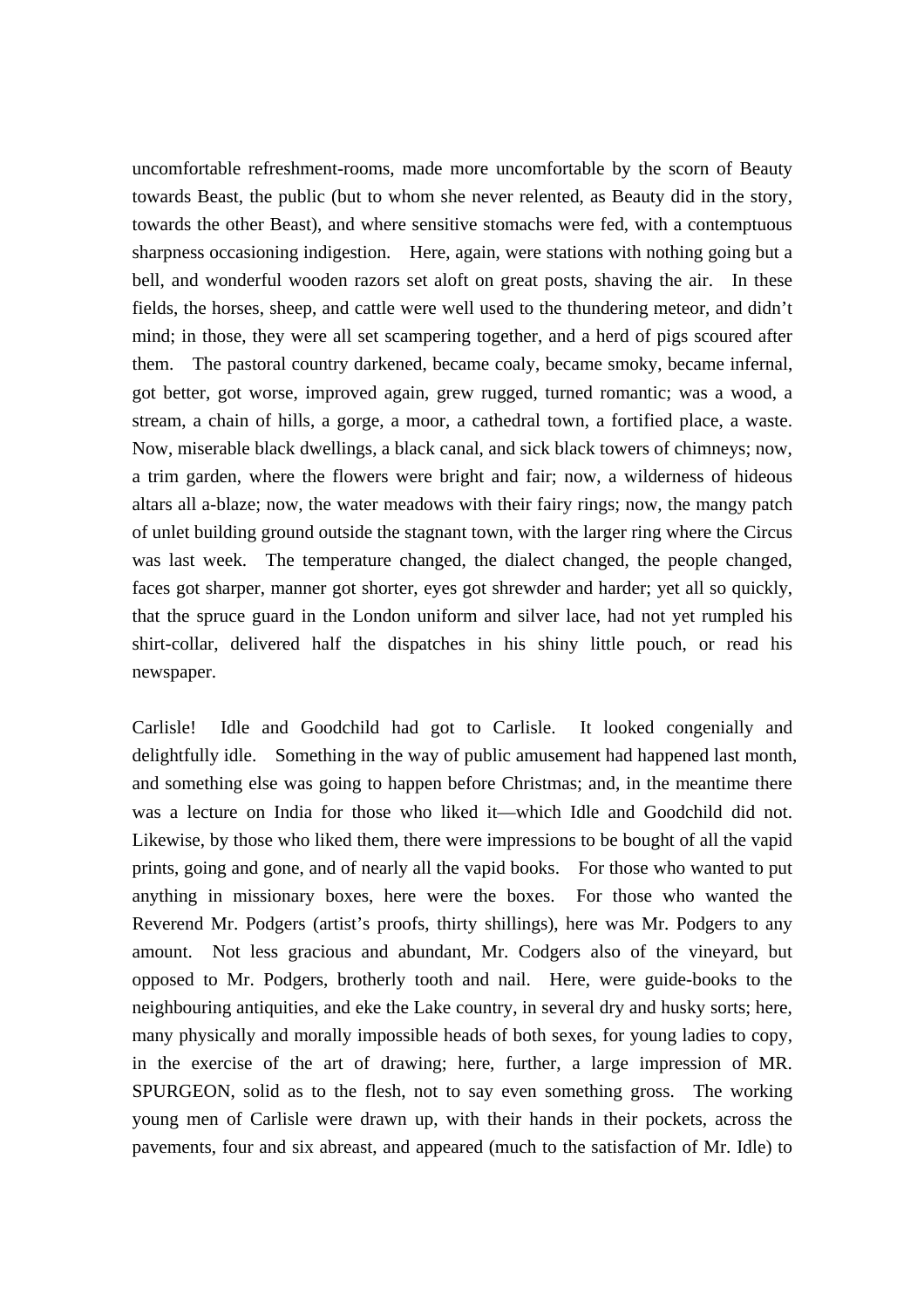have nothing else to do. The working and growing young women of Carlisle, from the age of twelve upwards, promenaded the streets in the cool of the evening, and rallied the said young men. Sometimes the young men rallied the young women, as in the case of a group gathered round an accordion-player, from among whom a young man advanced behind a young woman for whom he appeared to have a tenderness, and hinted to her that he was there and playful, by giving her (he wore clogs) a kick.

On market morning, Carlisle woke up amazingly, and became (to the two Idle Apprentices) disagreeably and reproachfully busy. There were its cattle market, its sheep market, and its pig market down by the river, with raw-boned and shock-headed Rob Roys hiding their Lowland dresses beneath heavy plaids, prowling in and out among the animals, and flavouring the air with fumes of whiskey. There was its corn market down the main street, with hum of chaffering over open sacks. There was its general market in the street too, with heather brooms on which the purple flower still flourished, and heather baskets primitive and fresh to behold. With women trying on clogs and caps at open stalls, and 'Bible stalls' adjoining. With 'Doctor Mantle's Dispensary for the cure of all Human Maladies and no charge for advice,' and with Doctor Mantle's 'Laboratory of Medical, Chemical, and Botanical Science'—both healing institutions established on one pair of trestles, one board, and one sun-blind. With the renowned phrenologist from London, begging to be favoured (at sixpence each) with the company of clients of both sexes, to whom, on examination of their heads, he would make revelations 'enabling him or her to know themselves.' Through all these bargains and blessings, the recruiting-sergeant watchfully elbowed his way, a thread of War in the peaceful skein. Likewise on the walls were printed hints that the Oxford Blues might not be indisposed to hear of a few fine active young men; and that whereas the standard of that distinguished corps is full six feet, 'growing lads of five feet eleven' need not absolutely despair of being accepted.

Scenting the morning air more pleasantly than the buried majesty of Denmark did, Messrs. Idle and Goodchild rode away from Carlisle at eight o'clock one forenoon, bound for the village of Hesket, Newmarket, some fourteen miles distant. Goodchild (who had already begun to doubt whether he was idle: as his way always is when he has nothing to do) had read of a certain black old Cumberland hill or mountain, called Carrock, or Carrock Fell; and had arrived at the conclusion that it would be the culminating triumph of Idleness to ascend the same. Thomas Idle, dwelling on the pains inseparable from that achievement, had expressed the strongest doubts of the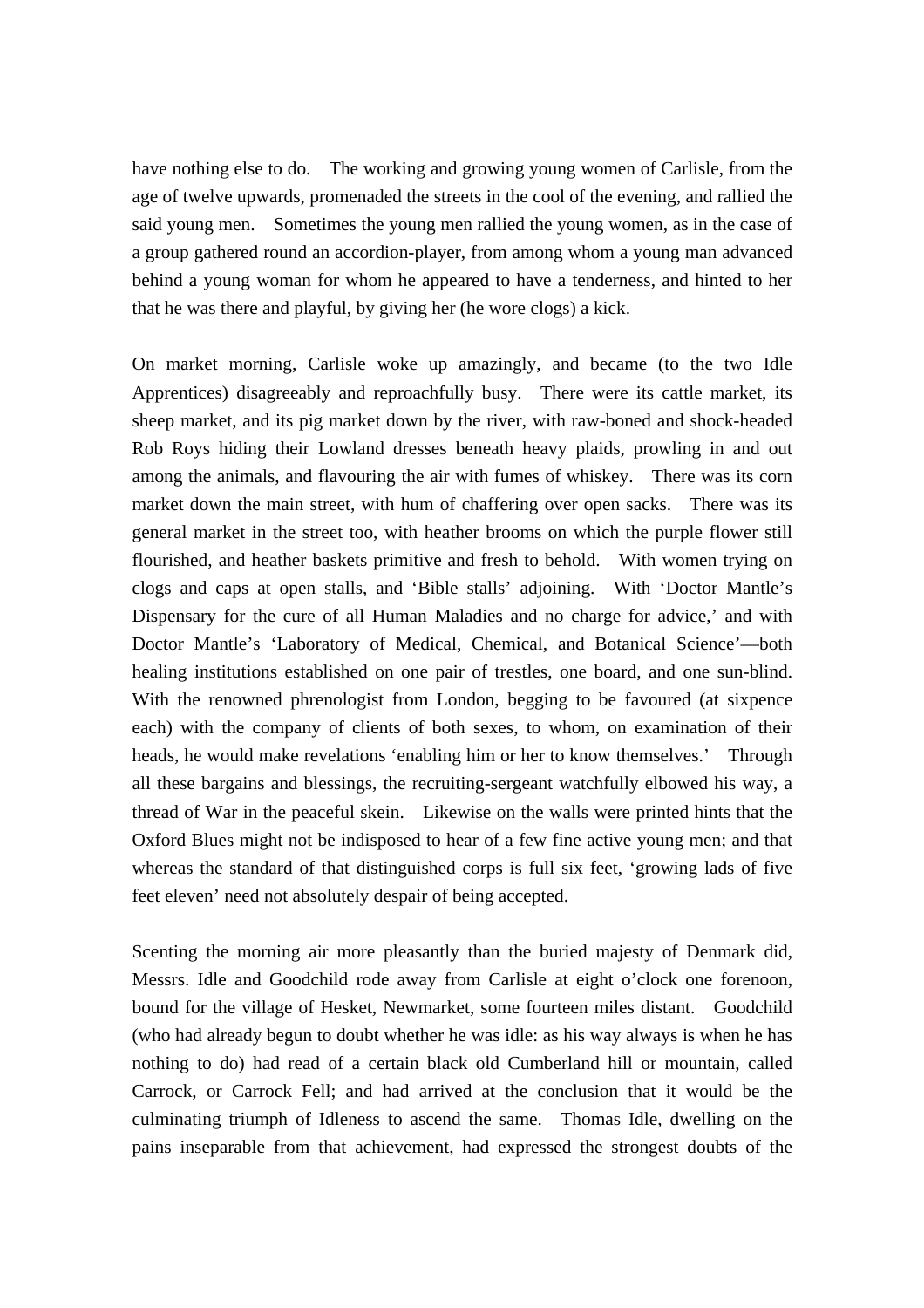expediency, and even of the sanity, of the enterprise; but Goodchild had carried his point, and they rode away.

Up hill and down hill, and twisting to the right, and twisting to the left, and with old Skiddaw (who has vaunted himself a great deal more than his merits deserve; but that is rather the way of the Lake country), dodging the apprentices in a picturesque and pleasant manner. Good, weather-proof, warm, pleasant houses, well white-limed, scantily dotting the road. Clean children coming out to look, carrying other clean children as big as themselves. Harvest still lying out and much rained upon; here and there, harvest still unreaped. Well-cultivated gardens attached to the cottages, with plenty of produce forced out of their hard soil. Lonely nooks, and wild; but people can be born, and married, and buried in such nooks, and can live and love, and be loved, there as elsewhere, thank God! (Mr. Goodchild's remark.) By-and-by, the village. Black, coarse-stoned, rough-windowed houses; some with outer staircases, like Swiss houses; a sinuous and stony gutter winding up hill and round the corner, by way of street. All the children running out directly. Women pausing in washing, to peep from doorways and very little windows. Such were the observations of Messrs. Idle and Goodchild, as their conveyance stopped at the village shoemaker's. Old Carrock gloomed down upon it all in a very ill-tempered state; and rain was beginning.

The village shoemaker declined to have anything to do with Carrock. No visitors went up Carrock. No visitors came there at all. Aa' the world ganged awa' yon. The driver appealed to the Innkeeper. The Innkeeper had two men working in the fields, and one of them should be called in, to go up Carrock as guide. Messrs. Idle and Goodchild, highly approving, entered the Innkeeper's house, to drink whiskey and eat oatcake.

The Innkeeper was not idle enough—was not idle at all, which was a great fault in him—but was a fine specimen of a north-country man, or any kind of man. He had a ruddy cheek, a bright eye, a well-knit frame, an immense hand, a cheery, outspeaking voice, and a straight, bright, broad look. He had a drawing-room, too, upstairs, which was worth a visit to the Cumberland Fells. (This was Mr. Francis Goodchild's opinion, in which Mr. Thomas Idle did not concur.)

The ceiling of this drawing-room was so crossed and recrossed by beams of unequal lengths, radiating from a centre, in a corner, that it looked like a broken star-fish. The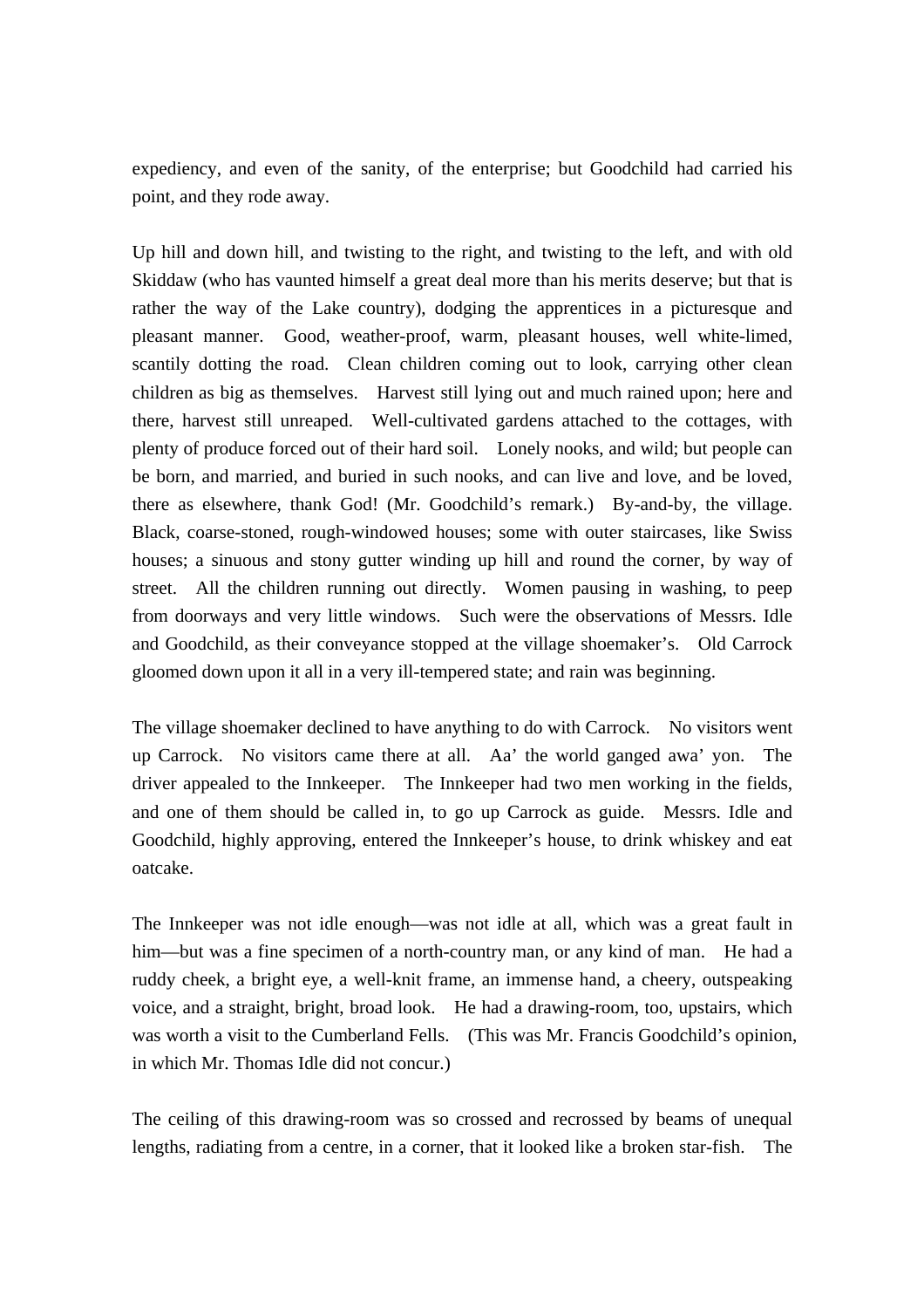room was comfortably and solidly furnished with good mahogany and horsehair. It had a snug fireside, and a couple of well-curtained windows, looking out upon the wild country behind the house. What it most developed was, an unexpected taste for little ornaments and nick-nacks, of which it contained a most surprising number. They were not very various, consisting in great part of waxen babies with their limbs more or less mutilated, appealing on one leg to the parental affections from under little cupping glasses; but, Uncle Tom was there, in crockery, receiving theological instructions from Miss Eva, who grew out of his side like a wen, in an exceedingly rough state of profile propagandism. Engravings of Mr. Hunt's country boy, before and after his pie, were on the wall, divided by a highly-coloured nautical piece, the subject of which had all her colours (and more) flying, and was making great way through a sea of a regular pattern, like a lady's collar. A benevolent, elderly gentleman of the last century, with a powdered head, kept guard, in oil and varnish, over a most perplexing piece of furniture on a table; in appearance between a driving seat and an angular knife-box, but, when opened, a musical instrument of tinkling wires, exactly like David's harp packed for travelling. Everything became a nick-nack in this curious room. The copper tea-kettle, burnished up to the highest point of glory, took his station on a stand of his own at the greatest possible distance from the fireplace, and said: 'By your leave, not a kettle, but a bijou.' The Staffordshire-ware butter-dish with the cover on, got upon a little round occasional table in a window, with a worked top, and announced itself to the two chairs accidentally placed there, as an aid to polite conversation, a graceful trifle in china to be chatted over by callers, as they airily trifled away the visiting moments of a butterfly existence, in that rugged old village on the Cumberland Fells. The very footstool could not keep the floor, but got upon a sofa, and there-from proclaimed itself, in high relief of white and liver-coloured wool, a favourite spaniel coiled up for repose. Though, truly, in spite of its bright glass eyes, the spaniel was the least successful assumption in the collection: being perfectly flat, and dismally suggestive of a recent mistake in sitting down on the part of some corpulent member of the family.

There were books, too, in this room; books on the table, books on the chimney-piece, books in an open press in the corner. Fielding was there, and Smollett was there, and Steele and Addison were there, in dispersed volumes; and there were tales of those who go down to the sea in ships, for windy nights; and there was really a choice of good books for rainy days or fine. It was so very pleasant to see these things in such a lonesome by-place—so very agreeable to find these evidences of a taste, however homely, that went beyond the beautiful cleanliness and trimness of the house—so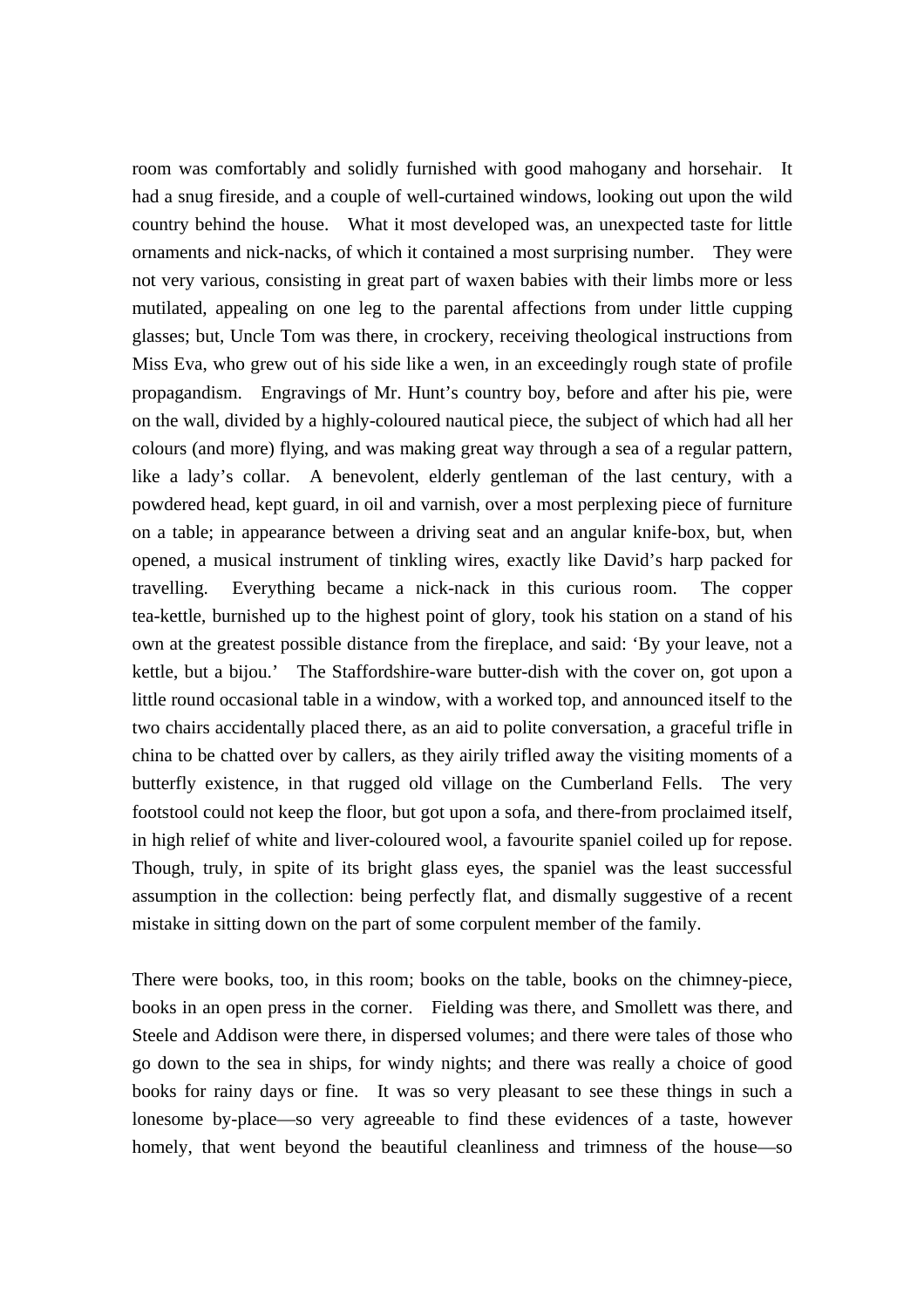fanciful to imagine what a wonder a room must be to the little children born in the gloomy village—what grand impressions of it those of them who became wanderers over the earth would carry away; and how, at distant ends of the world, some old voyagers would die, cherishing the belief that the finest apartment known to men was once in the Hesket-Newmarket Inn, in rare old Cumberland—it was such a charmingly lazy pursuit to entertain these rambling thoughts over the choice oatcake and the genial whiskey, that Mr. Idle and Mr. Goodchild never asked themselves how it came to pass that the men in the fields were never heard of more, how the stalwart landlord replaced them without explanation, how his dog-cart came to be waiting at the door, and how everything was arranged without the least arrangement for climbing to old Carrock's shoulders, and standing on his head.

Without a word of inquiry, therefore, the Two Idle Apprentices drifted out resignedly into a fine, soft, close, drowsy, penetrating rain; got into the landlord's light dog-cart, and rattled off through the village for the foot of Carrock. The journey at the outset was not remarkable. The Cumberland road went up and down like all other roads; the Cumberland curs burst out from backs of cottages and barked like other curs, and the Cumberland peasantry stared after the dog-cart amazedly, as long as it was in sight, like the rest of their race. The approach to the foot of the mountain resembled the approaches to the feet of most other mountains all over the world. The cultivation gradually ceased, the trees grew gradually rare, the road became gradually rougher, and the sides of the mountain looked gradually more and more lofty, and more and more difficult to get up. The dog-cart was left at a lonely farm-house. The landlord borrowed a large umbrella, and, assuming in an instant the character of the most cheerful and adventurous of guides, led the way to the ascent. Mr. Goodchild looked eagerly at the top of the mountain, and, feeling apparently that he was now going to be very lazy indeed, shone all over wonderfully to the eye, under the influence of the contentment within and the moisture without. Only in the bosom of Mr. Thomas Idle did Despondency now hold her gloomy state. He kept it a secret; but he would have given a very handsome sum, when the ascent began, to have been back again at the inn. The sides of Carrock looked fearfully steep, and the top of Carrock was hidden in mist. The rain was falling faster and faster. The knees of Mr. Idle—always weak on walking excursions—shivered and shook with fear and damp. The wet was already penetrating through the young man's outer coat to a brand-new shooting-jacket, for which he had reluctantly paid the large sum of two guineas on leaving town; he had no stimulating refreshment about him but a small packet of clammy gingerbread nuts; he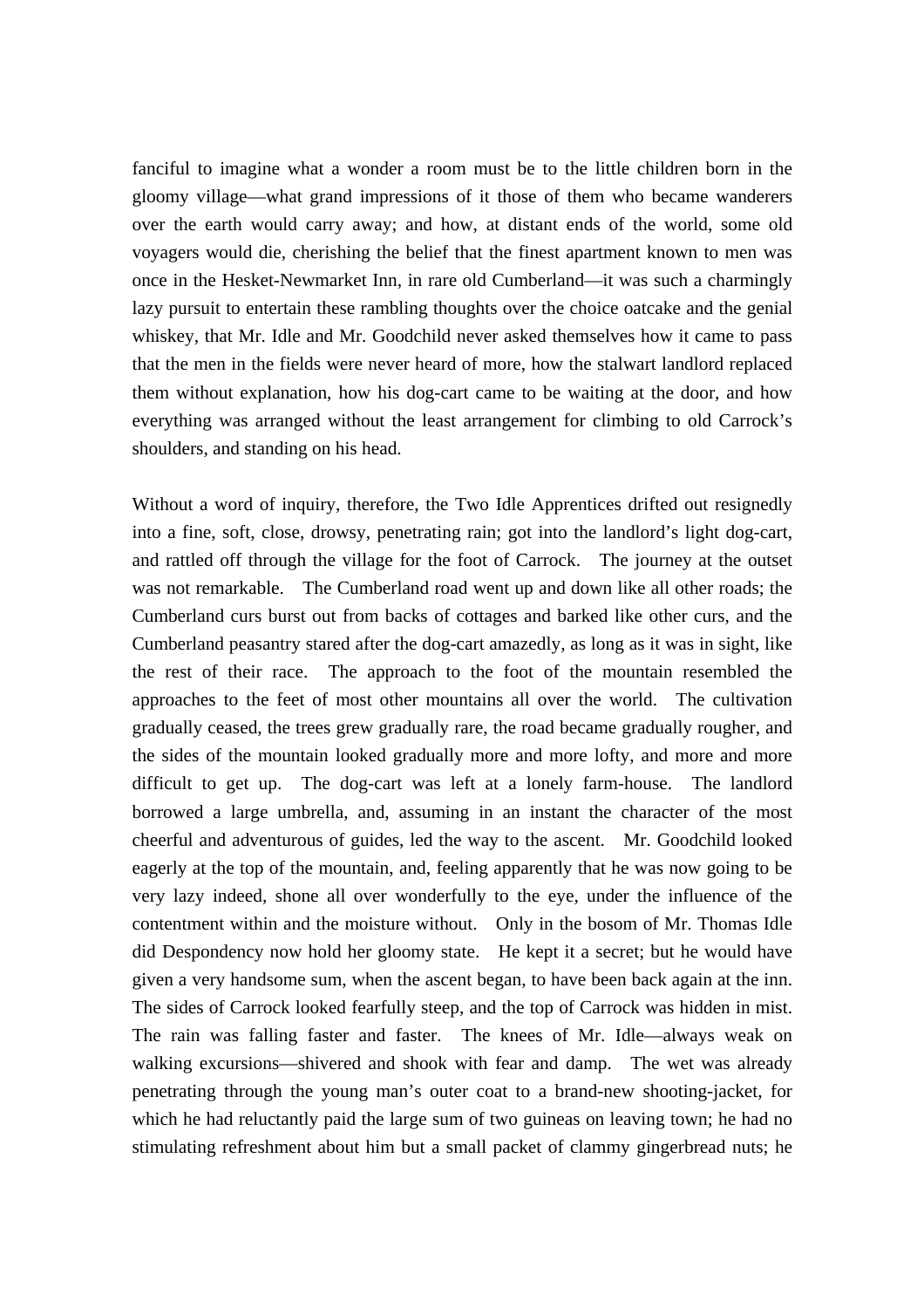had nobody to give him an arm, nobody to push him gently behind, nobody to pull him up tenderly in front, nobody to speak to who really felt the difficulties of the ascent, the dampness of the rain, the denseness of the mist, and the unutterable folly of climbing, undriven, up any steep place in the world, when there is level ground within reach to walk on instead. Was it for this that Thomas had left London? London, where there are nice short walks in level public gardens, with benches of repose set up at convenient distances for weary travellers—London, where rugged stone is humanely pounded into little lumps for the road, and intelligently shaped into smooth slabs for the pavement! No! it was not for the laborious ascent of the crags of Carrock that Idle had left his native city, and travelled to Cumberland. Never did he feel more disastrously convinced that he had committed a very grave error in judgment than when he found himself standing in the rain at the bottom of a steep mountain, and knew that the responsibility rested on his weak shoulders of actually getting to the top of it.

The honest landlord went first, the beaming Goodchild followed, the mournful Idle brought up the rear. From time to time, the two foremost members of the expedition changed places in the order of march; but the rearguard never altered his position. Up the mountain or down the mountain, in the water or out of it, over the rocks, through the bogs, skirting the heather, Mr. Thomas Idle was always the last, and was always the man who had to be looked after and waited for. At first the ascent was delusively easy, the sides of the mountain sloped gradually, and the material of which they were composed was a soft spongy turf, very tender and pleasant to walk upon. After a hundred yards or so, however, the verdant scene and the easy slope disappeared, and the rocks began. Not noble, massive rocks, standing upright, keeping a certain regularity in their positions, and possessing, now and then, flat tops to sit upon, but little irritating, comfortless rocks, littered about anyhow, by Nature; treacherous, disheartening rocks of all sorts of small shapes and small sizes, bruisers of tender toes and trippers-up of wavering feet. When these impediments were passed, heather and slough followed. Here the steepness of the ascent was slightly mitigated; and here the exploring party of three turned round to look at the view below them. The scene of the moorland and the fields was like a feeble water-colour drawing half sponged out. The mist was darkening, the rain was thickening, the trees were dotted about like spots of faint shadow, the division-lines which mapped out the fields were all getting blurred together, and the lonely farm-house where the dog-cart had been left, loomed spectral in the grey light like the last human dwelling at the end of the habitable world. Was this a sight worth climbing to see? Surely—surely not!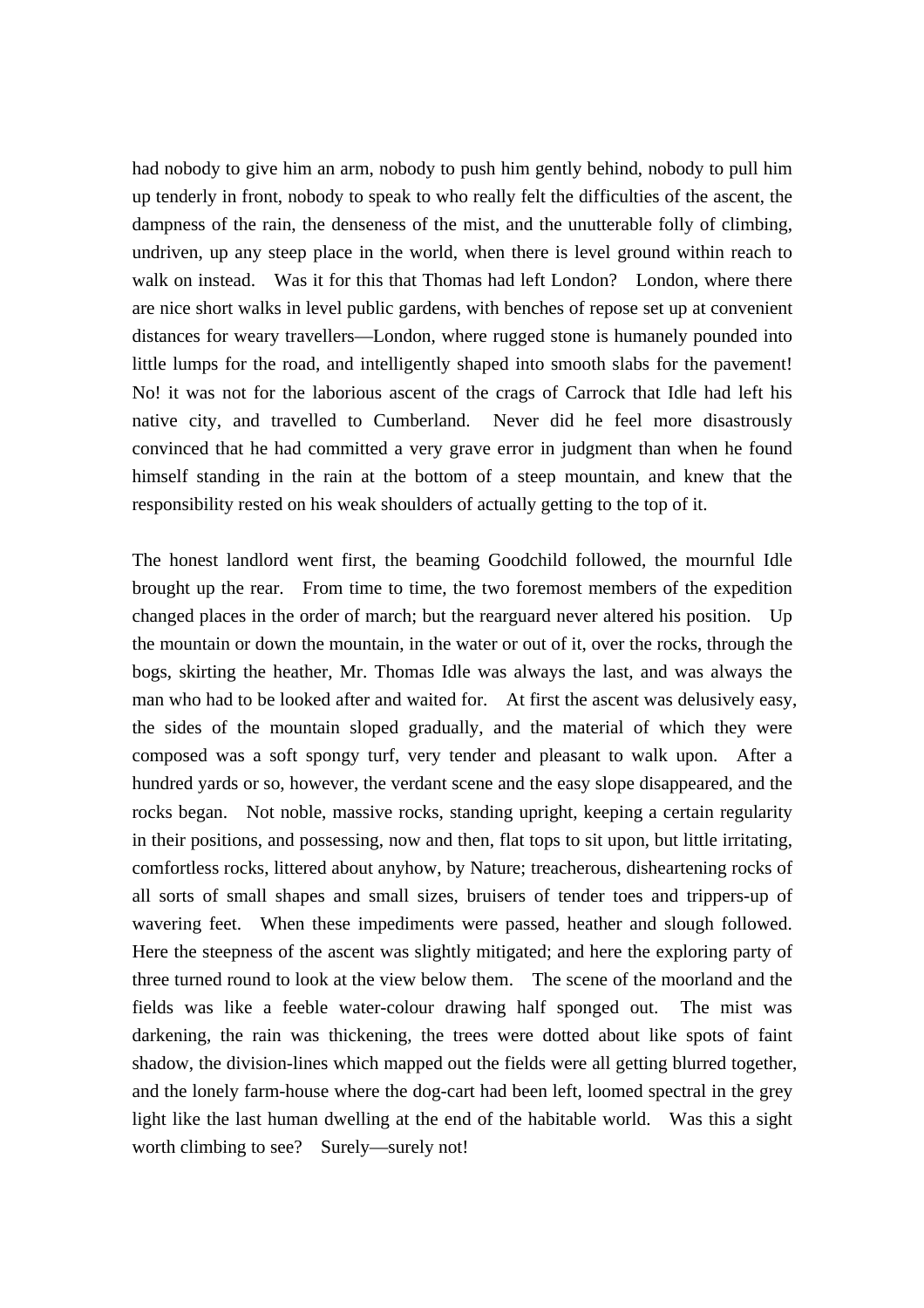Up again—for the top of Carrock is not reached yet. The land-lord, just as good-tempered and obliging as he was at the bottom of the mountain. Mr. Goodchild brighter in the eyes and rosier in the face than ever; full of cheerful remarks and apt quotations; and walking with a springiness of step wonderful to behold. Mr. Idle, farther and farther in the rear, with the water squeaking in the toes of his boots, with his two-guinea shooting-jacket clinging damply to his aching sides, with his overcoat so full of rain, and standing out so pyramidically stiff, in consequence, from his shoulders downwards, that he felt as if he was walking in a gigantic extinguisher—the despairing spirit within him representing but too aptly the candle that had just been put out. Up and up and up again, till a ridge is reached and the outer edge of the mist on the summit of Carrock is darkly and drizzingly near. Is this the top? No, nothing like the top. It is an aggravating peculiarity of all mountains, that, although they have only one top when they are seen (as they ought always to be seen) from below, they turn out to have a perfect eruption of false tops whenever the traveller is sufficiently ill-advised to go out of his way for the purpose of ascending them. Carrock is but a trumpery little mountain of fifteen hundred feet, and it presumes to have false tops, and even precipices, as if it were Mont Blanc. No matter; Goodchild enjoys it, and will go on; and Idle, who is afraid of being left behind by himself, must follow. On entering the edge of the mist, the landlord stops, and says he hopes that it will not get any thicker. It is twenty years since he last ascended Carrock, and it is barely possible, if the mist increases, that the party may be lost on the mountain. Goodchild hears this dreadful intimation, and is not in the least impressed by it. He marches for the top that is never to be found, as if he was the Wandering Jew, bound to go on for ever, in defiance of everything. The landlord faithfully accompanies him. The two, to the dim eye of Idle, far below, look in the exaggerative mist, like a pair of friendly giants, mounting the steps of some invisible castle together. Up and up, and then down a little, and then up, and then along a strip of level ground, and then up again. The wind, a wind unknown in the happy valley, blows keen and strong; the rain-mist gets impenetrable; a dreary little cairn of stones appears. The landlord adds one to the heap, first walking all round the cairn as if he were about to perform an incantation, then dropping the stone on to the top of the heap with the gesture of a magician adding an ingredient to a cauldron in full bubble. Goodchild sits down by the cairn as if it was his study-table at home; Idle, drenched and panting, stands up with his back to the wind, ascertains distinctly that this is the top at last, looks round with all the little curiosity that is left in him, and gets, in return, a magnificent view of—Nothing!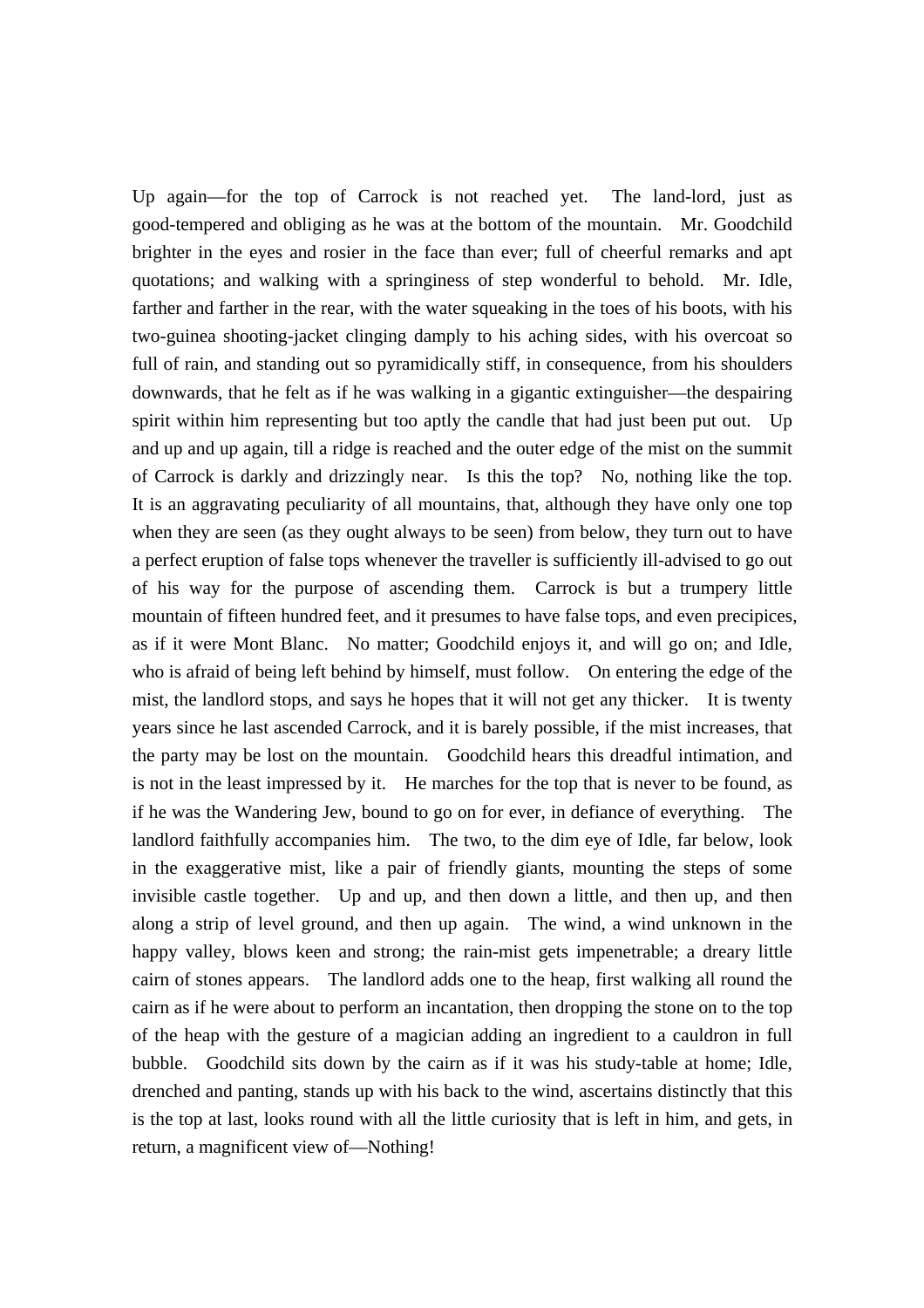The effect of this sublime spectacle on the minds of the exploring party is a little injured by the nature of the direct conclusion to which the sight of it points—the said conclusion being that the mountain mist has actually gathered round them, as the landlord feared it would. It now becomes imperatively necessary to settle the exact situation of the farm-house in the valley at which the dog-cart has been left, before the travellers attempt to descend. While the landlord is endeavouring to make this discovery in his own way, Mr. Goodchild plunges his hand under his wet coat, draws out a little red morocco-case, opens it, and displays to the view of his companions a neat pocket-compass. The north is found, the point at which the farm-house is situated is settled, and the descent begins. After a little downward walking, Idle (behind as usual) sees his fellow-travellers turn aside sharply—tries to follow them—loses them in the mist—is shouted after, waited for, recovered—and then finds that a halt has been ordered, partly on his account, partly for the purpose of again consulting the compass.

The point in debate is settled as before between Goodchild and the landlord, and the expedition moves on, not down the mountain, but marching straight forward round the slope of it. The difficulty of following this new route is acutely felt by Thomas Idle. He finds the hardship of walking at all greatly increased by the fatigue of moving his feet straight forward along the side of a slope, when their natural tendency, at every step, is to turn off at a right angle, and go straight down the declivity. Let the reader imagine himself to be walking along the roof of a barn, instead of up or down it, and he will have an exact idea of the pedestrian difficulty in which the travellers had now involved themselves. In ten minutes more Idle was lost in the distance again, was shouted for, waited for, recovered as before; found Goodchild repeating his observation of the compass, and remonstrated warmly against the sideway route that his companions persisted in following. It appeared to the uninstructed mind of Thomas that when three men want to get to the bottom of a mountain, their business is to walk down it; and he put this view of the case, not only with emphasis, but even with some irritability. He was answered from the scientific eminence of the compass on which his companions were mounted, that there was a frightful chasm somewhere near the foot of Carrock, called The Black Arches, into which the travellers were sure to march in the mist, if they risked continuing the descent from the place where they had now halted. Idle received this answer with the silent respect which was due to the commanders of the expedition, and followed along the roof of the barn, or rather the side of the mountain, reflecting upon the assurance which he received on starting again, that the object of the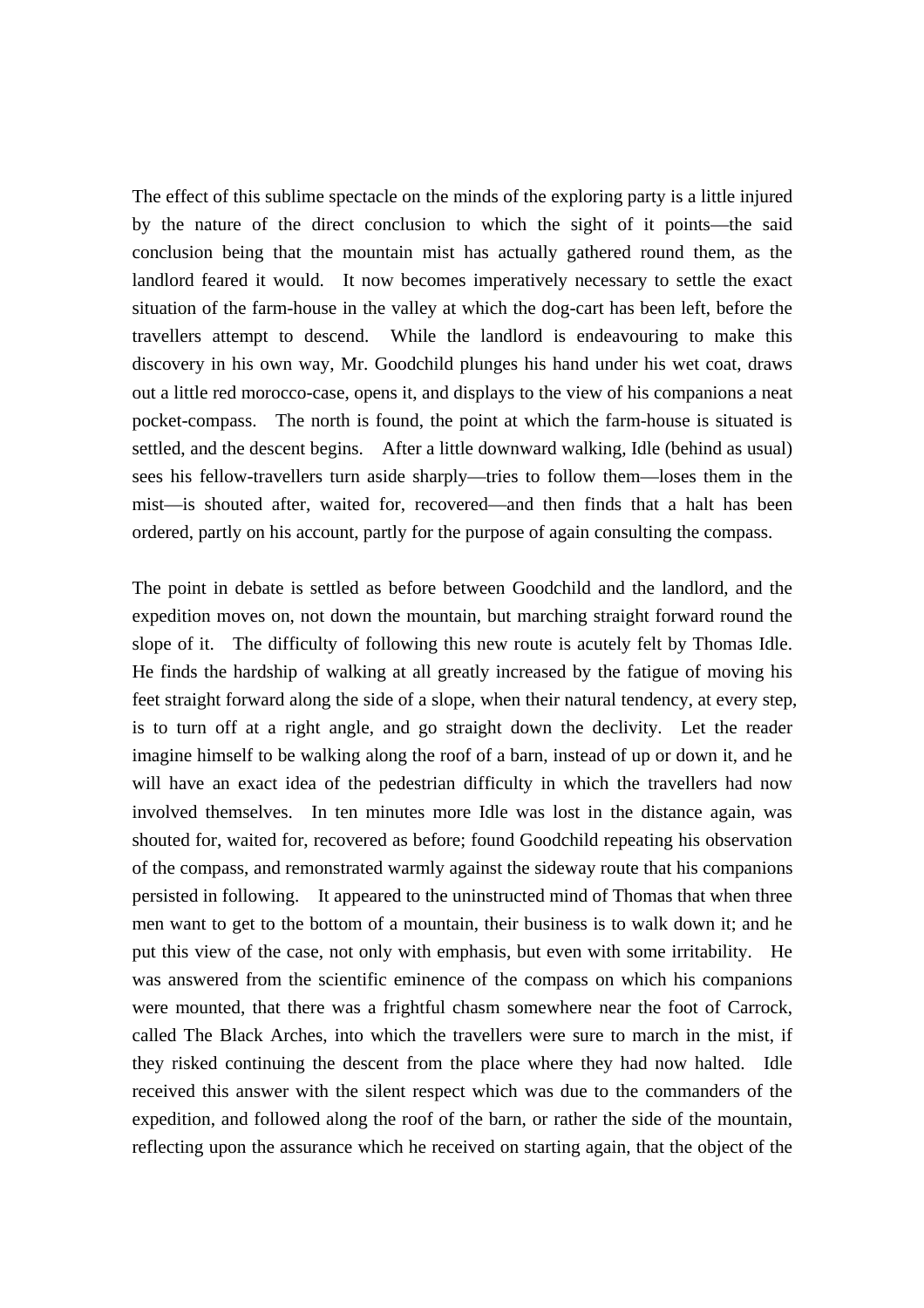party was only to gain 'a certain point,' and, this haven attained, to continue the descent afterwards until the foot of Carrock was reached. Though quite unexceptionable as an abstract form of expression, the phrase 'a certain point' has the disadvantage of sounding rather vaguely when it is pronounced on unknown ground, under a canopy of mist much thicker than a London fog. Nevertheless, after the compass, this phrase was all the clue the party had to hold by, and Idle clung to the extreme end of it as hopefully as he could.

More sideway walking, thicker and thicker mist, all sorts of points reached except the 'certain point;' third loss of Idle, third shouts for him, third recovery of him, third consultation of compass. Mr. Goodchild draws it tenderly from his pocket, and prepares to adjust it on a stone. Something falls on the turf—it is the glass. Something else drops immediately after—it is the needle. The compass is broken, and the exploring party is lost!

It is the practice of the English portion of the human race to receive all great disasters in dead silence. Mr. Goodchild restored the useless compass to his pocket without saying a word, Mr. Idle looked at the landlord, and the landlord looked at Mr. Idle. There was nothing for it now but to go on blindfold, and trust to the chapter of chances. Accordingly, the lost travellers moved forward, still walking round the slope of the mountain, still desperately resolved to avoid the Black Arches, and to succeed in reaching the 'certain point.'

A quarter of an hour brought them to the brink of a ravine, at the bottom of which there flowed a muddy little stream. Here another halt was called, and another consultation took place. The landlord, still clinging pertinaciously to the idea of reaching the 'point,' voted for crossing the ravine, and going on round the slope of the mountain. Mr. Goodchild, to the great relief of his fellow-traveller, took another view of the case, and backed Mr. Idle's proposal to descend Carrock at once, at any hazard—the rather as the running stream was a sure guide to follow from the mountain to the valley. Accordingly, the party descended to the rugged and stony banks of the stream; and here again Thomas lost ground sadly, and fell far behind his travelling companions. Not much more than six weeks had elapsed since he had sprained one of his ankles, and he began to feel this same ankle getting rather weak when he found himself among the stones that were strewn about the running water. Goodchild and the landlord were getting farther and farther ahead of him. He saw them cross the stream and disappear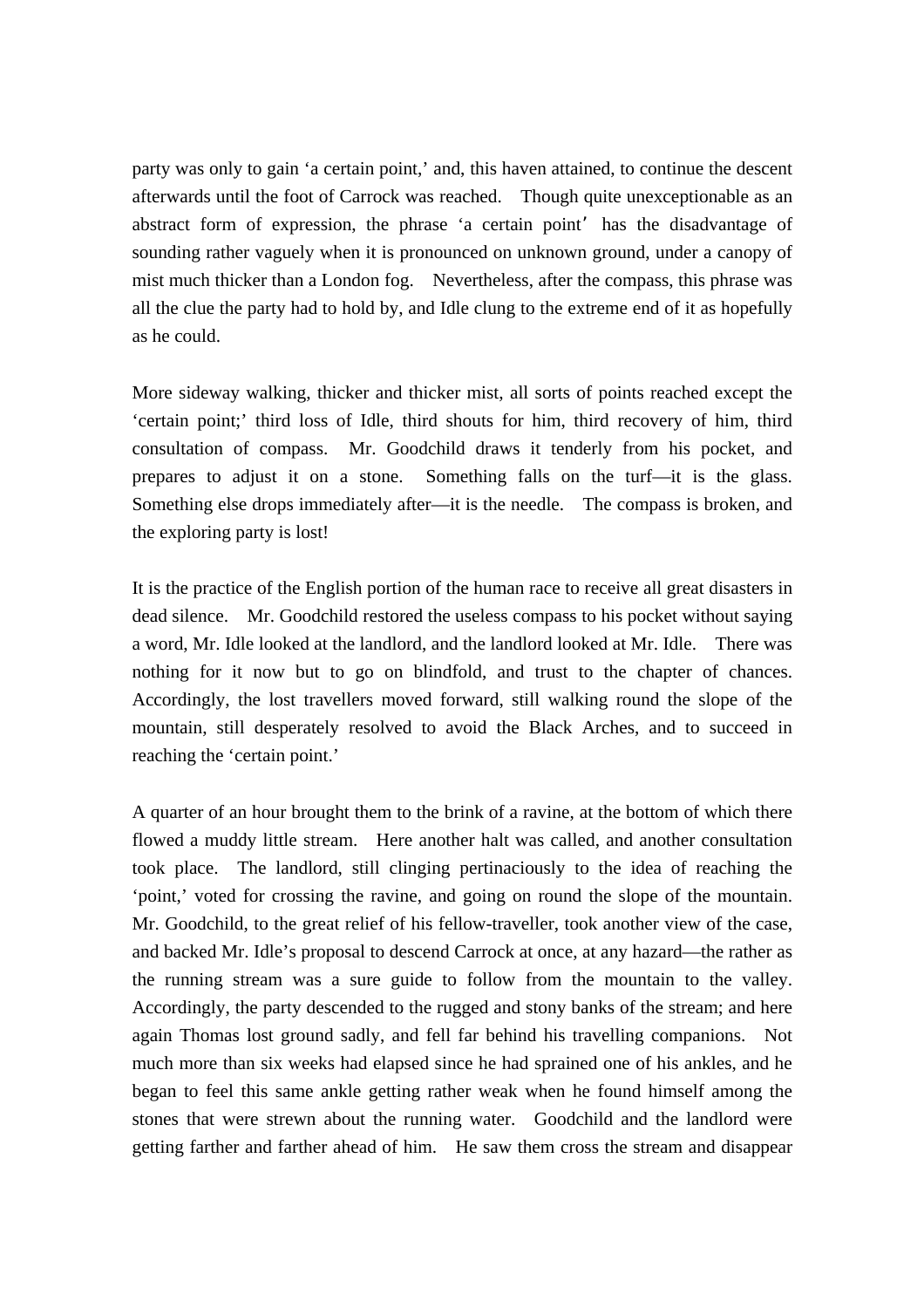round a projection on its banks. He heard them shout the moment after as a signal that they had halted and were waiting for him. Answering the shout, he mended his pace, crossed the stream where they had crossed it, and was within one step of the opposite bank, when his foot slipped on a wet stone, his weak ankle gave a twist outwards, a hot, rending, tearing pain ran through it at the same moment, and down fell the idlest of the Two Idle Apprentices, crippled in an instant.

The situation was now, in plain terms, one of absolute danger. There lay Mr. Idle writhing with pain, there was the mist as thick as ever, there was the landlord as completely lost as the strangers whom he was conducting, and there was the compass broken in Goodchild's pocket. To leave the wretched Thomas on unknown ground was plainly impossible; and to get him to walk with a badly sprained ankle seemed equally out of the question. However, Goodchild (brought back by his cry for help) bandaged the ankle with a pocket-handkerchief, and assisted by the landlord, raised the crippled Apprentice to his legs, offered him a shoulder to lean on, and exhorted him for the sake of the whole party to try if he could walk. Thomas, assisted by the shoulder on one side, and a stick on the other, did try, with what pain and difficulty those only can imagine who have sprained an ankle and have had to tread on it afterwards. At a pace adapted to the feeble hobbling of a newly-lamed man, the lost party moved on, perfectly ignorant whether they were on the right side of the mountain or the wrong, and equally uncertain how long Idle would be able to contend with the pain in his ankle, before he gave in altogether and fell down again, unable to stir another step.

Slowly and more slowly, as the clog of crippled Thomas weighed heavily and more heavily on the march of the expedition, the lost travellers followed the windings of the stream, till they came to a faintly-marked cart-track, branching off nearly at right angles, to the left. After a little consultation it was resolved to follow this dim vestige of a road in the hope that it might lead to some farm or cottage, at which Idle could be left in safety. It was now getting on towards the afternoon, and it was fast becoming more than doubtful whether the party, delayed in their progress as they now were, might not be overtaken by the darkness before the right route was found, and be condemned to pass the night on the mountain, without bit or drop to comfort them, in their wet clothes.

The cart-track grew fainter and fainter, until it was washed out altogether by another little stream, dark, turbulent, and rapid. The landlord suggested, judging by the colour of the water, that it must be flowing from one of the lead mines in the neighbourhood of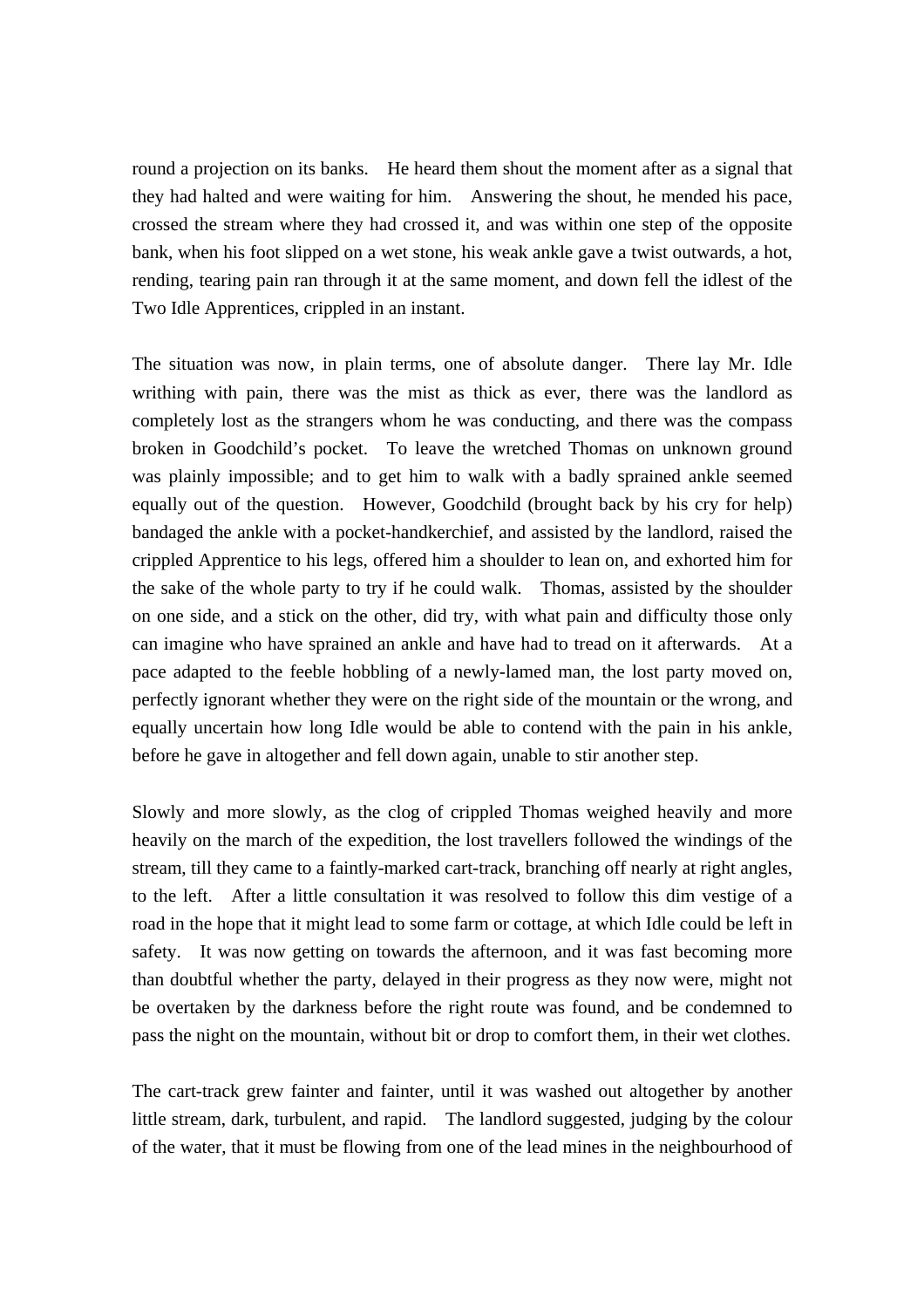Carrock; and the travellers accordingly kept by the stream for a little while, in the hope of possibly wandering towards help in that way. After walking forward about two hundred yards, they came upon a mine indeed, but a mine, exhausted and abandoned; a dismal, ruinous place, with nothing but the wreck of its works and buildings left to speak for it. Here, there were a few sheep feeding. The landlord looked at them earnestly, thought he recognised the marks on them—then thought he did not—finally gave up the sheep in despair—and walked on just as ignorant of the whereabouts of the party as ever.

The march in the dark, literally as well as metaphorically in the dark, had now been continued for three-quarters of an hour from the time when the crippled Apprentice had met with his accident. Mr. Idle, with all the will to conquer the pain in his ankle, and to hobble on, found the power rapidly failing him, and felt that another ten minutes at most would find him at the end of his last physical resources. He had just made up his mind on this point, and was about to communicate the dismal result of his reflections to his companions, when the mist suddenly brightened, and begun to lift straight ahead. In another minute, the landlord, who was in advance, proclaimed that he saw a tree. Before long, other trees appeared—then a cottage—then a house beyond the cottage, and a familiar line of road rising behind it. Last of all, Carrock itself loomed darkly into view, far away to the right hand. The party had not only got down the mountain without knowing how, but had wandered away from it in the mist, without knowing why—away, far down on the very moor by which they had approached the base of Carrock that morning.

The happy lifting of the mist, and the still happier discovery that the travellers had groped their way, though by a very roundabout direction, to within a mile or so of the part of the valley in which the farm-house was situated, restored Mr. Idle's sinking spirits and reanimated his failing strength. While the landlord ran off to get the dog-cart, Thomas was assisted by Goodchild to the cottage which had been the first building seen when the darkness brightened, and was propped up against the garden wall, like an artist's lay figure waiting to be forwarded, until the dog-cart should arrive from the farm-house below. In due time—and a very long time it seemed to Mr. Idle—the rattle of wheels was heard, and the crippled Apprentice was lifted into the seat. As the dog-cart was driven back to the inn, the landlord related an anecdote which he had just heard at the farm-house, of an unhappy man who had been lost, like his two guests and himself, on Carrock; who had passed the night there alone; who had been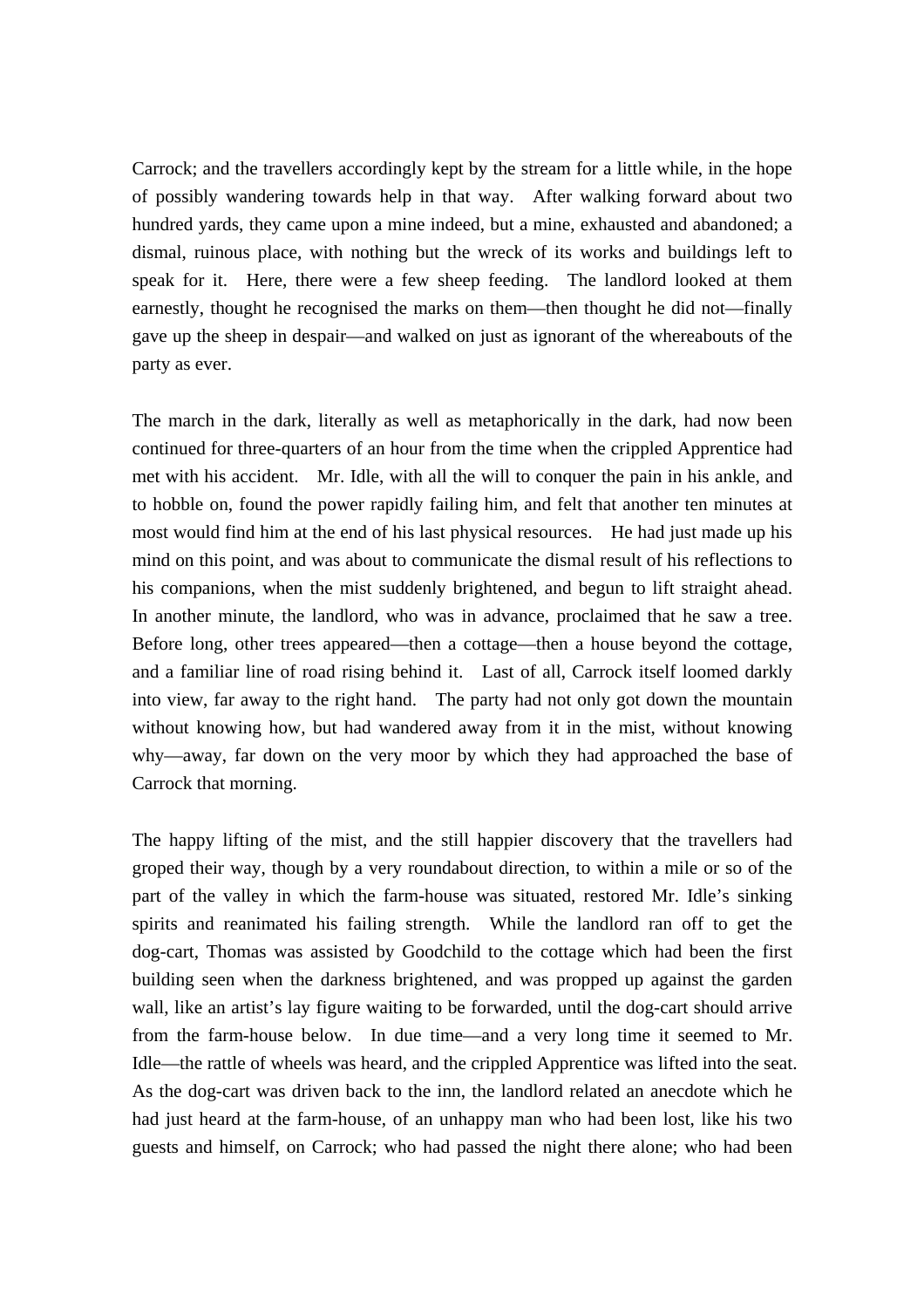found the next morning, 'scared and starved;' and who never went out afterwards, except on his way to the grave. Mr. Idle heard this sad story, and derived at least one useful impression from it. Bad as the pain in his ankle was, he contrived to bear it patiently, for he felt grateful that a worse accident had not befallen him in the wilds of Carrock.

# CHAPTER II

The dog-cart, with Mr. Thomas Idle and his ankle on the hanging seat behind, Mr. Francis Goodchild and the Innkeeper in front, and the rain in spouts and splashes everywhere, made the best of its way back to the little inn; the broken moor country looking like miles upon miles of Pre-Adamite sop, or the ruins of some enormous jorum of antediluvian toast-and-water. The trees dripped; the eaves of the scattered cottages dripped; the barren stone walls dividing the land, dripped; the yelping dogs dripped; carts and waggons under ill-roofed penthouses, dripped; melancholy cocks and hens perching on their shafts, or seeking shelter underneath them, dripped; Mr. Goodchild dripped; Thomas Idle dripped; the Inn-keeper dripped; the mare dripped; the vast curtains of mist and cloud passed before the shadowy forms of the hills, streamed water as they were drawn across the landscape. Down such steep pitches that the mare seemed to be trotting on her head, and up such steep pitches that she seemed to have a supplementary leg in her tail, the dog-cart jolted and tilted back to the village. It was too wet for the women to look out, it was too wet even for the children to look out; all the doors and windows were closed, and the only sign of life or motion was in the rain-punctured puddles.

Whiskey and oil to Thomas Idle's ankle, and whiskey without oil to Francis Goodchild's stomach, produced an agreeable change in the systems of both; soothing Mr. Idle's pain, which was sharp before, and sweetening Mr. Goodchild's temper, which was sweet before. Portmanteaus being then opened and clothes changed, Mr. Goodchild, through having no change of outer garments but broadcloth and velvet, suddenly became a magnificent portent in the Innkeeper's house, a shining frontispiece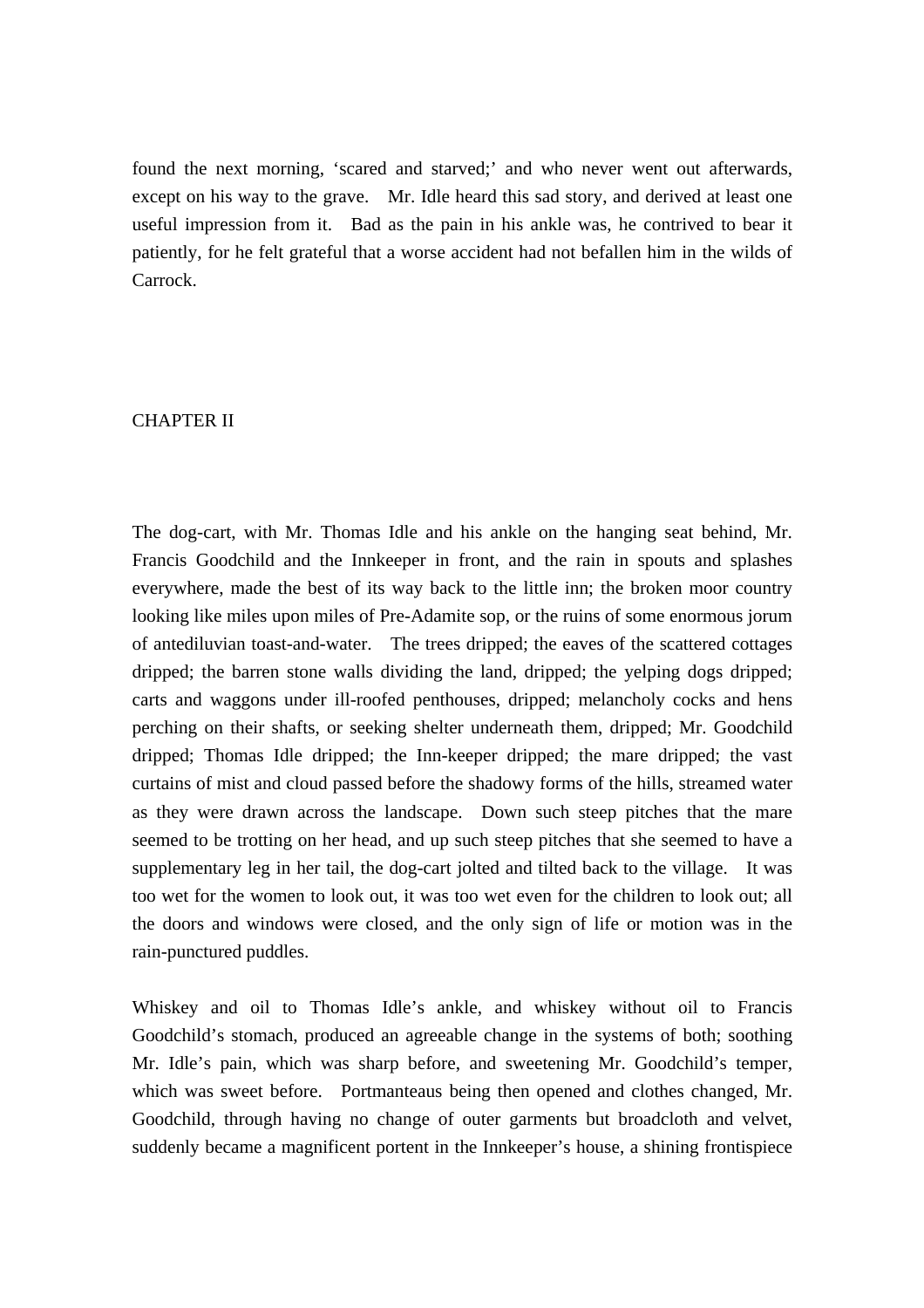to the fashions for the month, and a frightful anomaly in the Cumberland village.

Greatly ashamed of his splendid appearance, the conscious Goodchild quenched it as much as possible, in the shadow of Thomas Idle's ankle, and in a corner of the little covered carriage that started with them for Wigton—a most desirable carriage for any country, except for its having a flat roof and no sides; which caused the plumps of rain accumulating on the roof to play vigorous games of bagatelle into the interior all the way, and to score immensely. It was comfortable to see how the people coming back in open carts from Wigton market made no more of the rain than if it were sunshine; how the Wigton policeman taking a country walk of half-a-dozen miles (apparently for pleasure), in resplendent uniform, accepted saturation as his normal state; how clerks and schoolmasters in black, loitered along the road without umbrellas, getting varnished at every step; how the Cumberland girls, coming out to look after the Cumberland cows, shook the rain from their eyelashes and laughed it away; and how the rain continued to fall upon all, as it only does fall in hill countries.

Wigton market was over, and its bare booths were smoking with rain all down the street. Mr. Thomas Idle, melodramatically carried to the inn's first floor, and laid upon three chairs (he should have had the sofa, if there had been one), Mr. Goodchild went to the window to take an observation of Wigton, and report what he saw to his disabled companion.

'Brother Francis, brother Francis,' cried Thomas Idle, 'What do you see from the turret?'

'I see,' said Brother Francis, 'what I hope and believe to be one of the most dismal places ever seen by eyes. I see the houses with their roofs of dull black, their stained fronts, and their dark-rimmed windows, looking as if they were all in mourning. As every little puff of wind comes down the street, I see a perfect train of rain let off along the wooden stalls in the market-place and exploded against me. I see a very big gas lamp in the centre which I know, by a secret instinct, will not be lighted to-night. I see a pump, with a trivet underneath its spout whereon to stand the vessels that are brought to be filled with water. I see a man come to pump, and he pumps very hard, but no water follows, and he strolls empty away.'

'Brother Francis, brother Francis,' cried Thomas Idle, 'what more do you see from the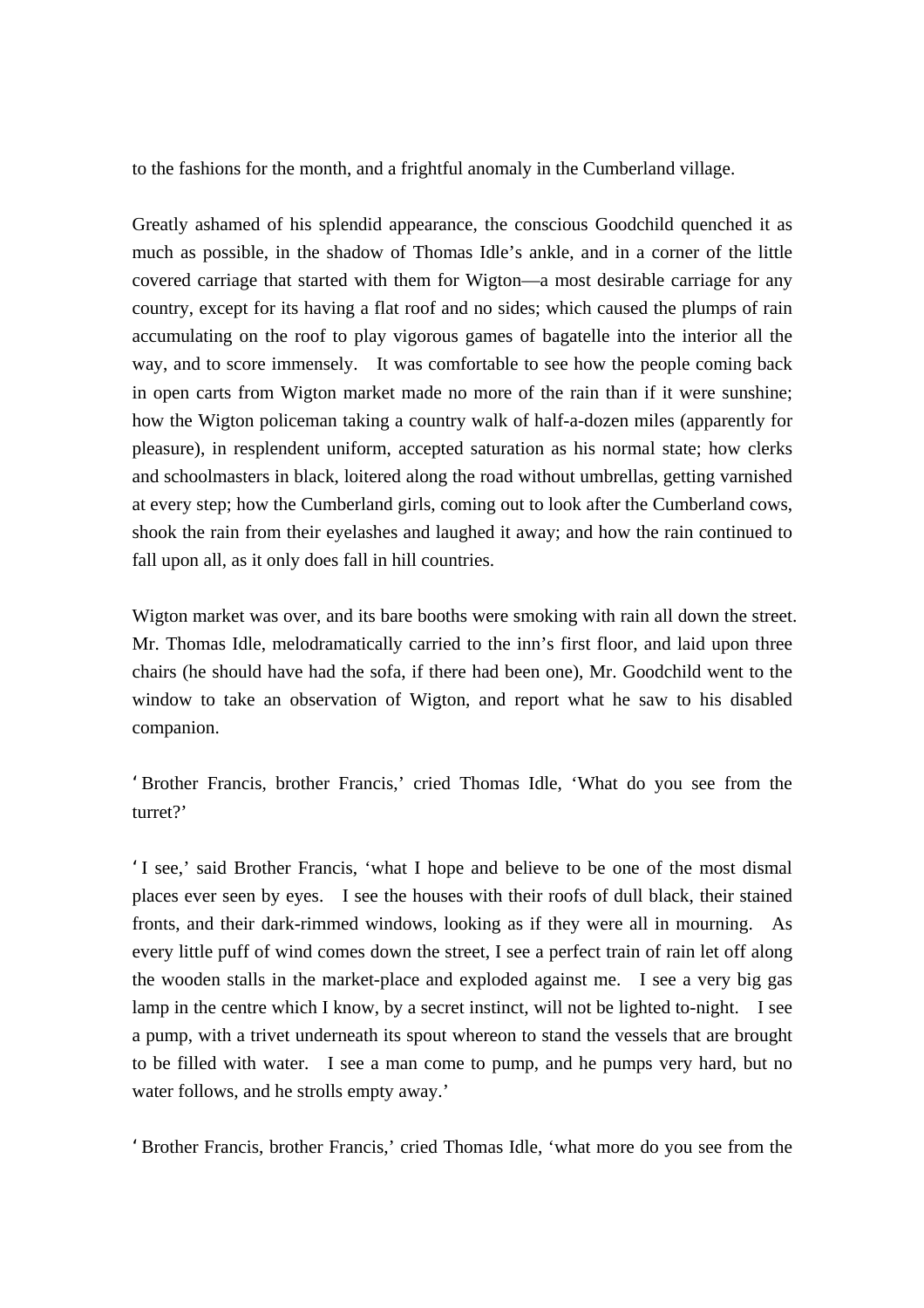turret, besides the man and the pump, and the trivet and the houses all in mourning and the rain?'

'I see,' said Brother Francis, 'one, two, three, four, five, linen-drapers' shops in front of me. I see a linen-draper's shop next door to the right—and there are five more linen-drapers' shops down the corner to the left. Eleven homicidal linen-drapers' shops within a short stone's throw, each with its hands at the throats of all the rest! Over the small first-floor of one of these linen-drapers' shops appears the wonderful inscription, BANK.'

'Brother Francis, brother Francis,' cried Thomas Idle, 'what more do you see from the turret, besides the eleven homicidal linen-drapers' shops, and the wonderful inscription, "Bank,"—on the small first-floor, and the man and the pump and the trivet and the houses all in mourning and the rain?'

'I see,' said Brother Francis, 'the depository for Christian Knowledge, and through the dark vapour I think I again make out Mr. Spurgeon looming heavily. Her Majesty the Queen, God bless her, printed in colours, I am sure I see. I see the Illustrated London News of several years ago, and I see a sweetmeat shop—which the proprietor calls a "Salt Warehouse"—with one small female child in a cotton bonnet looking in on tip-toe, oblivious of rain. And I see a watchmaker's with only three great pale watches of a dull metal hanging in his window, each in a separate pane.'

'Brother Francis, brother Francis,' cried Thomas Idle, 'what more do you see of Wigton, besides these objects, and the man and the pump and the trivet and the houses all in mourning and the rain?'

'I see nothing more,' said Brother Francis, 'and there is nothing more to see, except the curlpaper bill of the theatre, which was opened and shut last week (the manager's family played all the parts), and the short, square, chinky omnibus that goes to the railway, and leads too rattling a life over the stones to hold together long. O yes! Now, I see two men with their hands in their pockets and their backs towards me.'

'Brother Francis, brother Francis,' cried Thomas Idle, 'what do you make out from the turret, of the expression of the two men with their hands in their pockets and their backs towards you?'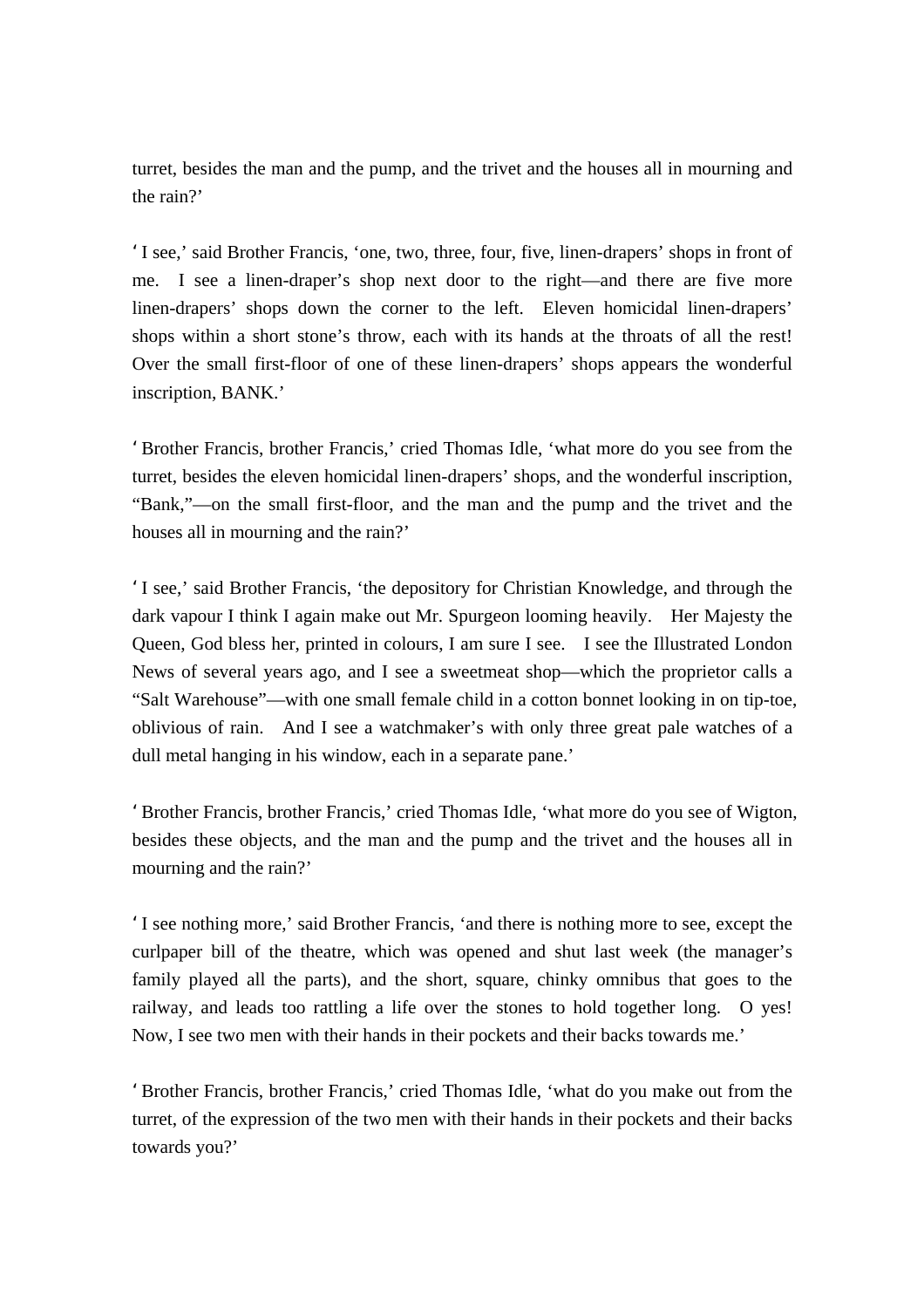'They are mysterious men,' said Brother Francis, 'with inscrutable backs. They keep their backs towards me with persistency. If one turns an inch in any direction, the other turns an inch in the same direction, and no more. They turn very stiffly, on a very little pivot, in the middle of the market-place. Their appearance is partly of a mining, partly of a ploughing, partly of a stable, character. They are looking at nothing—very hard. Their backs are slouched, and their legs are curved with much standing about. Their pockets are loose and dog's-eared, on account of their hands being always in them. They stand to be rained upon, without any movement of impatience or dissatisfaction, and they keep so close together that an elbow of each jostles an elbow of the other, but they never speak. They spit at times, but speak not. I see it growing darker and darker, and still I see them, sole visible population of the place, standing to be rained upon with their backs towards me, and looking at nothing very hard.'

'Brother Francis, brother Francis,' cried Thomas Idle, 'before you draw down the blind of the turret and come in to have your head scorched by the hot gas, see if you can, and impart to me, something of the expression of those two amazing men.'

'The murky shadows,' said Francis Goodchild, 'are gathering fast; and the wings of evening, and the wings of coal, are folding over Wigton. Still, they look at nothing very hard, with their backs towards me. Ah! Now, they turn, and I see—'

'Brother Francis, brother Francis,' cried Thomas Idle, 'tell me quickly what you see of the two men of Wigton!'

'I see,' said Francis Goodchild, 'that they have no expression at all. And now the town goes to sleep, undazzled by the large unlighted lamp in the market-place; and let no man wake it.

At the close of the next day's journey, Mr. Thomas Idle's ankle became much swollen and inflamed. There are reasons which will presently explain themselves for not publicly indicating the exact direction in which that journey lay, or the place in which it ended. It was a long day's shaking of Thomas Idle over the rough roads, and a long day's getting out and going on before the horses, and fagging up hills, and scouring down hills, on the part of Mr. Goodchild, who in the fatigues of such labours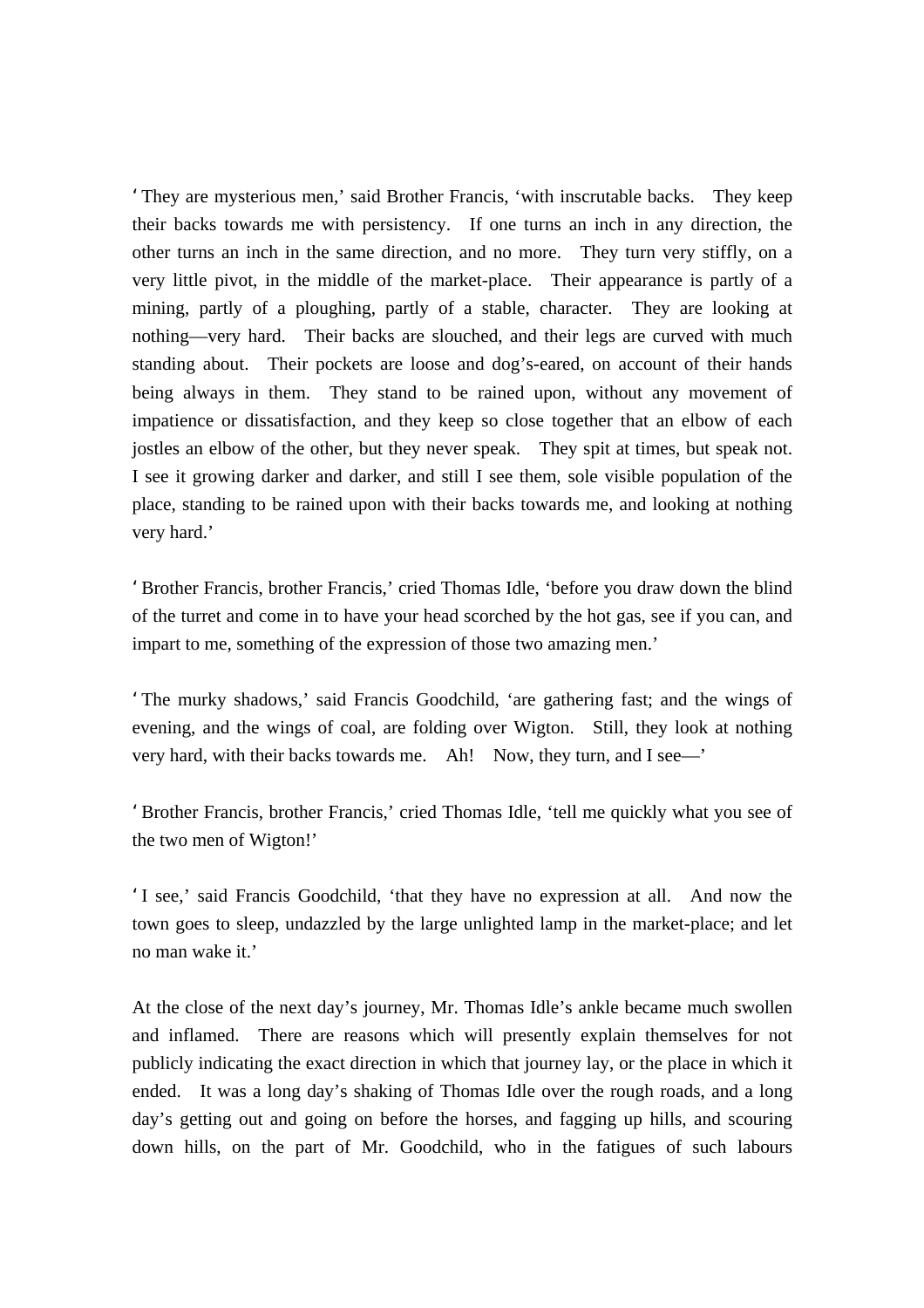congratulated himself on attaining a high point of idleness. It was at a little town, still in Cumberland, that they halted for the night—a very little town, with the purple and brown moor close upon its one street; a curious little ancient market-cross set up in the midst of it; and the town itself looking much as if it were a collection of great stones piled on end by the Druids long ago, which a few recluse people had since hollowed out for habitations.

'Is there a doctor here?' asked Mr. Goodchild, on his knee, of the motherly landlady of the little Inn: stopping in his examination of Mr. Idle's ankle, with the aid of a candle.

'Ey, my word!' said the landlady, glancing doubtfully at the ankle for herself; 'there's Doctor Speddie.'

'Is he a good Doctor?'

'Ey!' said the landlady, 'I ca' him so. A' cooms efther nae doctor that I ken. Mair nor which, a's just THE doctor heer.'

'Do you think he is at home?'

Her reply was, 'Gang awa', Jock, and bring him.'

Jock, a white-headed boy, who, under pretence of stirring up some bay salt in a basin of water for the laving of this unfortunate ankle, had greatly enjoyed himself for the last ten minutes in splashing the carpet, set off promptly. A very few minutes had elapsed when he showed the Doctor in, by tumbling against the door before him and bursting it open with his head.

'Gently, Jock, gently,' said the Doctor as he advanced with a quiet step. 'Gentlemen, a good evening. I am sorry that my presence is required here. A slight accident, I hope? A slip and a fall? Yes, yes, yes. Carrock, indeed? Hah! Does that pain you, sir? No doubt, it does. It is the great connecting ligament here, you see, that has been badly strained. Time and rest, sir! They are often the recipe in greater cases,' with a slight sigh, 'and often the recipe in small. I can send a lotion to relieve you, but we must leave the cure to time and rest.'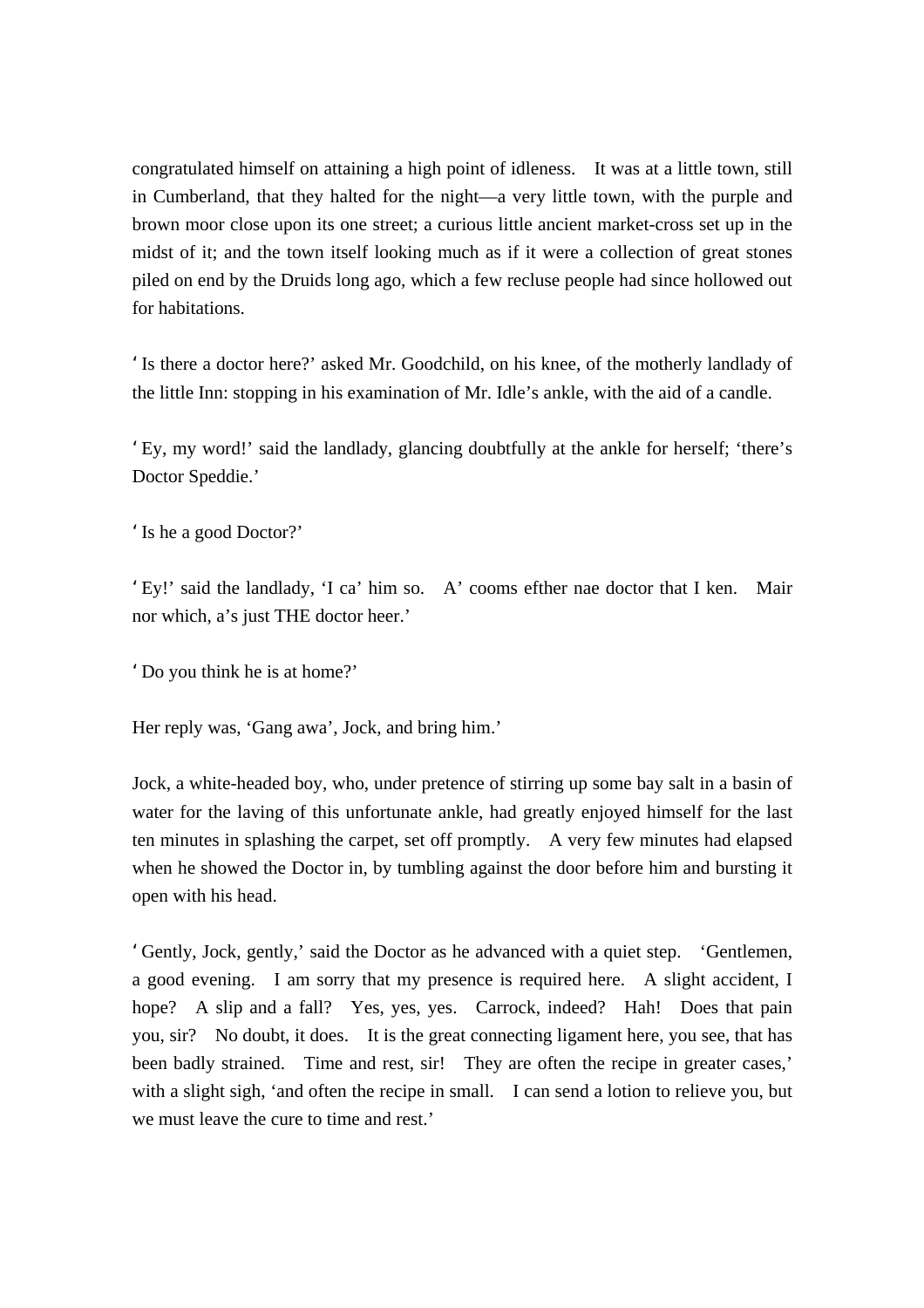This he said, holding Idle's foot on his knee between his two hands, as he sat over against him. He had touched it tenderly and skilfully in explanation of what he said, and, when his careful examination was completed, softly returned it to its former horizontal position on a chair.

He spoke with a little irresolution whenever he began, but afterwards fluently. He was a tall, thin, large-boned, old gentleman, with an appearance at first sight of being hard-featured; but, at a second glance, the mild expression of his face and some particular touches of sweetness and patience about his mouth, corrected this impression and assigned his long professional rides, by day and night, in the bleak hill-weather, as the true cause of that appearance. He stooped very little, though past seventy and very grey. His dress was more like that of a clergyman than a country doctor, being a plain black suit, and a plain white neck-kerchief tied behind like a band. His black was the worse for wear, and there were darns in his coat, and his linen was a little frayed at the hems and edges. He might have been poor—it was likely enough in that out-of-the-way spot—or he might have been a little self-forgetful and eccentric. Any one could have seen directly, that he had neither wife nor child at home. He had a scholarly air with him, and that kind of considerate humanity towards others which claimed a gentle consideration for himself. Mr. Goodchild made this study of him while he was examining the limb, and as he laid it down. Mr. Goodchild wishes to add that he considers it a very good likeness.

It came out in the course of a little conversation, that Doctor Speddie was acquainted with some friends of Thomas Idle's, and had, when a young man, passed some years in Thomas Idle's birthplace on the other side of England. Certain idle labours, the fruit of Mr. Goodchild's apprenticeship, also happened to be well known to him. The lazy travellers were thus placed on a more intimate footing with the Doctor than the casual circumstances of the meeting would of themselves have established; and when Doctor Speddie rose to go home, remarking that he would send his assistant with the lotion, Francis Goodchild said that was unnecessary, for, by the Doctor's leave, he would accompany him, and bring it back. (Having done nothing to fatigue himself for a full quarter of an hour, Francis began to fear that he was not in a state of idleness.)

Doctor Speddie politely assented to the proposition of Francis Goodchild, 'as it would give him the pleasure of enjoying a few more minutes of Mr. Goodchild's society than he could otherwise have hoped for,' and they went out together into the village street.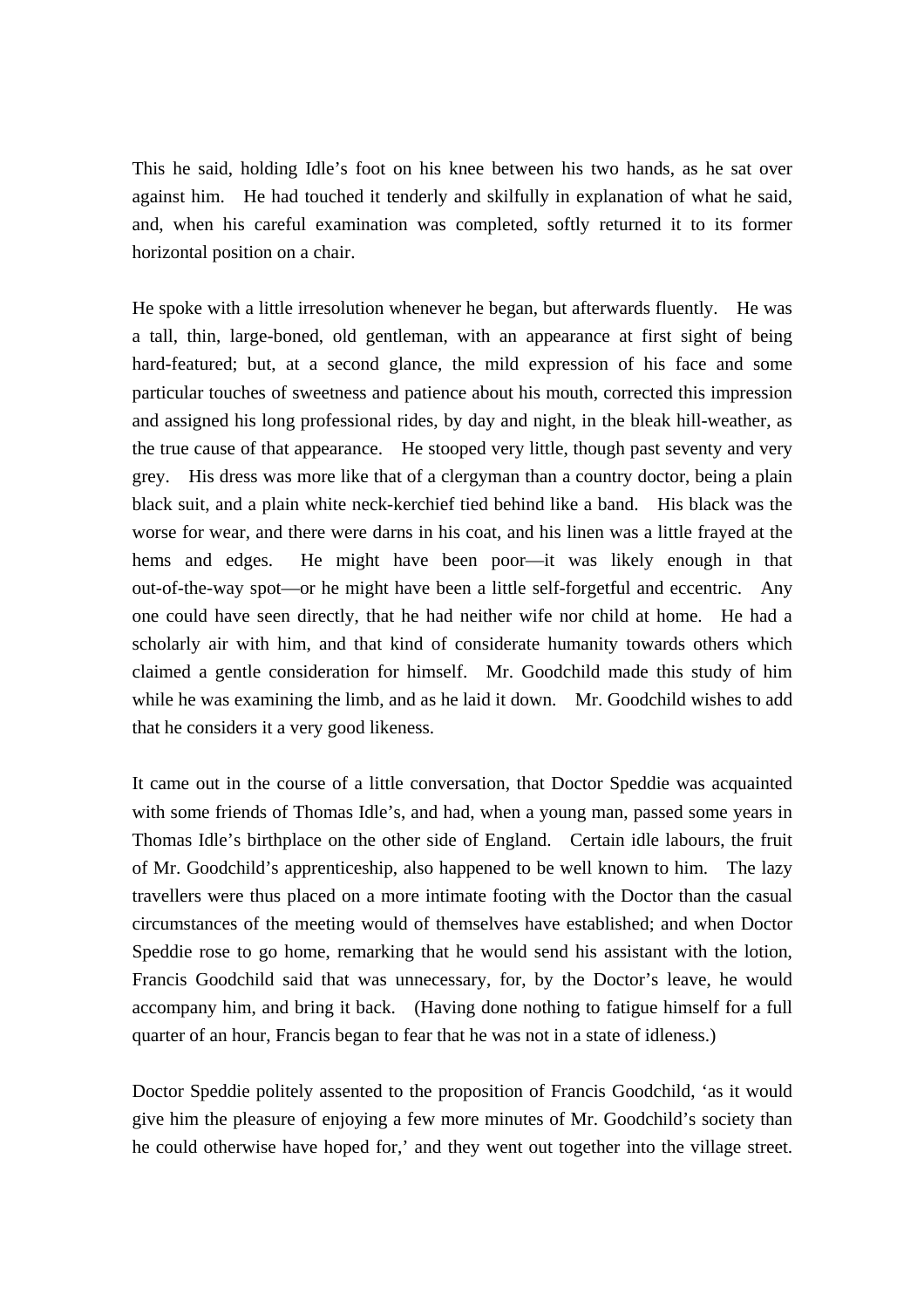The rain had nearly ceased, the clouds had broken before a cool wind from the north-east, and stars were shining from the peaceful heights beyond them.

Doctor Speddie's house was the last house in the place. Beyond it, lay the moor, all dark and lonesome. The wind moaned in a low, dull, shivering manner round the little garden, like a houseless creature that knew the winter was coming. It was exceedingly wild and solitary. 'Roses,' said the Doctor, when Goodchild touched some wet leaves overhanging the stone porch; 'but they get cut to pieces.'

The Doctor opened the door with a key he carried, and led the way into a low but pretty ample hall with rooms on either side. The door of one of these stood open, and the Doctor entered it, with a word of welcome to his guest. It, too, was a low room, half surgery and half parlour, with shelves of books and bottles against the walls, which were of a very dark hue. There was a fire in the grate, the night being damp and chill. Leaning against the chimney-piece looking down into it, stood the Doctor's Assistant.

A man of a most remarkable appearance. Much older than Mr. Goodchild had expected, for he was at least two-and-fifty; but, that was nothing. What was startling in him was his remarkable paleness. His large black eyes, his sunken cheeks, his long and heavy iron-grey hair, his wasted hands, and even the attenuation of his figure, were at first forgotten in his extraordinary pallor. There was no vestige of colour in the man. When he turned his face, Francis Goodchild started as if a stone figure had looked round at him.

'Mr. Lorn,' said the Doctor. 'Mr. Goodchild.'

The Assistant, in a distraught way—as if he had forgotten something—as if he had forgotten everything, even to his own name and himself—acknowledged the visitor's presence, and stepped further back into the shadow of the wall behind him. But, he was so pale that his face stood out in relief again the dark wall, and really could not be hidden so.

'Mr. Goodchild's friend has met with accident, Lorn,' said Doctor Speddie. 'We want the lotion for a bad sprain.'

A pause.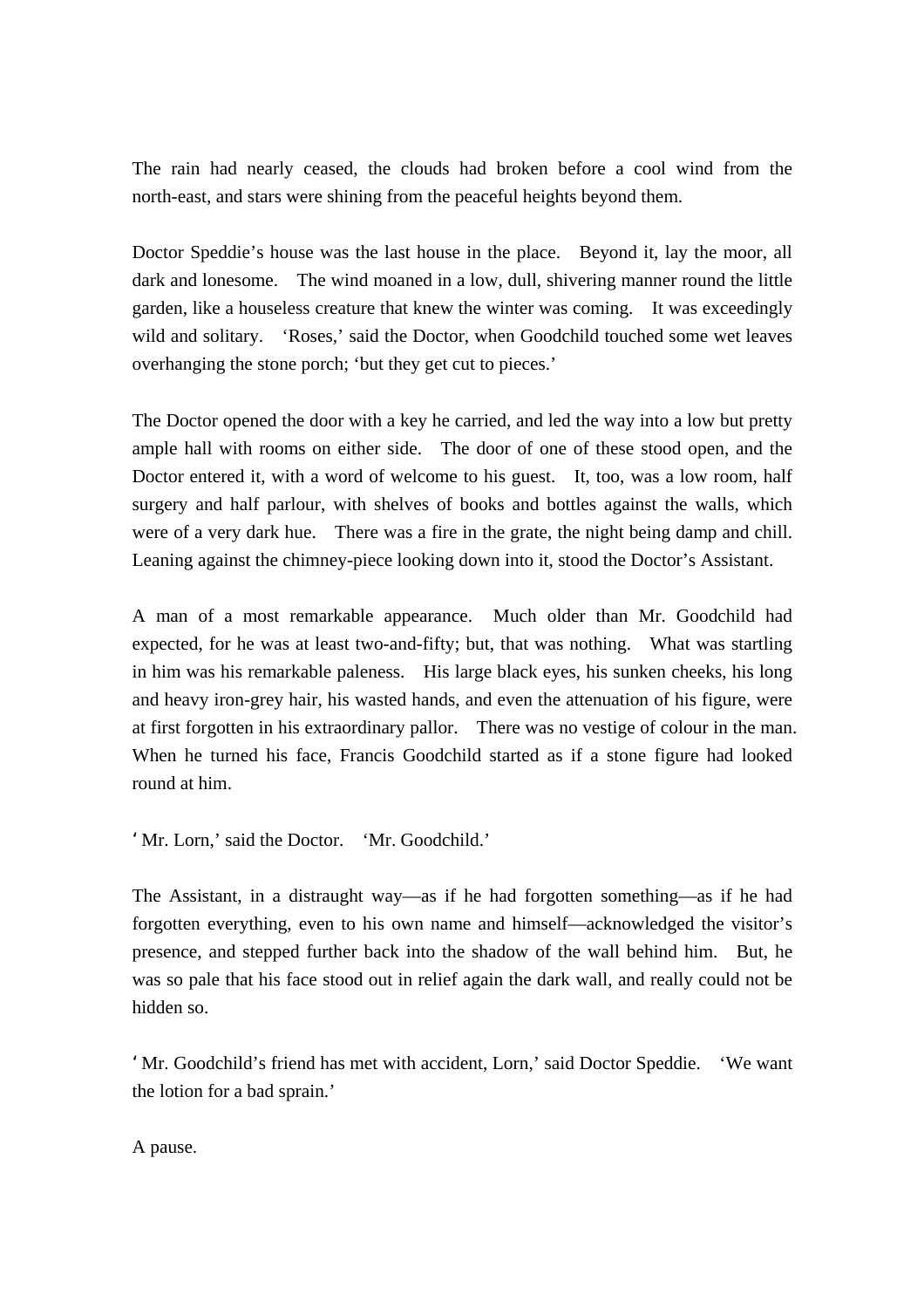'My dear fellow, you are more than usually absent to-night. The lotion for a bad sprain.'

'Ah! yes! Directly.'

He was evidently relieved to turn away, and to take his white face and his wild eyes to a table in a recess among the bottles. But, though he stood there, compounding the lotion with his back towards them, Goodchild could not, for many moments, withdraw his gaze from the man. When he at length did so, he found the Doctor observing him, with some trouble in his face. 'He is absent,' explained the Doctor, in a low voice. 'Always absent. Very absent.'

'Is he ill?'

'No, not ill.'

'Unhappy?'

'I have my suspicions that he was,' assented the Doctor, 'once.'

Francis Goodchild could not but observe that the Doctor accompanied these words with a benignant and protecting glance at their subject, in which there was much of the expression with which an attached father might have looked at a heavily afflicted son. Yet, that they were not father and son must have been plain to most eyes. The Assistant, on the other hand, turning presently to ask the Doctor some question, looked at him with a wan smile as if he were his whole reliance and sustainment in life.

It was in vain for the Doctor in his easy-chair, to try to lead the mind of Mr. Goodchild in the opposite easy-chair, away from what was before him. Let Mr. Goodchild do what he would to follow the Doctor, his eyes and thoughts reverted to the Assistant. The Doctor soon perceived it, and, after falling silent, and musing in a little perplexity, said:

'Lorn!'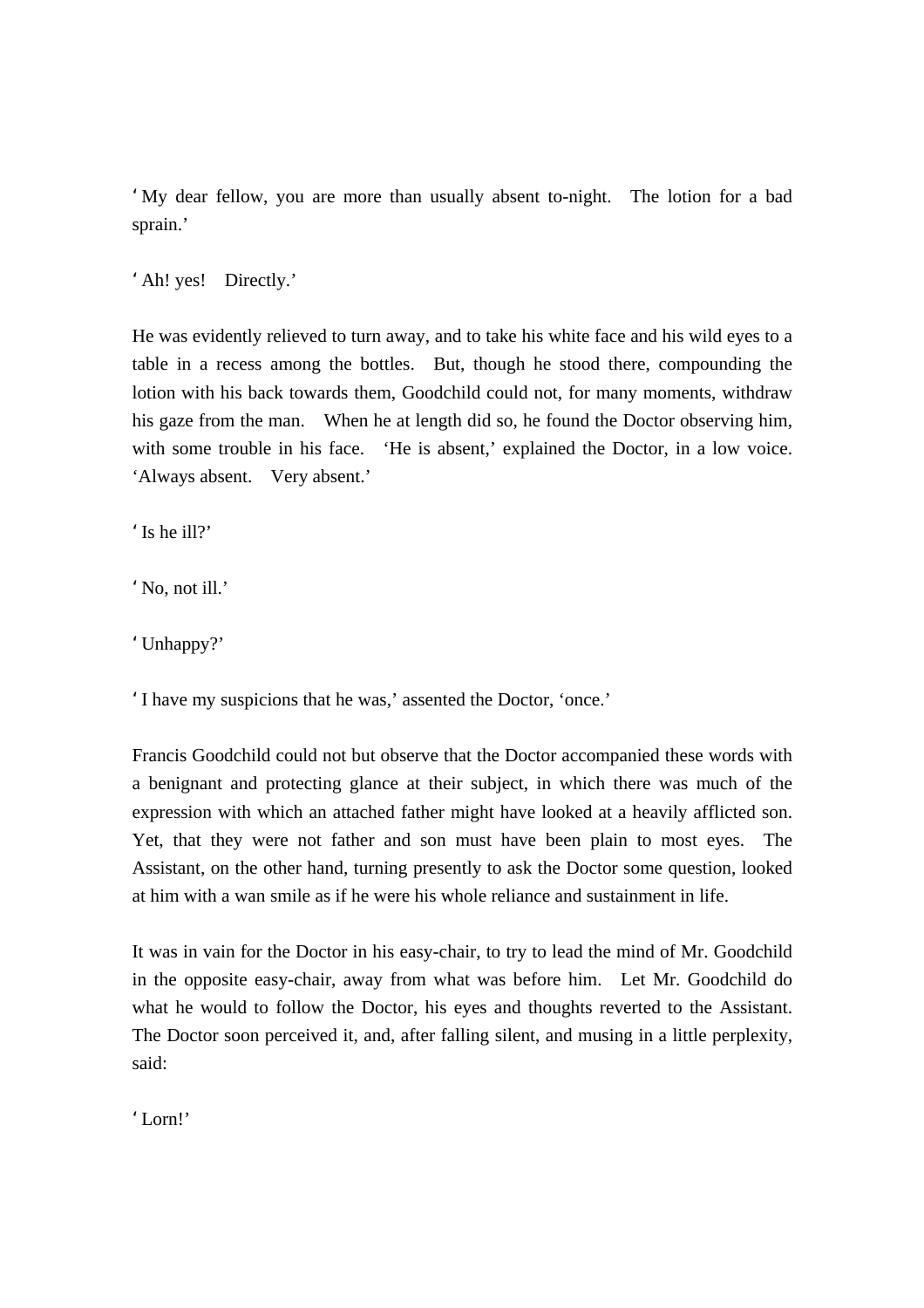'My dear Doctor.'

'Would you go to the Inn, and apply that lotion? You will show the best way of applying it, far better than Mr. Goodchild can.'

'With pleasure.'

The Assistant took his hat, and passed like a shadow to the door.

'Lorn!' said the Doctor, calling after him.

He returned.

'Mr. Goodchild will keep me company till you come home. Don't hurry. Excuse my calling you back.'

'It is not,' said the Assistant, with his former smile, 'the first time you have called me back, dear Doctor.' With those words he went away.

'Mr. Goodchild,' said Doctor Speddie, in a low voice, and with his former troubled expression of face, 'I have seen that your attention has been concentrated on my friend.'

'He fascinates me. I must apologise to you, but he has quite bewildered and mastered me.'

'I find that a lonely existence and a long secret,' said the Doctor, drawing his chair a little nearer to Mr. Goodchild's, 'become in the course of time very heavy. I will tell you something. You may make what use you will of it, under fictitious names. I know I may trust you. I am the more inclined to confidence to-night, through having been unexpectedly led back, by the current of our conversation at the Inn, to scenes in my early life. Will you please to draw a little nearer?'

Mr. Goodchild drew a little nearer, and the Doctor went on thus: speaking, for the most part, in so cautious a voice, that the wind, though it was far from high, occasionally got the better of him.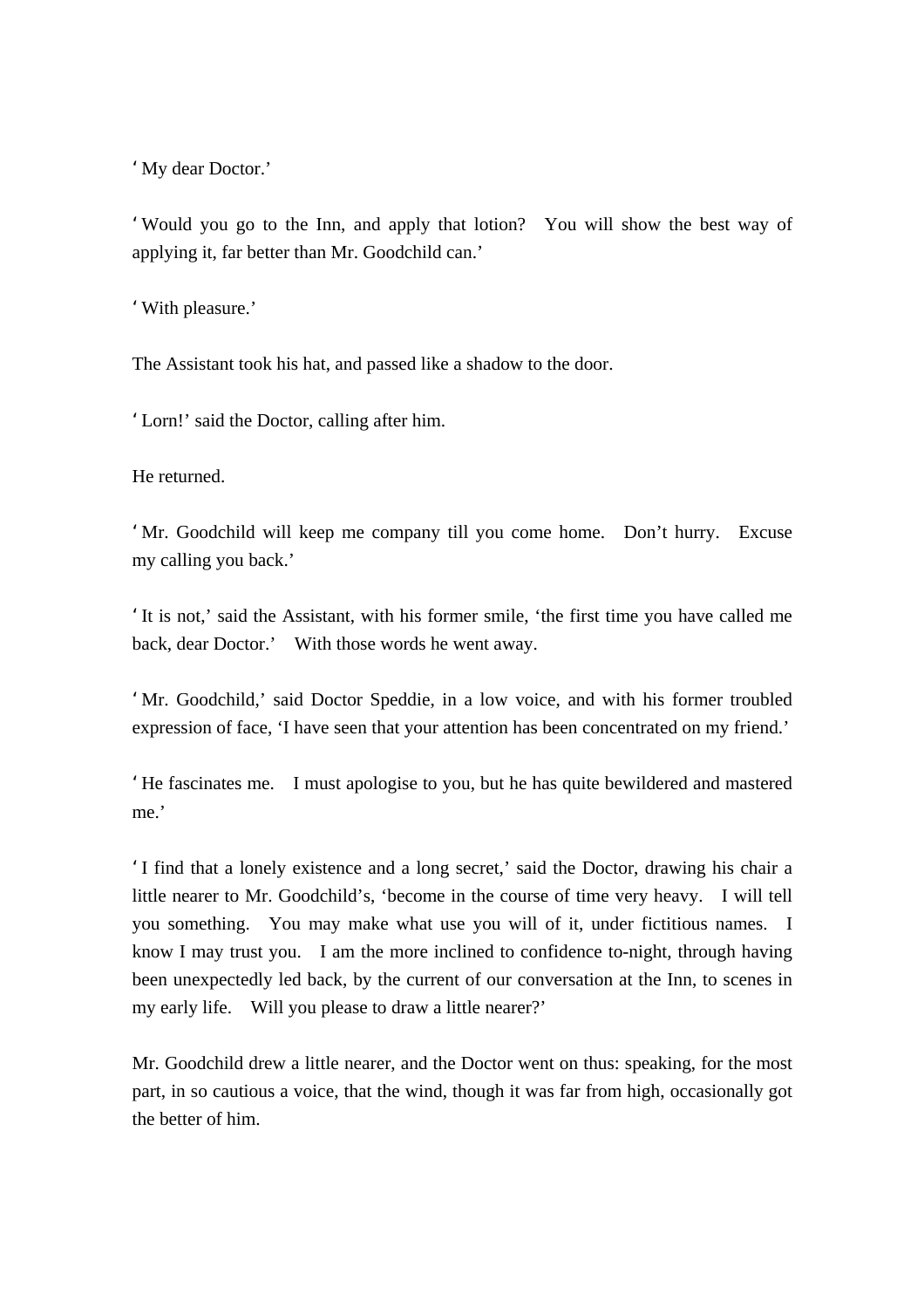When this present nineteenth century was younger by a good many years than it is now, a certain friend of mine, named Arthur Holliday, happened to arrive in the town of Doncaster, exactly in the middle of a race-week, or, in other words, in the middle of the month of September. He was one of those reckless, rattle-pated, open-hearted, and open-mouthed young gentlemen, who possess the gift of familiarity in its highest perfection, and who scramble carelessly along the journey of life making friends, as the phrase is, wherever they go. His father was a rich manufacturer, and had bought landed property enough in one of the midland counties to make all the born squires in his neighbourhood thoroughly envious of him. Arthur was his only son, possessor in prospect of the great estate and the great business after his father's death; well supplied with money, and not too rigidly looked after, during his father's lifetime. Report, or scandal, whichever you please, said that the old gentleman had been rather wild in his youthful days, and that, unlike most parents, he was not disposed to be violently indignant when he found that his son took after him. This may be true or not. I myself only knew the elder Mr. Holliday when he was getting on in years; and then he was as quiet and as respectable a gentleman as ever I met with.

Well, one September, as I told you, young Arthur comes to Doncaster, having decided all of a sudden, in his harebrained way, that he would go to the races. He did not reach the town till towards the close of the evening, and he went at once to see about his dinner and bed at the principal hotel. Dinner they were ready enough to give him; but as for a bed, they laughed when he mentioned it. In the race-week at Doncaster, it is no uncommon thing for visitors who have not bespoken apartments, to pass the night in their carriages at the inn doors. As for the lower sort of strangers, I myself have often seen them, at that full time, sleeping out on the doorsteps for want of a covered place to creep under. Rich as he was, Arthur's chance of getting a night's lodging (seeing that he had not written beforehand to secure one) was more than doubtful. He tried the second hotel, and the third hotel, and two of the inferior inns after that; and was met everywhere by the same form of answer. No accommodation for the night of any sort was left. All the bright golden sovereigns in his pocket would not buy him a bed at Doncaster in the race-week.

To a young fellow of Arthur's temperament, the novelty of being turned away into the street, like a penniless vagabond, at every house where he asked for a lodging, presented itself in the light of a new and highly amusing piece of experience. He went on, with his carpet-bag in his hand, applying for a bed at every place of entertainment for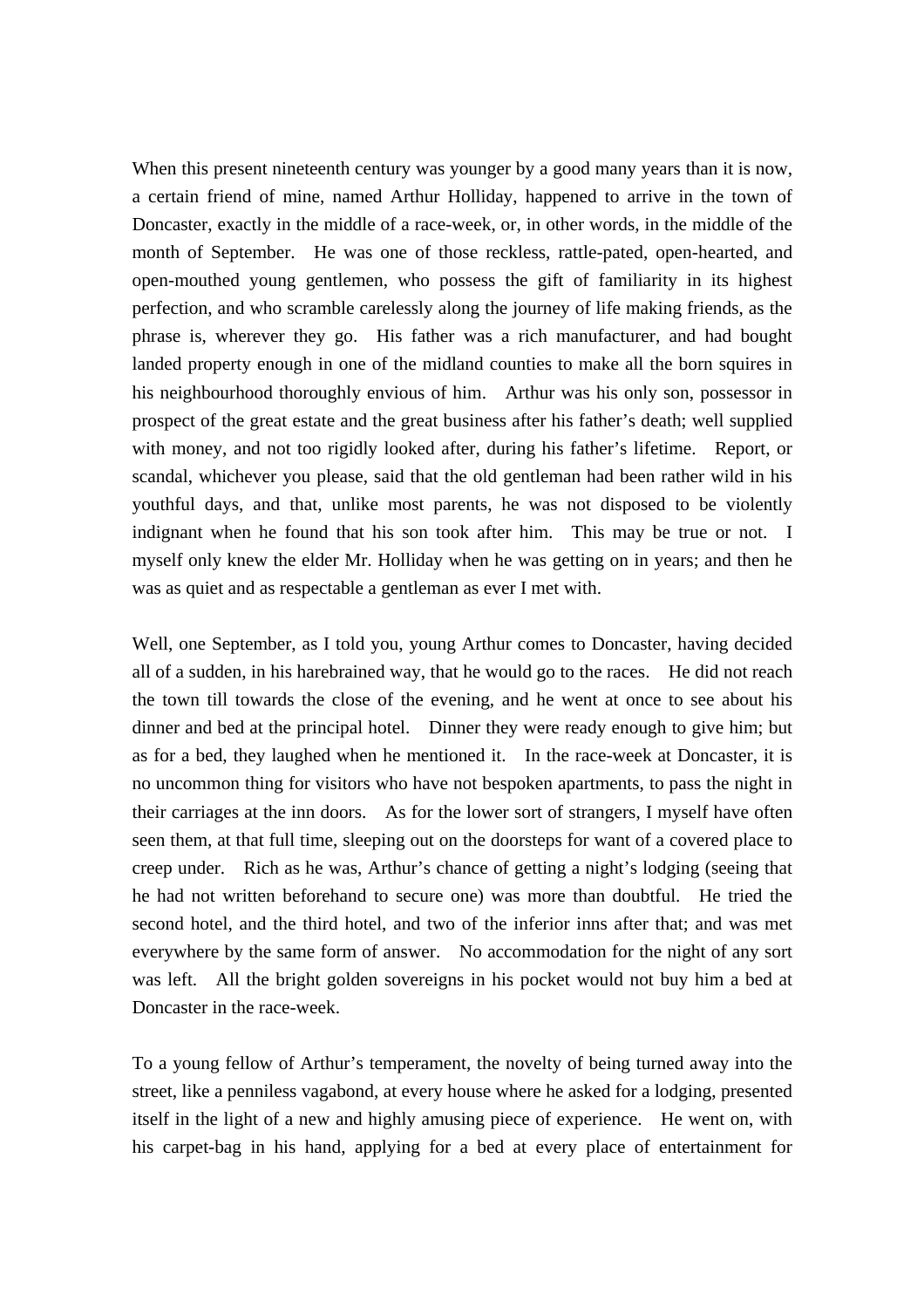travellers that he could find in Doncaster, until he wandered into the outskirts of the town. By this time, the last glimmer of twilight had faded out, the moon was rising dimly in a mist, the wind was getting cold, the clouds were gathering heavily, and there was every prospect that it was soon going to rain.

The look of the night had rather a lowering effect on young Holliday's good spirits. He began to contemplate the houseless situation in which he was placed, from the serious rather than the humorous point of view; and he looked about him, for another public-house to inquire at, with something very like downright anxiety in his mind on the subject of a lodging for the night. The suburban part of the town towards which he had now strayed was hardly lighted at all, and he could see nothing of the houses as he passed them, except that they got progressively smaller and dirtier, the farther he went. Down the winding road before him shone the dull gleam of an oil lamp, the one faint, lonely light that struggled ineffectually with the foggy darkness all round him. He resolved to go on as far as this lamp, and then, if it showed him nothing in the shape of an Inn, to return to the central part of the town and to try if he could not at least secure a chair to sit down on, through the night, at one of the principal Hotels.

As he got near the lamp, he heard voices; and, walking close under it, found that it lighted the entrance to a narrow court, on the wall of which was painted a long hand in faded flesh-colour, pointing with a lean forefinger, to this inscription:-

### THE TWO ROBINS.

Arthur turned into the court without hesitation, to see what The Two Robins could do for him. Four or five men were standing together round the door of the house which was at the bottom of the court, facing the entrance from the street. The men were all listening to one other man, better dressed than the rest, who was telling his audience something, in a low voice, in which they were apparently very much interested.

On entering the passage, Arthur was passed by a stranger with a knapsack in his hand, who was evidently leaving the house.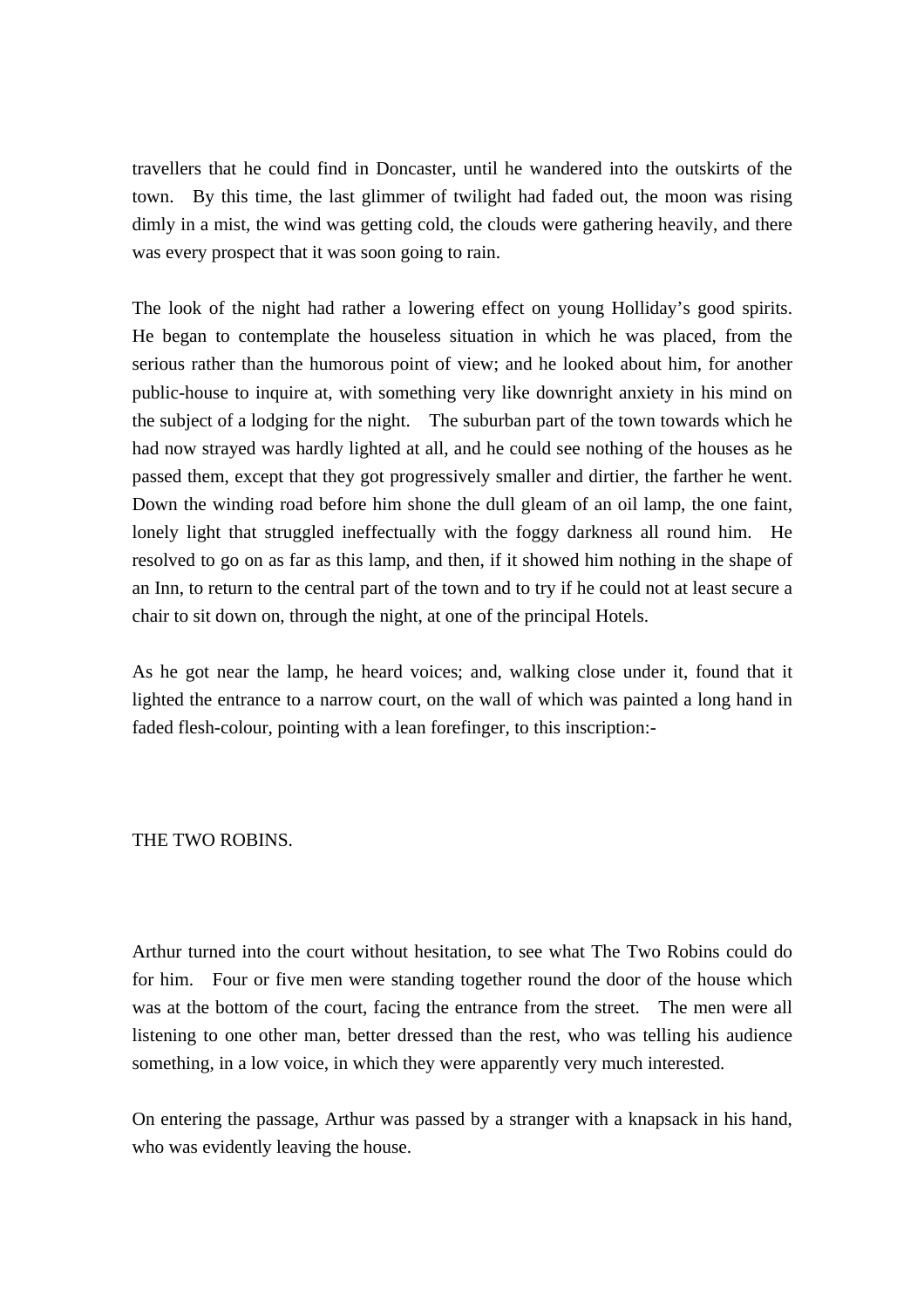'No,' said the traveller with the knapsack, turning round and addressing himself cheerfully to a fat, sly-looking, bald-headed man, with a dirty white apron on, who had followed him down the passage. 'No, Mr. landlord, I am not easily scared by trifles; but, I don't mind confessing that I can't quite stand that.'

It occurred to young Holliday, the moment he heard these words, that the stranger had been asked an exorbitant price for a bed at The Two Robins; and that he was unable or unwilling to pay it. The moment his back was turned, Arthur, comfortably conscious of his own well-filled pockets, addressed himself in a great hurry, for fear any other benighted traveller should slip in and forestall him, to the sly-looking landlord with the dirty apron and the bald head.

'If you have got a bed to let,' he said, 'and if that gentleman who has just gone out won't pay your price for it, I will.'

The sly landlord looked hard at Arthur.

'Will you, sir?' he asked, in a meditative, doubtful way.

'Name your price,' said young Holliday, thinking that the landlord's hesitation sprang from some boorish distrust of him. 'Name your price, and I'll give you the money at once if you like?'

'Are you game for five shillings?' inquired the landlord, rubbing his stubbly double chin, and looking up thoughtfully at the ceiling above him.

Arthur nearly laughed in the man's face; but thinking it prudent to control himself, offered the five shillings as seriously as he could. The sly landlord held out his hand, then suddenly drew it back again.

'You're acting all fair and above-board by me,' he said: 'and, before I take your money, I'll do the same by you. Look here, this is how it stands. You can have a bed all to yourself for five shillings; but you can't have more than a half-share of the room it stands in. Do you see what I mean, young gentleman?'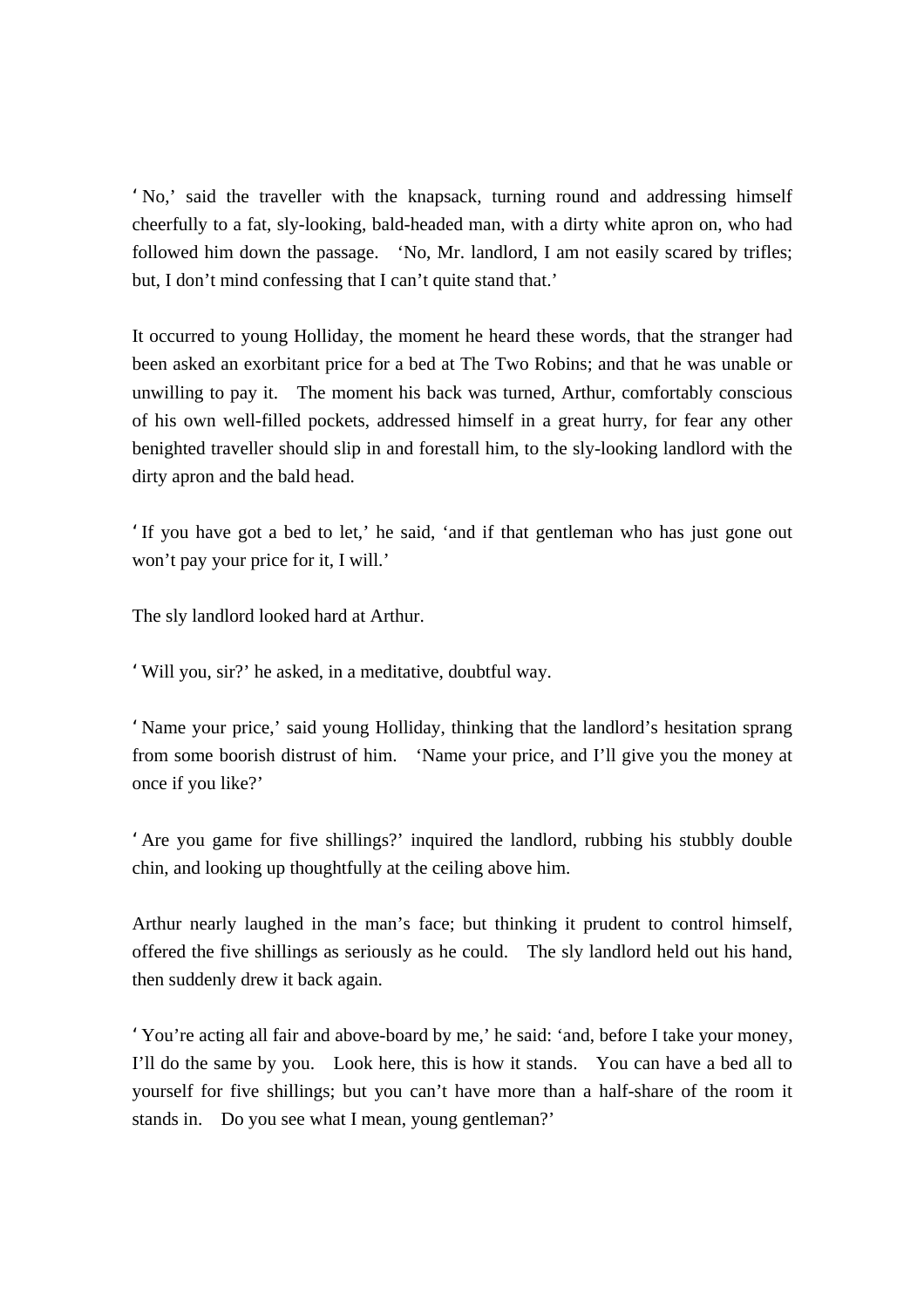' Of course I do,' returned Arthur, a little irritably. 'You mean that it is a double-bedded room, and that one of the beds is occupied?'

The landlord nodded his head, and rubbed his double chin harder than ever. Arthur hesitated, and mechanically moved back a step or two towards the door. The idea of sleeping in the same room with a total stranger, did not present an attractive prospect to him. He felt more than half inclined to drop his five shillings into his pocket, and to go out into the street once more.

'Is it yes, or no?' asked the landlord. 'Settle it as quick as you can, because there's lots of people wanting a bed at Doncaster to-night, besides you.'

Arthur looked towards the court, and heard the rain falling heavily in the street outside. He thought he would ask a question or two before he rashly decided on leaving the shelter of The Two Robins.

'What sort of a man is it who has got the other bed?' he inquired. 'Is he a gentleman? I mean, is he a quiet, well-behaved person?'

'The quietest man I ever came across,' said the landlord, rubbing his fat hands stealthily one over the other. 'As sober as a judge, and as regular as clock-work in his habits. It hasn't struck nine, not ten minutes ago, and he's in his bed already. I don't know whether that comes up to your notion of a quiet man: it goes a long way ahead of mine, I can tell you.'

'Is he asleep, do you think?' asked Arthur.

'I know he's asleep,' returned the landlord. 'And what's more, he's gone off so fast, that I'll warrant you don't wake him. This way, sir,' said the landlord, speaking over young Holliday's shoulder, as if he was addressing some new guest who was approaching the house.

'Here you are,' said Arthur, determined to be beforehand with the stranger, whoever he might be. 'I'll take the bed.' And he handed the five shillings to the landlord, who nodded, dropped the money carelessly into his waistcoat-pocket, and lighted the candle.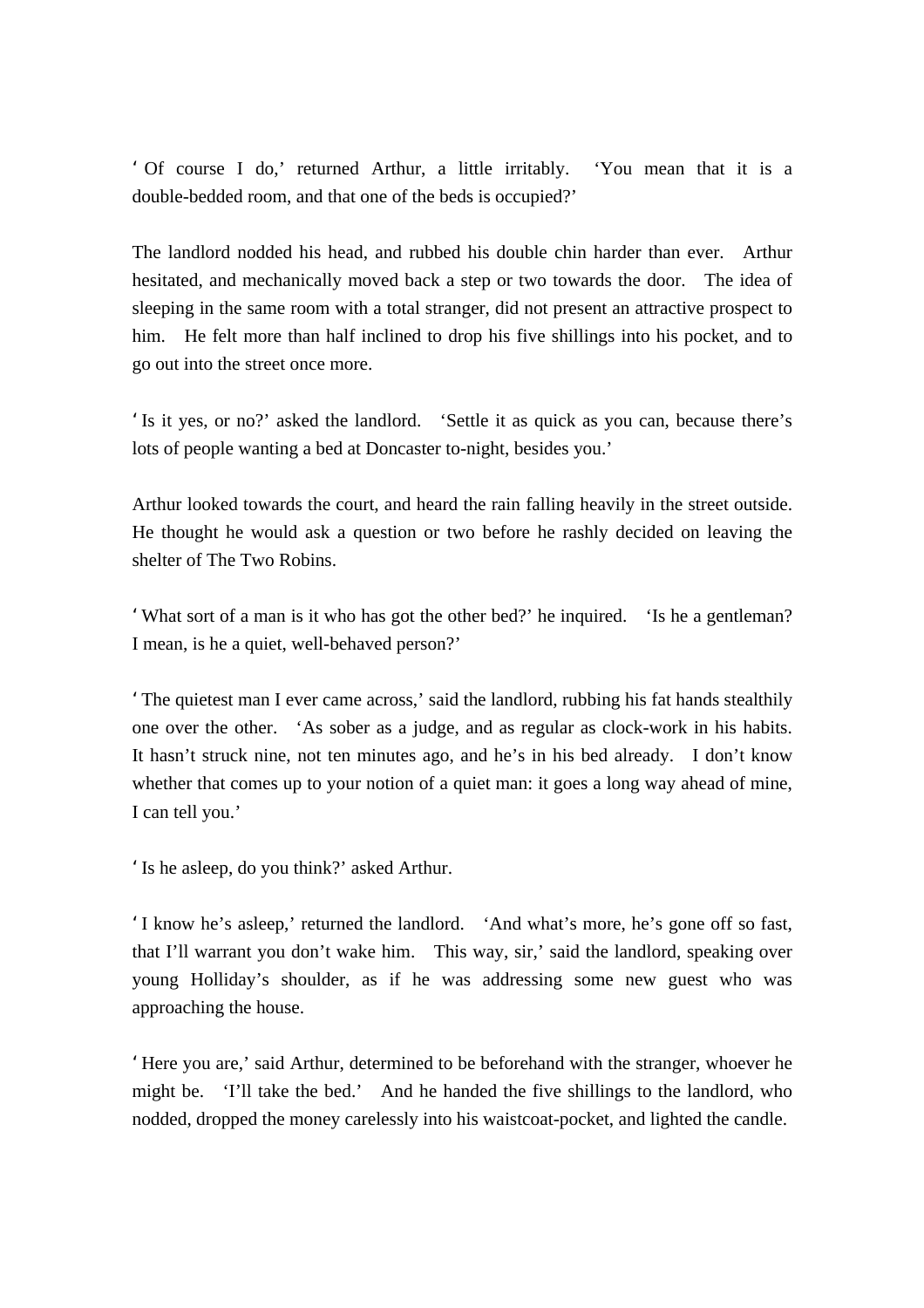'Come up and see the room,' said the host of The Two Robins, leading the way to the staircase quite briskly, considering how fat he was.

They mounted to the second-floor of the house. The landlord half opened a door, fronting the landing, then stopped, and turned round to Arthur.

'It's a fair bargain, mind, on my side as well as on yours,' he said. 'You give me five shillings, I give you in return a clean, comfortable bed; and I warrant, beforehand, that you won't be interfered with, or annoyed in any way, by the man who sleeps in the same room as you.' Saying those words, he looked hard, for a moment, in young Holliday's face, and then led the way into the room.

It was larger and cleaner than Arthur had expected it would be. The two beds stood parallel with each other—a space of about six feet intervening between them. They were both of the same medium size, and both had the same plain white curtains, made to draw, if necessary, all round them. The occupied bed was the bed nearest the window. The curtains were all drawn round this, except the half curtain at the bottom, on the side of the bed farthest from the window. Arthur saw the feet of the sleeping man raising the scanty clothes into a sharp little eminence, as if he was lying flat on his back. He took the candle, and advanced softly to draw the curtain—stopped half-way, and listened for a moment—then turned to the landlord.

'He's a very quiet sleeper,' said Arthur.

'Yes,' said the landlord, 'very quiet.'

Young Holliday advanced with the candle, and looked in at the man cautiously.

'How pale he is!' said Arthur.

'Yes,' returned the landlord, 'pale enough, isn't he?'

Arthur looked closer at the man. The bedclothes were drawn up to his chin, and they lay perfectly still over the region of his chest. Surprised and vaguely startled, as he noticed this, Arthur stooped down closer over the stranger; looked at his ashy, parted lips; listened breathlessly for an instant; looked again at the strangely still face, and the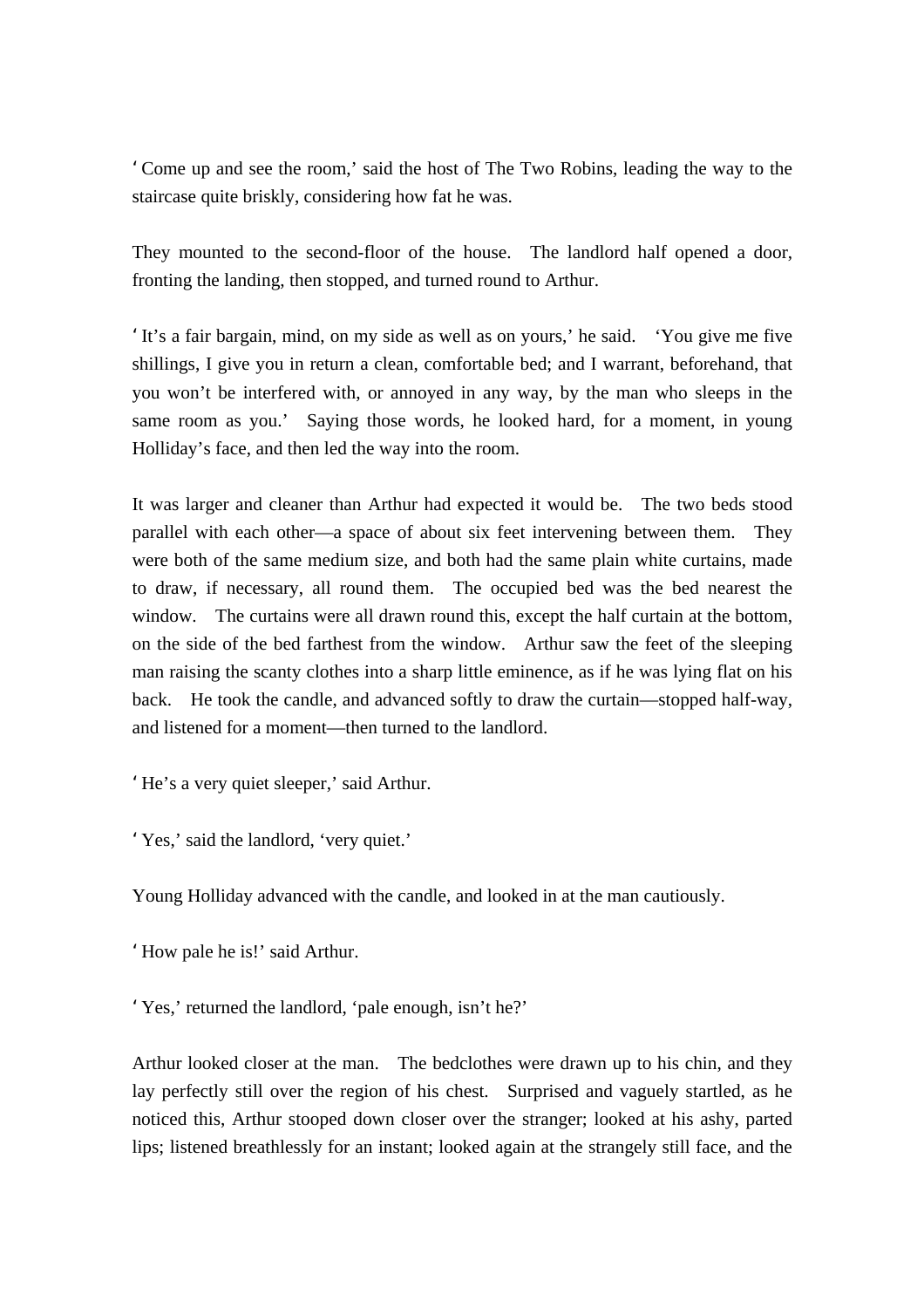motionless lips and chest; and turned round suddenly on the landlord, with his own cheeks as pale for the moment as the hollow cheeks of the man on the bed.

'Come here,' he whispered, under his breath. 'Come here, for God's sake! The man's not asleep—he is dead!'

'You have found that out sooner than I thought you would,' said the landlord, composedly. 'Yes, he's dead, sure enough. He died at five o'clock to-day.'

'How did he die? Who is he?' asked Arthur, staggered, for a moment, by the audacious coolness of the answer.

'As to who is he,' rejoined the landlord, 'I know no more about him than you do. There are his books and letters and things, all sealed up in that brown-paper parcel, for the Coroner's inquest to open to-morrow or next day. He's been here a week, paying his way fairly enough, and stopping in-doors, for the most part, as if he was ailing. My girl brought him up his tea at five to-day; and as he was pouring of it out, he fell down in a faint, or a fit, or a compound of both, for anything I know. We could not bring him to—and I said he was dead. And the doctor couldn't bring him to—and the doctor said he was dead. And there he is. And the Coroner's inquest's coming as soon as it can. And that's as much as I know about it.'

Arthur held the candle close to the man's lips. The flame still burnt straight up, as steadily as before. There was a moment of silence; and the rain pattered drearily through it against the panes of the window.

'If you haven't got nothing more to say to me,' continued the landlord, 'I suppose I may go. You don't expect your five shillings back, do you? There's the bed I promised you, clean and comfortable. There's the man I warranted not to disturb you, quiet in this world for ever. If you're frightened to stop alone with him, that's not my look out. I've kept my part of the bargain, and I mean to keep the money. I'm not Yorkshire, myself, young gentleman; but I've lived long enough in these parts to have my wits sharpened; and I shouldn't wonder if you found out the way to brighten up yours, next time you come amongst us.' With these words, the landlord turned towards the door, and laughed to himself softly, in high satisfaction at his own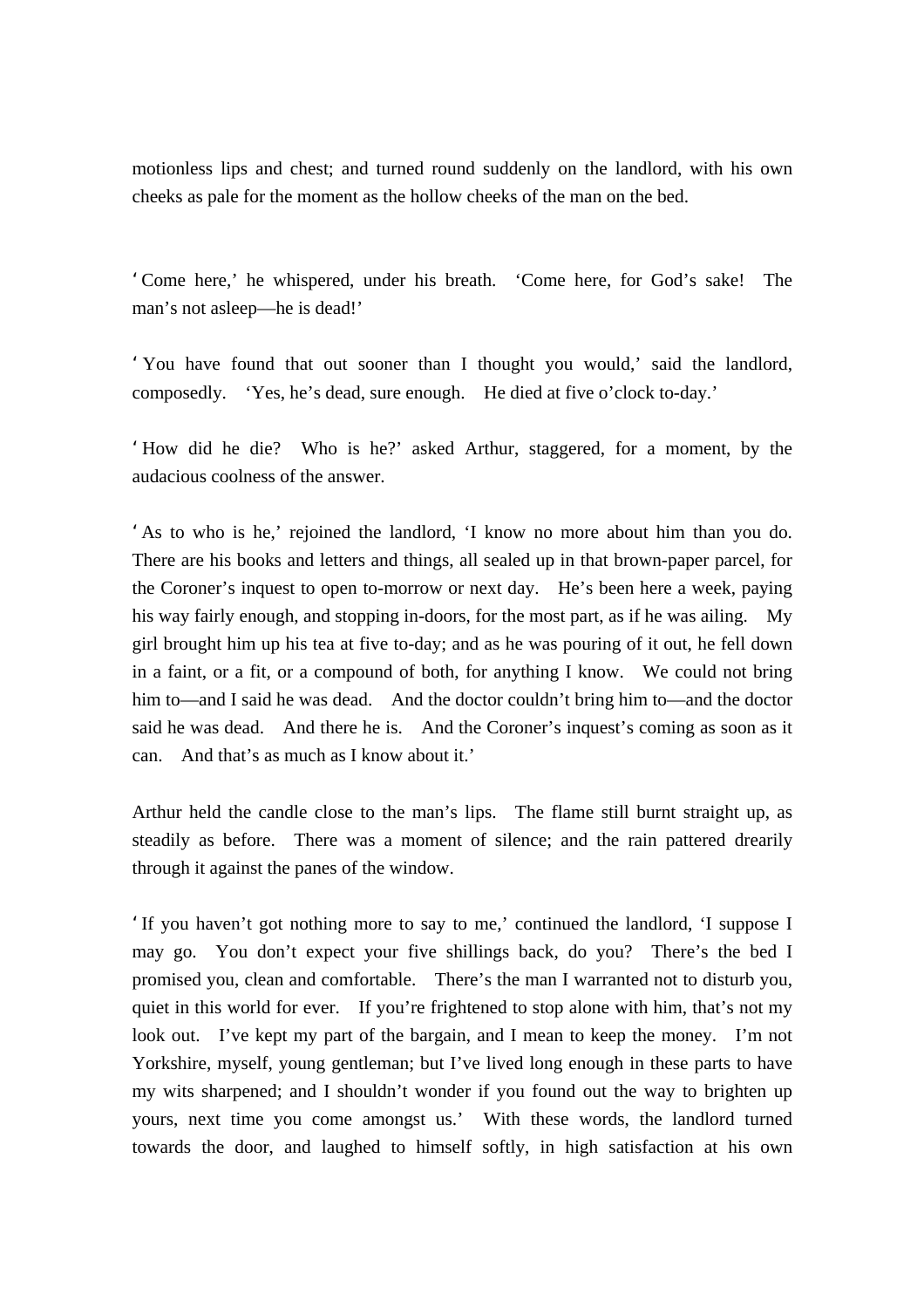sharpness.

Startled and shocked as he was, Arthur had by this time sufficiently recovered himself to feel indignant at the trick that had been played on him, and at the insolent manner in which the landlord exulted in it.

'Don't laugh,' he said sharply, 'till you are quite sure you have got the laugh against me. You shan't have the five shillings for nothing, my man. I'll keep the bed.'

'Will you?' said the landlord. 'Then I wish you a goodnight's rest.' With that brief farewell, he went out, and shut the door after him.

A good night's rest! The words had hardly been spoken, the door had hardly been closed, before Arthur half-repented the hasty words that had just escaped him. Though not naturally over-sensitive, and not wanting in courage of the moral as well as the physical sort, the presence of the dead man had an instantaneously chilling effect on his mind when he found himself alone in the room—alone, and bound by his own rash words to stay there till the next morning. An older man would have thought nothing of those words, and would have acted, without reference to them, as his calmer sense suggested. But Arthur was too young to treat the ridicule, even of his inferiors, with contempt—too young not to fear the momentary humiliation of falsifying his own foolish boast, more than he feared the trial of watching out the long night in the same chamber with the dead.

'It is but a few hours,' he thought to himself, 'and I can get away the first thing in the morning.'

He was looking towards the occupied bed as that idea passed through his mind, and the sharp, angular eminence made in the clothes by the dead man's upturned feet again caught his eye. He advanced and drew the curtains, purposely abstaining, as he did so, from looking at the face of the corpse, lest he might unnerve himself at the outset by fastening some ghastly impression of it on his mind. He drew the curtain very gently, and sighed involuntarily as he closed it. 'Poor fellow,' he said, almost as sadly as if he had known the man. 'Ah, poor fellow!'

He went next to the window. The night was black, and he could see nothing from it.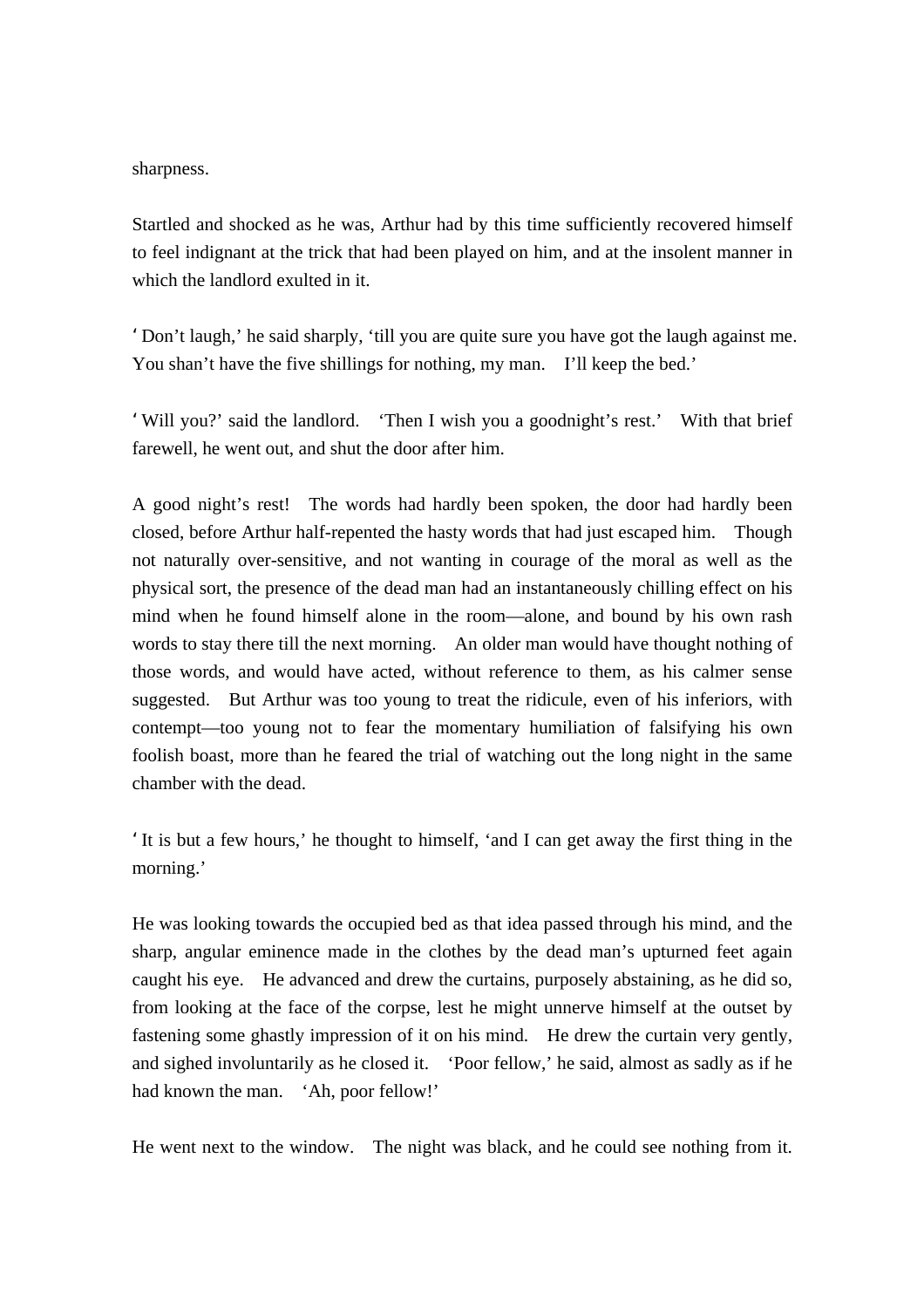The rain still pattered heavily against the glass. He inferred, from hearing it, that the window was at the back of the house; remembering that the front was sheltered from the weather by the court and the buildings over it.

While he was still standing at the window—for even the dreary rain was a relief, because of the sound it made; a relief, also, because it moved, and had some faint suggestion, in consequence, of life and companionship in it—while he was standing at the window, and looking vacantly into the black darkness outside, he heard a distant church-clock strike ten. Only ten! How was he to pass the time till the house was astir the next morning?

Under any other circumstances, he would have gone down to the public-house parlour, would have called for his grog, and would have laughed and talked with the company assembled as familiarly as if he had known them all his life. But the very thought of whiling away the time in this manner was distasteful to him. The new situation in which he was placed seemed to have altered him to himself already. Thus far, his life had been the common, trifling, prosaic, surface-life of a prosperous young man, with no troubles to conquer, and no trials to face. He had lost no relation whom he loved, no friend whom he treasured. Till this night, what share he had of the immortal inheritance that is divided amongst us all, had laid dormant within him. Till this night, Death and he had not once met, even in thought.

He took a few turns up and down the room—then stopped. The noise made by his boots on the poorly carpeted floor, jarred on his ear. He hesitated a little, and ended by taking the boots off, and walking backwards and forwards noiselessly. All desire to sleep or to rest had left him. The bare thought of lying down on the unoccupied bed instantly drew the picture on his mind of a dreadful mimicry of the position of the dead man. Who was he? What was the story of his past life? Poor he must have been, or he would not have stopped at such a place as The Two Robins Inn—and weakened, probably, by long illness, or he could hardly have died in the manner in which the landlord had described. Poor, ill, lonely,—dead in a strange place; dead, with nobody but a stranger to pity him. A sad story: truly, on the mere face of it, a very sad story.

While these thoughts were passing through his mind, he had stopped insensibly at the window, close to which stood the foot of the bed with the closed curtains. At first he looked at it absently; then he became conscious that his eyes were fixed on it; and then,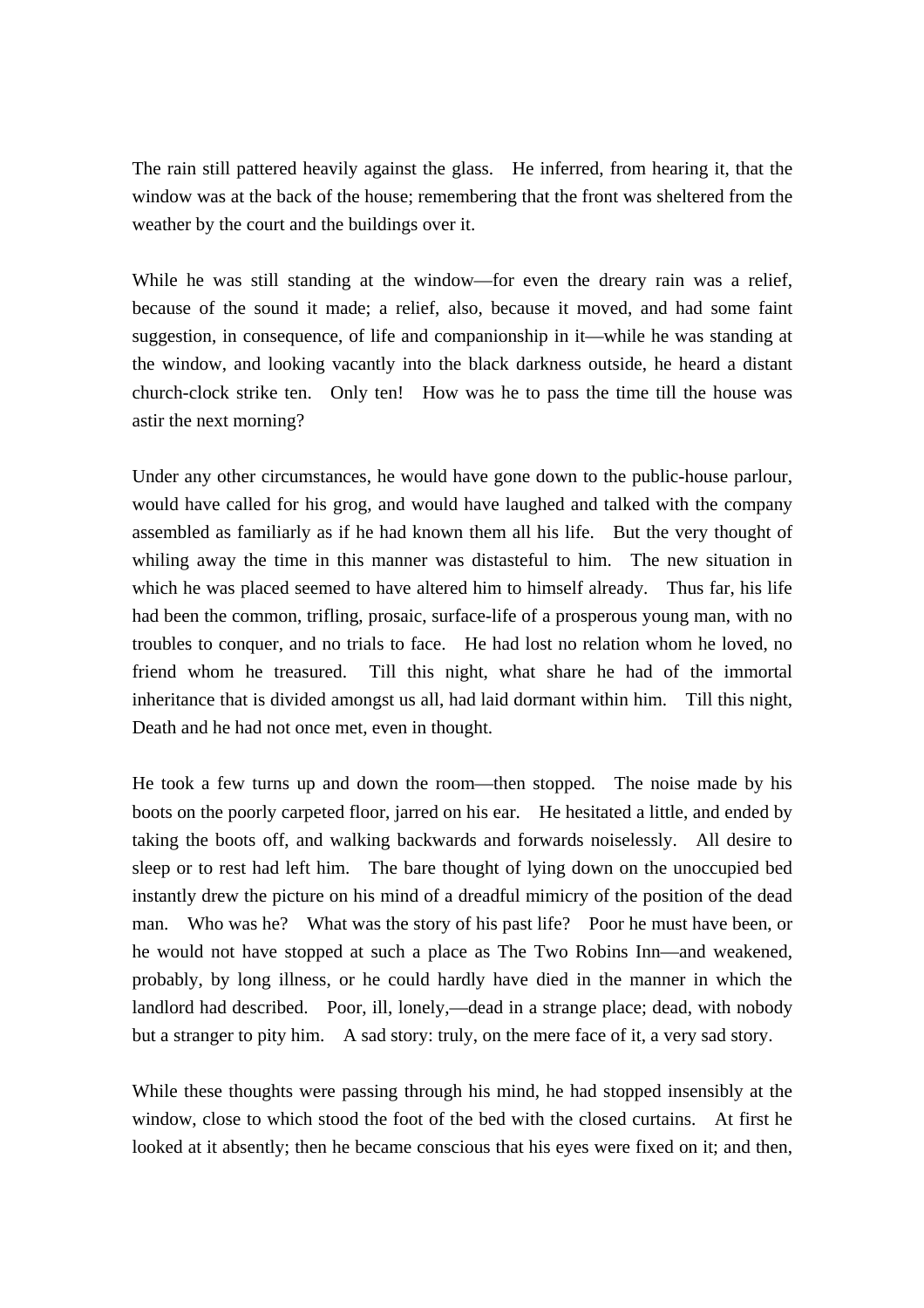a perverse desire took possession of him to do the very thing which he had resolved not to do, up to this time—to look at the dead man.

He stretched out his hand towards the curtains; but checked himself in the very act of undrawing them, turned his back sharply on the bed, and walked towards the chimney-piece, to see what things were placed on it, and to try if he could keep the dead man out of his mind in that way.

There was a pewter inkstand on the chimney-piece, with some mildewed remains of ink in the bottle. There were two coarse china ornaments of the commonest kind; and there was a square of embossed card, dirty and fly-blown, with a collection of wretched riddles printed on it, in all sorts of zig-zag directions, and in variously coloured inks. He took the card, and went away, to read it, to the table on which the candle was placed; sitting down, with his back resolutely turned to the curtained bed.

He read the first riddle, the second, the third, all in one corner of the card—then turned it round impatiently to look at another. Before he could begin reading the riddles printed here, the sound of the church-clock stopped him. Eleven. He had got through an hour of the time, in the room with the dead man.

Once more he looked at the card. It was not easy to make out the letters printed on it, in consequence of the dimness of the light which the landlord had left him—a common tallow candle, furnished with a pair of heavy old-fashioned steel snuffers. Up to this time, his mind had been too much occupied to think of the light. He had left the wick of the candle unsnuffed, till it had risen higher than the flame, and had burnt into an odd pent-house shape at the top, from which morsels of the charred cotton fell off, from time to time, in little flakes. He took up the snuffers now, and trimmed the wick. The light brightened directly, and the room became less dismal.

Again he turned to the riddles; reading them doggedly and resolutely, now in one corner of the card, now in another. All his efforts, however, could not fix his attention on them. He pursued his occupation mechanically, deriving no sort of impression from what he was reading. It was as if a shadow from the curtained bed had got between his mind and the gaily printed letters—a shadow that nothing could dispel. At last, he gave up the struggle, and threw the card from him impatiently, and took to walking softly up and down the room again.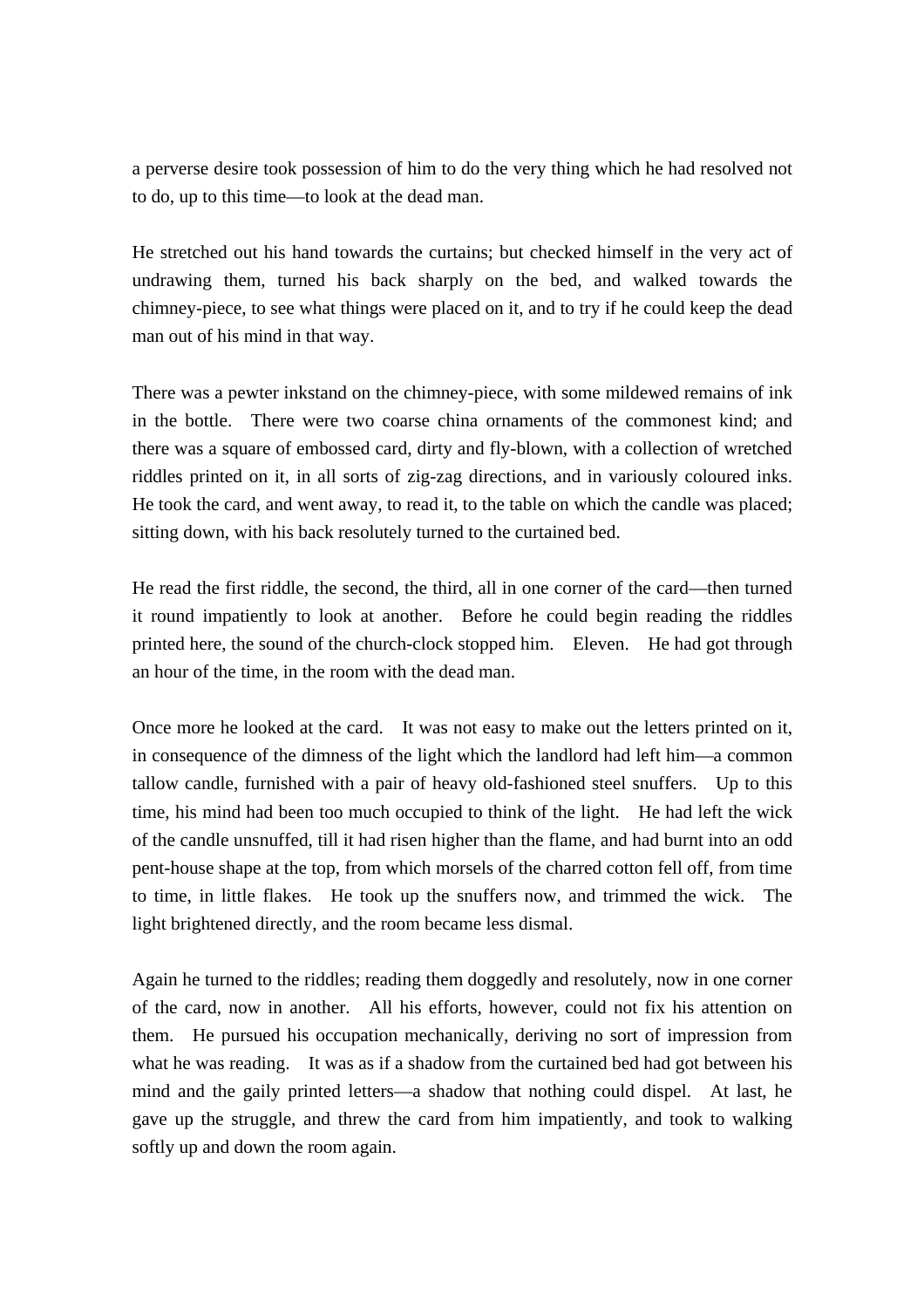The dead man, the dead man, the hidden dead man on the bed! There was the one persistent idea still haunting him. Hidden? Was it only the body being there, or was it the body being there, concealed, that was preying on his mind? He stopped at the window, with that doubt in him; once more listening to the pattering rain, once more looking out into the black darkness.

Still the dead man! The darkness forced his mind back upon itself, and set his memory at work, reviving, with a painfully-vivid distinctness the momentary impression it had received from the first sight of the corpse. Before long the face seemed to be hovering out in the middle of the darkness, confronting him through the window, with the paleness whiter, with the dreadful dull line of light between the imperfectly-closed eyelids broader than he had seen it—with the parted lips slowly dropping farther and farther away from each other—with the features growing larger and moving closer, till they seemed to fill the window and to silence the rain, and to shut out the night.

The sound of a voice, shouting below-stairs, woke him suddenly from the dream of his own distempered fancy. He recognised it as the voice of the landlord. 'Shut up at twelve, Ben,' he heard it say. 'I'm off to bed.'

He wiped away the damp that had gathered on his forehead, reasoned with himself for a little while, and resolved to shake his mind free of the ghastly counterfeit which still clung to it, by forcing himself to confront, if it was only for a moment, the solemn reality. Without allowing himself an instant to hesitate, he parted the curtains at the foot of the bed, and looked through.

There was a sad, peaceful, white face, with the awful mystery of stillness on it, laid back upon the pillow. No stir, no change there! He only looked at it for a moment before he closed the curtains again—but that moment steadied him, calmed him, restored him—mind and body—to himself.

He returned to his old occupation of walking up and down the room; persevering in it, this time, till the clock struck again. Twelve.

As the sound of the clock-bell died away, it was succeeded by the confused noise, down-stairs, of the drinkers in the tap-room leaving the house. The next sound, after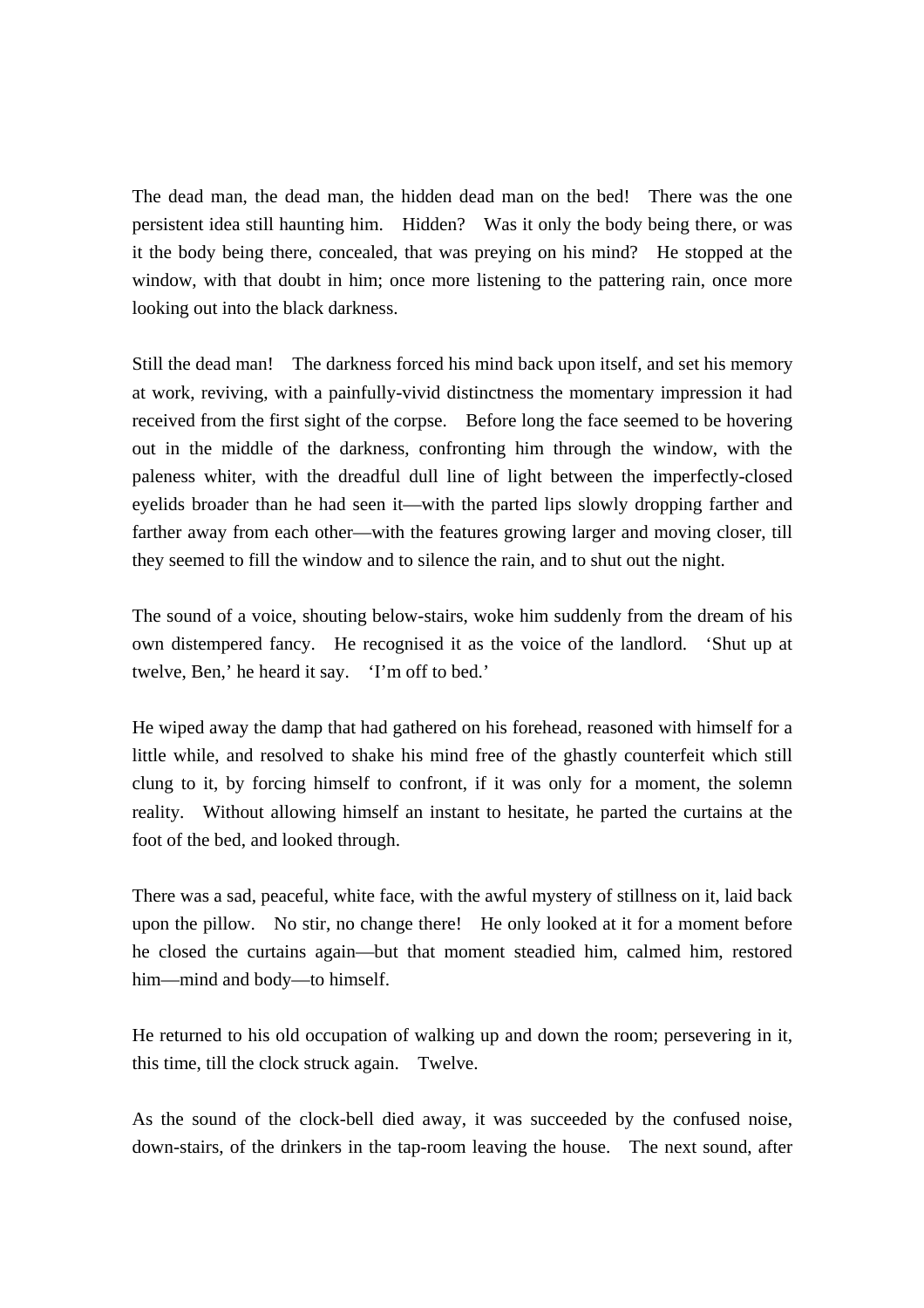an interval of silence, was caused by the barring of the door, and the closing of the shutters, at the back of the Inn. Then the silence followed again, and was disturbed no more.

He was alone now—absolutely, utterly, alone with the dead man, till the next morning.

The wick of the candle wanted trimming again. He took up the snuffers—but paused suddenly on the very point of using them, and looked attentively at the candle—then back, over his shoulder, at the curtained bed—then again at the candle. It had been lighted, for the first time, to show him the way up-stairs, and three parts of it, at least, were already consumed. In another hour it would be burnt out. In another hour—unless he called at once to the man who had shut up the Inn, for a fresh candle—he would be left in the dark.

Strongly as his mind had been affected since he had entered his room, his unreasonable dread of encountering ridicule, and of exposing his courage to suspicion, had not altogether lost its influence over him, even yet. He lingered irresolutely by the table, waiting till he could prevail on himself to open the door, and call, from the landing, to the man who had shut up the Inn. In his present hesitating frame of mind, it was a kind of relief to gain a few moments only by engaging in the trifling occupation of snuffing the candle. His hand trembled a little, and the snuffers were heavy and awkward to use. When he closed them on the wick, he closed them a hair's breadth too low. In an instant the candle was out, and the room was plunged in pitch darkness.

The one impression which the absence of light immediately produced on his mind, was distrust of the curtained bed—distrust which shaped itself into no distinct idea, but which was powerful enough in its very vagueness, to bind him down to his chair, to make his heart beat fast, and to set him listening intently. No sound stirred in the room but the familiar sound of the rain against the window, louder and sharper now than he had heard it yet.

Still the vague distrust, the inexpressible dread possessed him, and kept him to his chair. He had put his carpet-bag on the table, when he first entered the room; and he now took the key from his pocket, reached out his hand softly, opened the bag, and groped in it for his travelling writing-case, in which he knew that there was a small store of matches. When he had got one of the matches, he waited before he struck it on the coarse wooden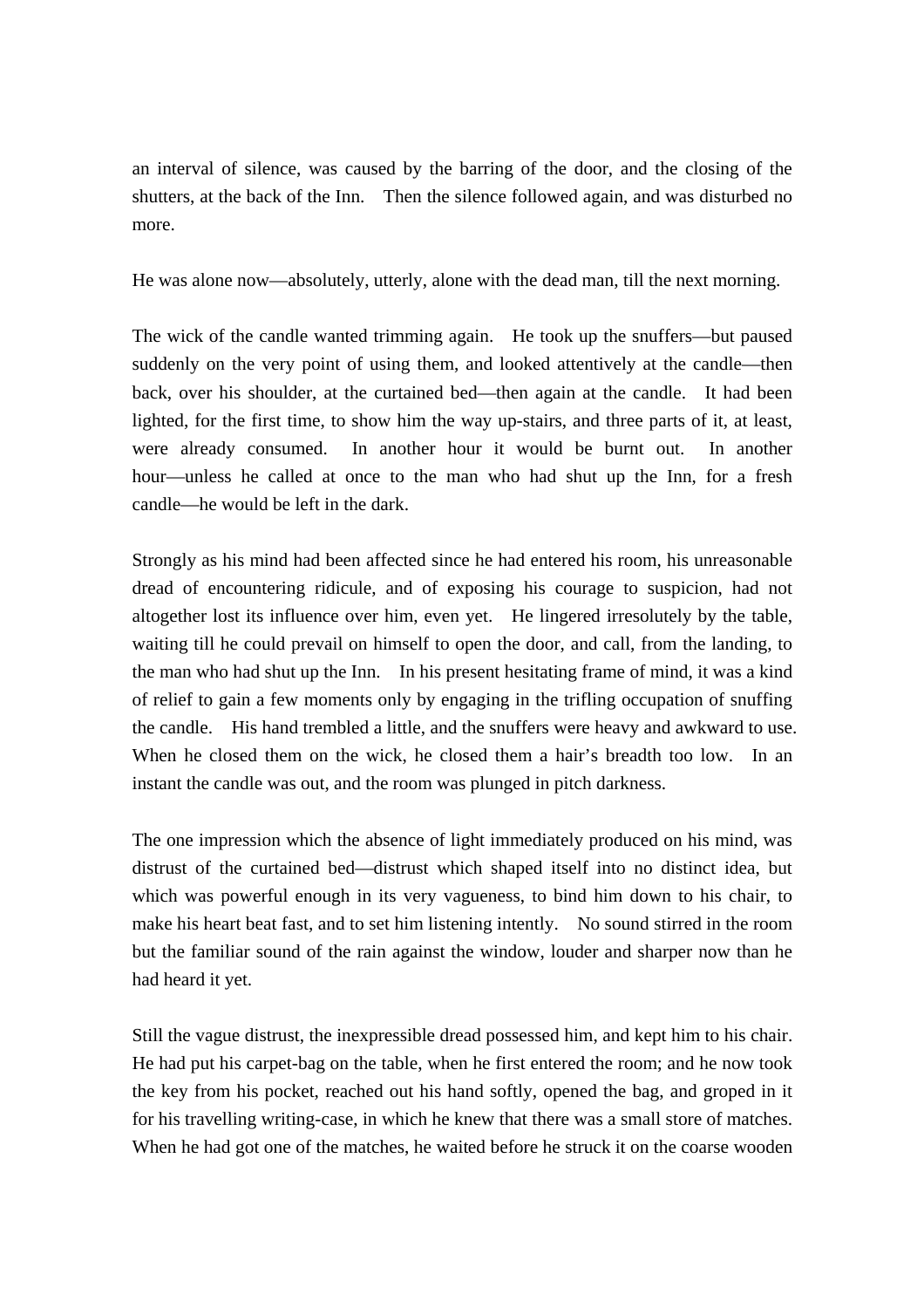table, and listened intently again, without knowing why. Still there was no sound in the room but the steady, ceaseless, rattling sound of the rain.

He lighted the candle again, without another moment of delay and, on the instant of its burning up, the first object in the room that his eyes sought for was the curtained bed.

Just before the light had been put out, he had looked in that direction, and had seen no change, no disarrangement of any sort, in the folds of the closely-drawn curtains.

When he looked at the bed, now, he saw, hanging over the side of it, a long white hand.

It lay perfectly motionless, midway on the side of the bed, where the curtain at the head and the curtain at the foot met. Nothing more was visible. The clinging curtains hid everything but the long white hand.

He stood looking at it unable to stir, unable to call out; feeling nothing, knowing nothing, every faculty he possessed gathered up and lost in the one seeing faculty. How long that first panic held him he never could tell afterwards. It might have been only for a moment; it might have been for many minutes together. How he got to the bed—whether he ran to it headlong, or whether he approached it slowly—how he wrought himself up to unclose the curtains and look in, he never has remembered, and never will remember to his dying day. It is enough that he did go to the bed, and that he did look inside the curtains.

The man had moved. One of his arms was outside the clothes; his face was turned a little on the pillow; his eyelids were wide open. Changed as to position, and as to one of the features, the face was, otherwise, fearfully and wonderfully unaltered. The dead paleness and the dead quiet were on it still

One glance showed Arthur this—one glance, before he flew breathlessly to the door, and alarmed the house.

The man whom the landlord called 'Ben,' was the first to appear on the stairs. In three words, Arthur told him what had happened, and sent him for the nearest doctor.

I, who tell you this story, was then staying with a medical friend of mine, in practice at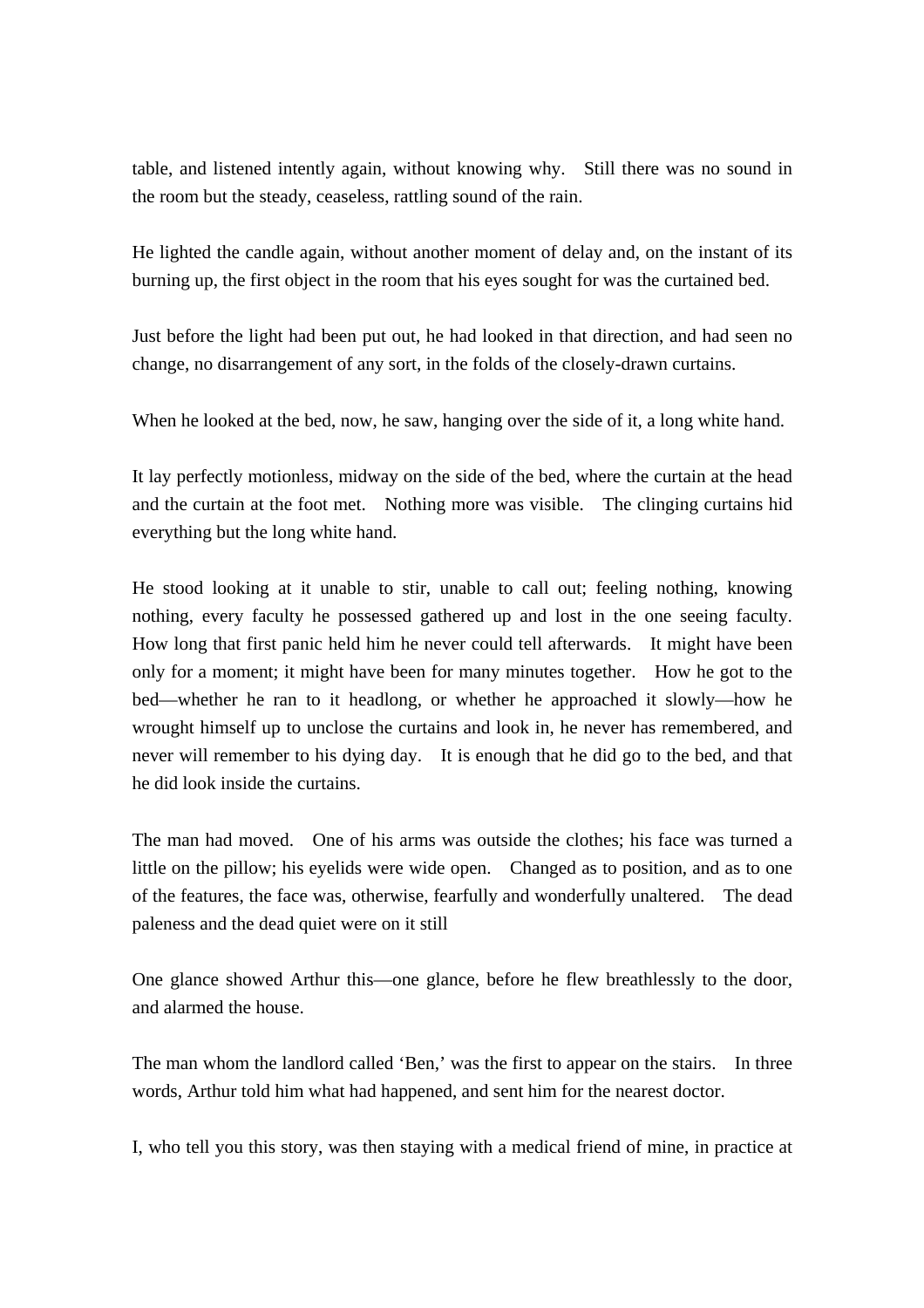Doncaster, taking care of his patients for him, during his absence in London; and I, for the time being, was the nearest doctor. They had sent for me from the Inn, when the stranger was taken ill in the afternoon; but I was not at home, and medical assistance was sought for elsewhere. When the man from The Two Robins rang the night-bell, I was just thinking of going to bed. Naturally enough, I did not believe a word of his story about 'a dead man who had come to life again.' However, I put on my hat, armed myself with one or two bottles of restorative medicine, and ran to the Inn, expecting to find nothing more remarkable, when I got there, than a patient in a fit.

My surprise at finding that the man had spoken the literal truth was almost, if not quite, equalled by my astonishment at finding myself face to face with Arthur Holliday as soon as I entered the bedroom. It was no time then for giving or seeking explanations. We just shook hands amazedly; and then I ordered everybody but Arthur out of the room, and hurried to the man on the bed.

The kitchen fire had not been long out. There was plenty of hot water in the boiler, and plenty of flannel to be had. With these, with my medicines, and with such help as Arthur could render under my direction, I dragged the man, literally, out of the jaws of death. In less than an hour from the time when I had been called in, he was alive and talking in the bed on which he had been laid out to wait for the Coroner's inquest.

You will naturally ask me, what had been the matter with him; and I might treat you, in reply, to a long theory, plentifully sprinkled with, what the children call, hard words. I prefer telling you that, in this case, cause and effect could not be satisfactorily joined together by any theory whatever. There are mysteries in life, and the condition of it, which human science has not fathomed yet; and I candidly confess to you, that, in bringing that man back to existence, I was, morally speaking, groping haphazard in the dark. I know (from the testimony of the doctor who attended him in the afternoon) that the vital machinery, so far as its action is appreciable by our senses, had, in this case, unquestionably stopped; and I am equally certain (seeing that I recovered him) that the vital principle was not extinct. When I add, that he had suffered from a long and complicated illness, and that his whole nervous system was utterly deranged, I have told you all I really know of the physical condition of my dead-alive patient at The Two Robins Inn.

When he 'came to,' as the phrase goes, he was a startling object to look at, with his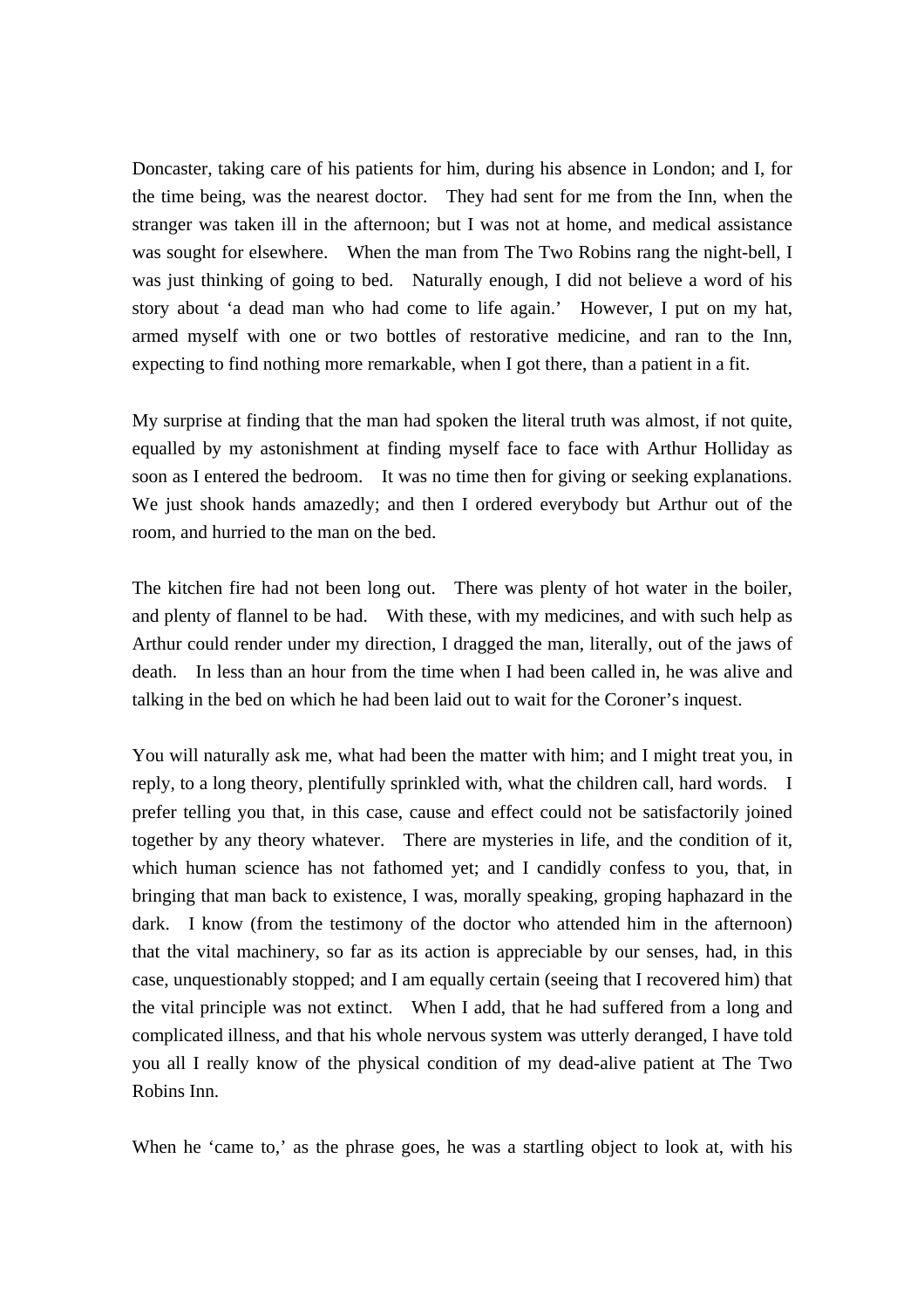colourless face, his sunken cheeks, his wild black eyes, and his long black hair. The first question he asked me about himself, when he could speak, made me suspect that I had been called in to a man in my own profession. I mentioned to him my surmise; and he told me that I was right.

He said he had come last from Paris, where he had been attached to a hospital. That he had lately returned to England, on his way to Edinburgh, to continue his studies; that he had been taken ill on the journey; and that he had stopped to rest and recover himself at Doncaster. He did not add a word about his name, or who he was: and, of course, I did not question him on the subject. All I inquired, when he ceased speaking, was what branch of the profession he intended to follow.

'Any branch,' he said, bitterly, 'which will put bread into the mouth of a poor man.'

At this, Arthur, who had been hitherto watching him in silent curiosity, burst out impetuously in his usual good-humoured way:-

'My dear fellow!' (everybody was 'my dear fellow' with Arthur) 'now you have come to life again, don't begin by being down-hearted about your prospects. I'll answer for it, I can help you to some capital thing in the medical line—or, if I can't, I know my father can<sup>'</sup>

The medical student looked at him steadily.

'Thank you,' he said, coldly. Then added, 'May I ask who your father is?'

'He's well enough known all about this part of the country,' replied Arthur. 'He is a great manufacturer, and his name is Holliday.'

My hand was on the man's wrist during this brief conversation. The instant the name of Holliday was pronounced I felt the pulse under my fingers flutter, stop, go on suddenly with a bound, and beat afterwards, for a minute or two, at the fever rate.

'How did you come here?' asked the stranger, quickly, excitably, passionately almost.

Arthur related briefly what had happened from the time of his first taking the bed at the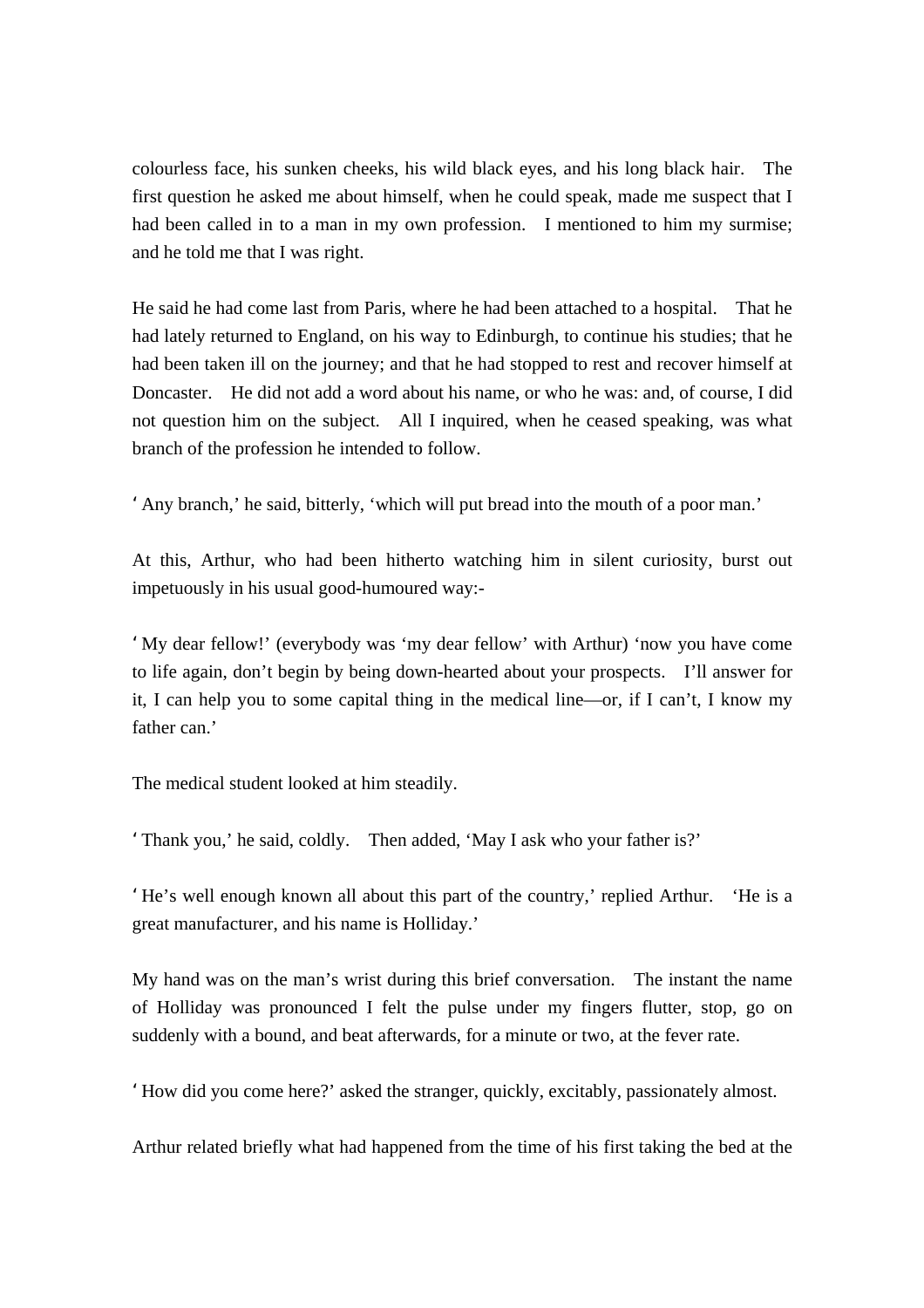inn.

'I am indebted to Mr. Holliday's son then for the help that has saved my life,' said the medical student, speaking to himself, with a singular sarcasm in his voice. 'Come here!'

He held out, as he spoke, his long, white, bony, right hand.

'With all my heart,' said Arthur, taking the hand-cordially. 'I may confess it now,' he continued, laughing. 'Upon my honour, you almost frightened me out of my wits.'

The stranger did not seem to listen. His wild black eyes were fixed with a look of eager interest on Arthur's face, and his long bony fingers kept tight hold of Arthur's hand. Young Holliday, on his side, returned the gaze, amazed and puzzled by the medical student's odd language and manners. The two faces were close together; I looked at them; and, to my amazement, I was suddenly impressed by the sense of a likeness between them—not in features, or complexion, but solely in expression. It must have been a strong likeness, or I should certainly not have found it out, for I am naturally slow at detecting resemblances between faces.

'You have saved my life,' said the strange man, still looking hard in Arthur's face, still holding tightly by his hand. 'If you had been my own brother, you could not have done more for me than that.'

He laid a singularly strong emphasis on those three words 'my own brother,' and a change passed over his face as he pronounced them,—a change that no language of mine is competent to describe.

'I hope I have not done being of service to you yet,' said Arthur. 'I'll speak to my father, as soon as I get home.'

'You seem to be fond and proud of your father,' said the medical student. 'I suppose, in return, he is fond and proud of you?'

'Of course, he is!' answered Arthur, laughing. 'Is there anything wonderful in that? Isn't your father fond—'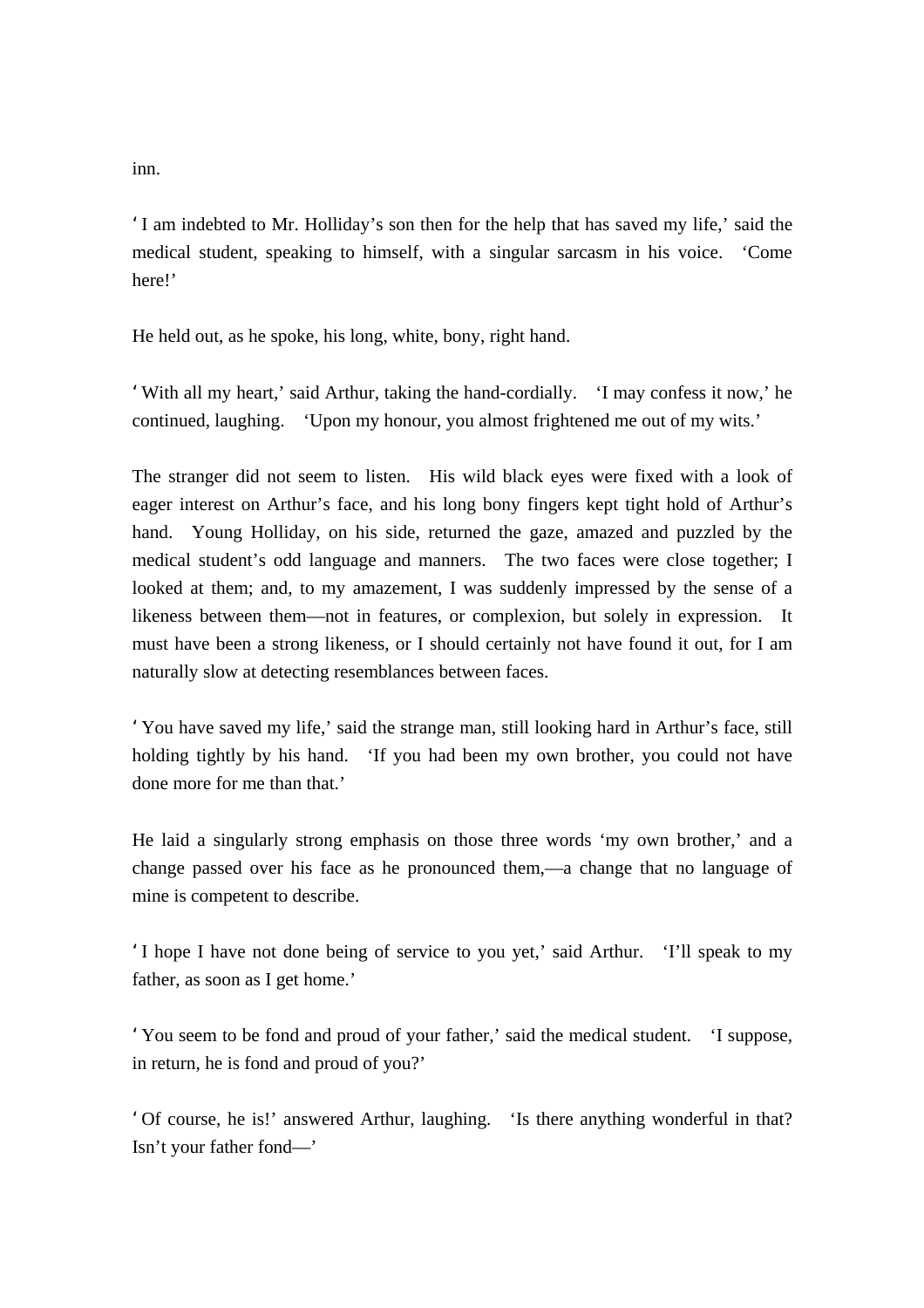The stranger suddenly dropped young Holliday's hand, and turned his face away.

'I beg your pardon,' said Arthur. 'I hope I have not unintentionally pained you. I hope you have not lost your father.'

'I can't well lose what I have never had,' retorted the medical student, with a harsh, mocking laugh.

'What you have never had!'

The strange man suddenly caught Arthur's hand again, suddenly looked once more hard in his face.

'Yes,' he said, with a repetition of the bitter laugh. 'You have brought a poor devil back into the world, who has no business there. Do I astonish you? Well! I have a fancy of my own for telling you what men in my situation generally keep a secret. I have no name and no father. The merciful law of Society tells me I am Nobody's Son! Ask your father if he will be my father too, and help me on in life with the family name.'

Arthur looked at me, more puzzled than ever. I signed to him to say nothing, and then laid my fingers again on the man's wrist. No! In spite of the extraordinary speech that he had just made, he was not, as I had been disposed to suspect, beginning to get light-headed. His pulse, by this time, had fallen back to a quiet, slow beat, and his skin was moist and cool. Not a symptom of fever or agitation about him.

Finding that neither of us answered him, he turned to me, and began talking of the extraordinary nature of his case, and asking my advice about the future course of medical treatment to which he ought to subject himself. I said the matter required careful thinking over, and suggested that I should submit certain prescriptions to him the next morning. He told me to write them at once, as he would, most likely, be leaving Doncaster, in the morning, before I was up. It was quite useless to represent to him the folly and danger of such a proceeding as this. He heard me politely and patiently, but held to his resolution, without offering any reasons or any explanations, and repeated to me, that if I wished to give him a chance of seeing my prescription, I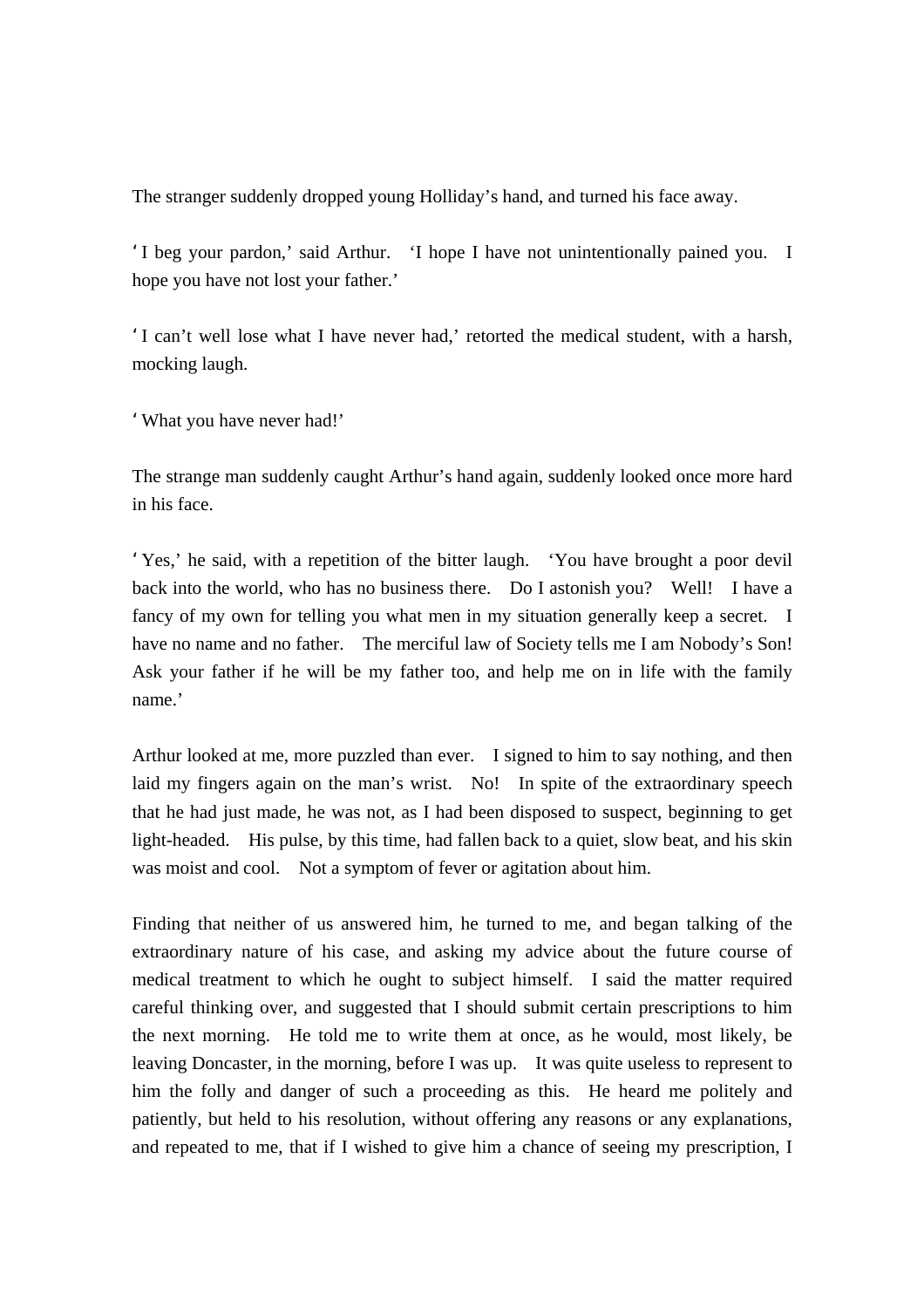must write it at once. Hearing this, Arthur volunteered the loan of a travelling writing-case, which, he said, he had with him; and, bringing it to the bed, shook the note-paper out of the pocket of the case forthwith in his usual careless way. With the paper, there fell out on the counterpane of the bed a small packet of sticking-plaster, and a little water-colour drawing of a landscape.

The medical student took up the drawing and looked at it. His eye fell on some initials neatly written, in cypher, in one corner. He started and trembled; his pale face grew whiter than ever; his wild black eyes turned on Arthur, and looked through and through him.

'A pretty drawing,' he said in a remarkably quiet tone of voice.

'Ah! and done by such a pretty girl,' said Arthur. 'Oh, such a pretty girl! I wish it was not a landscape—I wish it was a portrait of her!'

'You admire her very much?'

Arthur, half in jest, half in earnest, kissed his hand for answer.

'Love at first sight!' he said, putting the drawing away again. 'But the course of it doesn't run smooth. It's the old story. She's monopolised as usual. Trammelled by a rash engagement to some poor man who is never likely to get money enough to marry her. It was lucky I heard of it in time, or I should certainly have risked a declaration when she gave me that drawing. Here, doctor! Here is pen, ink, and paper all ready for you.'

'When she gave you that drawing? Gave it. Gave it.' He repeated the words slowly to himself, and suddenly closed his eyes. A momentary distortion passed across his face, and I saw one of his hands clutch up the bedclothes and squeeze them hard. I thought he was going to be ill again, and begged that there might be no more talking. He opened his eyes when I spoke, fixed them once more searchingly on Arthur, and said, slowly and distinctly, 'You like her, and she likes you. The poor man may die out of your way. Who can tell that she may not give you herself as well as her drawing, after all?'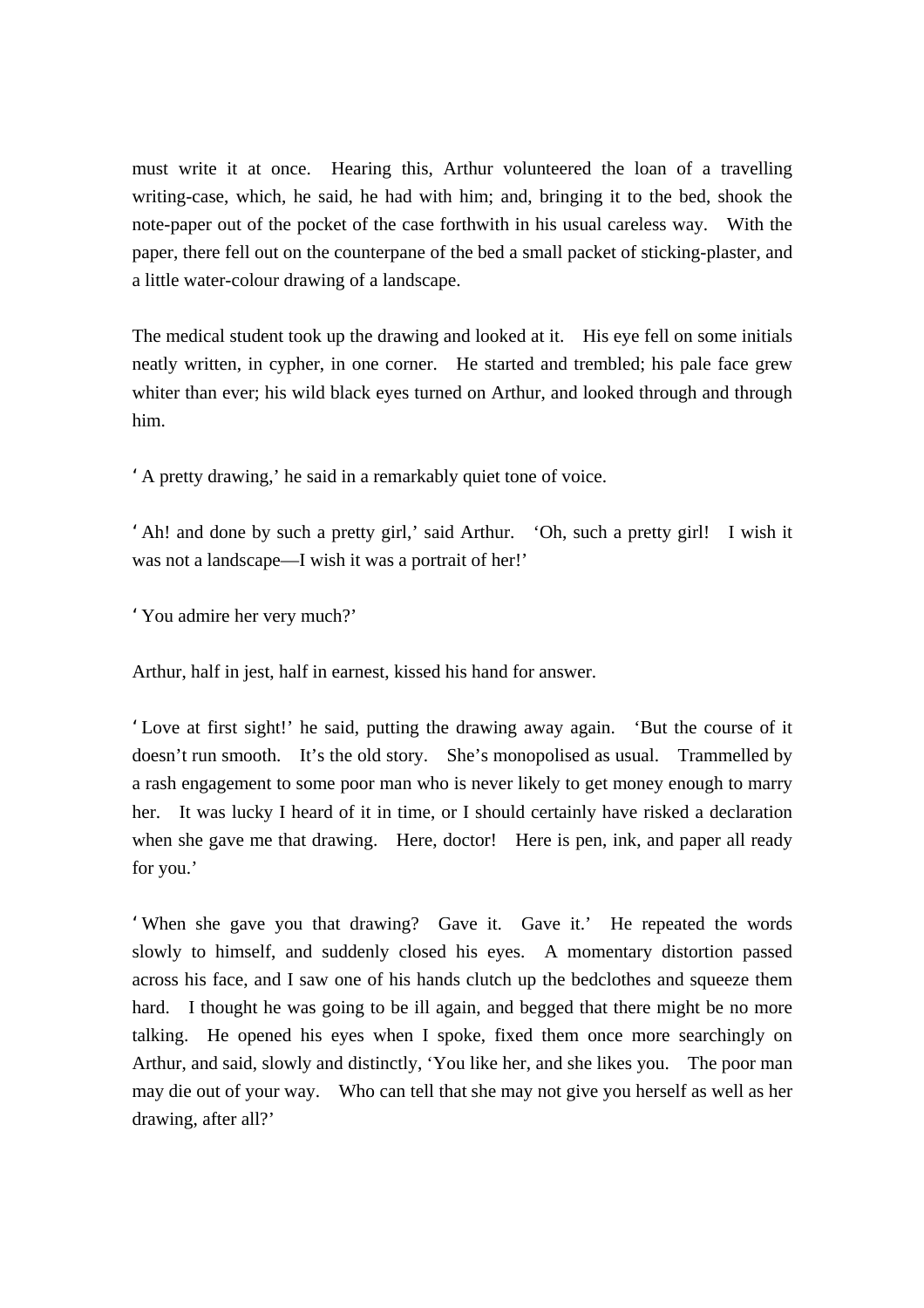Before young Holliday could answer, he turned to me, and said in a whisper, 'Now for the prescription.' From that time, though he spoke to Arthur again, he never looked at him more.

When I had written the prescription, he examined it, approved of it, and then astonished us both by abruptly wishing us good night. I offered to sit up with him, and he shook his head. Arthur offered to sit up with him, and he said, shortly, with his face turned away, 'No.' I insisted on having somebody left to watch him. He gave way when he found I was determined, and said he would accept the services of the waiter at the Inn.

'Thank you, both,' he said, as we rose to go. 'I have one last favour to ask—not of you, doctor, for I leave you to exercise your professional discretion—but of Mr. Holliday.' His eyes, while he spoke, still rested steadily on me, and never once turned towards Arthur. 'I beg that Mr. Holliday will not mention to any one—least of all to his father—the events that have occurred, and the words that have passed, in this room. I entreat him to bury me in his memory, as, but for him, I might have been buried in my grave. I cannot give my reasons for making this strange request. I can only implore him to grant it.'

His voice faltered for the first time, and he hid his face on the pillow. Arthur, completely bewildered, gave the required pledge. I took young Holliday away with me, immediately afterwards, to the house of my friend; determining to go back to the Inn, and to see the medical student again before he had left in the morning.

I returned to the Inn at eight o'clock, purposely abstaining from waking Arthur, who was sleeping off the past night's excitement on one of my friend's sofas. A suspicion had occurred to me as soon as I was alone in my bedroom, which made me resolve that Holliday and the stranger whose life he had saved should not meet again, if I could prevent it. I have already alluded to certain reports, or scandals, which I knew of, relating to the early life of Arthur's father. While I was thinking, in my bed, of what had passed at the Inn—of the change in the student's pulse when he heard the name of Holliday; of the resemblance of expression that I had discovered between his face and Arthur's; of the emphasis he had laid on those three words, 'my own brother;' and of his incomprehensible acknowledgment of his own illegitimacy—while I was thinking of these things, the reports I have mentioned suddenly flew into my mind, and linked themselves fast to the chain of my previous reflections. Something within me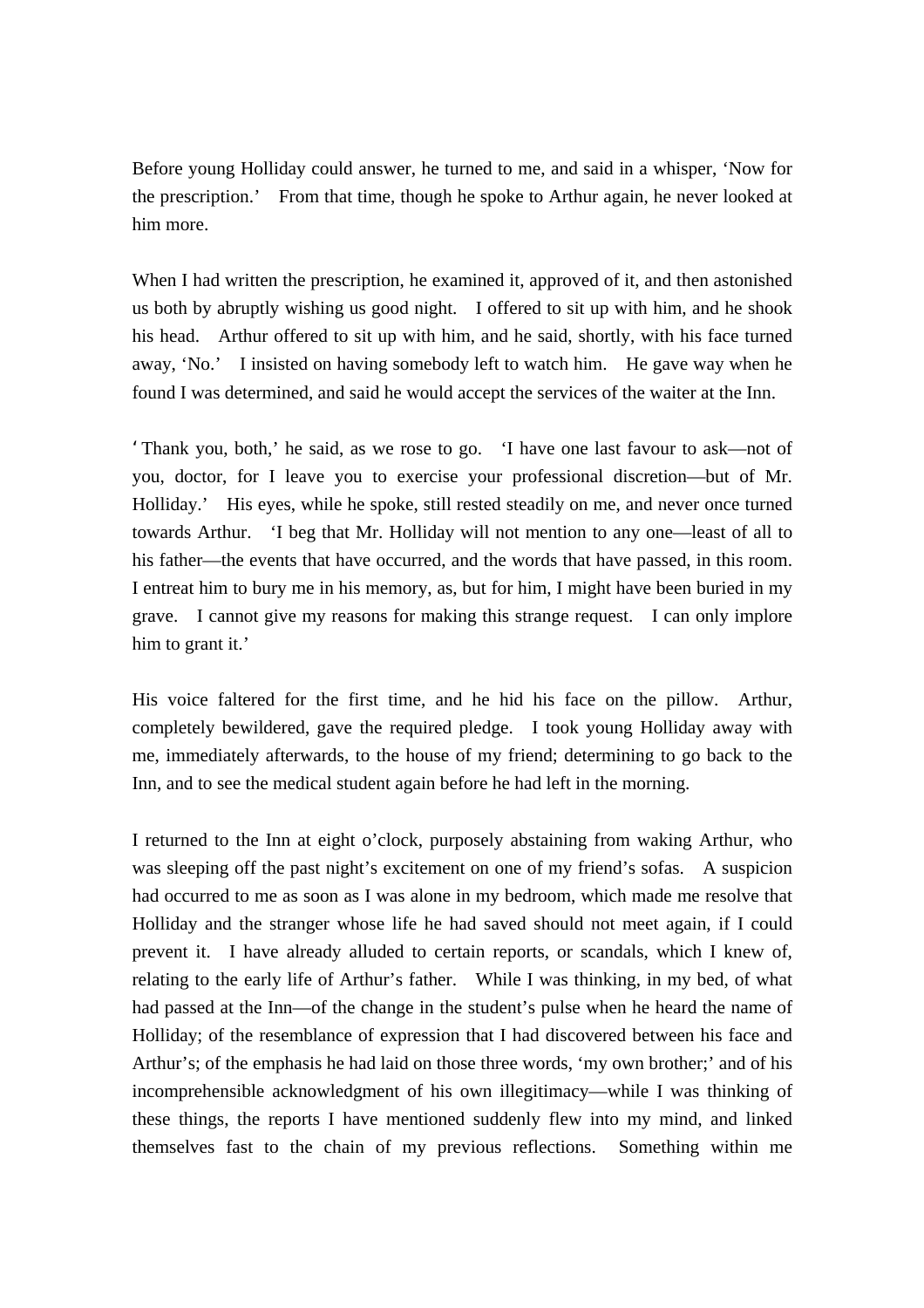whispered, 'It is best that those two young men should not meet again.' I felt it before I slept; I felt it when I woke; and I went, as I told you, alone to the Inn the next morning.

I had missed my only opportunity of seeing my nameless patient again. He had been gone nearly an hour when I inquired for him.

I have now told you everything that I know for certain, in relation to the man whom I brought back to life in the double-bedded room of the Inn at Doncaster. What I have next to add is matter for inference and surmise, and is not, strictly speaking, matter of fact.

I have to tell you, first, that the medical student turned out to be strangely and unaccountably right in assuming it as more than probable that Arthur Holliday would marry the young lady who had given him the water-colour drawing of the landscape. That marriage took place a little more than a year after the events occurred which I have just been relating. The young couple came to live in the neighbourhood in which I was then established in practice. I was present at the wedding, and was rather surprised to find that Arthur was singularly reserved with me, both before and after his marriage, on the subject of the young lady's prior engagement. He only referred to it once, when we were alone, merely telling me, on that occasion, that his wife had done all that honour and duty required of her in the matter, and that the engagement had been broken off with the full approval of her parents. I never heard more from him than this. For three years he and his wife lived together happily. At the expiration of that time, the symptoms of a serious illness first declared themselves in Mrs. Arthur Holliday. It turned out to be a long, lingering, hopeless malady. I attended her throughout. We had been great friends when she was well, and we became more attached to each other than ever when she was ill. I had many long and interesting conversations with her in the intervals when she suffered least. The result of one of these conversations I may briefly relate, leaving you to draw any inferences from it that you please.

The interview to which I refer, occurred shortly before her death. I called one evening, as usual, and found her alone, with a look in her eyes which told me that she had been crying. She only informed me at first, that she had been depressed in spirits; but, by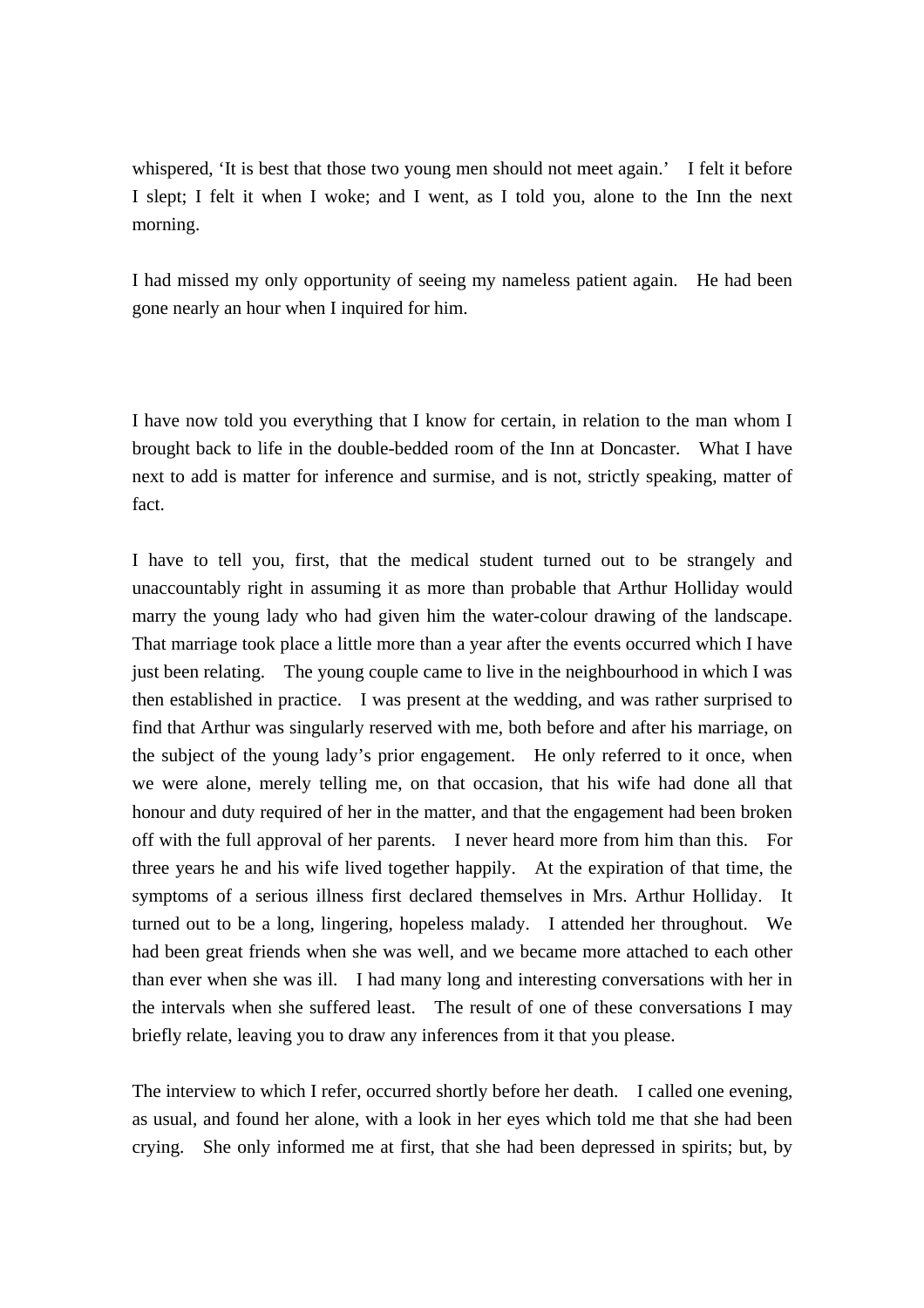little and little, she became more communicative, and confessed to me that she had been looking over some old letters, which had been addressed to her, before she had seen Arthur, by a man to whom she had been engaged to be married. I asked her how the engagement came to be broken off. She replied that it had not been broken off, but that it had died out in a very mysterious way. The person to whom she was engaged—her first love, she called him—was very poor, and there was no immediate prospect of their being married. He followed my profession, and went abroad to study. They had corresponded regularly, until the time when, as she believed, he had returned to England. From that period she heard no more of him. He was of a fretful, sensitive temperament; and she feared that she might have inadvertently done or said something that offended him. However that might be, he had never written to her again; and, after waiting a year, she had married Arthur. I asked when the first estrangement had begun, and found that the time at which she ceased to hear anything of her first lover exactly corresponded with the time at which I had been called in to my mysterious patient at The Two Robins Inn.

A fortnight after that conversation, she died. In course of time, Arthur married again. Of late years, he has lived principally in London, and I have seen little or nothing of him.

I have many years to pass over before I can approach to anything like a conclusion of this fragmentary narrative. And even when that later period is reached, the little that I have to say will not occupy your attention for more than a few minutes. Between six and seven years ago, the gentleman to whom I introduced you in this room, came to me, with good professional recommendations, to fill the position of my assistant. We met, not like strangers, but like friends—the only difference between us being, that I was very much surprised to see him, and that he did not appear to be at all surprised to see me. If he was my son or my brother, I believe he could not be fonder of me than he is; but he has never volunteered any confidences since he has been here, on the subject of his past life. I saw something that was familiar to me in his face when we first met; and yet it was also something that suggested the idea of change. I had a notion once that my patient at the Inn might be a natural son of Mr. Holliday's; I had another idea that he might also have been the man who was engaged to Arthur's first wife; and I have a third idea, still clinging to me, that Mr. Lorn is the only man in England who could really enlighten me, if he chose, on both those doubtful points. His hair is not black, now, and his eyes are dimmer than the piercing eyes that I remember, but, for all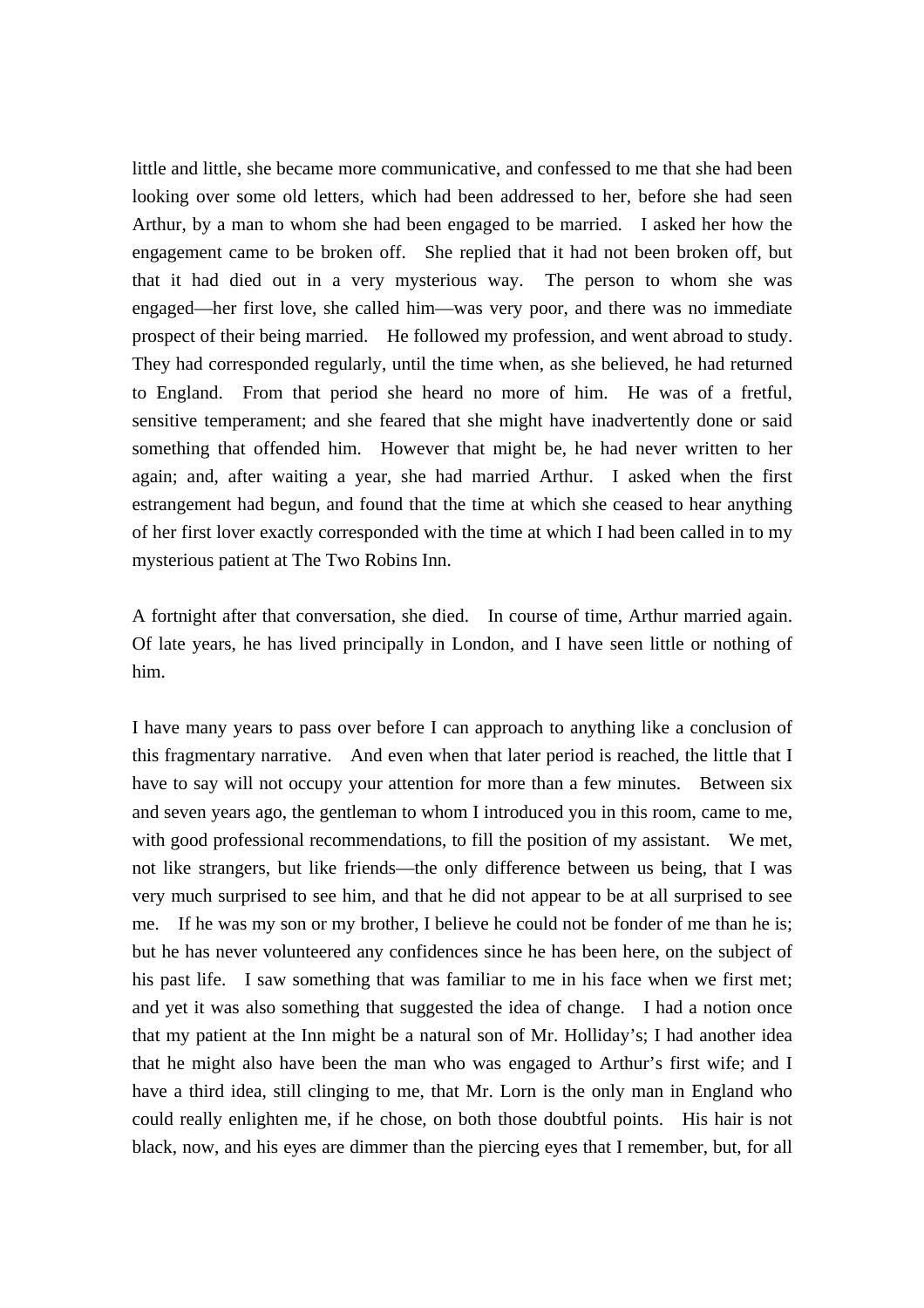that, he is very like the nameless medical student of my young days—very like him. And, sometimes, when I come home late at night, and find him asleep, and wake him, he looks, in coming to, wonderfully like the stranger at Doncaster, as he raised himself in the bed on that memorable night!

The Doctor paused. Mr. Goodchild, who had been following every word that fell from his lips up to this time, leaned forward eagerly to ask a question. Before he could say a word, the latch of the door was raised, without any warning sound of footsteps in the passage outside. A long, white, bony hand appeared through the opening, gently pushing the door, which was prevented from working freely on its hinges by a fold in the carpet under it.

'That hand! Look at that hand, Doctor!' said Mr. Goodchild, touching him.

At the same moment, the Doctor looked at Mr. Goodchild, and whispered to him, significantly:

'Hush! he has come back.'

## CHAPTER III

The Cumberland Doctor's mention of Doncaster Races, inspired Mr. Francis Goodchild with the idea of going down to Doncaster to see the races. Doncaster being a good way off, and quite out of the way of the Idle Apprentices (if anything could be out of their way, who had no way), it necessarily followed that Francis perceived Doncaster in the race-week to be, of all possible idleness, the particular idleness that would completely satisfy him.

Thomas, with an enforced idleness grafted on the natural and voluntary power of his disposition, was not of this mind; objecting that a man compelled to lie on his back on a floor, a sofa, a table, a line of chairs, or anything he could get to lie upon, was not in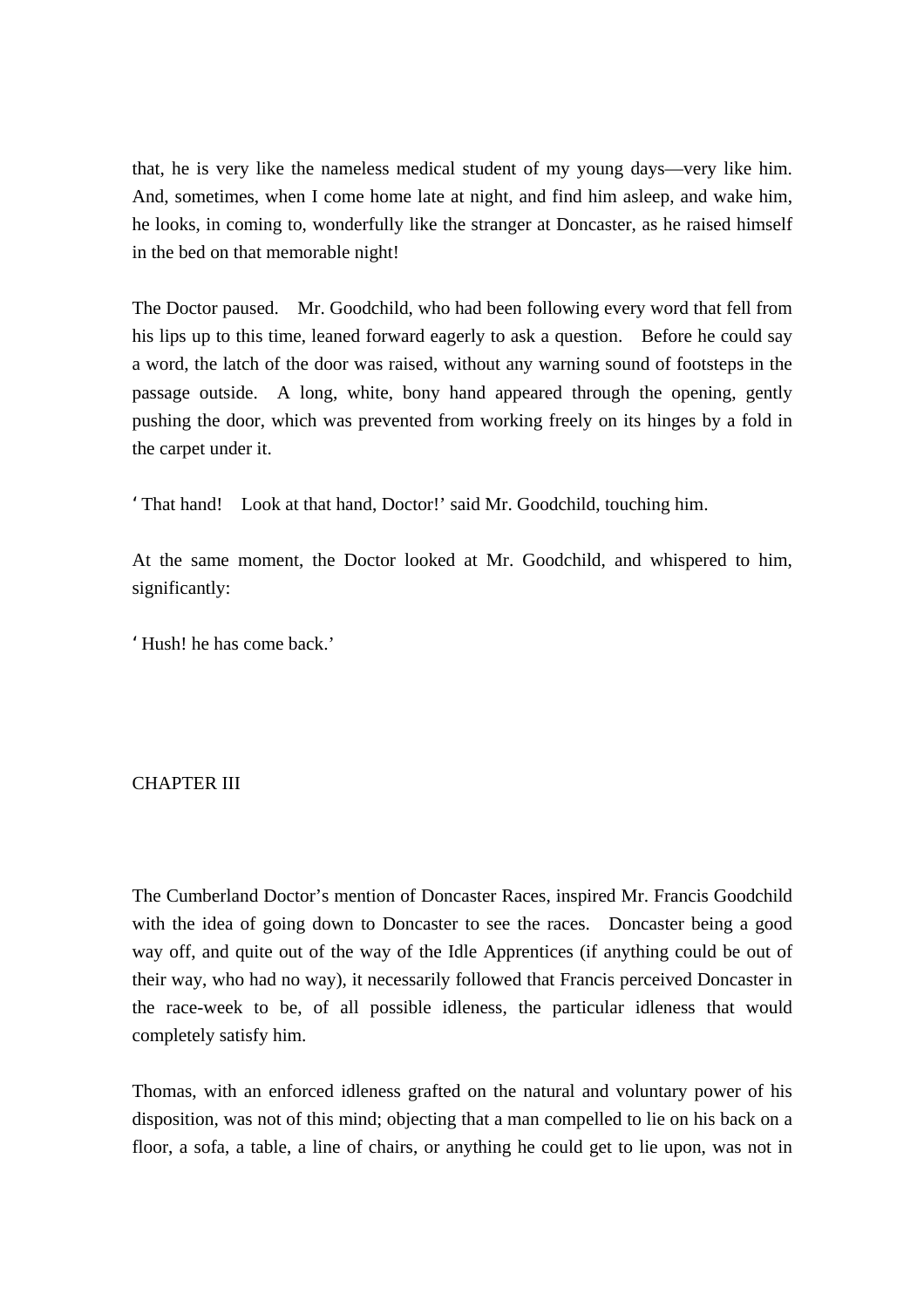racing condition, and that he desired nothing better than to lie where he was, enjoying himself in looking at the flies on the ceiling. But, Francis Goodchild, who had been walking round his companion in a circuit of twelve miles for two days, and had begun to doubt whether it was reserved for him ever to be idle in his life, not only overpowered this objection, but even converted Thomas Idle to a scheme he formed (another idle inspiration), of conveying the said Thomas to the sea-coast, and putting his injured leg under a stream of salt-water.

Plunging into this happy conception headforemost, Mr. Goodchild immediately referred to the county-map, and ardently discovered that the most delicious piece of sea-coast to be found within the limits of England, Ireland, Scotland, Wales, the Isle of Man, and the Channel Islands, all summed up together, was Allonby on the coast of Cumberland. There was the coast of Scotland opposite to Allonby, said Mr. Goodchild with enthusiasm; there was a fine Scottish mountain on that Scottish coast; there were Scottish lights to be seen shining across the glorious Channel, and at Allonby itself there was every idle luxury (no doubt) that a watering-place could offer to the heart of idle man. Moreover, said Mr. Goodchild, with his finger on the map, this exquisite retreat was approached by a coach-road, from a railway-station called Aspatria—a name, in a manner, suggestive of the departed glories of Greece, associated with one of the most engaging and most famous of Greek women. On this point, Mr. Goodchild continued at intervals to breathe a vein of classic fancy and eloquence exceedingly irksome to Mr. Idle, until it appeared that the honest English pronunciation of that Cumberland country shortened Aspatria into 'Spatter.' After this supplementary discovery, Mr. Goodchild said no more about it.

By way of Spatter, the crippled Idle was carried, hoisted, pushed, poked, and packed, into and out of carriages, into and out of beds, into and out of tavern resting-places, until he was brought at length within sniff of the sea. And now, behold the apprentices gallantly riding into Allonby in a one-horse fly, bent upon staying in that peaceful marine valley until the turbulent Doncaster time shall come round upon the wheel, in its turn among what are in sporting registers called the 'Fixtures' for the month.

'Do you see Allonby!' asked Thomas Idle.

'I don't see it yet,' said Francis, looking out of window.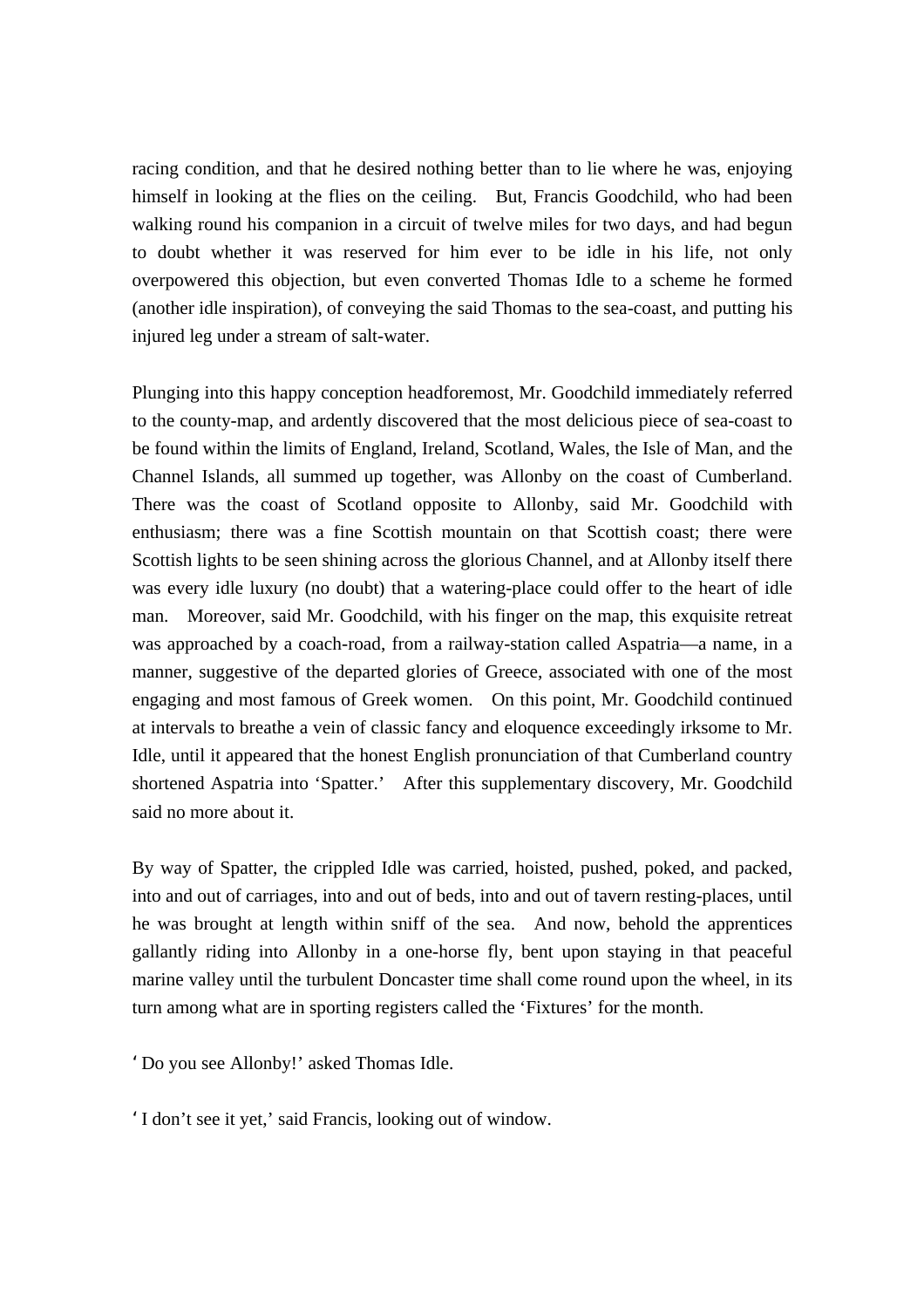'It must be there,' said Thomas Idle.

'I don't see it,' returned Francis.

'It must be there,' repeated Thomas Idle, fretfully.

'Lord bless me!' exclaimed Francis, drawing in his head, 'I suppose this is it!'

'A watering-place,' retorted Thomas Idle, with the pardonable sharpness of an invalid, 'can't be five gentlemen in straw hats, on a form on one side of a door, and four ladies in hats and falls, on a form on another side of a door, and three geese in a dirty little brook before them, and a boy's legs hanging over a bridge (with a boy's body I suppose on the other side of the parapet), and a donkey running away. What are you talking about?'

'Allonby, gentlemen,' said the most comfortable of landladies as she opened one door of the carriage; 'Allonby, gentlemen,' said the most attentive of landlords, as he opened the other.

Thomas Idle yielded his arm to the ready Goodchild, and descended from the vehicle. Thomas, now just able to grope his way along, in a doubled-up condition, with the aid of two thick sticks, was no bad embodiment of Commodore Trunnion, or of one of those many gallant Admirals of the stage, who have all ample fortunes, gout, thick sticks, tempers, wards, and nephews. With this distinguished naval appearance upon him, Thomas made a crab-like progress up a clean little bulk-headed staircase, into a clean little bulk-headed room, where he slowly deposited himself on a sofa, with a stick on either hand of him, looking exceedingly grim.

'Francis,' said Thomas Idle, 'what do you think of this place?'

'I think,' returned Mr. Goodchild, in a glowing way, 'it is everything we expected.'

'Hah!' said Thomas Idle.

'There is the sea,' cried Mr. Goodchild, pointing out of window; 'and here,' pointing to the lunch on the table, 'are shrimps. Let us—' here Mr. Goodchild looked out of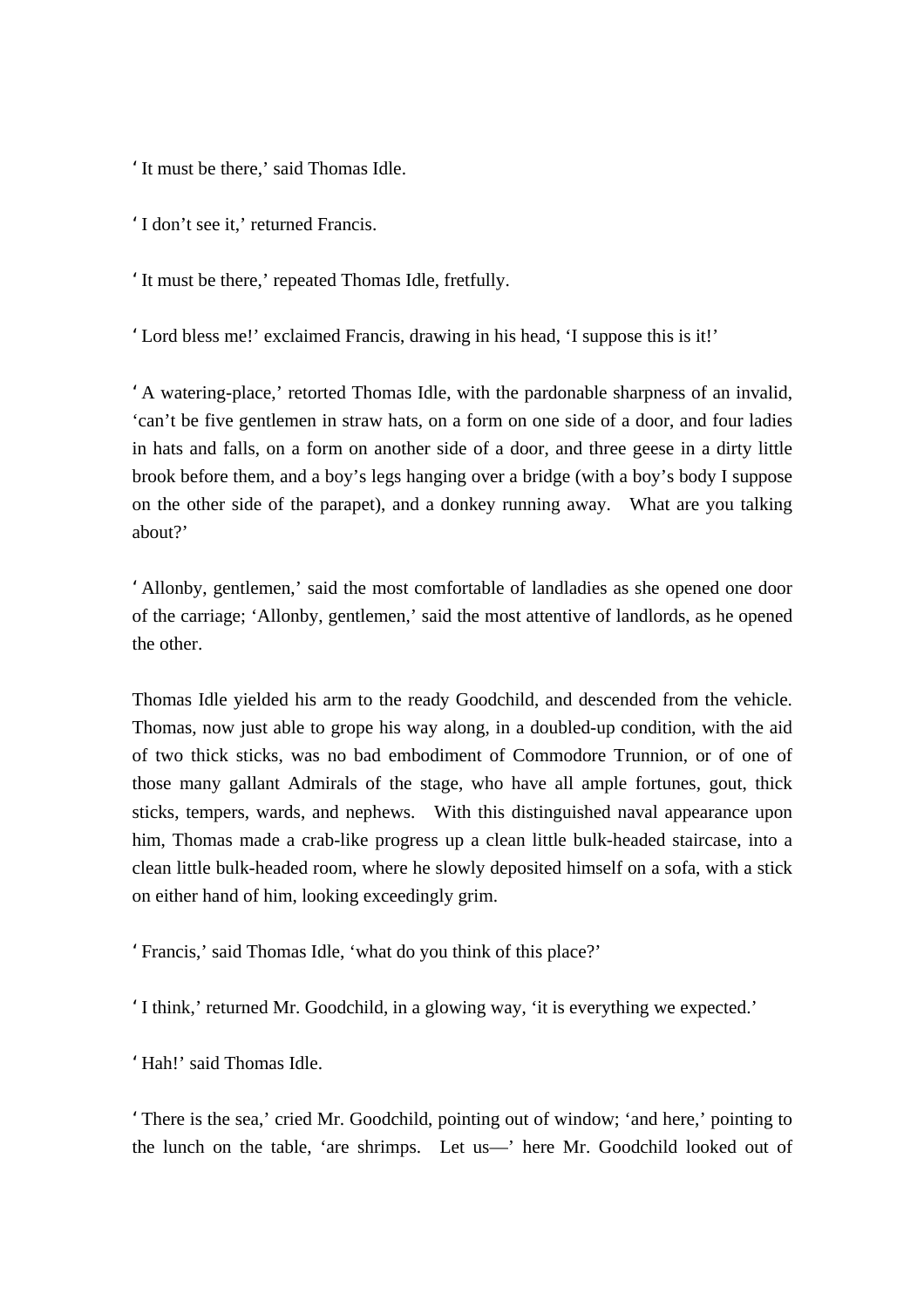window, as if in search of something, and looked in again,—'let us eat 'em.'

The shrimps eaten and the dinner ordered, Mr. Goodchild went out to survey the watering-place. As Chorus of the Drama, without whom Thomas could make nothing of the scenery, he by-and-by returned, to have the following report screwed out of him.

In brief, it was the most delightful place ever seen.

'But,' Thomas Idle asked, 'where is it?'

'It's what you may call generally up and down the beach, here and there,' said Mr. Goodchild, with a twist of his hand.

'Proceed,' said Thomas Idle.

It was, Mr. Goodchild went on to say, in cross-examination, what you might call a primitive place. Large? No, it was not large. Who ever expected it would be large? Shape? What a question to ask! No shape. What sort of a street? Why, no street. Shops? Yes, of course (quite indignant). How many? Who ever went into a place to count the shops? Ever so many. Six? Perhaps. A library? Why, of course (indignant again). Good collection of books? Most likely—couldn't say—had seen nothing in it but a pair of scales. Any reading-room? Of course, there was a reading-room. Where? Where! why, over there. Where was over there? Why, there! Let Mr. Idle carry his eye to that bit of waste ground above high-water mark, where the rank grass and loose stones were most in a litter; and he would see a sort of long, ruinous brick loft, next door to a ruinous brick out-house, which loft had a ladder outside, to get up by. That was the reading-room, and if Mr. Idle didn't like the idea of a weaver's shuttle throbbing under a reading-room, that was his look out. He was not to dictate, Mr. Goodchild supposed (indignant again), to the company.

'By-the-by,' Thomas Idle observed; 'the company?'

Well! (Mr. Goodchild went on to report) very nice company. Where were they? Why, there they were. Mr. Idle could see the tops of their hats, he supposed. What? Those nine straw hats again, five gentlemen's and four ladies'? Yes, to be sure. Mr. Goodchild hoped the company were not to be expected to wear helmets, to please Mr.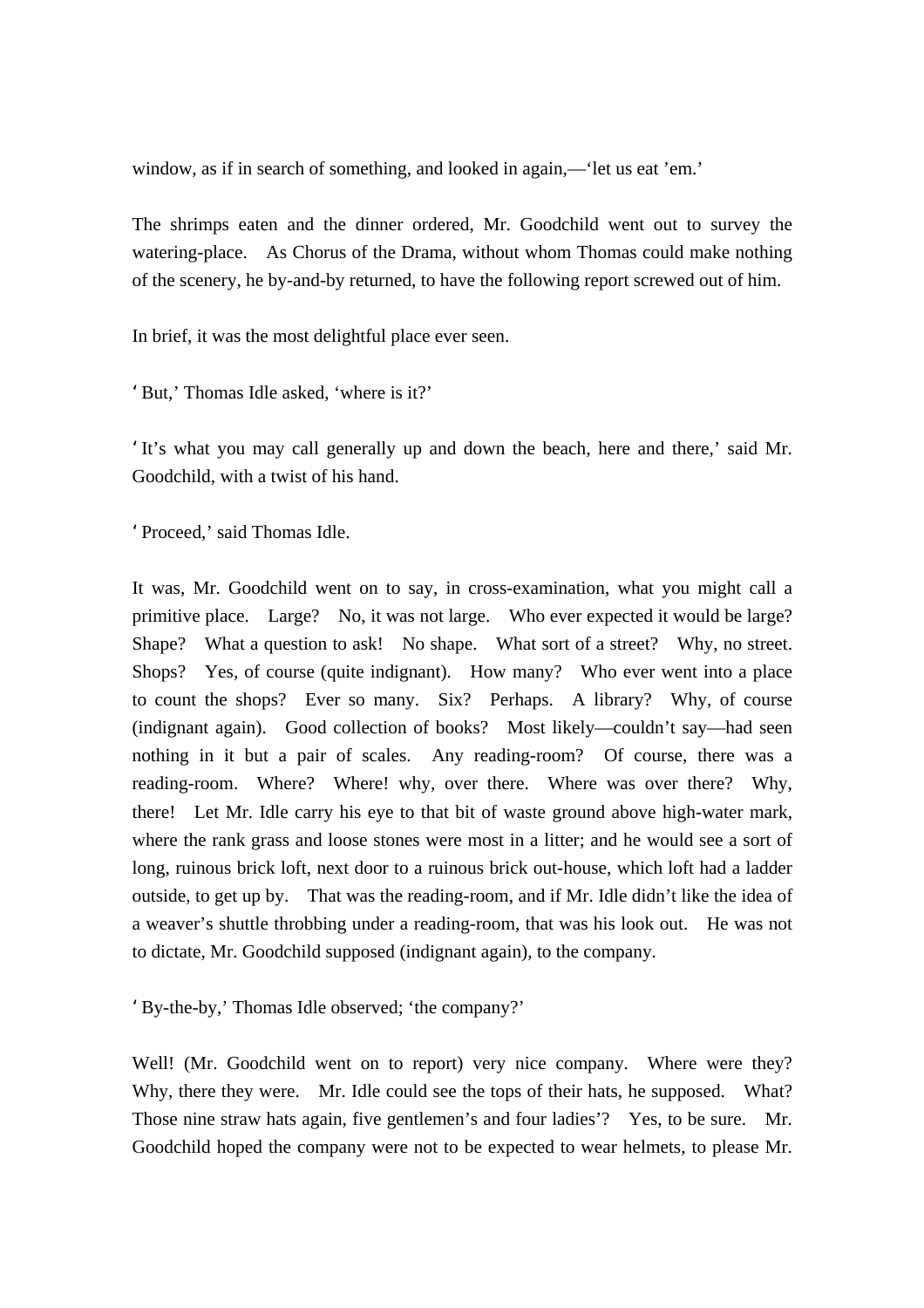Idle.

Beginning to recover his temper at about this point, Mr. Goodchild voluntarily reported that if you wanted to be primitive, you could be primitive here, and that if you wanted to be idle, you could be idle here. In the course of some days, he added, that there were three fishing-boats, but no rigging, and that there were plenty of fishermen who never fished. That they got their living entirely by looking at the ocean. What nourishment they looked out of it to support their strength, he couldn't say; but, he supposed it was some sort of Iodine. The place was full of their children, who were always upside down on the public buildings (two small bridges over the brook), and always hurting themselves or one another, so that their wailings made more continual noise in the air than could have been got in a busy place. The houses people lodged in, were nowhere in particular, and were in capital accordance with the beach; being all more or less cracked and damaged as its shells were, and all empty—as its shells were. Among them, was an edifice of destitute appearance, with a number of wall-eyed windows in it, looking desperately out to Scotland as if for help, which said it was a Bazaar (and it ought to know), and where you might buy anything you wanted—supposing what you wanted, was a little camp-stool or a child's wheelbarrow. The brook crawled or stopped between the houses and the sea, and the donkey was always running away, and when he got into the brook he was pelted out with stones, which never hit him, and which always hit some of the children who were upside down on the public buildings, and made their lamentations louder. This donkey was the public excitement of Allonby, and was probably supported at the public expense.

The foregoing descriptions, delivered in separate items, on separate days of adventurous discovery, Mr. Goodchild severally wound up, by looking out of window, looking in again, and saying, 'But there is the sea, and here are the shrimps—let us eat 'em.'

There were fine sunsets at Allonby when the low flat beach, with its pools of water and its dry patches, changed into long bars of silver and gold in various states of burnishing, and there were fine views—on fine days—of the Scottish coast. But, when it rained at Allonby, Allonby thrown back upon its ragged self, became a kind of place which the donkey seemed to have found out, and to have his highly sagacious reasons for wishing to bolt from. Thomas Idle observed, too, that Mr. Goodchild, with a noble show of disinterestedness, became every day more ready to walk to Maryport and back, for letters; and suspicions began to harbour in the mind of Thomas, that his friend deceived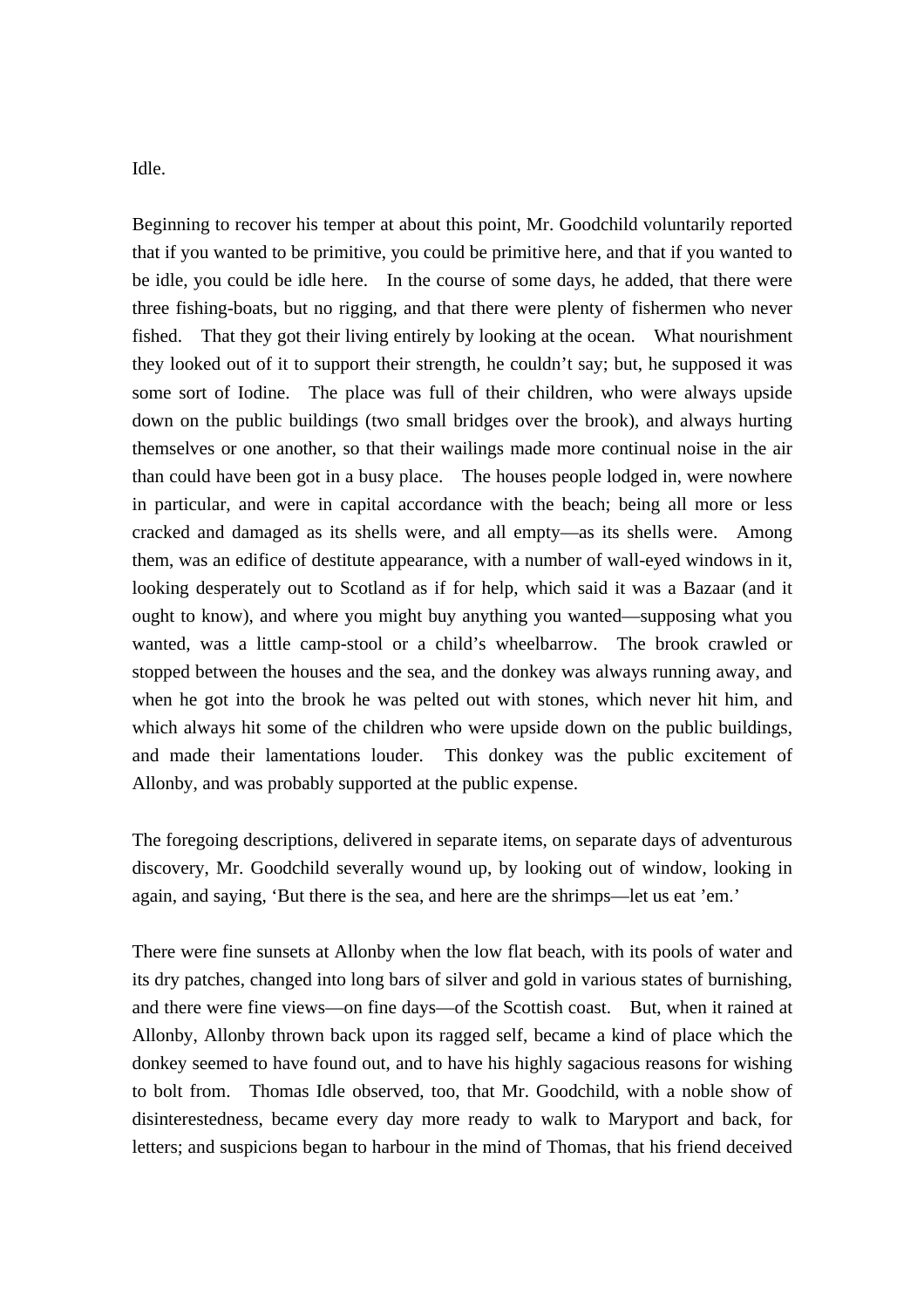him, and that Maryport was a preferable place.

Therefore, Thomas said to Francis on a day when they had looked at the sea and eaten the shrimps, 'My mind misgives me, Goodchild, that you go to Maryport, like the boy in the story-book, to ask it to be idle with you.'

'Judge, then,' returned Francis, adopting the style of the story-book, 'with what success. I go to a region which is a bit of water-side Bristol, with a slice of Wapping, a seasoning of Wolverhampton, and a garnish of Portsmouth, and I say, "Will you come and be idle with me?" And it answers, "No; for I am a great deal too vaporous, and a great deal too rusty, and a great deal too muddy, and a great deal too dirty altogether; and I have ships to load, and pitch and tar to boil, and iron to hammer, and steam to get up, and smoke to make, and stone to quarry, and fifty other disagreeable things to do, and I can't be idle with you." Then I go into jagged up-hill and down-hill streets, where I am in the pastrycook's shop at one moment, and next moment in savage fastnesses of moor and morass, beyond the confines of civilisation, and I say to those murky and black-dusty streets, "Will you come and be idle with me?" To which they reply, "No, we can't, indeed, for we haven't the spirits, and we are startled by the echo of your feet on the sharp pavement, and we have so many goods in our shop-windows which nobody wants, and we have so much to do for a limited public which never comes to us to be done for, that we are altogether out of sorts and can't enjoy ourselves with any one." So I go to the Post-office, and knock at the shutter, and I say to the Post-master, "Will you come and be idle with me?" To which he rejoins, "No, I really can't, for I live, as you may see, in such a very little Post-office, and pass my life behind such a very little shutter, that my hand, when I put it out, is as the hand of a giant crammed through the window of a dwarf's house at a fair, and I am a mere Post-office anchorite in a cell much too small for him, and I can't get out, and I can't get in, and I have no space to be idle in, even if I would." So, the boy,' said Mr. Goodchild, concluding the tale, 'comes back with the letters after all, and lives happy never afterwards.'

But it may, not unreasonably, be asked—while Francis Goodchild was wandering hither and thither, storing his mind with perpetual observation of men and things, and sincerely believing himself to be the laziest creature in existence all the time—how did Thomas Idle, crippled and confined to the house, contrive to get through the hours of the day?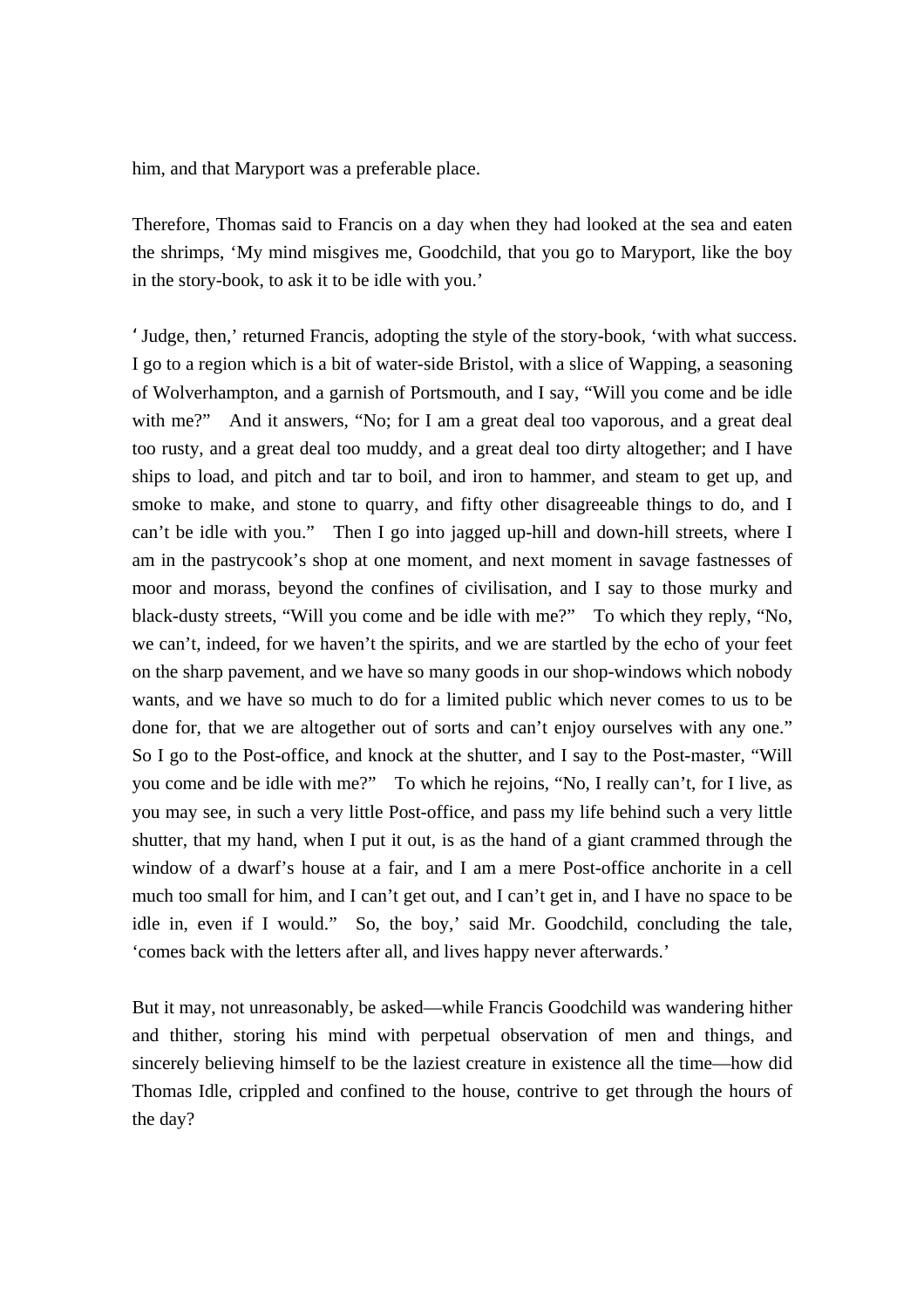Prone on the sofa, Thomas made no attempt to get through the hours, but passively allowed the hours to get through him. Where other men in his situation would have read books and improved their minds, Thomas slept and rested his body. Where other men would have pondered anxiously over their future prospects, Thomas dreamed lazily of his past life. The one solitary thing he did, which most other people would have done in his place, was to resolve on making certain alterations and improvements in his mode of existence, as soon as the effects of the misfortune that had overtaken him had all passed away. Remembering that the current of his life had hitherto oozed along in one smooth stream of laziness, occasionally troubled on the surface by a slight passing ripple of industry, his present ideas on the subject of self-reform, inclined him—not as the reader may be disposed to imagine, to project schemes for a new existence of enterprise and exertion—but, on the contrary, to resolve that he would never, if he could possibly help it, be active or industrious again, throughout the whole of his future career.

It is due to Mr. Idle to relate that his mind sauntered towards this peculiar conclusion on distinct and logically-producible grounds. After reviewing, quite at his ease, and with many needful intervals of repose, the generally-placid spectacle of his past existence, he arrived at the discovery that all the great disasters which had tried his patience and equanimity in early life, had been caused by his having allowed himself to be deluded into imitating some pernicious example of activity and industry that had been set him by others. The trials to which he here alludes were three in number, and may be thus reckoned up: First, the disaster of being an unpopular and a thrashed boy at school; secondly, the disaster of falling seriously ill; thirdly, the disaster of becoming acquainted with a great bore.

The first disaster occurred after Thomas had been an idle and a popular boy at school, for some happy years. One Christmas-time, he was stimulated by the evil example of a companion, whom he had always trusted and liked, to be untrue to himself, and to try for a prize at the ensuing half-yearly examination. He did try, and he got a prize—how, he did not distinctly know at the moment, and cannot remember now. No sooner, however, had the book—Moral Hints to the Young on the Value of Time—been placed in his hands, than the first troubles of his life began. The idle boys deserted him, as a traitor to their cause. The industrious boys avoided him, as a dangerous interloper; one of their number, who had always won the prize on previous occasions, expressing just resentment at the invasion of his privileges by calling Thomas into the play-ground, and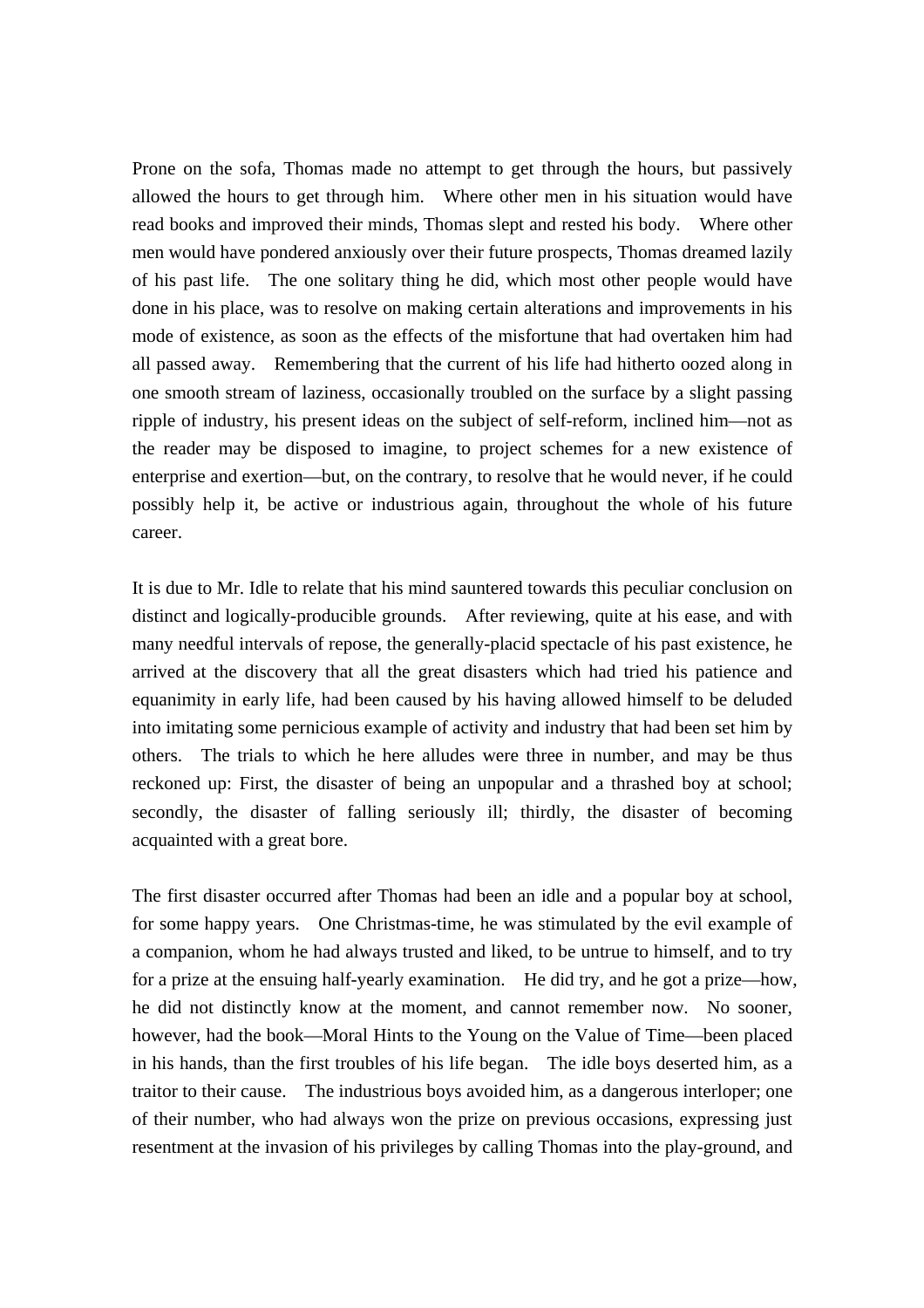then and there administering to him the first sound and genuine thrashing that he had ever received in his life. Unpopular from that moment, as a beaten boy, who belonged to no side and was rejected by all parties, young Idle soon lost caste with his masters, as he had previously lost caste with his schoolfellows. He had forfeited the comfortable reputation of being the one lazy member of the youthful community whom it was quite hopeless to punish. Never again did he hear the headmaster say reproachfully to an industrious boy who had committed a fault, 'I might have expected this in Thomas Idle, but it is inexcusable, sir, in you, who know better.' Never more, after winning that fatal prize, did he escape the retributive imposition, or the avenging birch. From that time, the masters made him work, and the boys would not let him play. From that time his social position steadily declined, and his life at school became a perpetual burden to him.

So, again, with the second disaster. While Thomas was lazy, he was a model of health. His first attempt at active exertion and his first suffering from severe illness are connected together by the intimate relations of cause and effect. Shortly after leaving school, he accompanied a party of friends to a cricket-field, in his natural and appropriate character of spectator only. On the ground it was discovered that the players fell short of the required number, and facile Thomas was persuaded to assist in making up the complement. At a certain appointed time, he was roused from peaceful slumber in a dry ditch, and placed before three wickets with a bat in his hand. Opposite to him, behind three more wickets, stood one of his bosom friends, filling the situation (as he was informed) of bowler. No words can describe Mr. Idle's horror and amazement, when he saw this young man—on ordinary occasions, the meekest and mildest of human beings—suddenly contract his eye-brows, compress his lips, assume the aspect of an infuriated savage, run back a few steps, then run forward, and, without the slightest previous provocation, hurl a detestably hard ball with all his might straight at Thomas's legs. Stimulated to preternatural activity of body and sharpness of eye by the instinct of self-preservation, Mr. Idle contrived, by jumping deftly aside at the right moment, and by using his bat (ridiculously narrow as it was for the purpose) as a shield, to preserve his life and limbs from the dastardly attack that had been made on both, to leave the full force of the deadly missile to strike his wicket instead of his leg; and to end the innings, so far as his side was concerned, by being immediately bowled out. Grateful for his escape, he was about to return to the dry ditch, when he was peremptorily stopped, and told that the other side was 'going in,' and that he was expected to 'field.' His conception of the whole art and mystery of 'fielding,' may be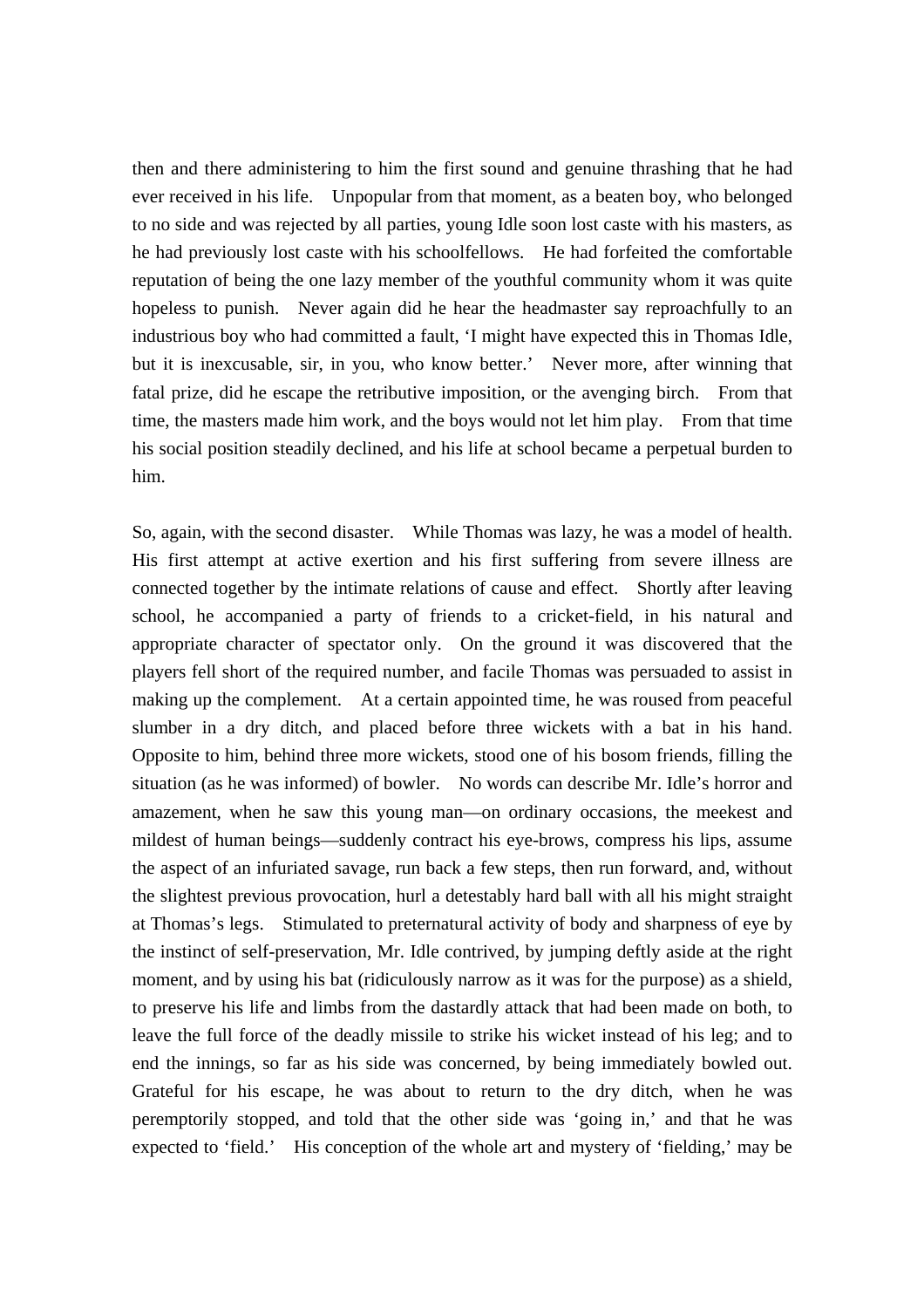summed up in the three words of serious advice which he privately administered to himself on that trying occasion—avoid the ball. Fortified by this sound and salutary principle, he took his own course, impervious alike to ridicule and abuse. Whenever the ball came near him, he thought of his shins, and got out of the way immediately. 'Catch it!' 'Stop it!' 'Pitch it up!' were cries that passed by him like the idle wind that he regarded not. He ducked under it, he jumped over it, he whisked himself away from it on either side. Never once, through the whole innings did he and the ball come together on anything approaching to intimate terms. The unnatural activity of body which was necessarily called forth for the accomplishment of this result threw Thomas Idle, for the first time in his life, into a perspiration. The perspiration, in consequence of his want of practice in the management of that particular result of bodily activity, was suddenly checked; the inevitable chill succeeded; and that, in its turn, was followed by a fever. For the first time since his birth, Mr. Idle found himself confined to his bed for many weeks together, wasted and worn by a long illness, of which his own disastrous muscular exertion had been the sole first cause.

The third occasion on which Thomas found reason to reproach himself bitterly for the mistake of having attempted to be industrious, was connected with his choice of a calling in life. Having no interest in the Church, he appropriately selected the next best profession for a lazy man in England—the Bar. Although the Benchers of the Inns of Court have lately abandoned their good old principles, and oblige their students to make some show of studying, in Mr. Idle's time no such innovation as this existed. Young men who aspired to the honourable title of barrister were, very properly, not asked to learn anything of the law, but were merely required to eat a certain number of dinners at the table of their Hall, and to pay a certain sum of money; and were called to the Bar as soon as they could prove that they had sufficiently complied with these extremely sensible regulations. Never did Thomas move more harmoniously in concert with his elders and betters than when he was qualifying himself for admission among the barristers of his native country. Never did he feel more deeply what real laziness was in all the serene majesty of its nature, than on the memorable day when he was called to the Bar, after having carefully abstained from opening his law-books during his period of probation, except to fall asleep over them. How he could ever again have become industrious, even for the shortest period, after that great reward conferred upon his idleness, quite passes his comprehension. The kind Benchers did everything they could to show him the folly of exerting himself. They wrote out his probationary exercise for him, and never expected him even to take the trouble of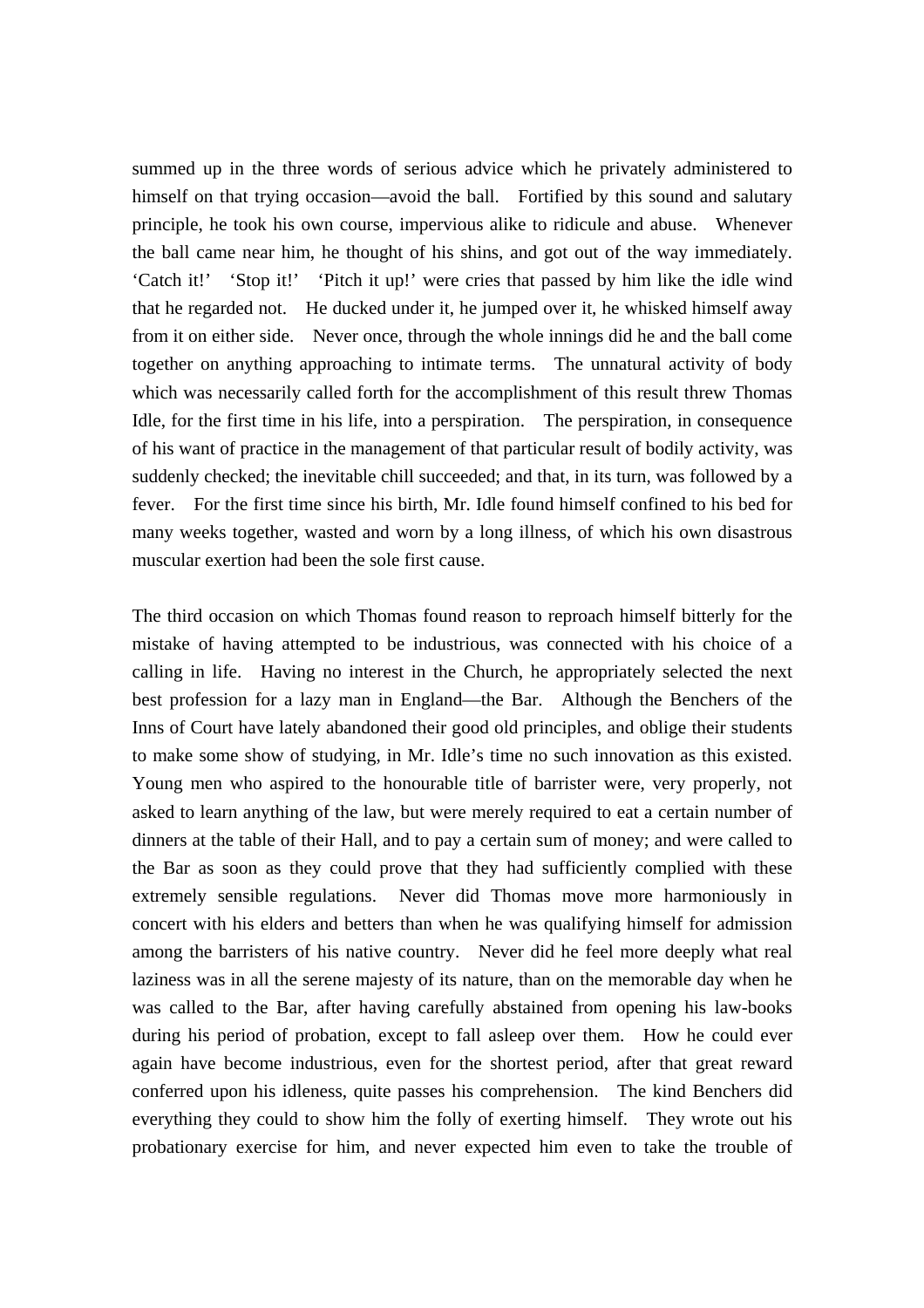reading it through when it was written. They invited him, with seven other choice spirits as lazy as himself, to come and be called to the Bar, while they were sitting over their wine and fruit after dinner. They put his oaths of allegiance, and his dreadful official denunciations of the Pope and the Pretender, so gently into his mouth, that he hardly knew how the words got there. They wheeled all their chairs softly round from the table, and sat surveying the young barristers with their backs to their bottles, rather than stand up, or adjourn to hear the exercises read. And when Mr. Idle and the seven unlabouring neophytes, ranged in order, as a class, with their backs considerately placed against a screen, had begun, in rotation, to read the exercises which they had not written, even then, each Bencher, true to the great lazy principle of the whole proceeding, stopped each neophyte before he had stammered through his first line, and bowed to him, and told him politely that he was a barrister from that moment. This was all the ceremony. It was followed by a social supper, and by the presentation, in accordance with ancient custom, of a pound of sweetmeats and a bottle of Madeira, offered in the way of needful refreshment, by each grateful neophyte to each beneficent Bencher. It may seem inconceivable that Thomas should ever have forgotten the great do-nothing principle instilled by such a ceremony as this; but it is, nevertheless, true, that certain designing students of industrious habits found him out, took advantage of his easy humour, persuaded him that it was discreditable to be a barrister and to know nothing whatever about the law, and lured him, by the force of their own evil example, into a conveyancer's chambers, to make up for lost time, and to qualify himself for practice at the Bar. After a fortnight of self-delusion, the curtain fell from his eyes; he resumed his natural character, and shut up his books. But the retribution which had hitherto always followed his little casual errors of industry followed them still. He could get away from the conveyancer's chambers, but he could not get away from one of the pupils, who had taken a fancy to him,—a tall, serious, raw-boned, hard-working, disputatious pupil, with ideas of his own about reforming the Law of Real Property, who has been the scourge of Mr. Idle's existence ever since the fatal day when he fell into the mistake of attempting to study the law. Before that time his friends were all sociable idlers like himself. Since that time the burden of bearing with a hard-working young man has become part of his lot in life. Go where he will now, he can never feel certain that the raw-boned pupil is not affectionately waiting for him round a corner, to tell him a little more about the Law of Real Property. Suffer as he may under the infliction, he can never complain, for he must always remember, with unavailing regret, that he has his own thoughtless industry to thank for first exposing him to the great social calamity of knowing a bore.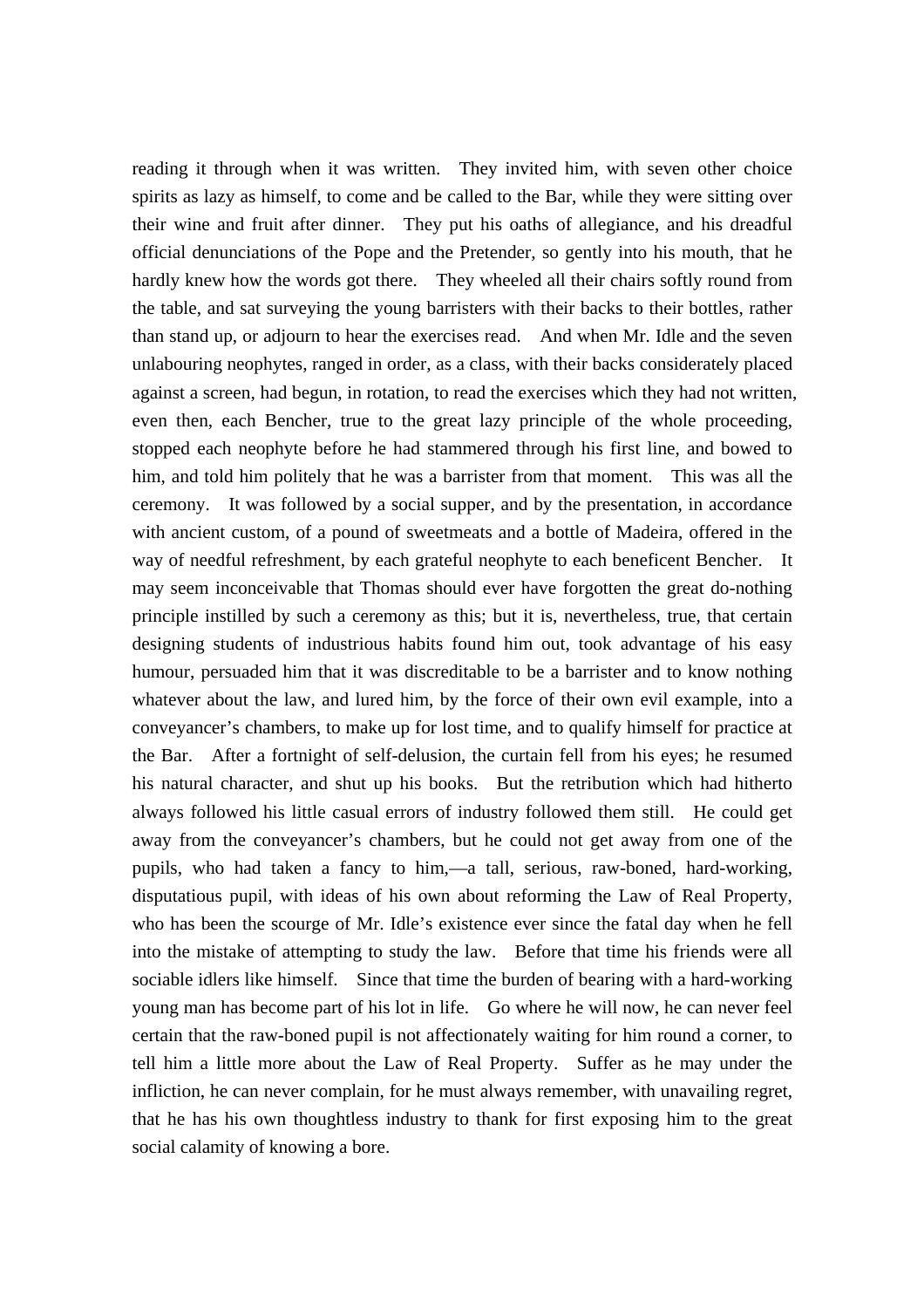These events of his past life, with the significant results that they brought about, pass drowsily through Thomas Idle's memory, while he lies alone on the sofa at Allonby and elsewhere, dreaming away the time which his fellow-apprentice gets through so actively out of doors. Remembering the lesson of laziness which his past disasters teach, and bearing in mind also the fact that he is crippled in one leg because he exerted himself to go up a mountain, when he ought to have known that his proper course of conduct was to stop at the bottom of it, he holds now, and will for the future firmly continue to hold, by his new resolution never to be industrious again, on any pretence whatever, for the rest of his life. The physical results of his accident have been related in a previous chapter. The moral results now stand on record; and, with the enumeration of these, that part of the present narrative which is occupied by the Episode of The Sprained Ankle may now perhaps be considered, in all its aspects, as finished and complete.

'How do you propose that we get through this present afternoon and evening?' demanded Thomas Idle, after two or three hours of the foregoing reflections at Allonby.

Mr. Goodchild faltered, looked out of window, looked in again, and said, as he had so often said before, 'There is the sea, and here are the shrimps;—let us eat 'em'!'

But, the wise donkey was at that moment in the act of bolting: not with the irresolution of his previous efforts which had been wanting in sustained force of character, but with real vigour of purpose: shaking the dust off his mane and hind-feet at Allonby, and tearing away from it, as if he had nobly made up his mind that he never would be taken alive. At sight of this inspiring spectacle, which was visible from his sofa, Thomas Idle stretched his neck and dwelt upon it rapturously.

'Francis Goodchild,' he then said, turning to his companion with a solemn air, 'this is a delightful little Inn, excellently kept by the most comfortable of landladies and the most attentive of landlords, but—the donkey's right!'

The words, 'There is the sea, and here are the—' again trembled on the lips of Goodchild, unaccompanied however by any sound.

'Let us instantly pack the portmanteaus,' said Thomas Idle, 'pay the bill, and order a fly out, with instructions to the driver to follow the donkey!'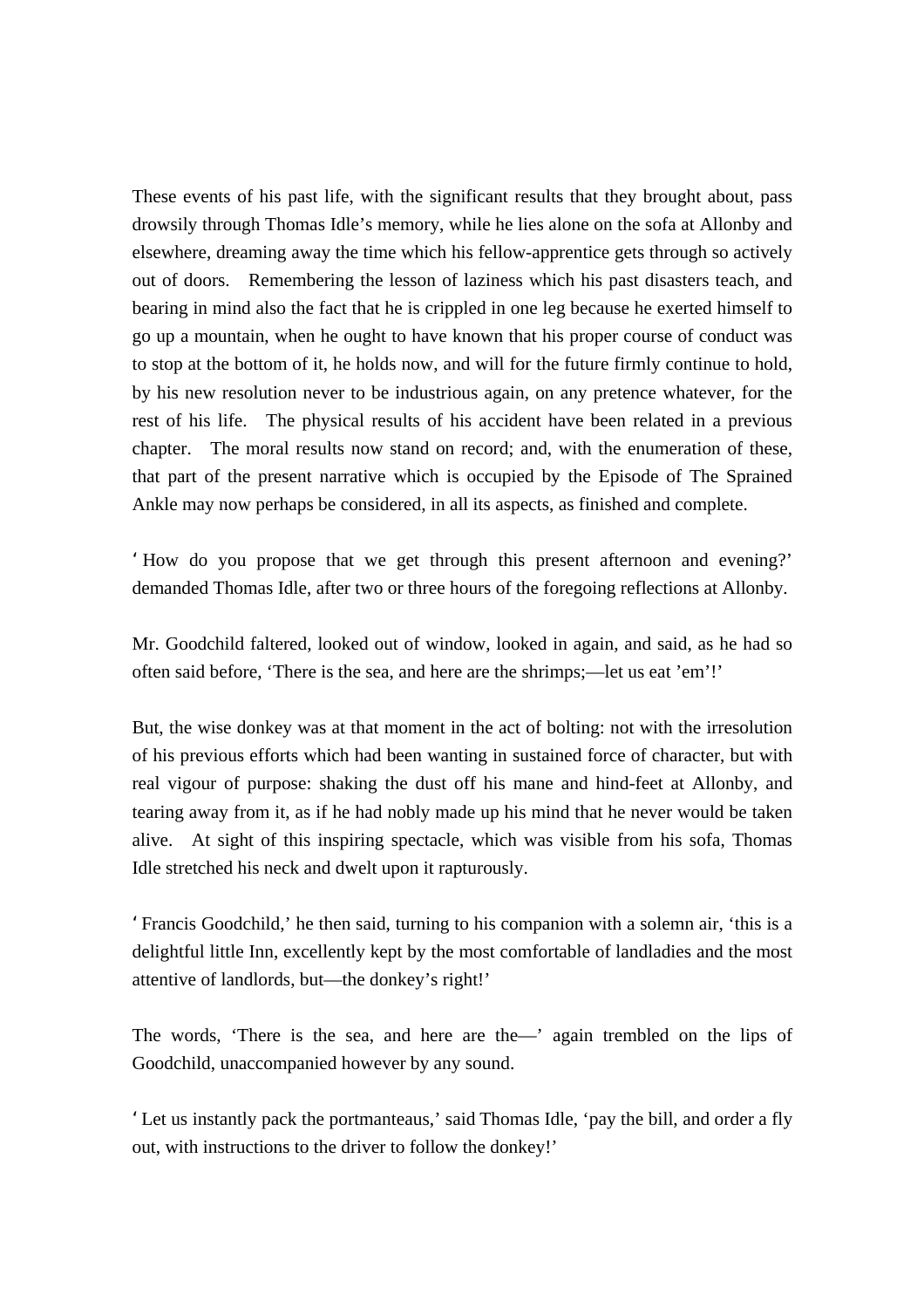Mr. Goodchild, who had only wanted encouragement to disclose the real state of his feelings, and who had been pining beneath his weary secret, now burst into tears, and confessed that he thought another day in the place would be the death of him.

So, the two idle apprentices followed the donkey until the night was far advanced. Whether he was recaptured by the town-council, or is bolting at this hour through the United Kingdom, they know not. They hope he may be still bolting; if so, their best wishes are with him.

It entered Mr. Idle's head, on the borders of Cumberland, that there could be no idler place to stay at, except by snatches of a few minutes each, than a railway station. 'An intermediate station on a line—a junction—anything of that sort,' Thomas suggested. Mr. Goodchild approved of the idea as eccentric, and they journeyed on and on, until they came to such a station where there was an Inn.

'Here,' said Thomas, 'we may be luxuriously lazy; other people will travel for us, as it were, and we shall laugh at their folly.'

It was a Junction-Station, where the wooden razors before mentioned shaved the air very often, and where the sharp electric-telegraph bell was in a very restless condition. All manner of cross-lines of rails came zig-zagging into it, like a Congress of iron vipers; and, a little way out of it, a pointsman in an elevated signal-box was constantly going through the motions of drawing immense quantities of beer at a public-house bar. In one direction, confused perspectives of embankments and arches were to be seen from the platform; in the other, the rails soon disentangled themselves into two tracks and shot away under a bridge, and curved round a corner. Sidings were there, in which empty luggage-vans and cattle-boxes often butted against each other as if they couldn't agree; and warehouses were there, in which great quantities of goods seemed to have taken the veil (of the consistency of tarpaulin), and to have retired from the world without any hope of getting back to it. Refreshment-rooms were there; one, for the hungry and thirsty Iron Locomotives where their coke and water were ready, and of good quality, for they were dangerous to play tricks with; the other, for the hungry and thirsty human Locomotives, who might take what they could get, and whose chief consolation was provided in the form of three terrific urns or vases of white metal, containing nothing, each forming a breastwork for a defiant and apparently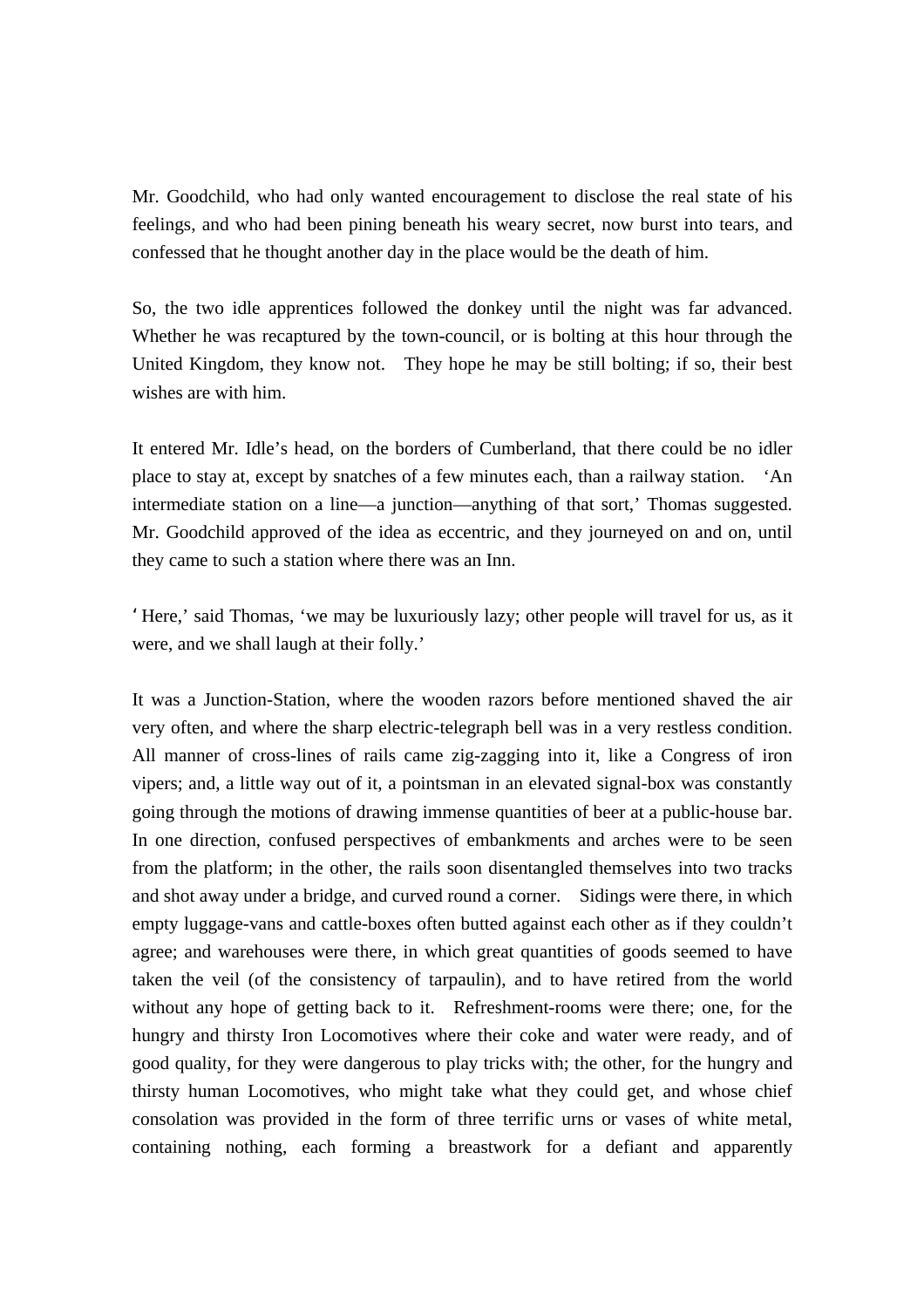much-injured woman.

Established at this Station, Mr. Thomas Idle and Mr. Francis Goodchild resolved to enjoy it. But, its contrasts were very violent, and there was also an infection in it.

First, as to its contrasts. They were only two, but they were Lethargy and Madness. The Station was either totally unconscious, or wildly raving. By day, in its unconscious state, it looked as if no life could come to it,—as if it were all rust, dust, and ashes—as if the last train for ever, had gone without issuing any Return-Tickets—as if the last Engine had uttered its last shriek and burst. One awkward shave of the air from the wooden razor, and everything changed. Tight office-doors flew open, panels yielded, books, newspapers, travelling-caps and wrappers broke out of brick walls, money chinked, conveyances oppressed by nightmares of luggage came careering into the yard, porters started up from secret places, ditto the much-injured women, the shining bell, who lived in a little tray on stilts by himself, flew into a man's hand and clamoured violently. The pointsman aloft in the signal-box made the motions of drawing, with some difficulty, hogsheads of beer. Down Train! More bear! Up Train! More beer. Cross junction Train! More beer! Cattle Train! More beer. Goods Train! Simmering, whistling, trembling, rumbling, thundering. Trains on the whole confusion of intersecting rails, crossing one another, bumping one another, hissing one another, backing to go forward, tearing into distance to come close. People frantic. Exiles seeking restoration to their native carriages, and banished to remoter climes. More beer and more bell. Then, in a minute, the Station relapsed into stupor as the stoker of the Cattle Train, the last to depart, went gliding out of it, wiping the long nose of his oil-can with a dirty pocket-handkerchief.

By night, in its unconscious state, the Station was not so much as visible. Something in the air, like an enterprising chemist's established in business on one of the boughs of Jack's beanstalk, was all that could be discerned of it under the stars. In a moment it would break out, a constellation of gas. In another moment, twenty rival chemists, on twenty rival beanstalks, came into existence. Then, the Furies would be seen, waving their lurid torches up and down the confused perspectives of embankments and arches—would be heard, too, wailing and shrieking. Then, the Station would be full of palpitating trains, as in the day; with the heightening difference that they were not so clearly seen as in the day, whereas the Station walls, starting forward under the gas, like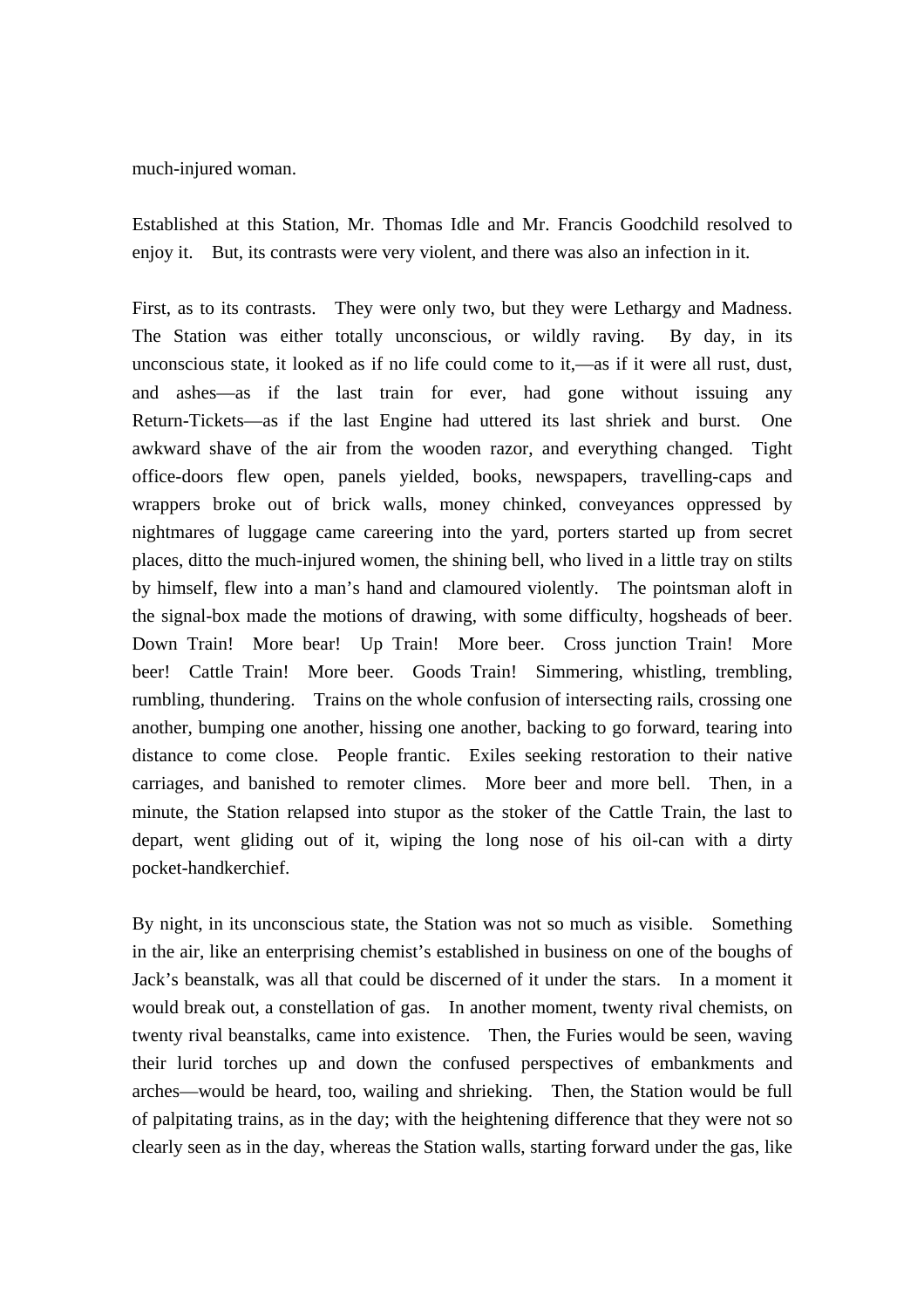a hippopotamus's eyes, dazzled the human locomotives with the sauce-bottle, the cheap music, the bedstead, the distorted range of buildings where the patent safes are made, the gentleman in the rain with the registered umbrella, the lady returning from the ball with the registered respirator, and all their other embellishments. And now, the human locomotives, creased as to their countenances and purblind as to their eyes, would swarm forth in a heap, addressing themselves to the mysterious urns and the much-injured women; while the iron locomotives, dripping fire and water, shed their steam about plentifully, making the dull oxen in their cages, with heads depressed, and foam hanging from their mouths as their red looks glanced fearfully at the surrounding terrors, seem as though they had been drinking at half-frozen waters and were hung with icicles. Through the same steam would be caught glimpses of their fellow-travellers, the sheep, getting their white kid faces together, away from the bars, and stuffing the interstices with trembling wool. Also, down among the wheels, of the man with the sledge-hammer, ringing the axles of the fast night-train; against whom the oxen have a misgiving that he is the man with the pole-axe who is to come by-and-by, and so the nearest of them try to get back, and get a purchase for a thrust at him through the bars. Suddenly, the bell would ring, the steam would stop with one hiss and a yell, the chemists on the beanstalks would be busy, the avenging Furies would bestir themselves, the fast night-train would melt from eye and ear, the other trains going their ways more slowly would be heard faintly rattling in the distance like old-fashioned watches running down, the sauce-bottle and cheap music retired from view, even the bedstead went to bed, and there was no such visible thing as the Station to vex the cool wind in its blowing, or perhaps the autumn lightning, as it found out the iron rails.

The infection of the Station was this:- When it was in its raving state, the Apprentices found it impossible to be there, without labouring under the delusion that they were in a hurry. To Mr. Goodchild, whose ideas of idleness were so imperfect, this was no unpleasant hallucination, and accordingly that gentleman went through great exertions in yielding to it, and running up and down the platform, jostling everybody, under the impression that he had a highly important mission somewhere, and had not a moment to lose. But, to Thomas Idle, this contagion was so very unacceptable an incident of the situation, that he struck on the fourth day, and requested to be moved.

'This place fills me with a dreadful sensation,' said Thomas, 'of having something to do. Remove me, Francis.'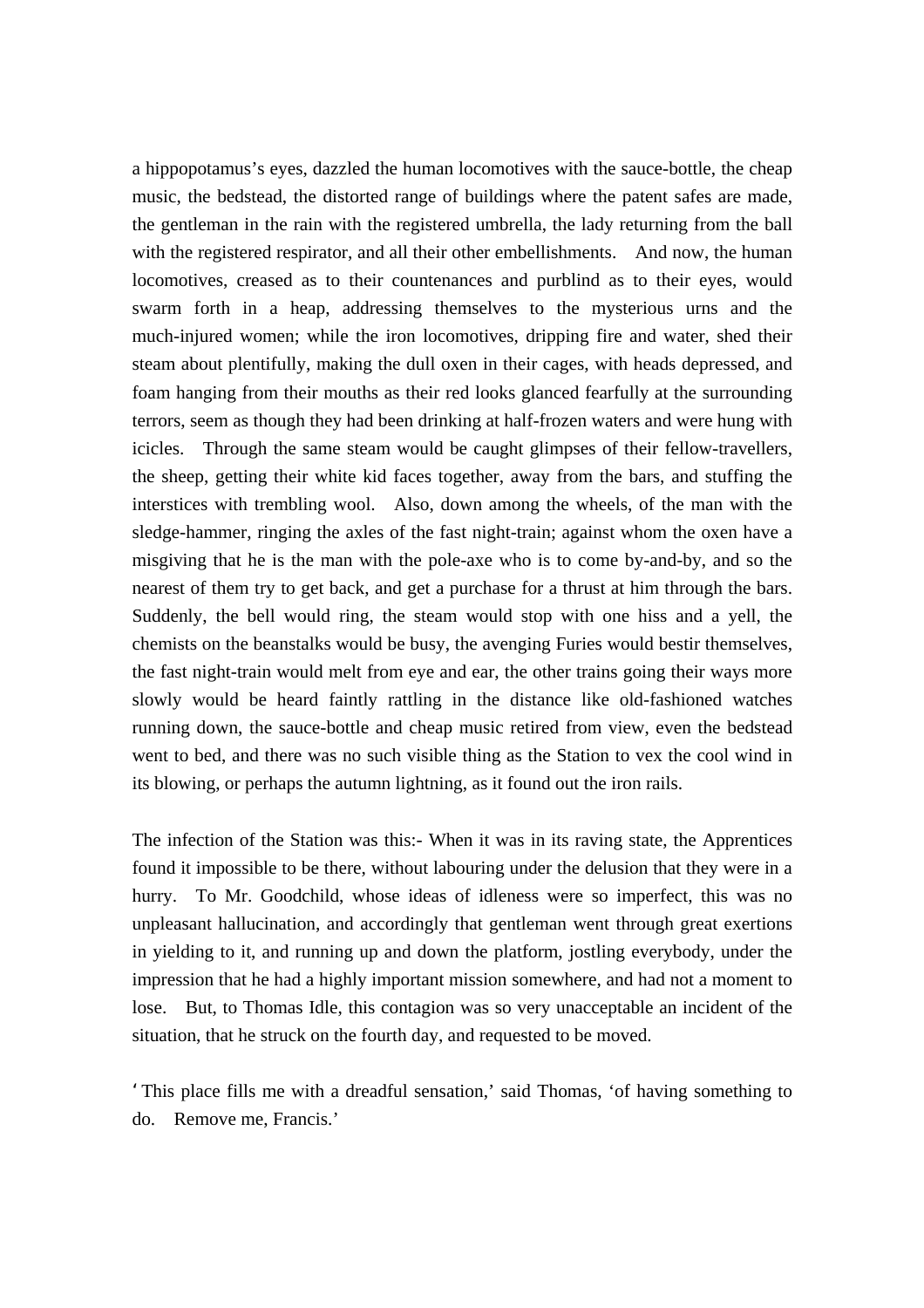'Where would you like to go next?' was the question of the ever-engaging Goodchild.

'I have heard there is a good old Inn at Lancaster, established in a fine old house: an Inn where they give you Bride-cake every day after dinner,' said Thomas Idle. 'Let us eat Bride-cake without the trouble of being married, or of knowing anybody in that ridiculous dilemma.'

Mr. Goodchild, with a lover's sigh, assented. They departed from the Station in a violent hurry (for which, it is unnecessary to observe, there was not the least occasion), and were delivered at the fine old house at Lancaster, on the same night.

It is Mr. Goodchild's opinion, that if a visitor on his arrival at Lancaster could be accommodated with a pole which would push the opposite side of the street some yards farther off, it would be better for all parties. Protesting against being required to live in a trench, and obliged to speculate all day upon what the people can possibly be doing within a mysterious opposite window, which is a shop-window to look at, but not a shop-window in respect of its offering nothing for sale and declining to give any account whatever of itself, Mr. Goodchild concedes Lancaster to be a pleasant place. A place dropped in the midst of a charming landscape, a place with a fine ancient fragment of castle, a place of lovely walks, a place possessing staid old houses richly fitted with old Honduras mahogany, which has grown so dark with time that it seems to have got something of a retrospective mirror-quality into itself, and to show the visitor, in the depth of its grain, through all its polish, the hue of the wretched slaves who groaned long ago under old Lancaster merchants. And Mr. Goodchild adds that the stones of Lancaster do sometimes whisper, even yet, of rich men passed away—upon whose great prosperity some of these old doorways frowned sullen in the brightest weather—that their slave-gain turned to curses, as the Arabian Wizard's money turned to leaves, and that no good ever came of it, even unto the third and fourth generations, until it was wasted and gone.

It was a gallant sight to behold, the Sunday procession of the Lancaster elders to Church—all in black, and looking fearfully like a funeral without the Body—under the escort of Three Beadles.

'Think,' said Francis, as he stood at the Inn window, admiring, 'of being taken to the sacred edifice by three Beadles! I have, in my early time, been taken out of it by one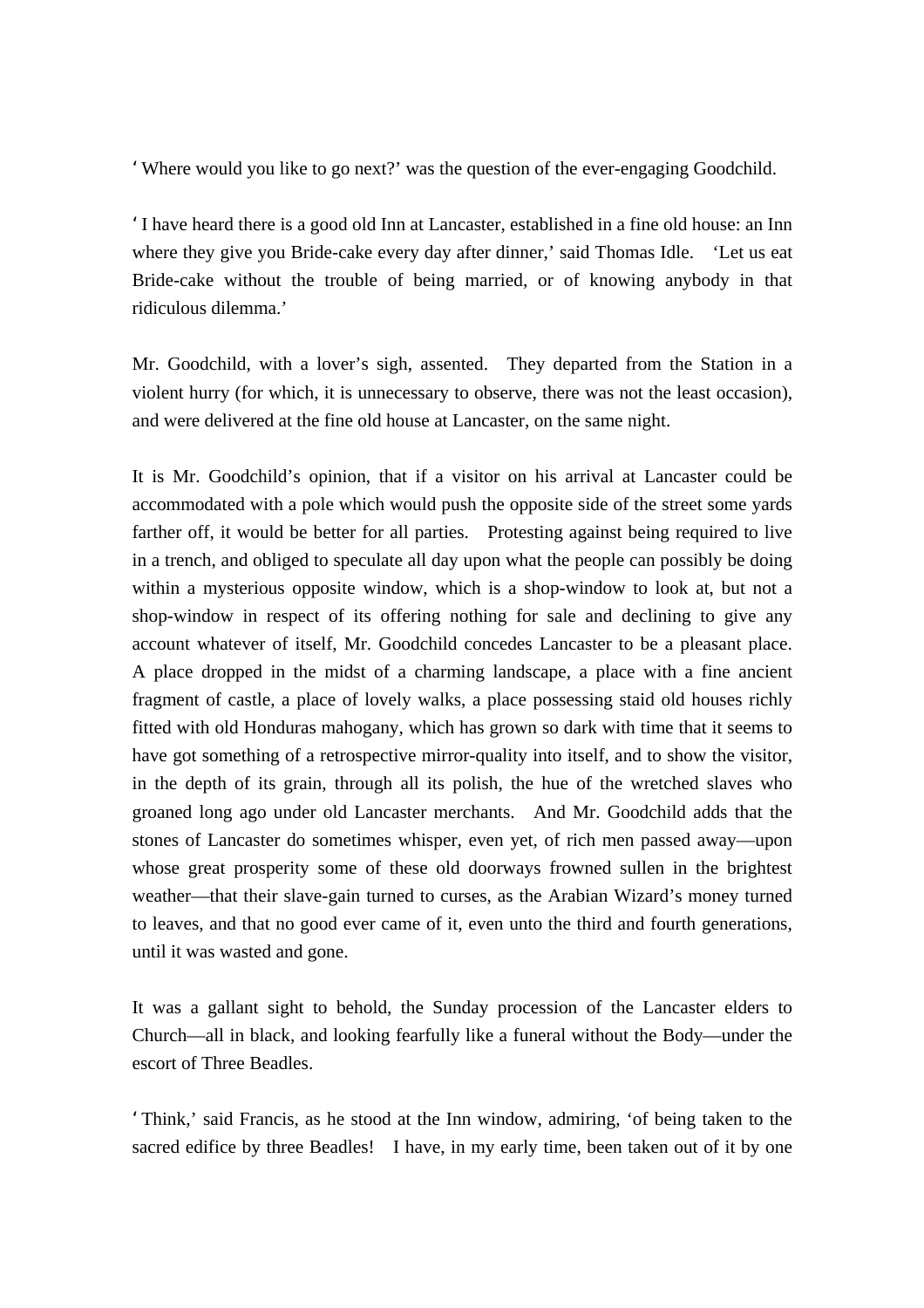Beadle; but, to be taken into it by three, O Thomas, is a distinction I shall never enjoy!'

## CHAPTER IV

When Mr. Goodchild had looked out of the Lancaster Inn window for two hours on end, with great perseverance, he begun to entertain a misgiving that he was growing industrious. He therefore set himself next, to explore the country from the tops of all the steep hills in the neighbourhood.

He came back at dinner-time, red and glowing, to tell Thomas Idle what he had seen. Thomas, on his back reading, listened with great composure, and asked him whether he really had gone up those hills, and bothered himself with those views, and walked all those miles?

'Because I want to know,' added Thomas, 'what you would say of it, if you were obliged to do it?'

'It would be different, then,' said Francis. 'It would be work, then; now, it's play.'

'Play!' replied Thomas Idle, utterly repudiating the reply. 'Play! Here is a man goes systematically tearing himself to pieces, and putting himself through an incessant course of training, as if he were always under articles to fight a match for the champion's belt, and he calls it Play! Play!' exclaimed Thomas Idle, scornfully contemplating his one boot in the air. 'You can't play. You don't know what it is. You make work of everything.'

The bright Goodchild amiably smiled.

'So you do,' said Thomas. 'I mean it. To me you are an absolutely terrible fellow. You do nothing like another man. Where another fellow would fall into a footbath of action or emotion, you fall into a mine. Where any other fellow would be a painted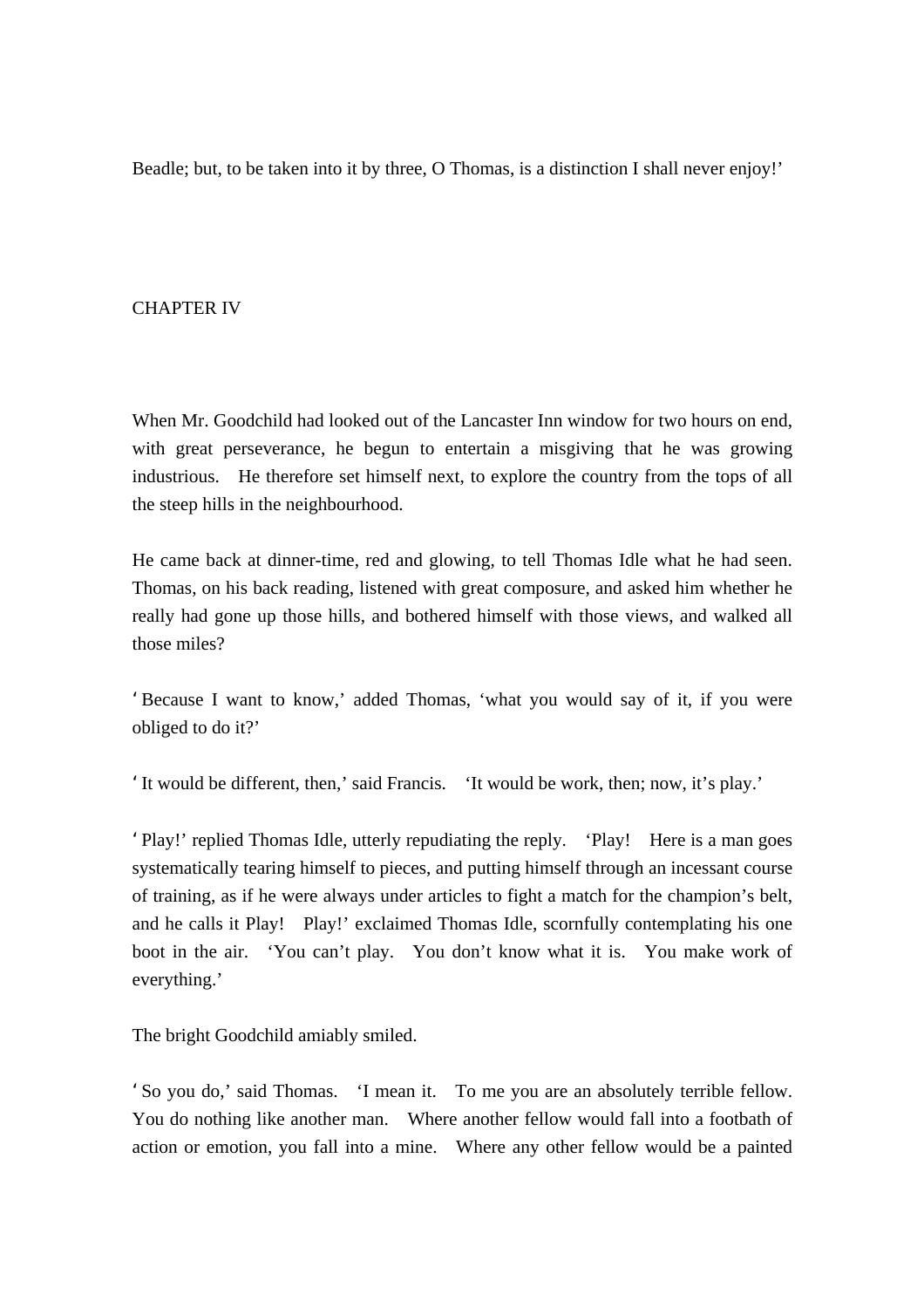butterfly, you are a fiery dragon. Where another man would stake a sixpence, you stake your existence. If you were to go up in a balloon, you would make for Heaven; and if you were to dive into the depths of the earth, nothing short of the other place would content you. What a fellow you are, Francis!' The cheerful Goodchild laughed.

'It's all very well to laugh, but I wonder you don't feel it to be serious,' said Idle. 'A man who can do nothing by halves appears to me to be a fearful man.'

'Tom, Tom,' returned Goodchild, 'if I can do nothing by halves, and be nothing by halves, it's pretty clear that you must take me as a whole, and make the best of me.'

With this philosophical rejoinder, the airy Goodchild clapped Mr. Idle on the shoulder in a final manner, and they sat down to dinner.

'By-the-by,' said Goodchild, 'I have been over a lunatic asylum too, since I have been out.'

'He has been,' exclaimed Thomas Idle, casting up his eyes, 'over a lunatic asylum! Not content with being as great an Ass as Captain Barclay in the pedestrian way, he makes a Lunacy Commissioner of himself—for nothing!'

'An immense place,' said Goodchild, 'admirable offices, very good arrangements, very good attendants; altogether a remarkable place.'

'And what did you see there?' asked Mr. Idle, adapting Hamlet's advice to the occasion, and assuming the virtue of interest, though he had it not.

'The usual thing,' said Francis Goodchild, with a sigh. 'Long groves of blighted men-and-women-trees; interminable avenues of hopeless faces; numbers, without the slightest power of really combining for any earthly purpose; a society of human creatures who have nothing in common but that they have all lost the power of being humanly social with one another.'

'Take a glass of wine with me,' said Thomas Idle, 'and let us be social.'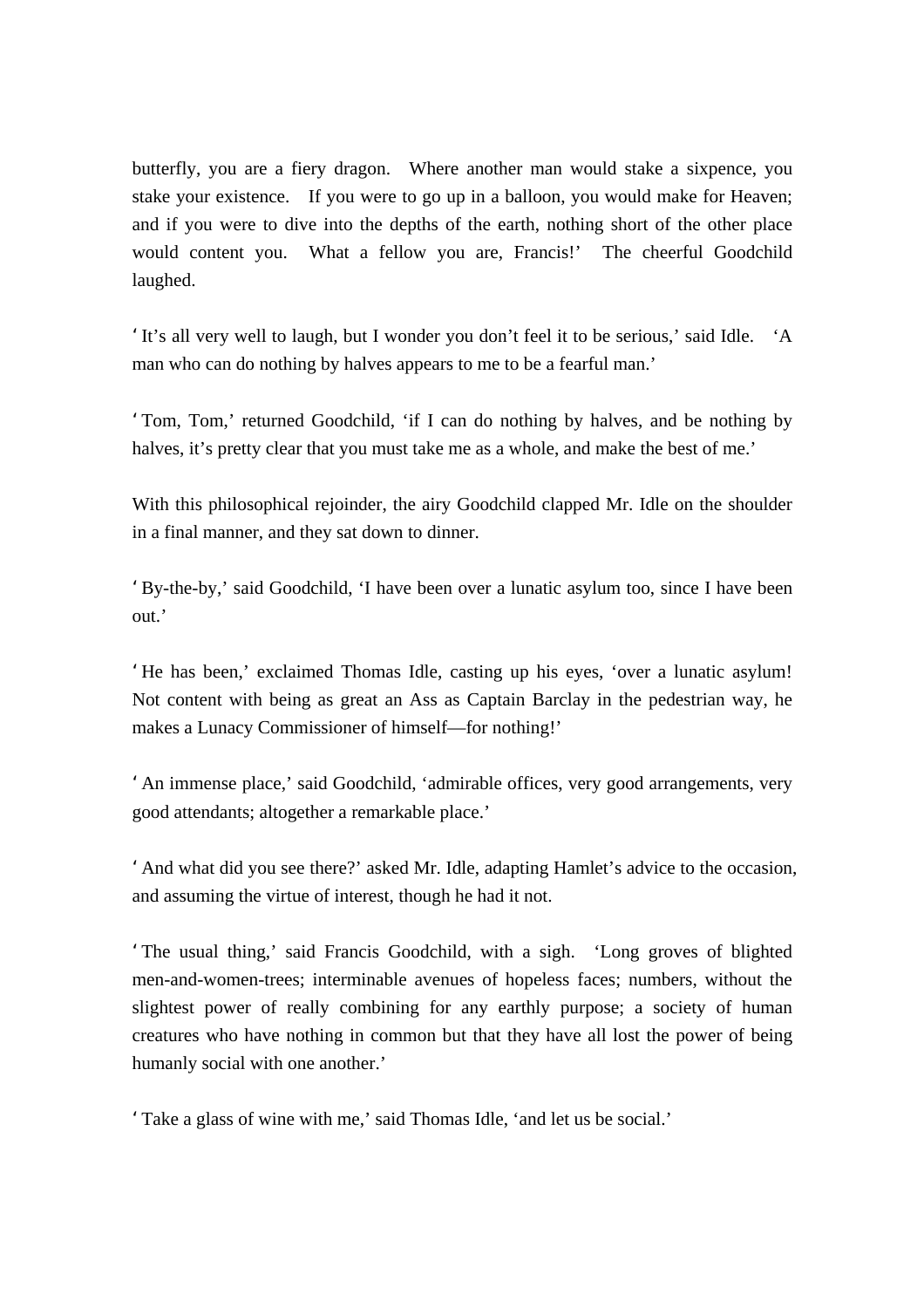'In one gallery, Tom,' pursued Francis Goodchild, 'which looked to me about the length of the Long Walk at Windsor, more or less—'

'Probably less,' observed Thomas Idle.

'In one gallery, which was otherwise clear of patients (for they were all out), there was a poor little dark-chinned, meagre man, with a perplexed brow and a pensive face, stooping low over the matting on the floor, and picking out with his thumb and forefinger the course of its fibres. The afternoon sun was slanting in at the large end-window, and there were cross patches of light and shade all down the vista, made by the unseen windows and the open doors of the little sleeping-cells on either side. In about the centre of the perspective, under an arch, regardless of the pleasant weather, regardless of the solitude, regardless of approaching footsteps, was the poor little dark-chinned, meagre man, poring over the matting. "What are you doing there?" said my conductor, when we came to him. He looked up, and pointed to the matting. "I wouldn't do that, I think," said my conductor, kindly; "if I were you, I would go and read, or I would lie down if I felt tired; but I wouldn't do that." The patient considered a moment, and vacantly answered, "No, sir, I won't; I'll—I'll go and read," and so he lamely shuffled away into one of the little rooms. I turned my head before we had gone many paces. He had already come out again, and was again poring over the matting, and tracking out its fibres with his thumb and forefinger. I stopped to look at him, and it came into my mind, that probably the course of those fibres as they plaited in and out, over and under, was the only course of things in the whole wide world that it was left to him to understand—that his darkening intellect had narrowed down to the small cleft of light which showed him, "This piece was twisted this way, went in here, passed under, came out there, was carried on away here to the right where I now put my finger on it, and in this progress of events, the thing was made and came to be here." Then, I wondered whether he looked into the matting, next, to see if it could show him anything of the process through which he came to be there, so strangely poring over it. Then, I thought how all of us, GOD help us! in our different ways are poring over our bits of matting, blindly enough, and what confusions and mysteries we make in the pattern. I had a sadder fellow-feeling with the little dark-chinned, meagre man, by that time, and I came away.'

Mr. Idle diverting the conversation to grouse, custards, and bride-cake, Mr. Goodchild followed in the same direction. The bride-cake was as bilious and indigestible as if a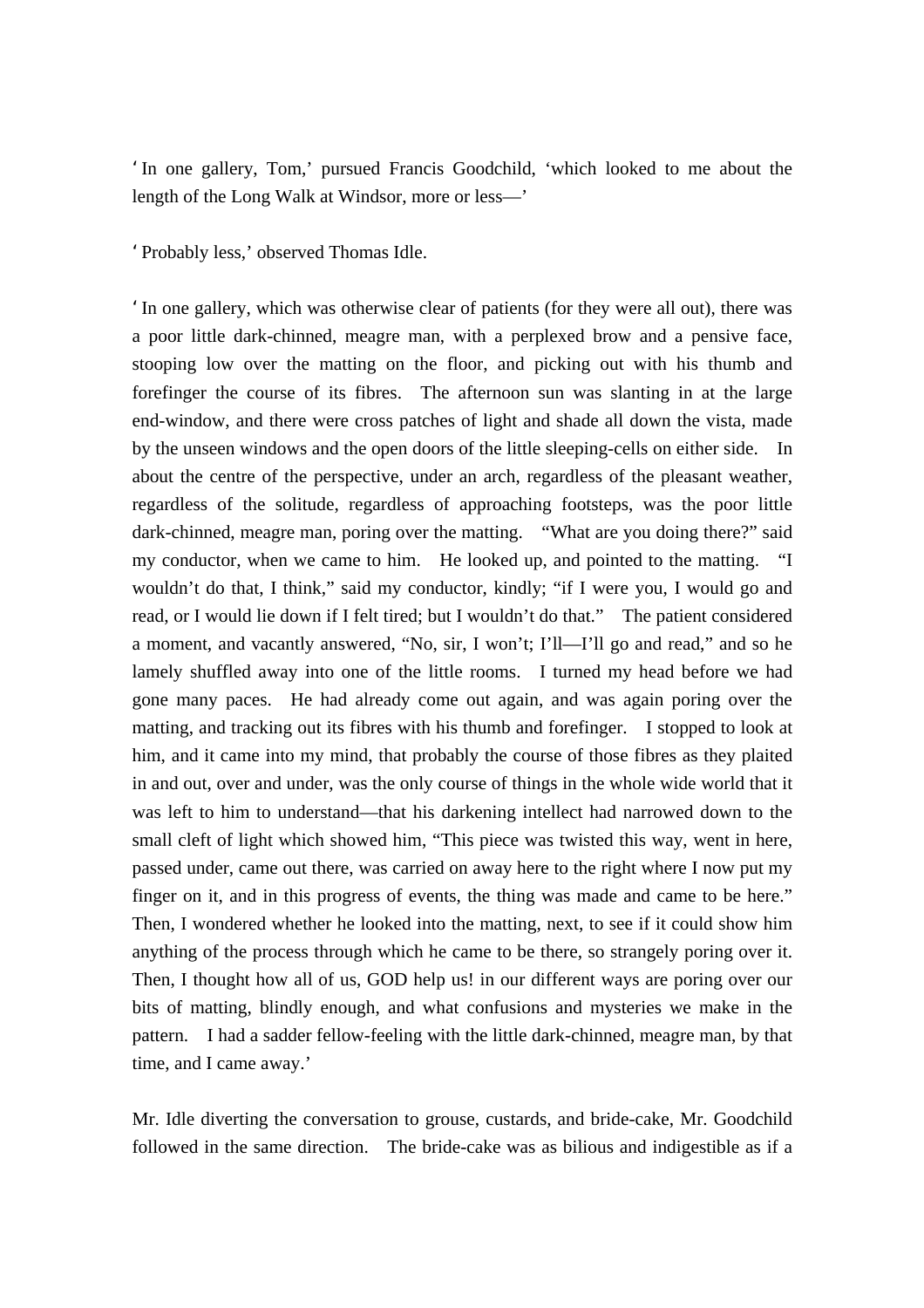real Bride had cut it, and the dinner it completed was an admirable performance.

The house was a genuine old house of a very quaint description, teeming with old carvings, and beams, and panels, and having an excellent old staircase, with a gallery or upper staircase, cut off from it by a curious fence-work of old oak, or of the old Honduras Mahogany wood. It was, and is, and will be, for many a long year to come, a remarkably picturesque house; and a certain grave mystery lurking in the depth of the old mahogany panels, as if they were so many deep pools of dark water—such, indeed, as they had been much among when they were trees—gave it a very mysterious character after nightfall.

When Mr. Goodchild and Mr. Idle had first alighted at the door, and stepped into the sombre, handsome old hall, they had been received by half-a-dozen noiseless old men in black, all dressed exactly alike, who glided up the stairs with the obliging landlord and waiter—but without appearing to get into their way, or to mind whether they did or no—and who had filed off to the right and left on the old staircase, as the guests entered their sitting-room. It was then broad, bright day. But, Mr. Goodchild had said, when their door was shut, 'Who on earth are those old men?' And afterwards, both on going out and coming in, he had noticed that there were no old men to be seen.

Neither, had the old men, or any one of the old men, reappeared since. The two friends had passed a night in the house, but had seen nothing more of the old men. Mr. Goodchild, in rambling about it, had looked along passages, and glanced in at doorways, but had encountered no old men; neither did it appear that any old men were, by any member of the establishment, missed or expected.

Another odd circumstance impressed itself on their attention. It was, that the door of their sitting-room was never left untouched for a quarter of an hour. It was opened with hesitation, opened with confidence, opened a little way, opened a good way,—always clapped-to again without a word of explanation. They were reading, they were writing, they were eating, they were drinking, they were talking, they were dozing; the door was always opened at an unexpected moment, and they looked towards it, and it was clapped-to again, and nobody was to be seen. When this had happened fifty times or so, Mr. Goodchild had said to his companion, jestingly: 'I begin to think, Tom, there was something wrong with those six old men.'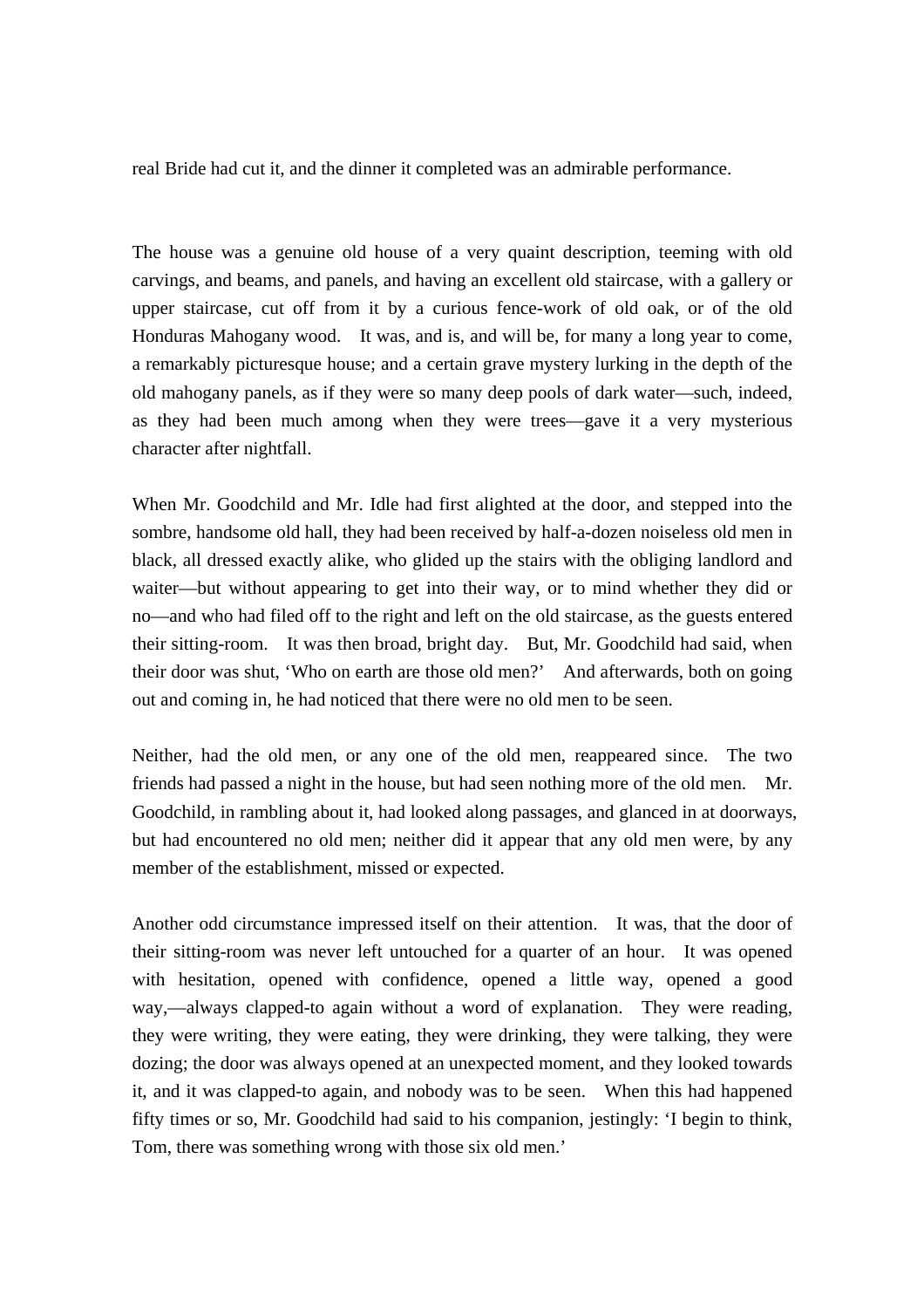Night had come again, and they had been writing for two or three hours: writing, in short, a portion of the lazy notes from which these lazy sheets are taken. They had left off writing, and glasses were on the table between them. The house was closed and quiet. Around the head of Thomas Idle, as he lay upon his sofa, hovered light wreaths of fragrant smoke. The temples of Francis Goodchild, as he leaned back in his chair, with his two hands clasped behind his head, and his legs crossed, were similarly decorated.

They had been discussing several idle subjects of speculation, not omitting the strange old men, and were still so occupied, when Mr. Goodchild abruptly changed his attitude to wind up his watch. They were just becoming drowsy enough to be stopped in their talk by any such slight check. Thomas Idle, who was speaking at the moment, paused and said, 'How goes it?'

'One,' said Goodchild.

As if he had ordered One old man, and the order were promptly executed (truly, all orders were so, in that excellent hotel), the door opened, and One old man stood there.

He did not come in, but stood with the door in his hand.

'One of the six, Tom, at last!' said Mr. Goodchild, in a surprised whisper.—'Sir, your pleasure?'

'Sir, your pleasure?' said the One old man.

'I didn't ring.'

'The bell did,' said the One old man.

He said BELL, in a deep, strong way, that would have expressed the church Bell.

'I had the pleasure, I believe, of seeing you, yesterday?' said Goodchild.

'I cannot undertake to say for certain,' was the grim reply of the One old man.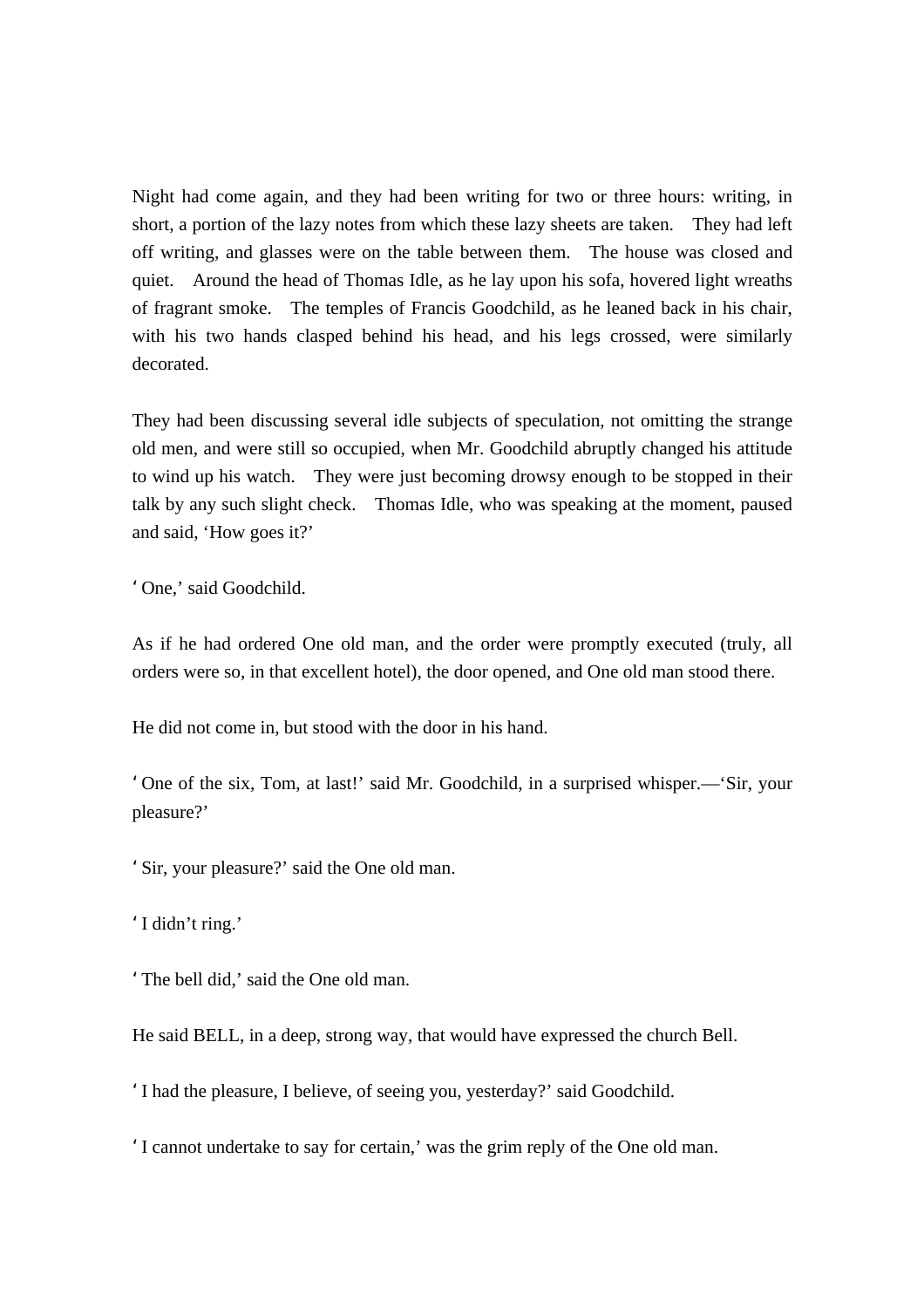'I think you saw me? Did you not?'

'Saw you?' said the old man. 'O yes, I saw you. But, I see many who never see me.'

A chilled, slow, earthy, fixed old man. A cadaverous old man of measured speech. An old man who seemed as unable to wink, as if his eyelids had been nailed to his forehead. An old man whose eyes—two spots of fire—had no more motion than if they had been connected with the back of his skull by screws driven through it, and rivetted and bolted outside, among his grey hair.

The night had turned so cold, to Mr. Goodchild's sensations, that he shivered. He remarked lightly, and half apologetically, 'I think somebody is walking over my grave.'

'No,' said the weird old man, 'there is no one there.'

Mr. Goodchild looked at Idle, but Idle lay with his head enwreathed in smoke.

'No one there?' said Goodchild.

'There is no one at your grave, I assure you,' said the old man.

He had come in and shut the door, and he now sat down. He did not bend himself to sit, as other people do, but seemed to sink bolt upright, as if in water, until the chair stopped him.

'My friend, Mr. Idle,' said Goodchild, extremely anxious to introduce a third person into the conversation.

'I am,' said the old man, without looking at him, 'at Mr. Idle's service.'

'If you are an old inhabitant of this place,' Francis Goodchild resumed.

'Yes.'

'Perhaps you can decide a point my friend and I were in doubt upon, this morning.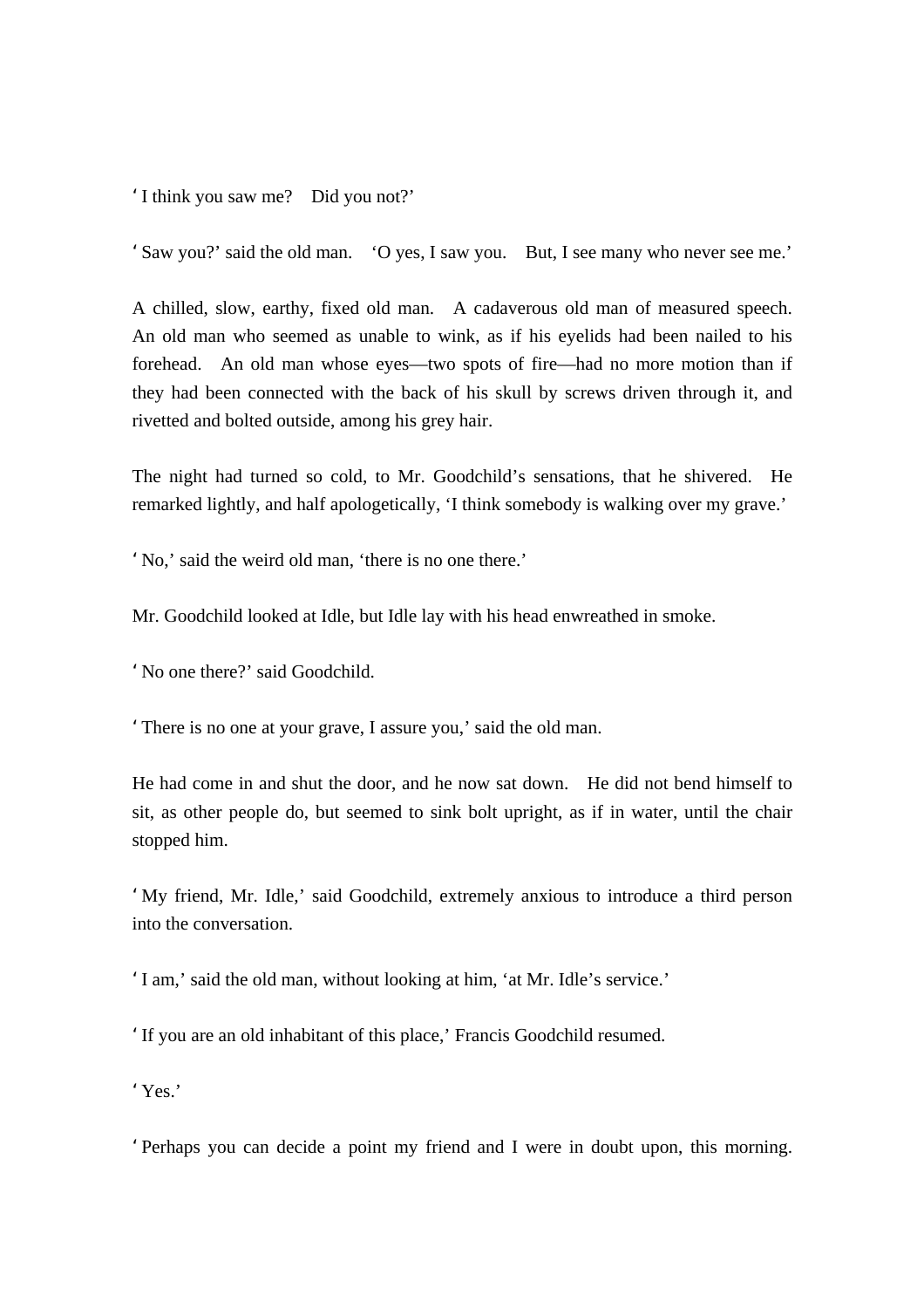They hang condemned criminals at the Castle, I believe?'

'I believe so,' said the old man.

'Are their faces turned towards that noble prospect?'

'Your face is turned,' replied the old man, 'to the Castle wall. When you are tied up, you see its stones expanding and contracting violently, and a similar expansion and contraction seem to take place in your own head and breast. Then, there is a rush of fire and an earthquake, and the Castle springs into the air, and you tumble down a precipice.'

His cravat appeared to trouble him. He put his hand to his throat, and moved his neck from side to side. He was an old man of a swollen character of face, and his nose was immoveably hitched up on one side, as if by a little hook inserted in that nostril. Mr. Goodchild felt exceedingly uncomfortable, and began to think the night was hot, and not cold.

'A strong description, sir,' he observed.

'A strong sensation,' the old man rejoined.

Again, Mr. Goodchild looked to Mr. Thomas Idle; but Thomas lay on his back with his face attentively turned towards the One old man, and made no sign. At this time Mr. Goodchild believed that he saw threads of fire stretch from the old man's eyes to his own, and there attach themselves. (Mr. Goodchild writes the present account of his experience, and, with the utmost solemnity, protests that he had the strongest sensation upon him of being forced to look at the old man along those two fiery films, from that moment.)

'I must tell it to you,' said the old man, with a ghastly and a stony stare.

'What?' asked Francis Goodchild.

'You know where it took place. Yonder!'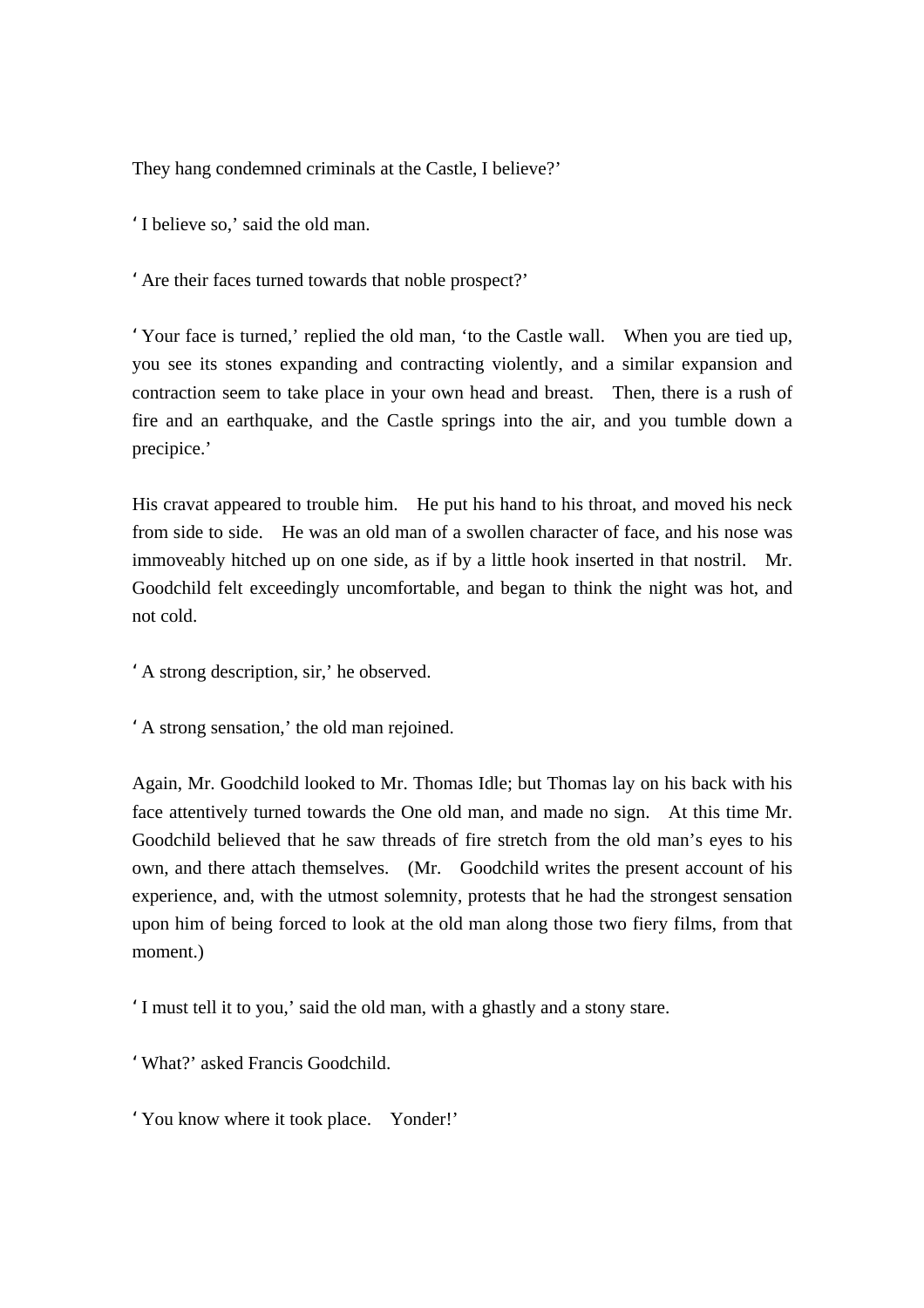Whether he pointed to the room above, or to the room below, or to any room in that old house, or to a room in some other old house in that old town, Mr. Goodchild was not, nor is, nor ever can be, sure. He was confused by the circumstance that the right forefinger of the One old man seemed to dip itself in one of the threads of fire, light itself, and make a fiery start in the air, as it pointed somewhere. Having pointed somewhere, it went out.

'You know she was a Bride,' said the old man.

'I know they still send up Bride-cake,' Mr. Goodchild faltered. 'This is a very oppressive air.'

'She was a Bride,' said the old man. 'She was a fair, flaxen-haired, large-eyed girl, who had no character, no purpose. A weak, credulous, incapable, helpless nothing. Not like her mother. No, no. It was her father whose character she reflected.

'Her mother had taken care to secure everything to herself, for her own life, when the father of this girl (a child at that time) died—of sheer helplessness; no other disorder—and then He renewed the acquaintance that had once subsisted between the mother and Him. He had been put aside for the flaxen-haired, large-eyed man (or nonentity) with Money. He could overlook that for Money. He wanted compensation in Money.

'So, he returned to the side of that woman the mother, made love to her again, danced attendance on her, and submitted himself to her whims. She wreaked upon him every whim she had, or could invent. He bore it. And the more he bore, the more he wanted compensation in Money, and the more he was resolved to have it.

'But, lo! Before he got it, she cheated him. In one of her imperious states, she froze, and never thawed again. She put her hands to her head one night, uttered a cry, stiffened, lay in that attitude certain hours, and died. And he had got no compensation from her in Money, yet. Blight and Murrain on her! Not a penny.

'He had hated her throughout that second pursuit, and had longed for retaliation on her. He now counterfeited her signature to an instrument, leaving all she had to leave, to her daughter—ten years old then—to whom the property passed absolutely, and appointing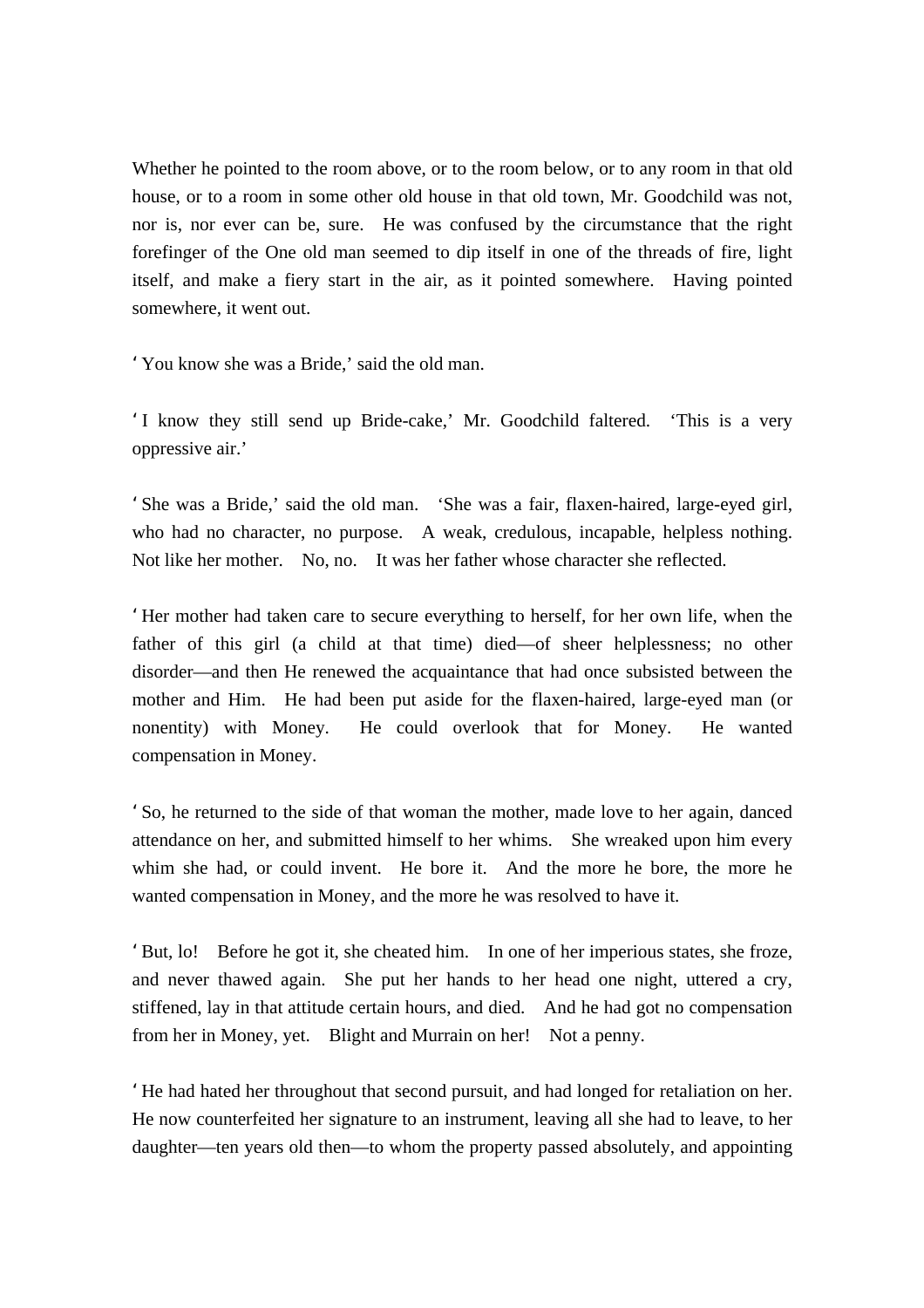himself the daughter's Guardian. When He slid it under the pillow of the bed on which she lay, He bent down in the deaf ear of Death, and whispered: "Mistress Pride, I have determined a long time that, dead or alive, you must make me compensation in Money.'

'So, now there were only two left. Which two were, He, and the fair flaxen-haired, large-eyed foolish daughter, who afterwards became the Bride.

'He put her to school. In a secret, dark, oppressive, ancient house, he put her to school with a watchful and unscrupulous woman. "My worthy lady," he said, "here is a mind to be formed; will you help me to form it?" She accepted the trust. For which she, too, wanted compensation in Money, and had it.

'The girl was formed in the fear of him, and in the conviction, that there was no escape from him. She was taught, from the first, to regard him as her future husband—the man who must marry her—the destiny that overshadowed her—the appointed certainty that could never be evaded. The poor fool was soft white wax in their hands, and took the impression that they put upon her. It hardened with time. It became a part of herself. Inseparable from herself, and only to be torn away from her, by tearing life away from her.

'Eleven years she had lived in the dark house and its gloomy garden. He was jealous of the very light and air getting to her, and they kept her close. He stopped the wide chimneys, shaded the little windows, left the strong-stemmed ivy to wander where it would over the house-front, the moss to accumulate on the untrimmed fruit-trees in the red-walled garden, the weeds to over-run its green and yellow walks. He surrounded her with images of sorrow and desolation. He caused her to be filled with fears of the place and of the stories that were told of it, and then on pretext of correcting them, to be left in it in solitude, or made to shrink about it in the dark. When her mind was most depressed and fullest of terrors, then, he would come out of one of the hiding-places from which he overlooked her, and present himself as her sole resource.

'Thus, by being from her childhood the one embodiment her life presented to her of power to coerce and power to relieve, power to bind and power to loose, the ascendency over her weakness was secured. She was twenty-one years and twenty-one days old, when he brought her home to the gloomy house, his half-witted, frightened, and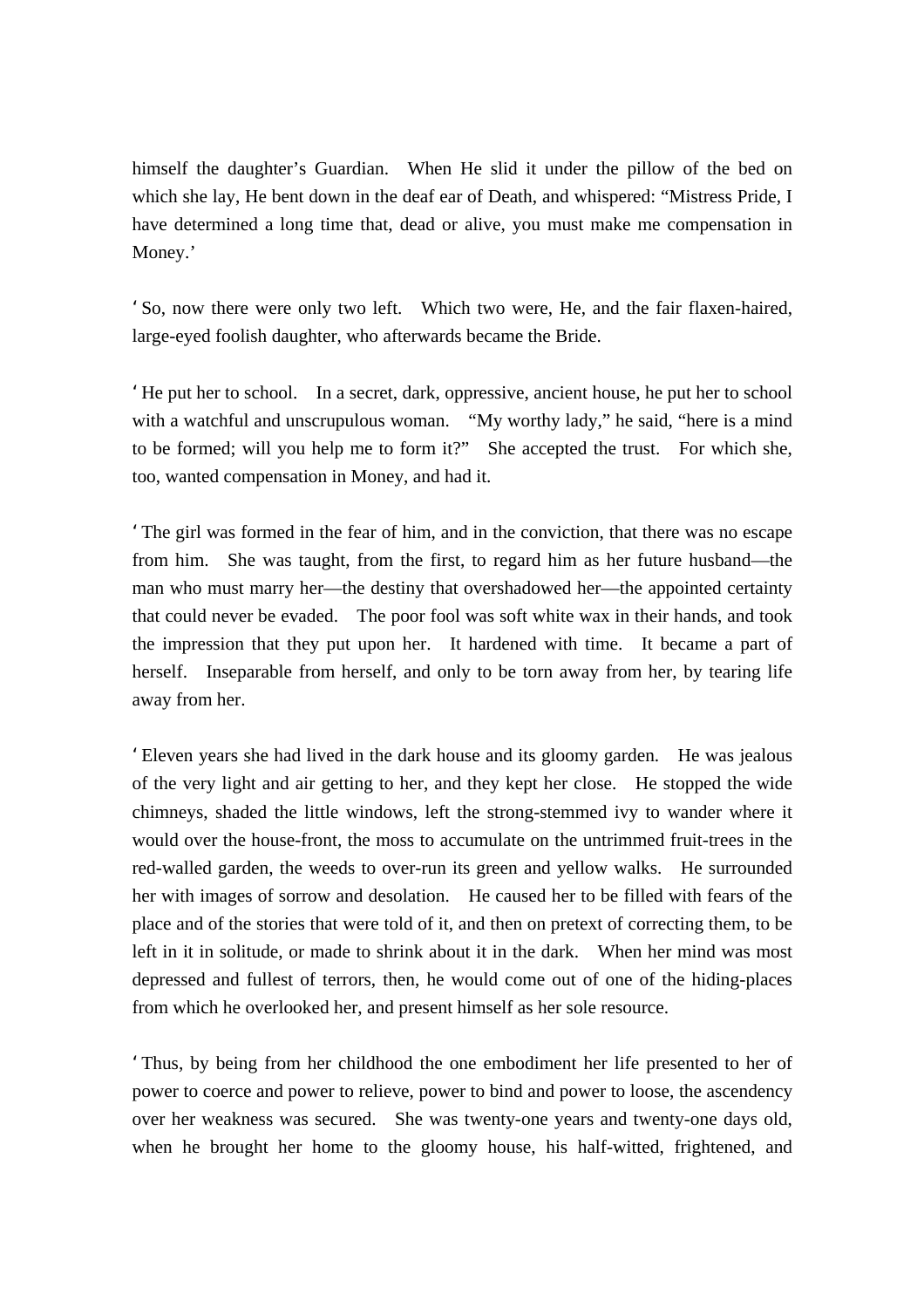submissive Bride of three weeks.

'He had dismissed the governess by that time—what he had left to do, he could best do alone—and they came back, upon a rain night, to the scene of her long preparation. She turned to him upon the threshold, as the rain was dripping from the porch, and said:

'"O sir, it is the Death-watch ticking for me!"

'"Well!" he answered. "And if it were?"

'"O sir!" she returned to him, "look kindly on me, and be merciful to me! I beg your pardon. I will do anything you wish, if you will only forgive me!"

'That had become the poor fool's constant song: "I beg your pardon," and "Forgive me!"

'She was not worth hating; he felt nothing but contempt for her. But, she had long been in the way, and he had long been weary, and the work was near its end, and had to be worked out.

'"You fool," he said. "Go up the stairs!"

'She obeyed very quickly, murmuring, "I will do anything you wish!" When he came into the Bride's Chamber, having been a little retarded by the heavy fastenings of the great door (for they were alone in the house, and he had arranged that the people who attended on them should come and go in the day), he found her withdrawn to the furthest corner, and there standing pressed against the paneling as if she would have shrunk through it: her flaxen hair all wild about her face, and her large eyes staring at him in vague terror.

'"What are you afraid of? Come and sit down by me."

' "I will do anything you wish. I beg your pardon, sir. Forgive me!" Her monotonous tune as usual.

'"Ellen, here is a writing that you must write out to-morrow, in your own hand. You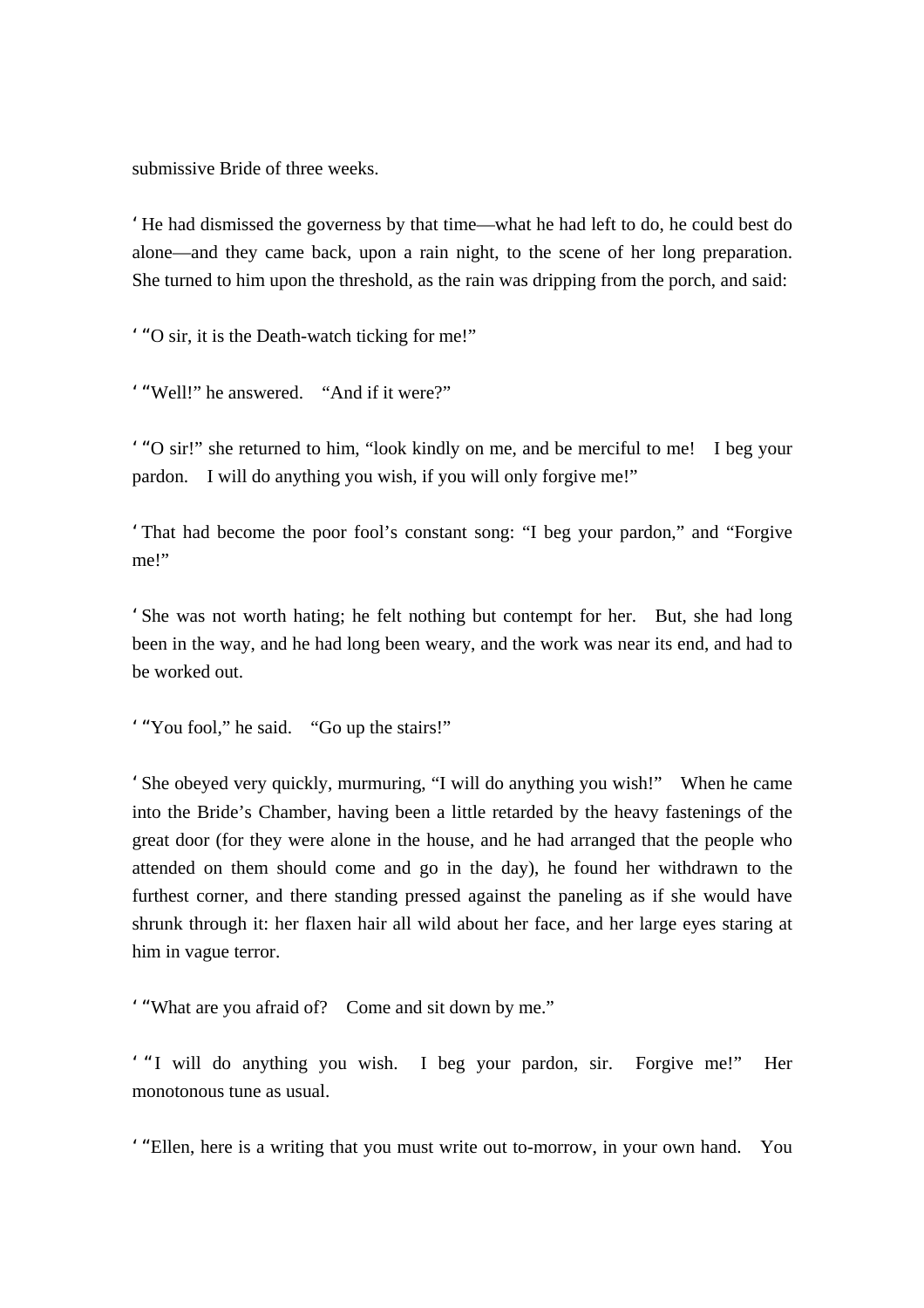may as well be seen by others, busily engaged upon it. When you have written it all fairly, and corrected all mistakes, call in any two people there may be about the house, and sign your name to it before them. Then, put it in your bosom to keep it safe, and when I sit here again to-morrow night, give it to me."

'"I will do it all, with the greatest care. I will do anything you wish."

'"Don't shake and tremble, then."

'"I will try my utmost not to do it—if you will only forgive me!"

'Next day, she sat down at her desk, and did as she had been told. He often passed in and out of the room, to observe her, and always saw her slowly and laboriously writing: repeating to herself the words she copied, in appearance quite mechanically, and without caring or endeavouring to comprehend them, so that she did her task. He saw her follow the directions she had received, in all particulars; and at night, when they were alone again in the same Bride's Chamber, and he drew his chair to the hearth, she timidly approached him from her distant seat, took the paper from her bosom, and gave it into his hand.

'It secured all her possessions to him, in the event of her death. He put her before him, face to face, that he might look at her steadily; and he asked her, in so many plain words, neither fewer nor more, did she know that?

'There were spots of ink upon the bosom of her white dress, and they made her face look whiter and her eyes look larger as she nodded her head. There were spots of ink upon the hand with which she stood before him, nervously plaiting and folding her white skirts.

'He took her by the arm, and looked her, yet more closely and steadily, in the face. "Now, die! I have done with you."

'She shrunk, and uttered a low, suppressed cry.

'"I am not going to kill you. I will not endanger my life for yours. Die!"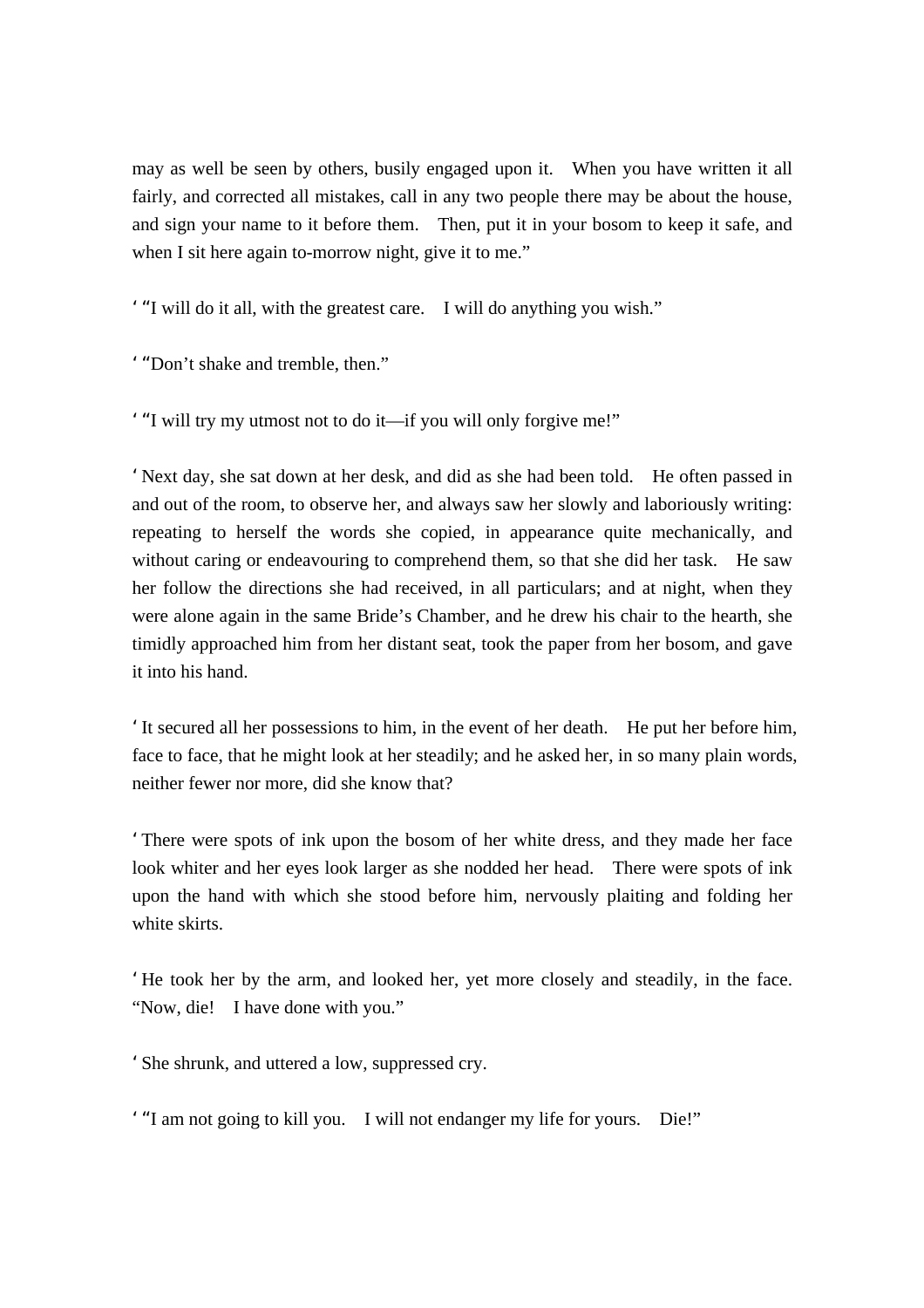'He sat before her in the gloomy Bride's Chamber, day after day, night after night, looking the word at her when he did not utter it. As often as her large unmeaning eyes were raised from the hands in which she rocked her head, to the stern figure, sitting with crossed arms and knitted forehead, in the chair, they read in it, "Die!" When she dropped asleep in exhaustion, she was called back to shuddering consciousness, by the whisper, "Die!" When she fell upon her old entreaty to be pardoned, she was answered "Die!" When she had out-watched and out-suffered the long night, and the rising sun flamed into the sombre room, she heard it hailed with, "Another day and not dead?—Die!"

'Shut up in the deserted mansion, aloof from all mankind, and engaged alone in such a struggle without any respite, it came to this—that either he must die, or she. He knew it very well, and concentrated his strength against her feebleness. Hours upon hours he held her by the arm when her arm was black where he held it, and bade her Die!

'It was done, upon a windy morning, before sunrise. He computed the time to be half-past four; but, his forgotten watch had run down, and he could not be sure. She had broken away from him in the night, with loud and sudden cries—the first of that kind to which she had given vent—and he had had to put his hands over her mouth. Since then, she had been quiet in the corner of the paneling where she had sunk down; and he had left her, and had gone back with his folded arms and his knitted forehead to his chair.

'Paler in the pale light, more colourless than ever in the leaden dawn, he saw her coming, trailing herself along the floor towards him—a white wreck of hair, and dress, and wild eyes, pushing itself on by an irresolute and bending hand.

'"O, forgive me! I will do anything. O, sir, pray tell me I may live!"

'"Die!"

'"Are you so resolved? Is there no hope for me?"

'"Die!"

'Her large eyes strained themselves with wonder and fear; wonder and fear changed to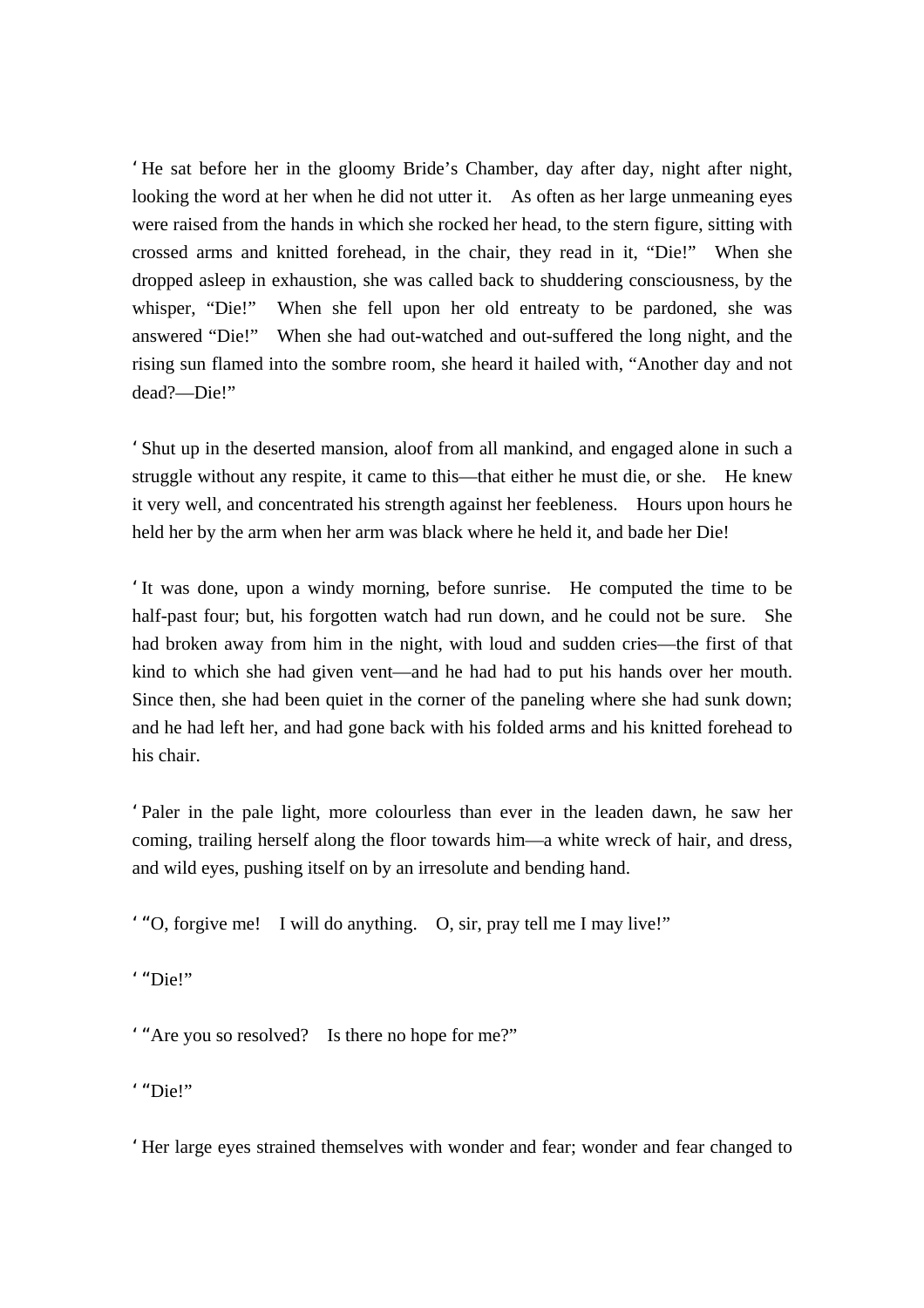reproach; reproach to blank nothing. It was done. He was not at first so sure it was done, but that the morning sun was hanging jewels in her hair—he saw the diamond, emerald, and ruby, glittering among it in little points, as he stood looking down at her—when he lifted her and laid her on her bed.

'She was soon laid in the ground. And now they were all gone, and he had compensated himself well.

'He had a mind to travel. Not that he meant to waste his Money, for he was a pinching man and liked his Money dearly (liked nothing else, indeed), but, that he had grown tired of the desolate house and wished to turn his back upon it and have done with it. But, the house was worth Money, and Money must not be thrown away. He determined to sell it before he went. That it might look the less wretched and bring a better price, he hired some labourers to work in the overgrown garden; to cut out the dead wood, trim the ivy that drooped in heavy masses over the windows and gables, and clear the walks in which the weeds were growing mid-leg high.

'He worked, himself, along with them. He worked later than they did, and, one evening at dusk, was left working alone, with his bill-hook in his hand. One autumn evening, when the Bride was five weeks dead.

'"It grows too dark to work longer," he said to himself, "I must give over for the night."

'He detested the house, and was loath to enter it. He looked at the dark porch waiting for him like a tomb, and felt that it was an accursed house. Near to the porch, and near to where he stood, was a tree whose branches waved before the old bay-window of the Bride's Chamber, where it had been done. The tree swung suddenly, and made him start. It swung again, although the night was still. Looking up into it, he saw a figure among the branches.

'It was the figure of a young man. The face looked down, as his looked up; the branches cracked and swayed; the figure rapidly descended, and slid upon its feet before him. A slender youth of about her age, with long light brown hair.

'"What thief are you?" he said, seizing the youth by the collar.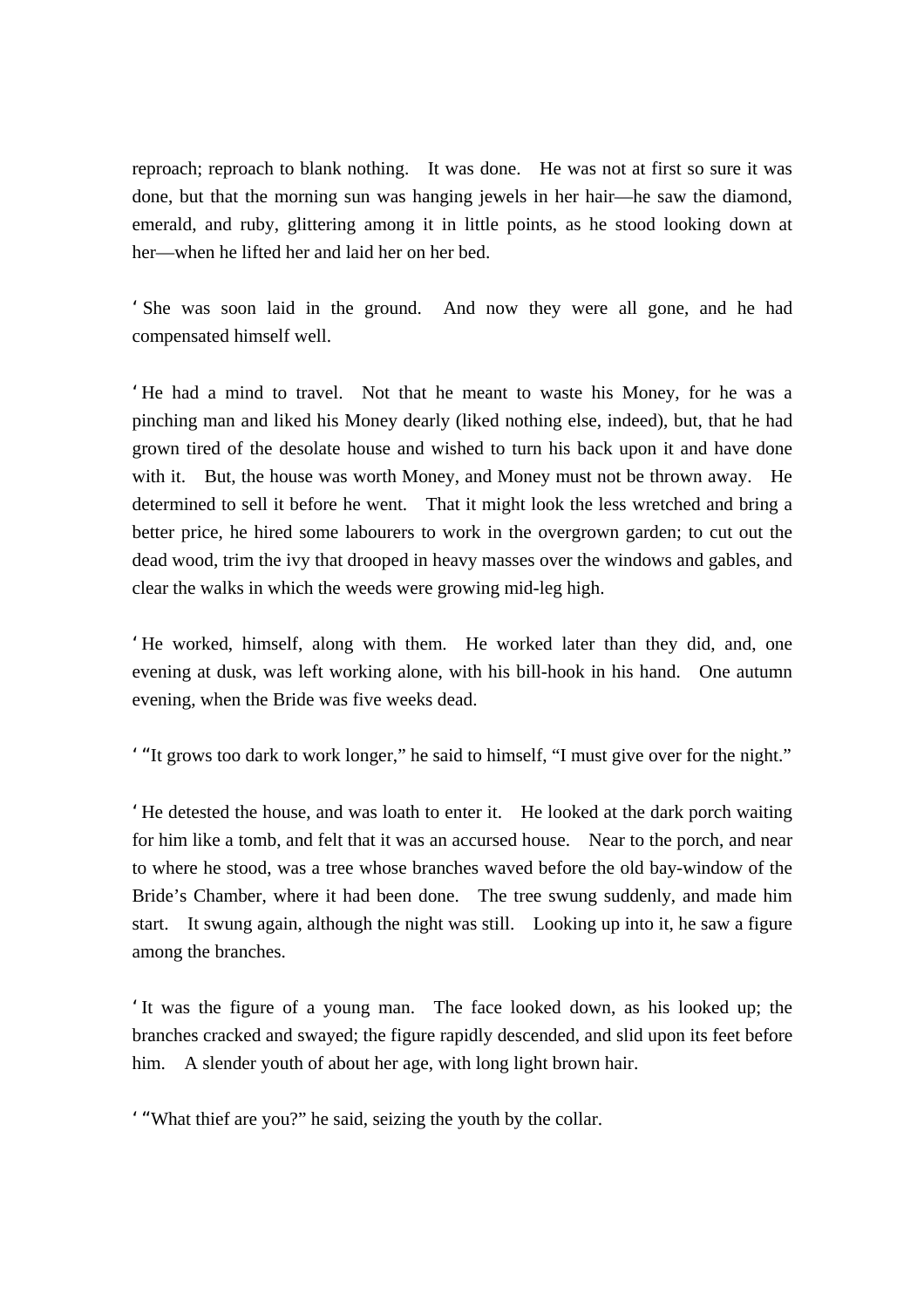'The young man, in shaking himself free, swung him a blow with his arm across the face and throat. They closed, but the young man got from him and stepped back, crying, with great eagerness and horror, "Don't touch me! I would as lieve be touched by the Devil!"

'He stood still, with his bill-hook in his hand, looking at the young man. For, the young man's look was the counterpart of her last look, and he had not expected ever to see that again.

'"I am no thief. Even if I were, I would not have a coin of your wealth, if it would buy me the Indies. You murderer!"

'"What!"

'"I climbed it," said the young man, pointing up into the tree, "for the first time, nigh four years ago. I climbed it, to look at her. I saw her. I spoke to her. I have climbed it, many a time, to watch and listen for her. I was a boy, hidden among its leaves, when from that bay-window she gave me this!"

'He showed a tress of flaxen hair, tied with a mourning ribbon.

'"Her life," said the young man, "was a life of mourning. She gave me this, as a token of it, and a sign that she was dead to every one but you. If I had been older, if I had seen her sooner, I might have saved her from you. But, she was fast in the web when I first climbed the tree, and what could I do then to break it!"

'In saying those words, he burst into a fit of sobbing and crying: weakly at first, then passionately.

'"Murderer! I climbed the tree on the night when you brought her back. I heard her, from the tree, speak of the Death-watch at the door. I was three times in the tree while you were shut up with her, slowly killing her. I saw her, from the tree, lie dead upon her bed. I have watched you, from the tree, for proofs and traces of your guilt. The manner of it, is a mystery to me yet, but I will pursue you until you have rendered up your life to the hangman. You shall never, until then, be rid of me. I loved her! I can know no relenting towards you. Murderer, I loved her!"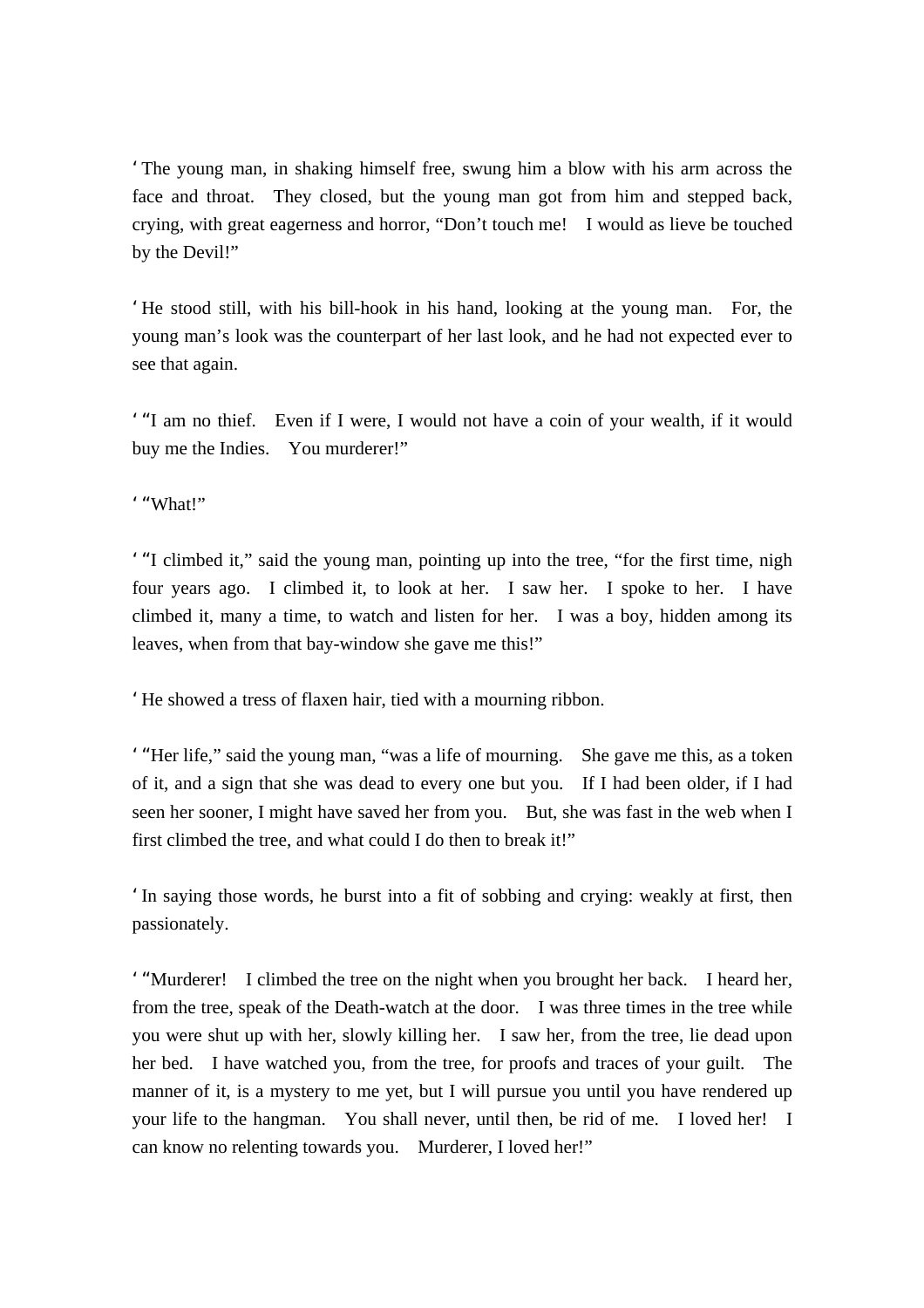'The youth was bare-headed, his hat having fluttered away in his descent from the tree. He moved towards the gate. He had to pass—Him—to get to it. There was breadth for two old-fashioned carriages abreast; and the youth's abhorrence, openly expressed in every feature of his face and limb of his body, and very hard to bear, had verge enough to keep itself at a distance in. He (by which I mean the other) had not stirred hand or foot, since he had stood still to look at the boy. He faced round, now, to follow him with his eyes. As the back of the bare light-brown head was turned to him, he saw a red curve stretch from his hand to it. He knew, before he threw the bill-hook, where it had alighted—I say, had alighted, and not, would alight; for, to his clear perception the thing was done before he did it. It cleft the head, and it remained there, and the boy lay on his face.

'He buried the body in the night, at the foot of the tree. As soon as it was light in the morning, he worked at turning up all the ground near the tree, and hacking and hewing at the neighbouring bushes and undergrowth. When the labourers came, there was nothing suspicious, and nothing suspected.

'But, he had, in a moment, defeated all his precautions, and destroyed the triumph of the scheme he had so long concerted, and so successfully worked out. He had got rid of the Bride, and had acquired her fortune without endangering his life; but now, for a death by which he had gained nothing, he had evermore to live with a rope around his neck.

'Beyond this, he was chained to the house of gloom and horror, which he could not endure. Being afraid to sell it or to quit it, lest discovery should be made, he was forced to live in it. He hired two old people, man and wife, for his servants; and dwelt in it, and dreaded it. His great difficulty, for a long time, was the garden. Whether he should keep it trim, whether he should suffer it to fall into its former state of neglect, what would be the least likely way of attracting attention to it?

'He took the middle course of gardening, himself, in his evening leisure, and of then calling the old serving-man to help him; but, of never letting him work there alone. And he made himself an arbour over against the tree, where he could sit and see that it was safe.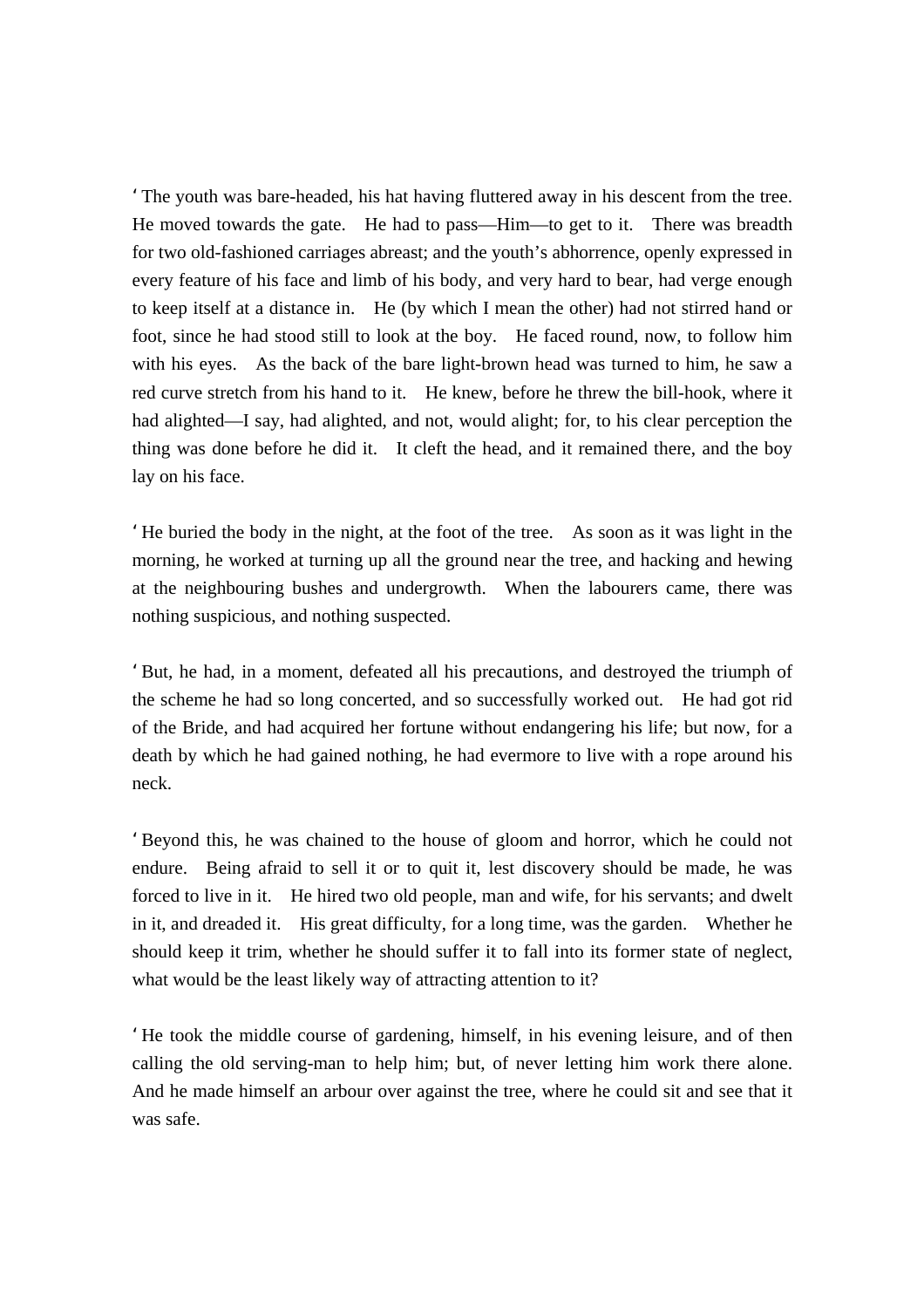'As the seasons changed, and the tree changed, his mind perceived dangers that were always changing. In the leafy time, he perceived that the upper boughs were growing into the form of the young man—that they made the shape of him exactly, sitting in a forked branch swinging in the wind. In the time of the falling leaves, he perceived that they came down from the tree, forming tell-tale letters on the path, or that they had a tendency to heap themselves into a churchyard mound above the grave. In the winter, when the tree was bare, he perceived that the boughs swung at him the ghost of the blow the young man had given, and that they threatened him openly. In the spring, when the sap was mounting in the trunk, he asked himself, were the dried-up particles of blood mounting with it: to make out more obviously this year than last, the leaf-screened figure of the young man, swinging in the wind?

'However, he turned his Money over and over, and still over. He was in the dark trade, the gold-dust trade, and most secret trades that yielded great returns. In ten years, he had turned his Money over, so many times, that the traders and shippers who had dealings with him, absolutely did not lie—for once—when they declared that he had increased his fortune, Twelve Hundred Per Cent.

'He possessed his riches one hundred years ago, when people could be lost easily. He had heard who the youth was, from hearing of the search that was made after him; but, it died away, and the youth was forgotten.

'The annual round of changes in the tree had been repeated ten times since the night of the burial at its foot, when there was a great thunder-storm over this place. It broke at midnight, and roared until morning. The first intelligence he heard from his old serving-man that morning, was, that the tree had been struck by Lightning.

'It had been riven down the stem, in a very surprising manner, and the stem lay in two blighted shafts: one resting against the house, and one against a portion of the old red garden-wall in which its fall had made a gap. The fissure went down the tree to a little above the earth, and there stopped. There was great curiosity to see the tree, and, with most of his former fears revived, he sat in his arbour—grown quite an old man—watching the people who came to see it.

'They quickly began to come, in such dangerous numbers, that he closed his garden-gate and refused to admit any more. But, there were certain men of science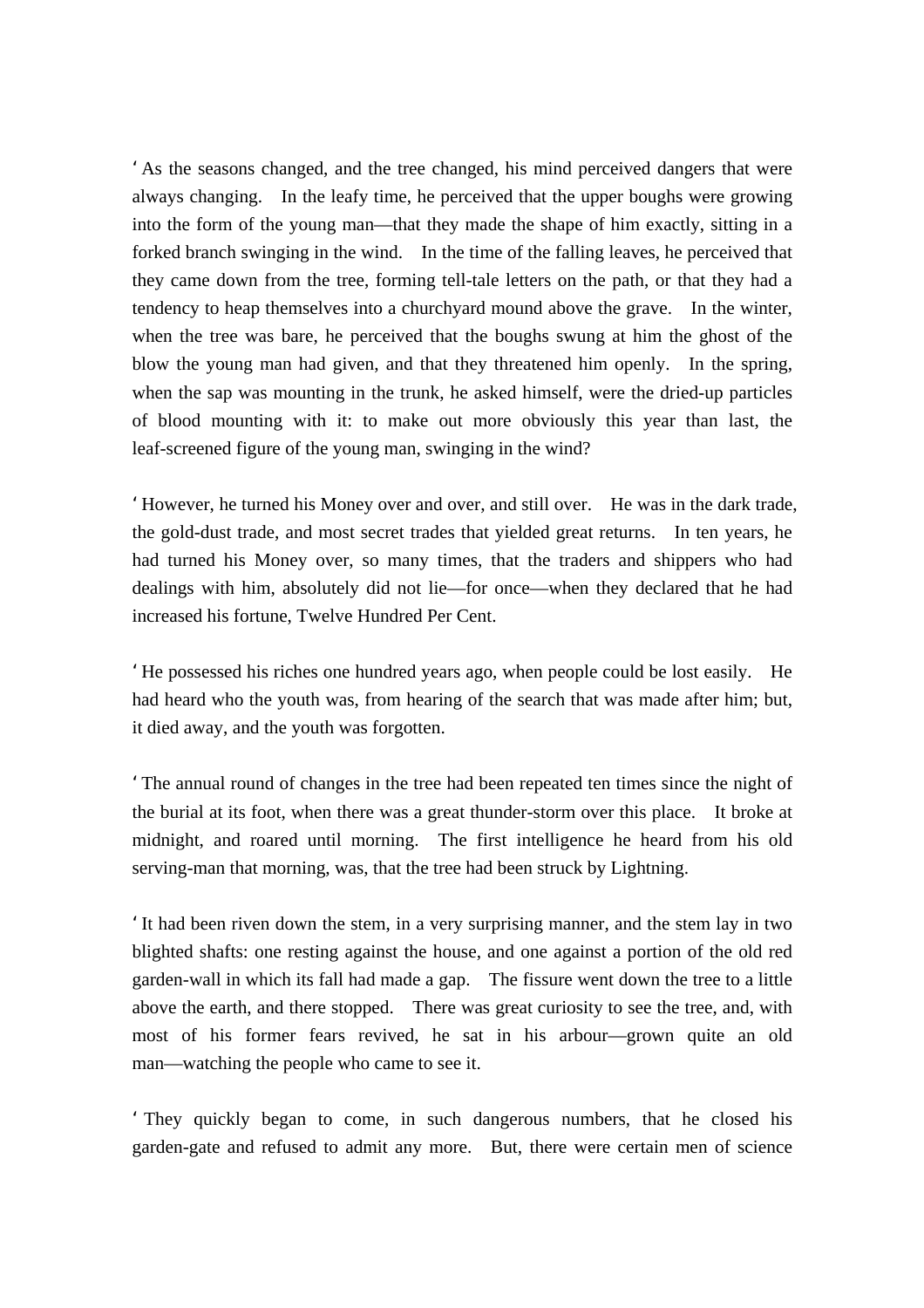who travelled from a distance to examine the tree, and, in an evil hour, he let them in!—Blight and Murrain on them, let them in!

'They wanted to dig up the ruin by the roots, and closely examine it, and the earth about it. Never, while he lived! They offered money for it. They! Men of science, whom he could have bought by the gross, with a scratch of his pen! He showed them the garden-gate again, and locked and barred it.

'But they were bent on doing what they wanted to do, and they bribed the old serving-man—a thankless wretch who regularly complained when he received his wages, of being underpaid—and they stole into the garden by night with their lanterns, picks, and shovels, and fell to at the tree. He was lying in a turret-room on the other side of the house (the Bride's Chamber had been unoccupied ever since), but he soon dreamed of picks and shovels, and got up.

'He came to an upper window on that side, whence he could see their lanterns, and them, and the loose earth in a heap which he had himself disturbed and put back, when it was last turned to the air. It was found! They had that minute lighted on it. They were all bending over it. One of them said, "The skull is fractured;" and another, "See here the bones;" and another, "See here the clothes;" and then the first struck in again, and said, "A rusty bill-hook!"

'He became sensible, next day, that he was already put under a strict watch, and that he could go nowhere without being followed. Before a week was out, he was taken and laid in hold. The circumstances were gradually pieced together against him, with a desperate malignity, and an appalling ingenuity. But, see the justice of men, and how it was extended to him! He was further accused of having poisoned that girl in the Bride's Chamber. He, who had carefully and expressly avoided imperilling a hair of his head for her, and who had seen her die of her own incapacity!

'There was doubt for which of the two murders he should be first tried; but, the real one was chosen, and he was found Guilty, and cast for death. Bloodthirsty wretches! They would have made him Guilty of anything, so set they were upon having his life.

'His money could do nothing to save him, and he was hanged. I am He, and I was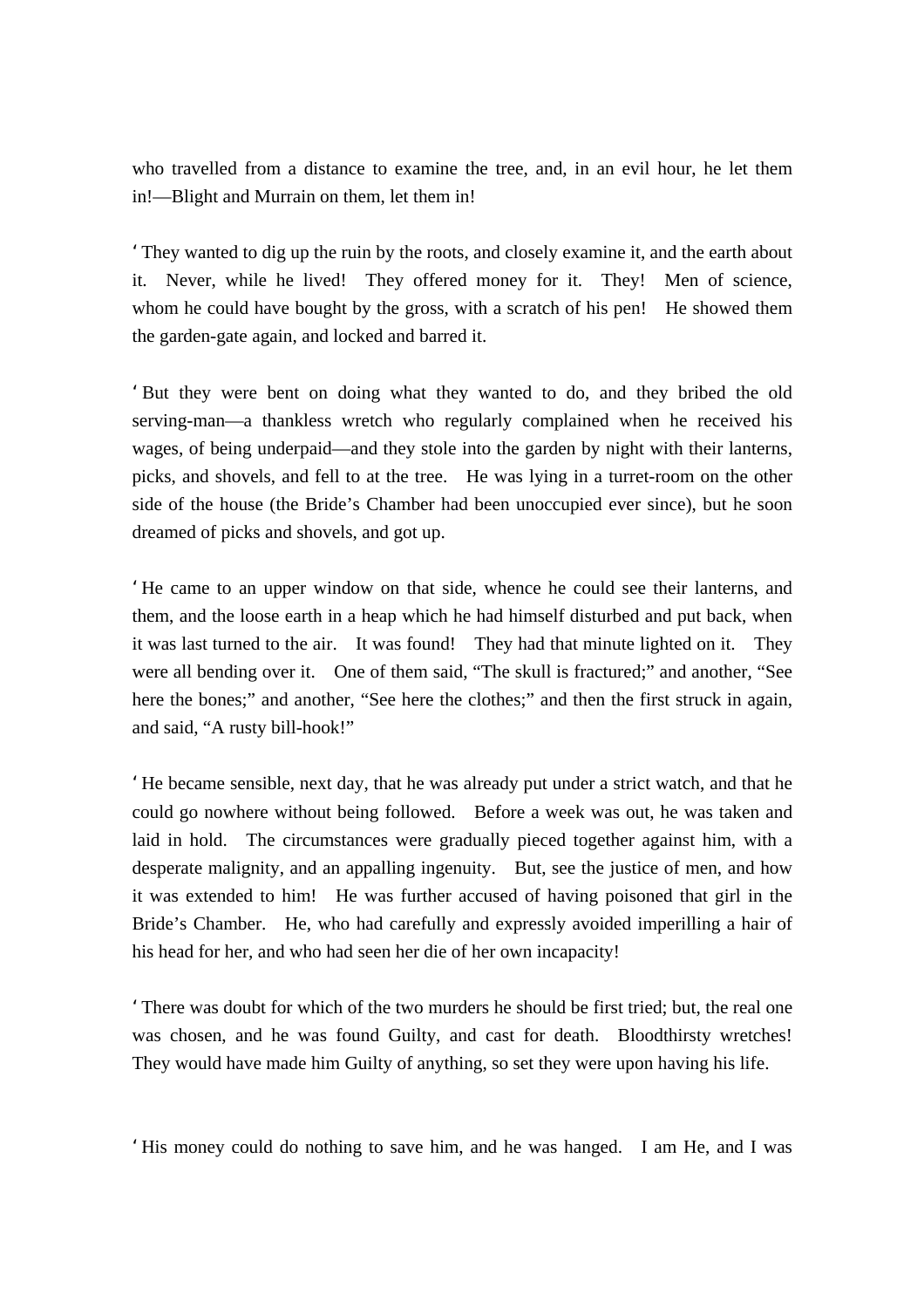hanged at Lancaster Castle with my face to the wall, a hundred years ago!'

At this terrific announcement, Mr. Goodchild tried to rise and cry out. But, the two fiery lines extending from the old man's eyes to his own, kept him down, and he could not utter a sound. His sense of hearing, however, was acute, and he could hear the clock strike Two. No sooner had he heard the clock strike Two, than he saw before him Two old men!

TWO.

The eyes of each, connected with his eyes by two films of fire: each, exactly like the other: each, addressing him at precisely one and the same instant: each, gnashing the same teeth in the same head, with the same twitched nostril above them, and the same suffused expression around it. Two old men. Differing in nothing, equally distinct to the sight, the copy no fainter than the original, the second as real as the first.

'At what time,' said the Two old men, 'did you arrive at the door below?'

' At Six<sup>'</sup>

'And there were Six old men upon the stairs!'

Mr. Goodchild having wiped the perspiration from his brow, or tried to do it, the Two old men proceeded in one voice, and in the singular number:

'I had been anatomised, but had not yet had my skeleton put together and re-hung on an iron hook, when it began to be whispered that the Bride's Chamber was haunted. It was haunted, and I was there.

'We were there. She and I were there. I, in the chair upon the hearth; she, a white wreck again, trailing itself towards me on the floor. But, I was the speaker no more, and the one word that she said to me from midnight until dawn was, 'Live!'

'The youth was there, likewise. In the tree outside the window. Coming and going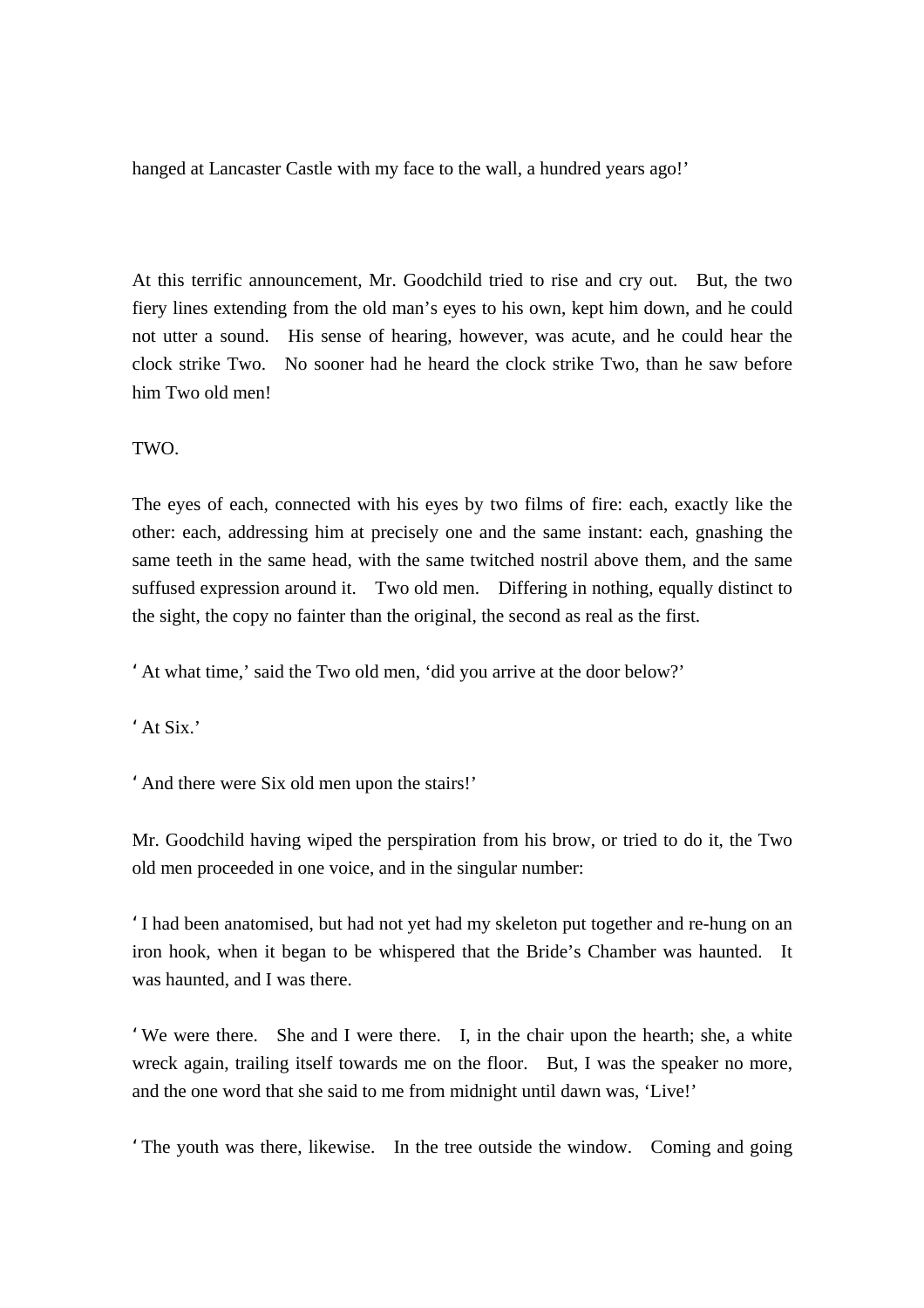in the moonlight, as the tree bent and gave. He has, ever since, been there, peeping in at me in my torment; revealing to me by snatches, in the pale lights and slatey shadows where he comes and goes, bare-headed—a bill-hook, standing edgewise in his hair.

'In the Bride's Chamber, every night from midnight until dawn—one month in the year excepted, as I am going to tell you—he hides in the tree, and she comes towards me on the floor; always approaching; never coming nearer; always visible as if by moon-light, whether the moon shines or no; always saying, from mid-night until dawn, her one word, "Live!"

'But, in the month wherein I was forced out of this life—this present month of thirty days—the Bride's Chamber is empty and quiet. Not so my old dungeon. Not so the rooms where I was restless and afraid, ten years. Both are fitfully haunted then. At One in the morning. I am what you saw me when the clock struck that hour—One old man. At Two in the morning, I am Two old men. At Three, I am Three. By Twelve at noon, I am Twelve old men, One for every hundred per cent. of old gain. Every one of the Twelve, with Twelve times my old power of suffering and agony. From that hour until Twelve at night, I, Twelve old men in anguish and fearful foreboding, wait for the coming of the executioner. At Twelve at night, I, Twelve old men turned off, swing invisible outside Lancaster Castle, with Twelve faces to the wall!

'When the Bride's Chamber was first haunted, it was known to me that this punishment would never cease, until I could make its nature, and my story, known to two living men together. I waited for the coming of two living men together into the Bride's Chamber, years upon years. It was infused into my knowledge (of the means I am ignorant) that if two living men, with their eyes open, could be in the Bride's Chamber at One in the morning, they would see me sitting in my chair.

'At length, the whispers that the room was spiritually troubled, brought two men to try the adventure. I was scarcely struck upon the hearth at midnight (I come there as if the Lightning blasted me into being), when I heard them ascending the stairs. Next, I saw them enter. One of them was a bold, gay, active man, in the prime of life, some five and forty years of age; the other, a dozen years younger. They brought provisions with them in a basket, and bottles. A young woman accompanied them, with wood and coals for the lighting of the fire. When she had lighted it, the bold, gay, active man accompanied her along the gallery outside the room, to see her safely down the staircase,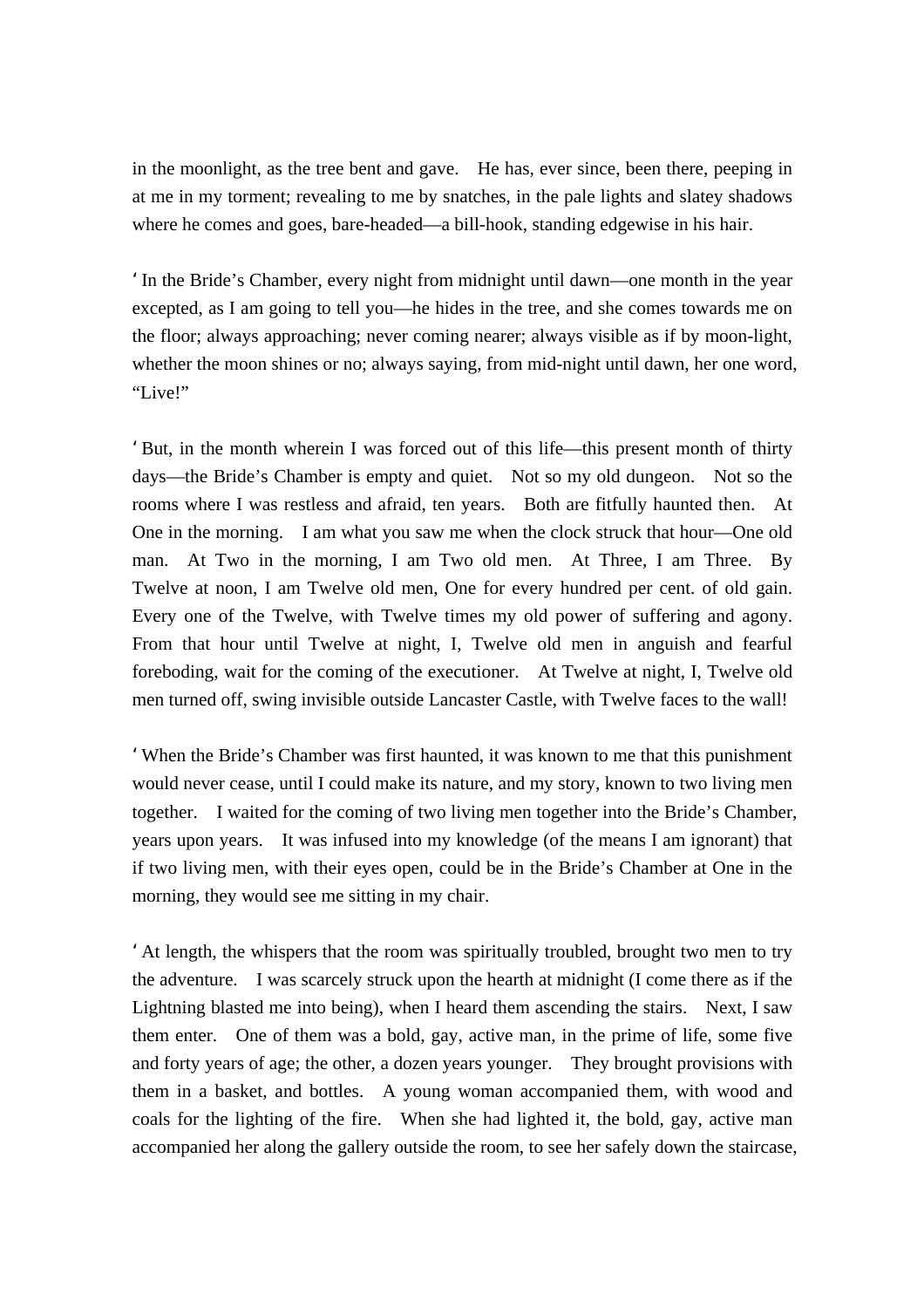and came back laughing.

'He locked the door, examined the chamber, put out the contents of the basket on the table before the fire—little recking of me, in my appointed station on the hearth, close to him—and filled the glasses, and ate and drank. His companion did the same, and was as cheerful and confident as he: though he was the leader. When they had supped, they laid pistols on the table, turned to the fire, and began to smoke their pipes of foreign make.

'They had travelled together, and had been much together, and had an abundance of subjects in common. In the midst of their talking and laughing, the younger man made a reference to the leader's being always ready for any adventure; that one, or any other. He replied in these words:

'"Not quite so, Dick; if I am afraid of nothing else, I am afraid of myself."

'His companion seeming to grow a little dull, asked him, in what sense? How?

'"Why, thus," he returned. "Here is a Ghost to be disproved. Well! I cannot answer for what my fancy might do if I were alone here, or what tricks my senses might play with me if they had me to themselves. But, in company with another man, and especially with Dick, I would consent to outface all the Ghosts that were ever of in the universe."

'"I had not the vanity to suppose that I was of so much importance to-night," said the other.

'"Of so much," rejoined the leader, more seriously than he had spoken yet, "that I would, for the reason I have given, on no account have undertaken to pass the night here alone."

'It was within a few minutes of One. The head of the younger man had drooped when he made his last remark, and it drooped lower now.

'"Keep awake, Dick!" said the leader, gaily. "The small hours are the worst."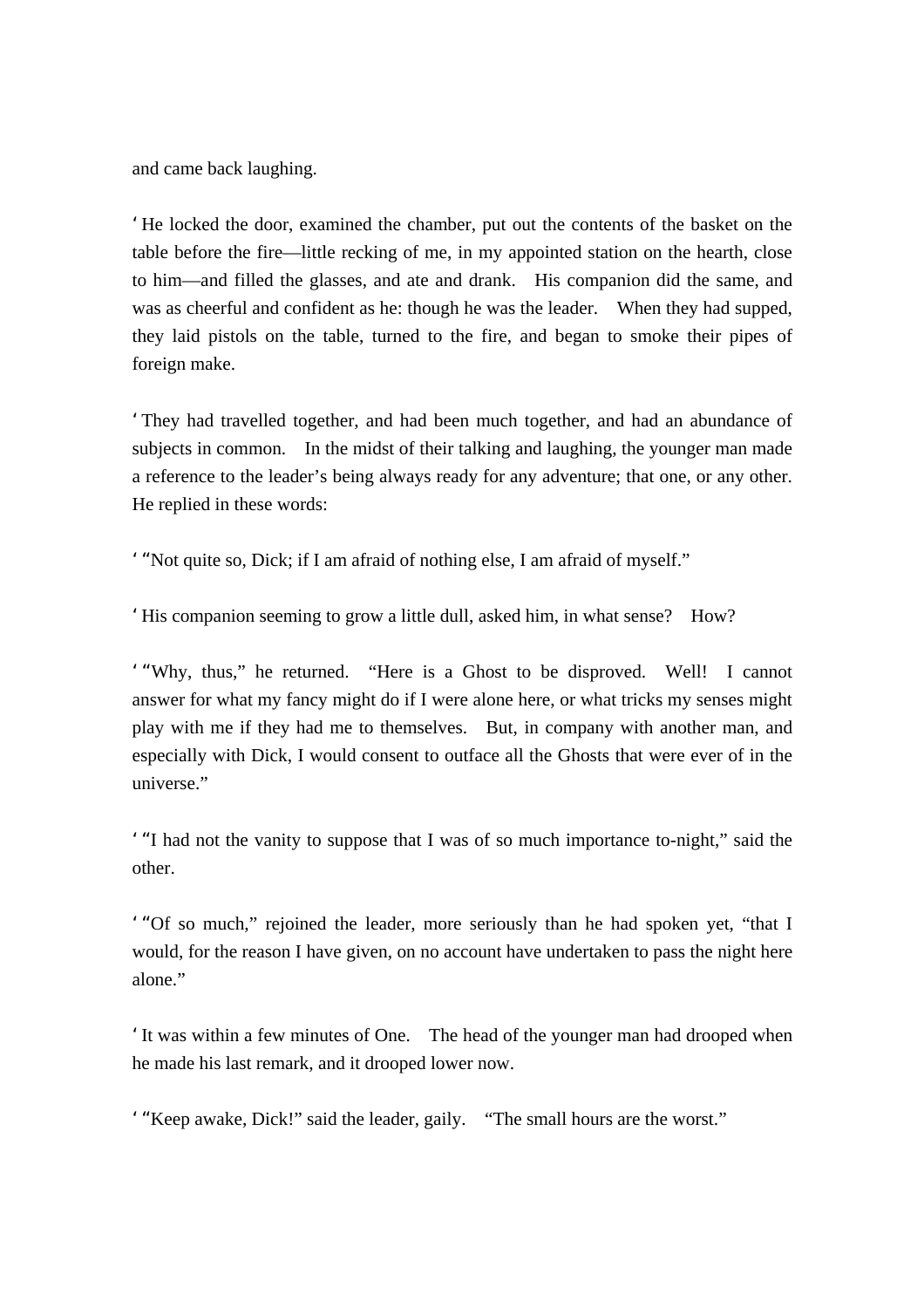'He tried, but his head drooped again.

'"Dick!" urged the leader. "Keep awake!"

'"I can't," he indistinctly muttered. "I don't know what strange influence is stealing over me. I can't."

'His companion looked at him with a sudden horror, and I, in my different way, felt a new horror also; for, it was on the stroke of One, and I felt that the second watcher was yielding to me, and that the curse was upon me that I must send him to sleep.

'"Get up and walk, Dick!" cried the leader. "Try!"

'It was in vain to go behind the slumber's chair and shake him. One o'clock sounded, and I was present to the elder man, and he stood transfixed before me.

'To him alone, I was obliged to relate my story, without hope of benefit. To him alone, I was an awful phantom making a quite useless confession. I foresee it will ever be the same. The two living men together will never come to release me. When I appear, the senses of one of the two will be locked in sleep; he will neither see nor hear me; my communication will ever be made to a solitary listener, and will ever be unserviceable. Woe! Woe! Woe!'

As the Two old men, with these words, wrung their hands, it shot into Mr. Goodchild's mind that he was in the terrible situation of being virtually alone with the spectre, and that Mr. Idle's immoveability was explained by his having been charmed asleep at One o'clock. In the terror of this sudden discovery which produced an indescribable dread, he struggled so hard to get free from the four fiery threads, that he snapped them, after he had pulled them out to a great width. Being then out of bonds, he caught up Mr. Idle from the sofa and rushed down-stairs with him.

'What are you about, Francis?' demanded Mr. Idle. 'My bedroom is not down here. What the deuce are you carrying me at all for? I can walk with a stick now. I don't want to be carried. Put me down.'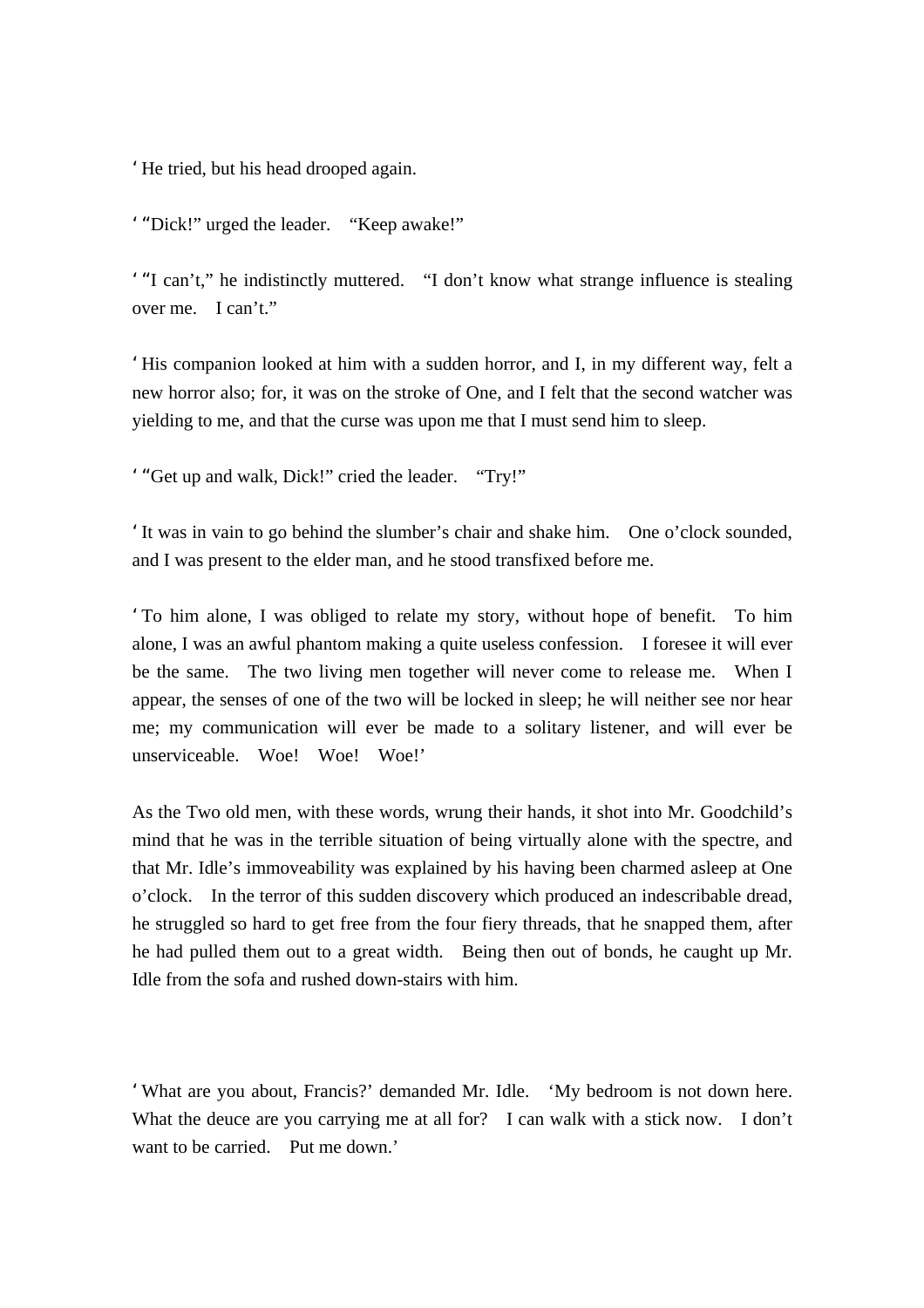Mr. Goodchild put him down in the old hall, and looked about him wildly.

'What are you doing? Idiotically plunging at your own sex, and rescuing them or perishing in the attempt?' asked Mr. Idle, in a highly petulant state.

'The One old man!' cried Mr. Goodchild, distractedly,—'and the Two old men!'

Mr. Idle deigned no other reply than 'The One old woman, I think you mean,' as he began hobbling his way back up the staircase, with the assistance of its broad balustrade.

'I assure you, Tom,' began Mr. Goodchild, attending at his side, 'that since you fell asleep—'

'Come, I like that!' said Thomas Idle, 'I haven't closed an eye!'

With the peculiar sensitiveness on the subject of the disgraceful action of going to sleep out of bed, which is the lot of all mankind, Mr. Idle persisted in this declaration. The same peculiar sensitiveness impelled Mr. Goodchild, on being taxed with the same crime, to repudiate it with honourable resentment. The settlement of the question of The One old man and The Two old men was thus presently complicated, and soon made quite impracticable. Mr. Idle said it was all Bride-cake, and fragments, newly arranged, of things seen and thought about in the day. Mr. Goodchild said how could that be, when he hadn't been asleep, and what right could Mr. Idle have to say so, who had been asleep? Mr. Idle said he had never been asleep, and never did go to sleep, and that Mr. Goodchild, as a general rule, was always asleep. They consequently parted for the rest of the night, at their bedroom doors, a little ruffled. Mr. Goodchild's last words were, that he had had, in that real and tangible old sitting-room of that real and tangible old Inn (he supposed Mr. Idle denied its existence?), every sensation and experience, the present record of which is now within a line or two of completion; and that he would write it out and print it every word. Mr. Idle returned that he might if he liked—and he did like, and has now done it.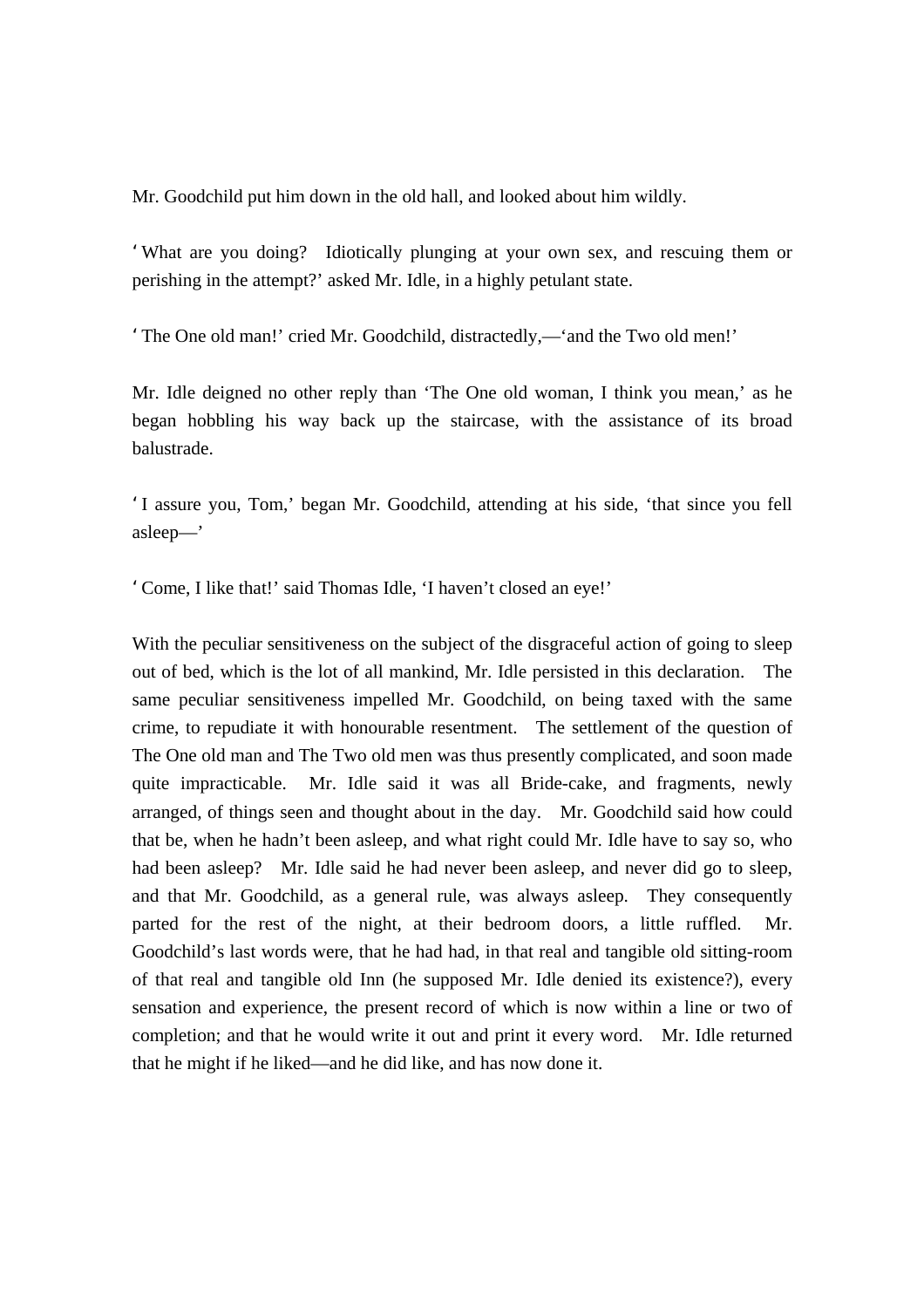## CHAPTER V

Two of the many passengers by a certain late Sunday evening train, Mr. Thomas Idle and Mr. Francis Goodchild, yielded up their tickets at a little rotten platform (converted into artificial touchwood by smoke and ashes), deep in the manufacturing bosom of Yorkshire. A mysterious bosom it appeared, upon a damp, dark, Sunday night, dashed through in the train to the music of the whirling wheels, the panting of the engine, and the part-singing of hundreds of third-class excursionists, whose vocal efforts 'bobbed arayound' from sacred to profane, from hymns, to our transatlantic sisters the Yankee Gal and Mairy Anne, in a remarkable way. There seemed to have been some large vocal gathering near to every lonely station on the line. No town was visible, no village was visible, no light was visible; but, a multitude got out singing, and a multitude got in singing, and the second multitude took up the hymns, and adopted our transatlantic sisters, and sang of their own egregious wickedness, and of their bobbing arayound, and of how the ship it was ready and the wind it was fair, and they were bayound for the sea, Mairy Anne, until they in their turn became a getting-out multitude, and were replaced by another getting-in multitude, who did the same. And at every station, the getting-in multitude, with an artistic reference to the completeness of their chorus, incessantly cried, as with one voice while scuffling into the carriages, 'We mun aa' gang toogither!'

The singing and the multitudes had trailed off as the lonely places were left and the great towns were neared, and the way had lain as silently as a train's way ever can, over the vague black streets of the great gulfs of towns, and among their branchless woods of vague black chimneys. These towns looked, in the cinderous wet, as though they had one and all been on fire and were just put out—a dreary and quenched panorama, many miles long.

Thus, Thomas and Francis got to Leeds; of which enterprising and important commercial centre it may be observed with delicacy, that you must either like it very much or not at all. Next day, the first of the Race-Week, they took train to Doncaster.

And instantly the character, both of travellers and of luggage, entirely changed, and no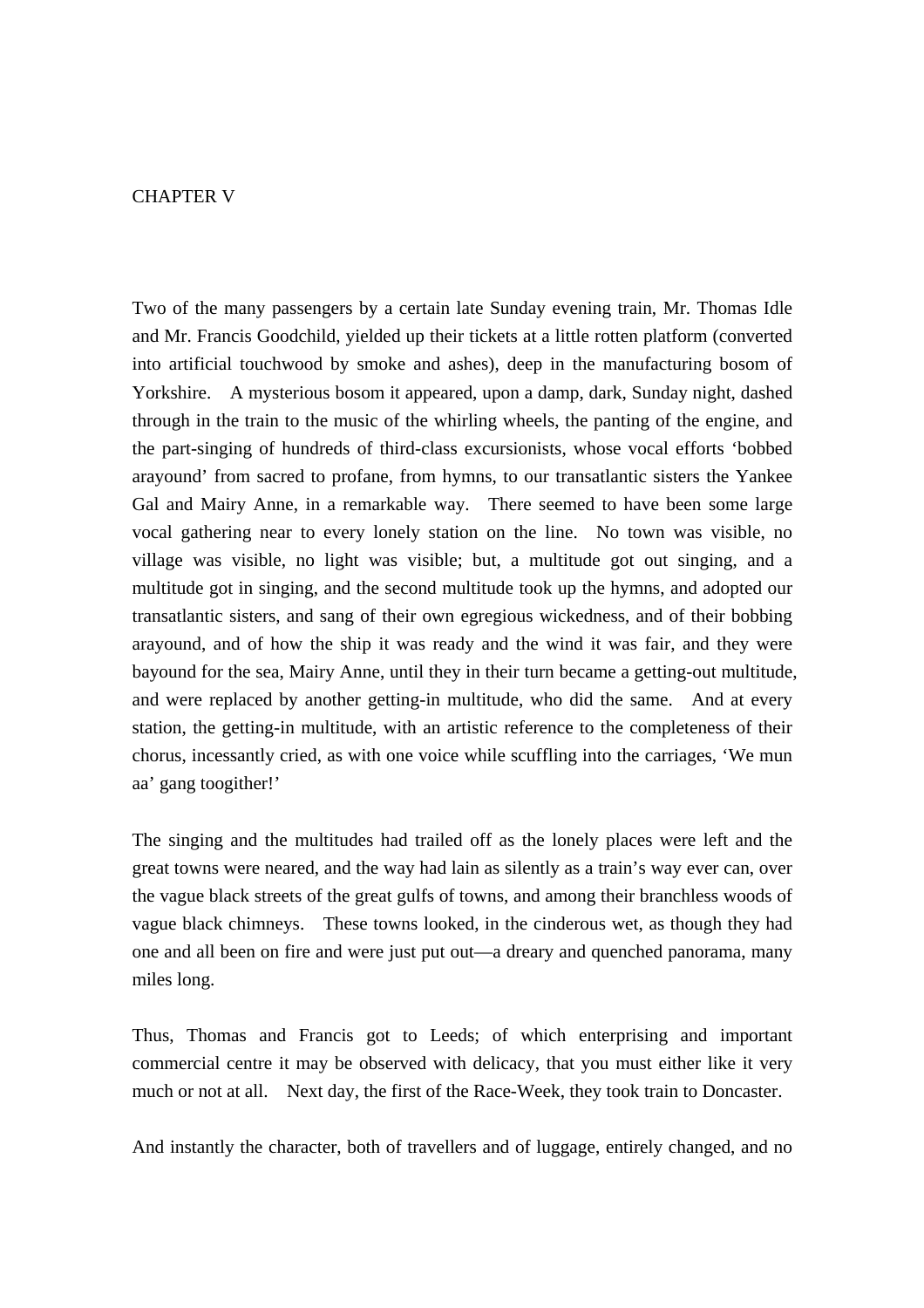other business than race-business any longer existed on the face of the earth. The talk was all of horses and 'John Scott.' Guards whispered behind their hands to station-masters, of horses and John Scott. Men in cut-away coats and speckled cravats fastened with peculiar pins, and with the large bones of their legs developed under tight trousers, so that they should look as much as possible like horses' legs, paced up and down by twos at junction-stations, speaking low and moodily of horses and John Scott. The young clergyman in the black strait-waistcoat, who occupied the middle seat of the carriage, expounded in his peculiar pulpit-accent to the young and lovely Reverend Mrs. Crinoline, who occupied the opposite middle-seat, a few passages of rumour relative to 'Oartheth, my love, and Mithter John Eth-COTT.' A bandy vagabond, with a head like a Dutch cheese, in a fustian stable-suit, attending on a horse-box and going about the platforms with a halter hanging round his neck like a Calais burgher of the ancient period much degenerated, was courted by the best society, by reason of what he had to hint, when not engaged in eating straw, concerning 't'harses and Joon Scott.' The engine-driver himself, as he applied one eye to his large stationary double-eye-glass on the engine, seemed to keep the other open, sideways, upon horses and John Scott.

Breaks and barriers at Doncaster Station to keep the crowd off; temporary wooden avenues of ingress and egress, to help the crowd on. Forty extra porters sent down for this present blessed Race-Week, and all of them making up their betting-books in the lamp-room or somewhere else, and none of them to come and touch the luggage. Travellers disgorged into an open space, a howling wilderness of idle men. All work but race-work at a stand-still; all men at a stand-still. 'Ey my word! Deant ask noon o' us to help wi' t'luggage. Bock your opinion loike a mon. Coom! Dang it, coom, t'harses and Joon Scott!' In the midst of the idle men, all the fly horses and omnibus horses of Doncaster and parts adjacent, rampant, rearing, backing, plunging, shying—apparently the result of their hearing of nothing but their own order and John Scott.

Grand Dramatic Company from London for the Race-Week. Poses Plastiques in the Grand Assembly Room up the Stable-Yard at seven and nine each evening, for the Race-Week. Grand Alliance Circus in the field beyond the bridge, for the Race-Week. Grand Exhibition of Aztec Lilliputians, important to all who want to be horrified cheap, for the Race-Week. Lodgings, grand and not grand, but all at grand prices, ranging from ten pounds to twenty, for the Grand Race-Week!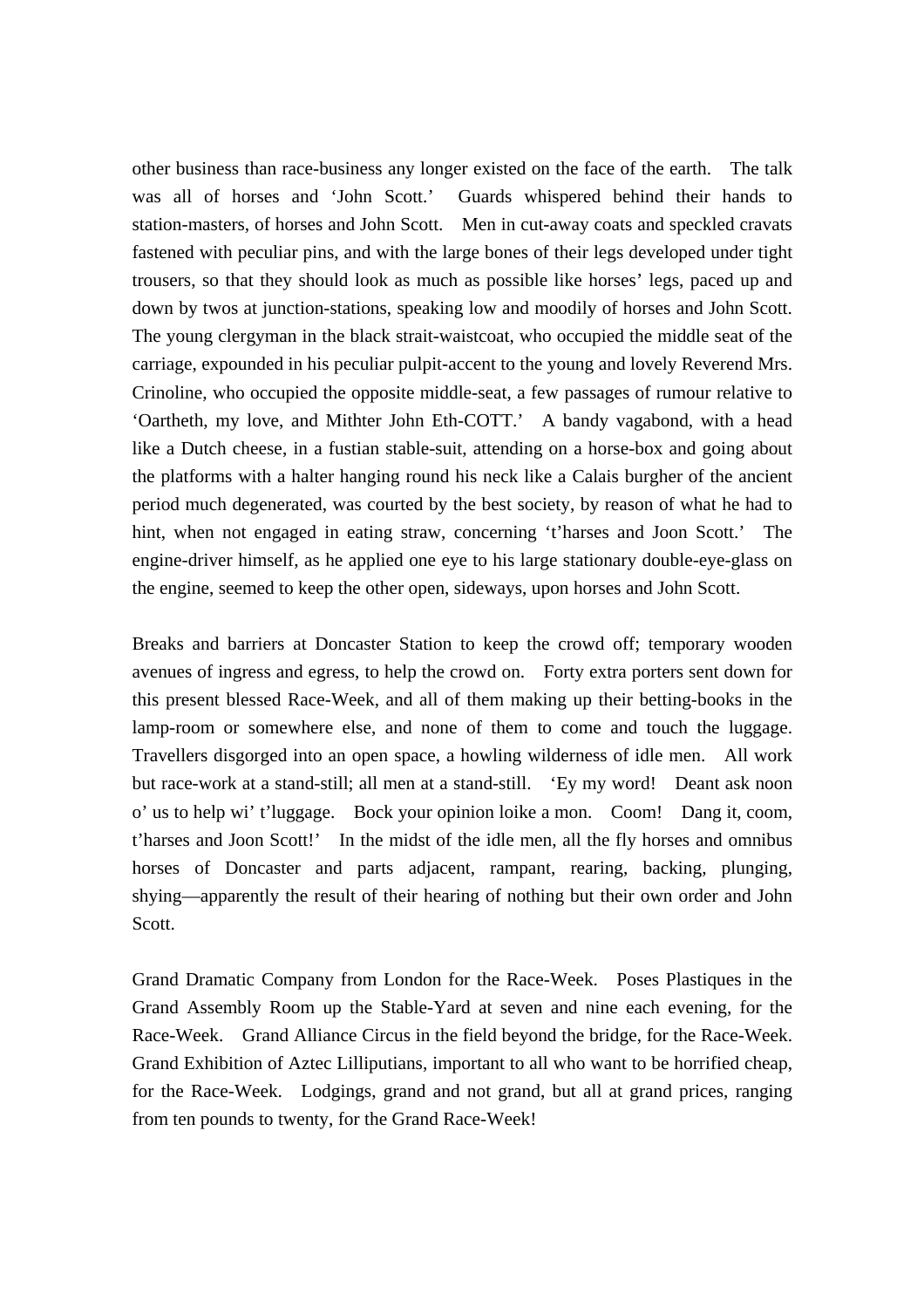Rendered giddy enough by these things, Messieurs Idle and Goodchild repaired to the quarters they had secured beforehand, and Mr. Goodchild looked down from the window into the surging street.

'By Heaven, Tom!' cried he, after contemplating it, 'I am in the Lunatic Asylum again, and these are all mad people under the charge of a body of designing keepers!'

All through the Race-Week, Mr. Goodchild never divested himself of this idea. Every day he looked out of window, with something of the dread of Lemuel Gulliver looking down at men after he returned home from the horse-country; and every day he saw the Lunatics, horse-mad, betting-mad, drunken-mad, vice-mad, and the designing Keepers always after them. The idea pervaded, like the second colour in shot-silk, the whole of Mr. Goodchild's impressions. They were much as follows:

Monday, mid-day. Races not to begin until to-morrow, but all the mob-Lunatics out, crowding the pavements of the one main street of pretty and pleasant Doncaster, crowding the road, particularly crowding the outside of the Betting Rooms, whooping and shouting loudly after all passing vehicles. Frightened lunatic horses occasionally running away, with infinite clatter. All degrees of men, from peers to paupers, betting incessantly. Keepers very watchful, and taking all good chances. An awful family likeness among the Keepers, to Mr. Palmer and Mr. Thurtell. With some knowledge of expression and some acquaintance with heads (thus writes Mr. Goodchild), I never have seen anywhere, so many repetitions of one class of countenance and one character of head (both evil) as in this street at this time. Cunning, covetousness, secrecy, cold calculation, hard callousness and dire insensibility, are the uniform Keeper characteristics. Mr. Palmer passes me five times in five minutes, and, so I go down the street, the back of Mr. Thurtell's skull is always going on before me.

Monday evening. Town lighted up; more Lunatics out than ever; a complete choke and stoppage of the thoroughfare outside the Betting Rooms. Keepers, having dined, pervade the Betting Rooms, and sharply snap at the moneyed Lunatics. Some Keepers flushed with drink, and some not, but all close and calculating. A vague echoing roar of 't'harses' and 't'races' always rising in the air, until midnight, at about which period it dies away in occasional drunken songs and straggling yells. But, all night, some unmannerly drinking-house in the neighbourhood opens its mouth at intervals and spits out a man too drunk to be retained: who thereupon makes what uproarious protest may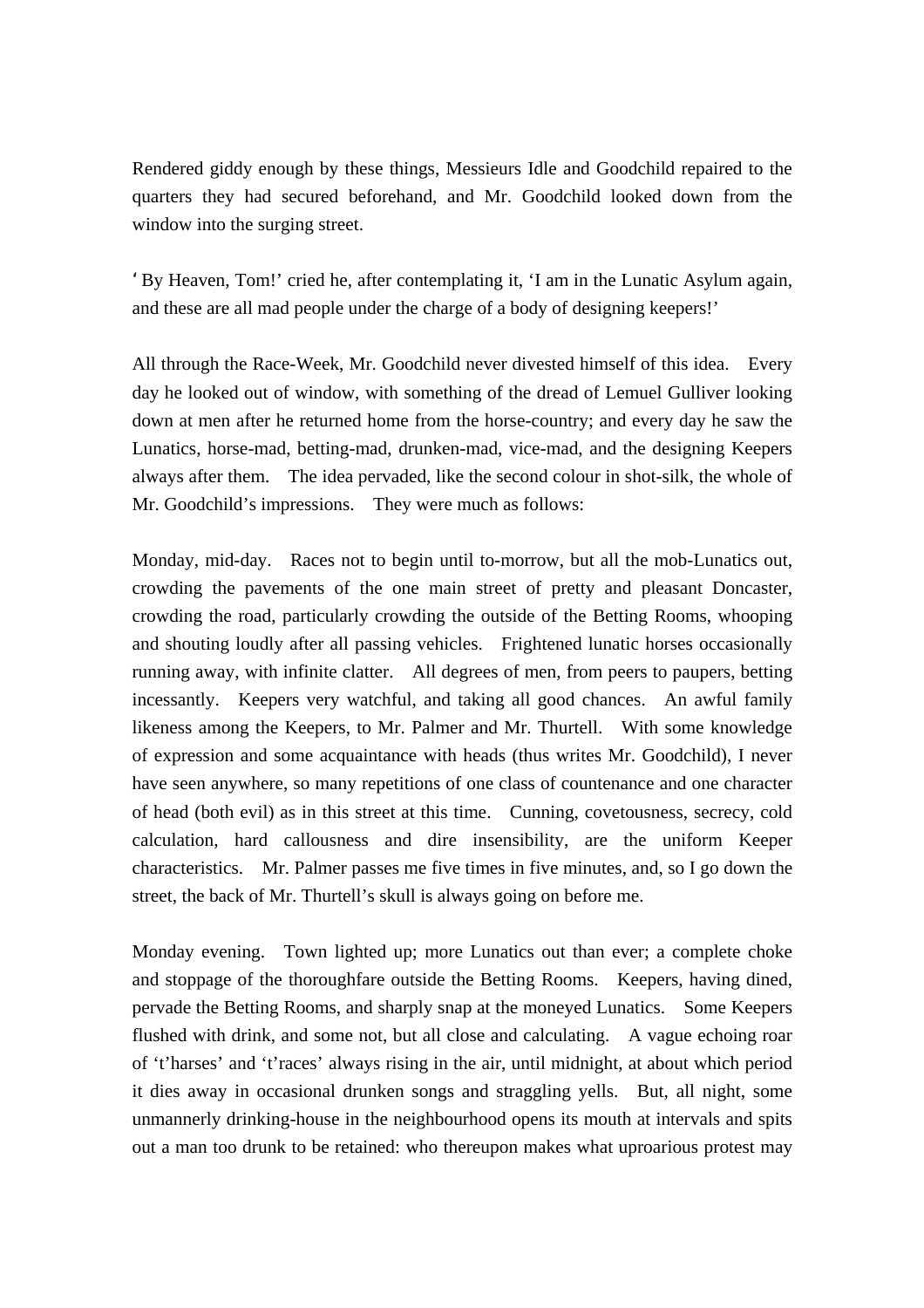be left in him, and either falls asleep where he tumbles, or is carried off in custody.

Tuesday morning, at daybreak. A sudden rising, as it were out of the earth, of all the obscene creatures, who sell 'correct cards of the races.' They may have been coiled in corners, or sleeping on door-steps, and, having all passed the night under the same set of circumstances, may all want to circulate their blood at the same time; but, however that may be, they spring into existence all at once and together, as though a new Cadmus had sown a race-horse's teeth. There is nobody up, to buy the cards; but, the cards are madly cried. There is no patronage to quarrel for; but, they madly quarrel and fight. Conspicuous among these hyaenas, as breakfast-time discloses, is a fearful creature in the general semblance of a man: shaken off his next-to-no legs by drink and devilry, bare-headed and bare-footed, with a great shock of hair like a horrible broom, and nothing on him but a ragged pair of trousers and a pink glazed-calico coat—made on him—so very tight that it is as evident that he could never take it off, as that he never does. This hideous apparition, inconceivably drunk, has a terrible power of making a gong-like imitation of the braying of an ass: which feat requires that he should lay his right jaw in his begrimed right paw, double himself up, and shake his bray out of himself, with much staggering on his next-to-no legs, and much twirling of his horrible broom, as if it were a mop. From the present minute, when he comes in sight holding up his cards to the windows, and hoarsely proposing purchase to My Lord, Your Excellency, Colonel, the Noble Captain, and Your Honourable Worship—from the present minute until the Grand Race-Week is finished, at all hours of the morning, evening, day, and night, shall the town reverberate, at capricious intervals, to the brays of this frightful animal the Gong-donkey.

No very great racing to-day, so no very great amount of vehicles: though there is a good sprinkling, too: from farmers' carts and gigs, to carriages with post-horses and to fours-in-hand, mostly coming by the road from York, and passing on straight through the main street to the Course. A walk in the wrong direction may be a better thing for Mr. Goodchild to-day than the Course, so he walks in the wrong direction. Everybody gone to the races. Only children in the street. Grand Alliance Circus deserted; not one Star-Rider left; omnibus which forms the Pay-Place, having on separate panels Pay here for the Boxes, Pay here for the Pit, Pay here for the Gallery, hove down in a corner and locked up; nobody near the tent but the man on his knees on the grass, who is making the paper balloons for the Star young gentlemen to jump through to-night. A pleasant road, pleasantly wooded. No labourers working in the fields; all gone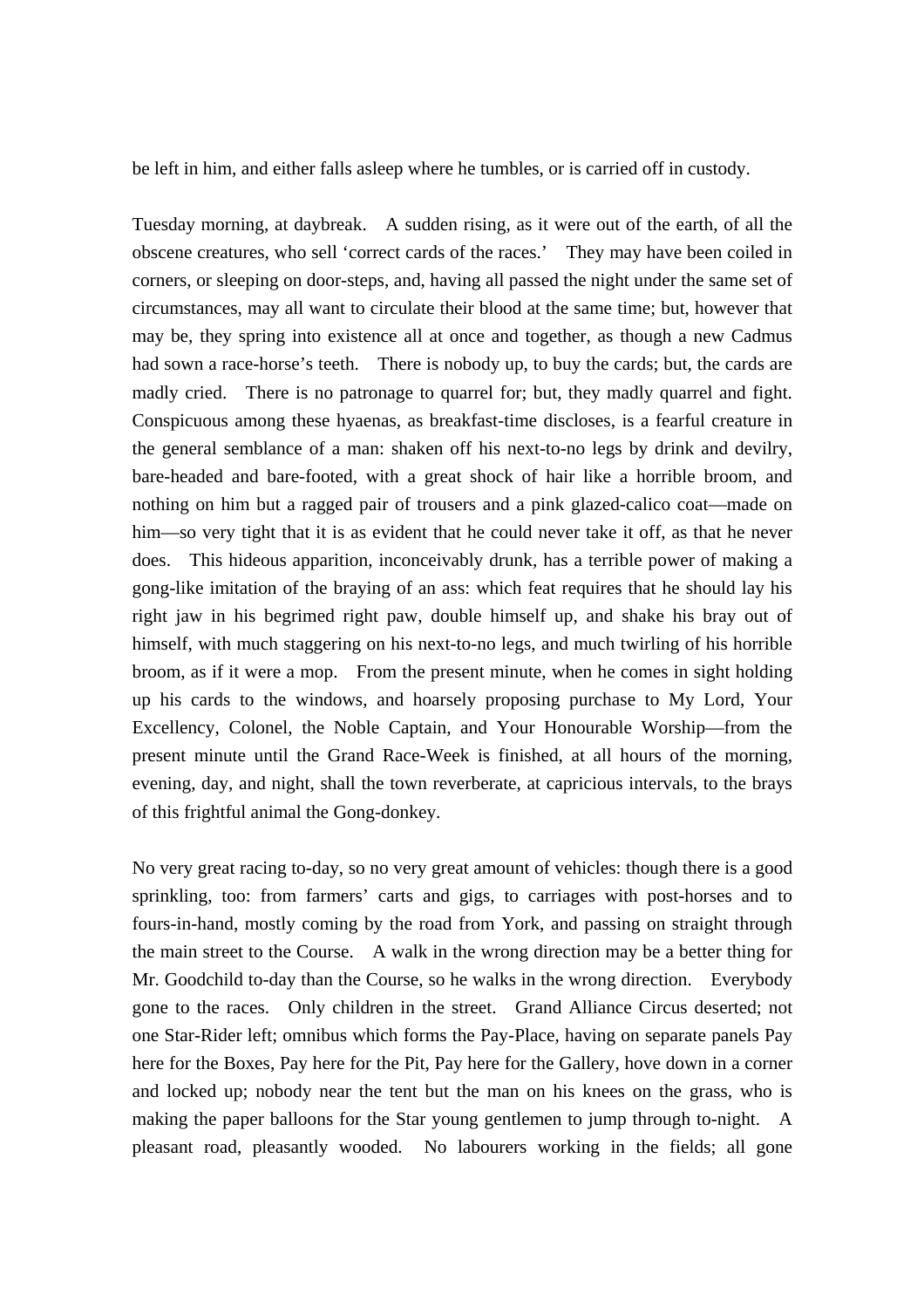't'races.' The few late wenders of their way 't'races,' who are yet left driving on the road, stare in amazement at the recluse who is not going 't'races.' Roadside innkeeper has gone 't'races.' Turnpike-man has gone 't'races.' His thrifty wife, washing clothes at the toll-house door, is going 't'races' to-morrow. Perhaps there may be no one left to take the toll to-morrow; who knows? Though assuredly that would be neither turnpike-like nor Yorkshire-like. The very wind and dust seem to be hurrying 't'races,' as they briskly pass the only wayfarer on the road. In the distance, the Railway Engine, waiting at the town-end, shrieks despairingly. Nothing but the difficulty of getting off the Line, restrains that Engine from going 't'races,' too, it is very clear.

At night, more Lunatics out than last night—and more Keepers. The latter very active at the Betting Rooms, the street in front of which is now impassable. Mr. Palmer as before. Mr. Thurtell as before. Roar and uproar as before. Gradual subsidence as before. Unmannerly drinking-house expectorates as before. Drunken negro-melodists, Gong-donkey, and correct cards, in the night.

On Wednesday morning, the morning of the great St. Leger, it becomes apparent that there has been a great influx since yesterday, both of Lunatics and Keepers. The families of the tradesmen over the way are no longer within human ken; their places know them no more; ten, fifteen, and twenty guinea-lodgers fill them. At the pastry-cook's second-floor window, a Keeper is brushing Mr. Thurtell's hair—thinking it his own. In the wax-chandler's attic, another Keeper is putting on Mr. Palmer's braces. In the gunsmith's nursery, a Lunatic is shaving himself. In the serious stationer's best sitting-room, three Lunatics are taking a combination-breakfast, praising the (cook's) devil, and drinking neat brandy in an atmosphere of last midnight's cigars. No family sanctuary is free from our Angelic messengers—we put up at the Angel—who in the guise of extra waiters for the grand Race-Week, rattle in and out of the most secret chambers of everybody's house, with dishes and tin covers, decanters, soda-water bottles, and glasses. An hour later. Down the street and up the street, as far as eyes can see and a good deal farther, there is a dense crowd; outside the Betting Rooms it is like a great struggle at a theatre door—in the days of theatres; or at the vestibule of the Spurgeon temple—in the days of Spurgeon. An hour later. Fusing into this crowd, and somehow getting through it, are all kinds of conveyances, and all kinds of foot-passengers; carts, with brick-makers and brick-makeresses jolting up and down on planks; drags, with the needful grooms behind, sitting cross-armed in the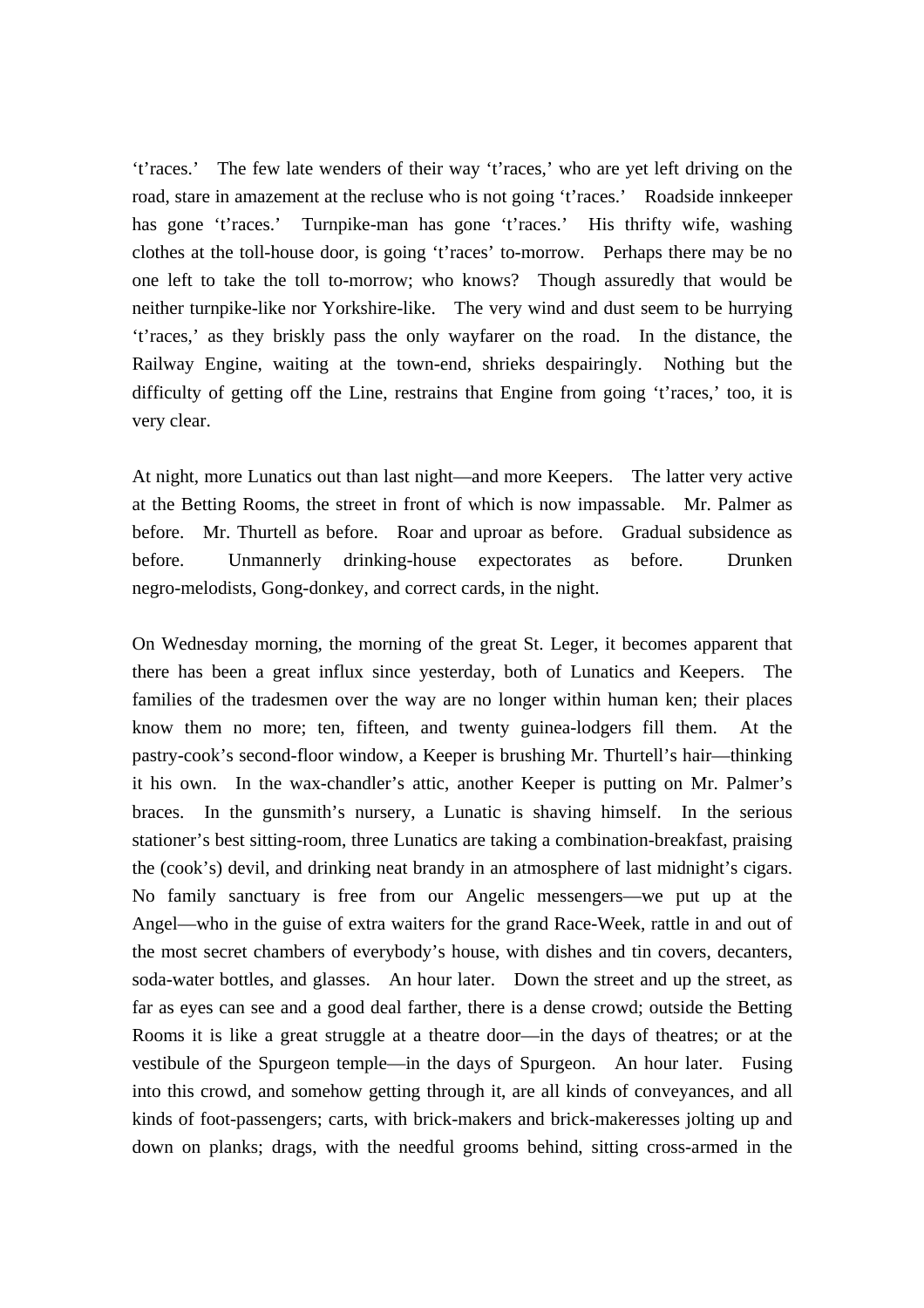needful manner, and slanting themselves backward from the soles of their boots at the needful angle; postboys, in the shining hats and smart jackets of the olden time, when stokers were not; beautiful Yorkshire horses, gallantly driven by their own breeders and masters. Under every pole, and every shaft, and every horse, and every wheel as it would seem, the Gong-donkey—metallically braying, when not struggling for life, or whipped out of the way.

By one o'clock, all this stir has gone out of the streets, and there is no one left in them but Francis Goodchild. Francis Goodchild will not be left in them long; for, he too is on his way, 't'races.'

A most beautiful sight, Francis Goodchild finds 't'races' to be, when he has left fair Doncaster behind him, and comes out on the free course, with its agreeable prospect, its quaint Red House oddly changing and turning as Francis turns, its green grass, and fresh heath. A free course and an easy one, where Francis can roll smoothly where he will, and can choose between the start, or the coming-in, or the turn behind the brow of the hill, or any out-of-the-way point where he lists to see the throbbing horses straining every nerve, and making the sympathetic earth throb as they come by. Francis much delights to be, not in the Grand Stand, but where he can see it, rising against the sky with its vast tiers of little white dots of faces, and its last high rows and corners of people, looking like pins stuck into an enormous pincushion—not quite so symmetrically as his orderly eye could wish, when people change or go away. When the race is nearly run out, it is as good as the race to him to see the flutter among the pins, and the change in them from dark to light, as hats are taken off and waved. Not less full of interest, the loud anticipation of the winner's name, the swelling, and the final, roar; then, the quick dropping of all the pins out of their places, the revelation of the shape of the bare pincushion, and the closing-in of the whole host of Lunatics and Keepers, in the rear of the three horses with bright-coloured riders, who have not yet quite subdued their gallop though the contest is over.

Mr. Goodchild would appear to have been by no means free from lunacy himself at 't'races,' though not of the prevalent kind. He is suspected by Mr. Idle to have fallen into a dreadful state concerning a pair of little lilac gloves and a little bonnet that he saw there. Mr. Idle asserts, that he did afterwards repeat at the Angel, with an appearance of being lunatically seized, some rhapsody to the following effect: 'O little lilac gloves! And O winning little bonnet, making in conjunction with her golden hair quite a Glory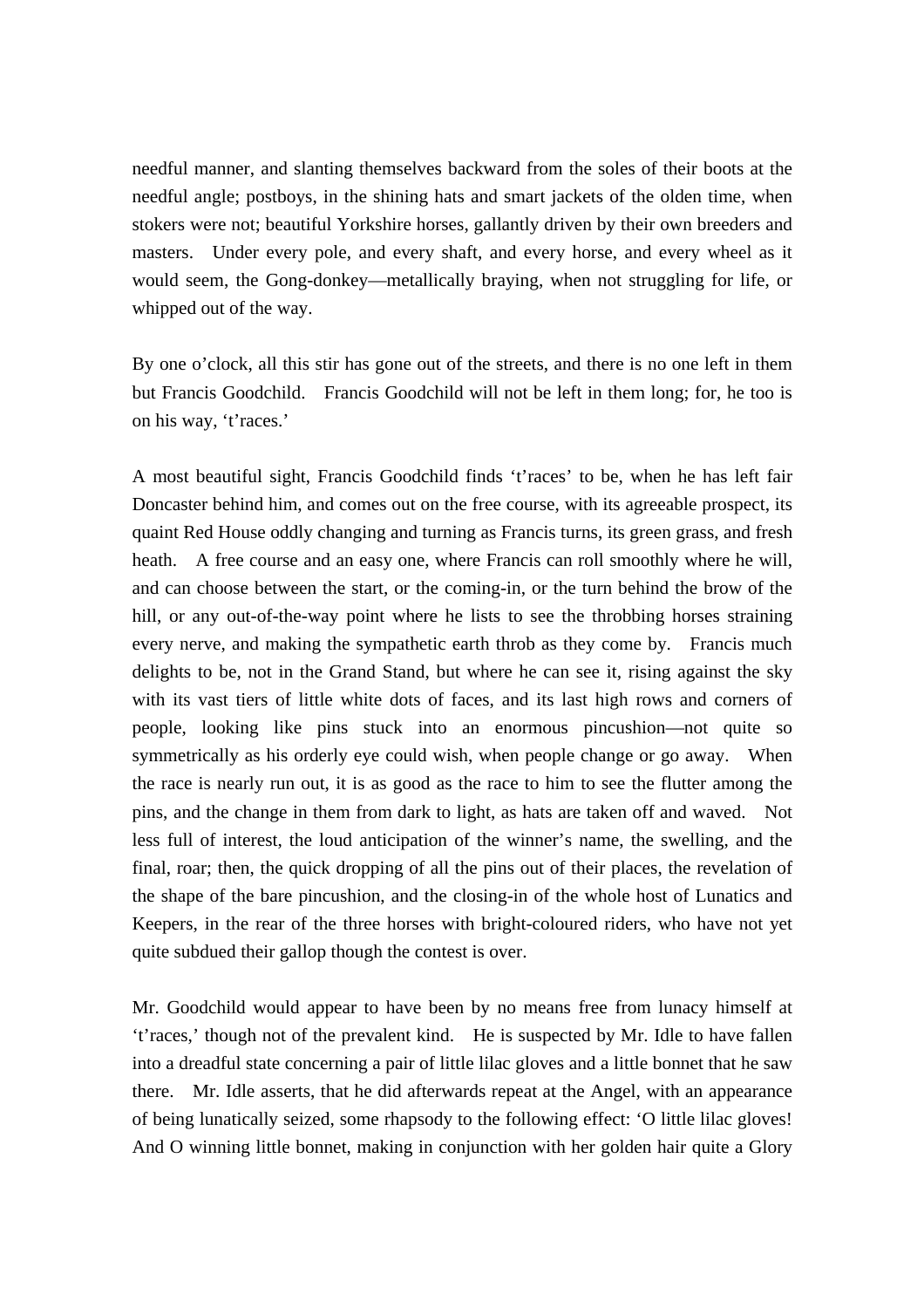in the sunlight round the pretty head, why anything in the world but you and me! Why may not this day's running-of horses, to all the rest: of precious sands of life to me—be prolonged through an everlasting autumn-sunshine, without a sunset! Slave of the Lamp, or Ring, strike me yonder gallant equestrian Clerk of the Course, in the scarlet coat, motionless on the green grass for ages! Friendly Devil on Two Sticks, for ten times ten thousands years, keep Blink-Bonny jibbing at the post, and let us have no start! Arab drums, powerful of old to summon Genii in the desert, sound of yourselves and raise a troop for me in the desert of my heart, which shall so enchant this dusty barouche (with a conspicuous excise-plate, resembling the Collector's door-plate at a turnpike), that I, within it, loving the little lilac gloves, the winning little bonnet, and the dear unknown-wearer with the golden hair, may wait by her side for ever, to see a Great St. Leger that shall never be run!'

Thursday morning. After a tremendous night of crowding, shouting, drinking-house expectoration, Gong-donkey, and correct cards. Symptoms of yesterday's gains in the way of drink, and of yesterday's losses in the way of money, abundant. Money-losses very great. As usual, nobody seems to have won; but, large losses and many losers are unquestionable facts. Both Lunatics and Keepers, in general very low. Several of both kinds look in at the chemist's while Mr. Goodchild is making a purchase there, to be ' picked up.' One red-eyed Lunatic, flushed, faded, and disordered, enters hurriedly and cries savagely, 'Hond us a gloss of sal volatile in wather, or soom dommed thing o' thot sart!' Faces at the Betting Rooms very long, and a tendency to bite nails observable. Keepers likewise given this morning to standing about solitary, with their hands in their pockets, looking down at their boots as they fit them into cracks of the pavement, and then looking up whistling and walking away. Grand Alliance Circus out, in procession; buxom lady-member of Grand Alliance, in crimson riding-habit, fresher to look at, even in her paint under the day sky, than the cheeks of Lunatics or Keepers. Spanish Cavalier appears to have lost yesterday, and jingles his bossed bridle with disgust, as if he were paying. Reaction also apparent at the Guildhall opposite, whence certain pickpockets come out handcuffed together, with that peculiar walk which is never seen under any other circumstances—a walk expressive of going to jail, game, but still of jails being in bad taste and arbitrary, and how would you like it if it was you instead of me, as it ought to be! Mid-day. Town filled as yesterday, but not so full; and emptied as yesterday, but not so empty. In the evening, Angel ordinary where every Lunatic and Keeper has his modest daily meal of turtle, venison, and wine, not so crowded as yesterday, and not so noisy. At night, the theatre.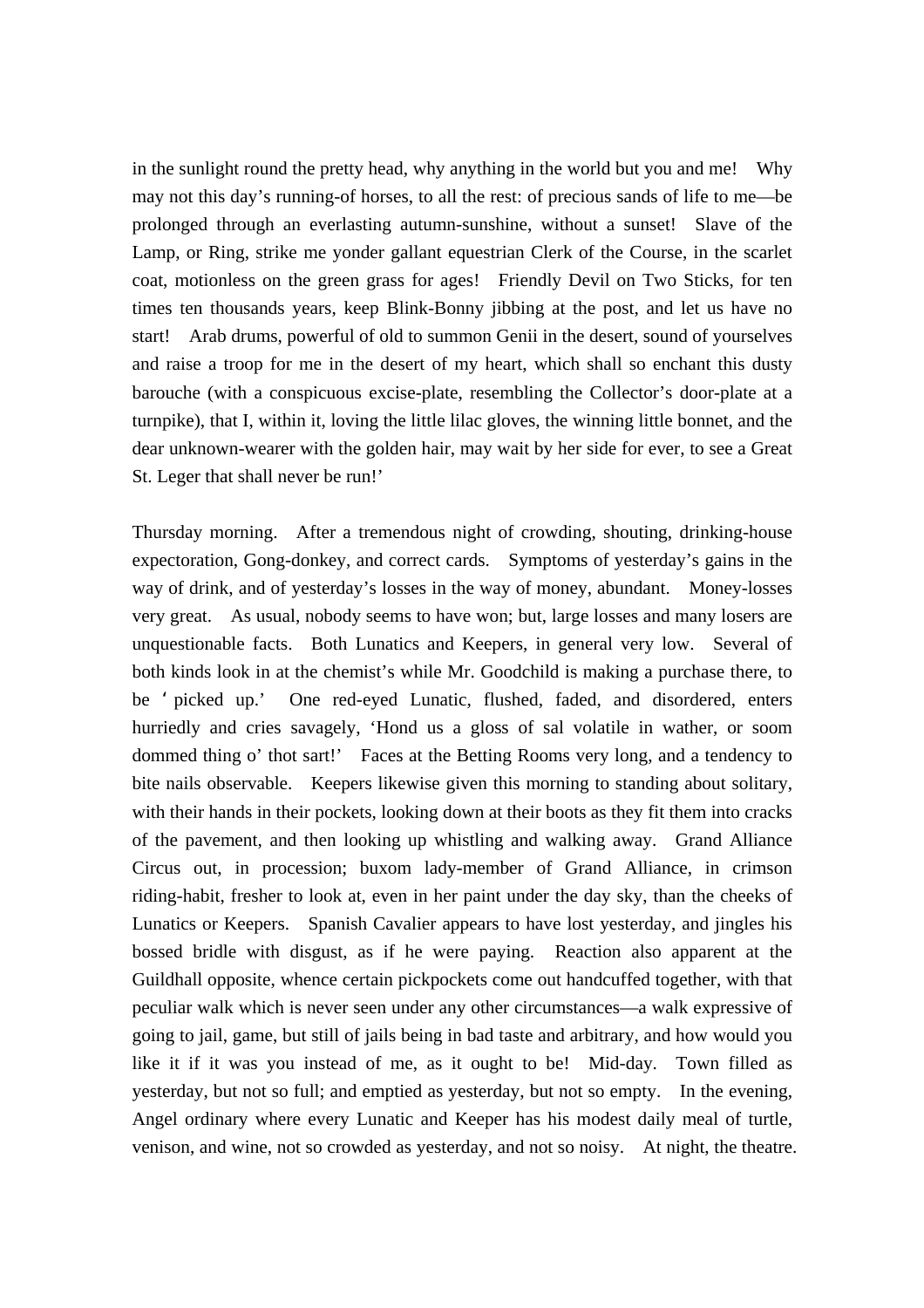More abstracted faces in it than one ever sees at public assemblies; such faces wearing an expression which strongly reminds Mr. Goodchild of the boys at school who were 'going up next,' with their arithmetic or mathematics. These boys are, no doubt, going up to-morrow with their sums and figures. Mr. Palmer and Mr. Thurtell in the boxes O. P. Mr. Thurtell and Mr. Palmer in the boxes P. S. The firm of Thurtell, Palmer, and Thurtell, in the boxes Centre. A most odious tendency observable in these distinguished gentlemen to put vile constructions on sufficiently innocent phrases in the play, and then to applaud them in a Satyr-like manner. Behind Mr. Goodchild, with a party of other Lunatics and one Keeper, the express incarnation of the thing called a 'gent.' A gentleman born; a gent manufactured. A something with a scarf round its neck, and a slipshod speech issuing from behind the scarf; more depraved, more foolish, more ignorant, more unable to believe in any noble or good thing of any kind, than the stupidest Bosjesman. The thing is but a boy in years, and is addled with drink. To do its company justice, even its company is ashamed of it, as it drawls its slang criticisms on the representation, and inflames Mr. Goodchild with a burning ardour to fling it into the pit. Its remarks are so horrible, that Mr. Goodchild, for the moment, even doubts whether that is a wholesome Art, which sets women apart on a high floor before such a thing as this, though as good as its own sisters, or its own mother—whom Heaven forgive for bringing it into the world! But, the consideration that a low nature must make a low world of its own to live in, whatever the real materials, or it could no more exist than any of us could without the sense of touch, brings Mr. Goodchild to reason: the rather, because the thing soon drops its downy chin upon its scarf, and slobbers itself asleep.

Friday Morning. Early fights. Gong-donkey, and correct cards. Again, a great set towards the races, though not so great a set as on Wednesday. Much packing going on too, upstairs at the gun-smith's, the wax-chandler's, and the serious stationer's; for there will be a heavy drift of Lunatics and Keepers to London by the afternoon train. The course as pretty as ever; the great pincushion as like a pincushion, but not nearly so full of pins; whole rows of pins wanting. On the great event of the day, both Lunatics and Keepers become inspired with rage; and there is a violent scuffling, and a rushing at the losing jockey, and an emergence of the said jockey from a swaying and menacing crowd, protected by friends, and looking the worse for wear; which is a rough proceeding, though animating to see from a pleasant distance. After the great event, rills begin to flow from the pincushion towards the railroad; the rills swell into rivers; the rivers soon unite into a lake. The lake floats Mr. Goodchild into Doncaster, past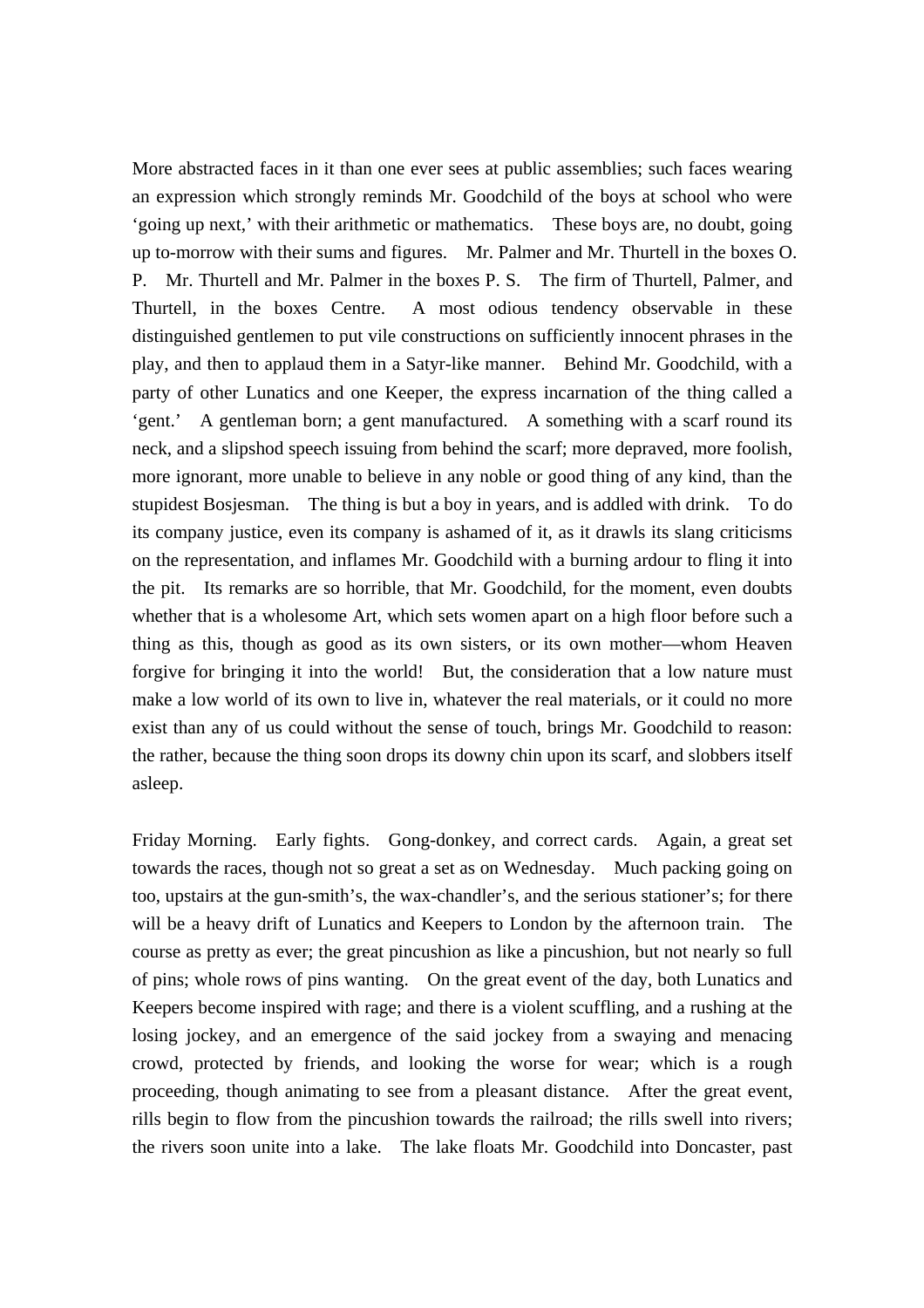the Itinerant personage in black, by the way-side telling him from the vantage ground of a legibly printed placard on a pole that for all these things the Lord will bring him to judgment. No turtle and venison ordinary this evening; that is all over. No Betting at the rooms; nothing there but the plants in pots, which have, all the week, been stood about the entry to give it an innocent appearance, and which have sorely sickened by this time.

Saturday. Mr. Idle wishes to know at breakfast, what were those dreadful groanings in his bedroom doorway in the night? Mr. Goodchild answers, Nightmare. Mr. Idle repels the calumny, and calls the waiter. The Angel is very sorry—had intended to explain; but you see, gentlemen, there was a gentleman dined down-stairs with two more, and he had lost a deal of money, and he would drink a deal of wine, and in the night he 'took the horrors,' and got up; and as his friends could do nothing with him he laid himself down and groaned at Mr. Idle's door. 'And he DID groan there,' Mr. Idle says; 'and you will please to imagine me inside, "taking the horrors" too!"

So far, the picture of Doncaster on the occasion of its great sporting anniversary, offers probably a general representation of the social condition of the town, in the past as well as in the present time. The sole local phenomenon of the current year, which may be considered as entirely unprecedented in its way, and which certainly claims, on that account, some slight share of notice, consists in the actual existence of one remarkable individual, who is sojourning in Doncaster, and who, neither directly nor indirectly, has anything at all to do, in any capacity whatever, with the racing amusements of the week. Ranging throughout the entire crowd that fills the town, and including the inhabitants as well as the visitors, nobody is to be found altogether disconnected with the business of the day, excepting this one unparalleled man. He does not bet on the races, like the sporting men. He does not assist the races, like the jockeys, starters, judges, and grooms. He does not look on at the races, like Mr. Goodchild and his fellow-spectators. He does not profit by the races, like the hotel-keepers and the tradespeople. He does not minister to the necessities of the races, like the booth-keepers, the postilions, the waiters, and the hawkers of Lists. He does not assist the attractions of the races, like the actors at the theatre, the riders at the circus, or the posturers at the Poses Plastiques. Absolutely and literally, he is the only individual in Doncaster who stands by the brink of the full-flowing race-stream, and is not swept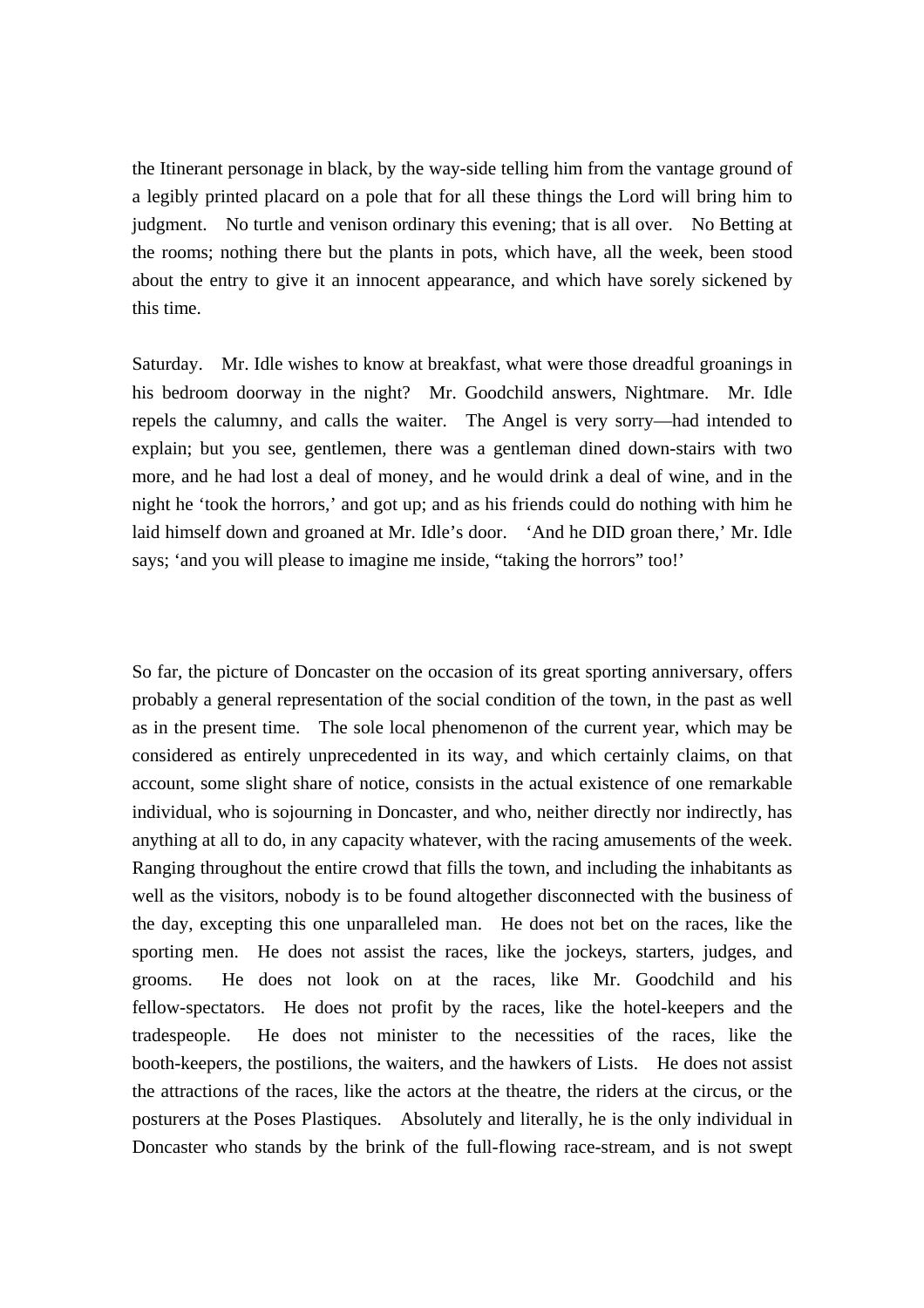away by it in common with all the rest of his species. Who is this modern hermit, this recluse of the St. Leger-week, this inscrutably ungregarious being, who lives apart from the amusements and activities of his fellow-creatures? Surely, there is little difficulty in guessing that clearest and easiest of all riddles. Who could he be, but Mr. Thomas Idle?

Thomas had suffered himself to be taken to Doncaster, just as he would have suffered himself to be taken to any other place in the habitable globe which would guarantee him the temporary possession of a comfortable sofa to rest his ankle on. Once established at the hotel, with his leg on one cushion and his back against another, he formally declined taking the slightest interest in any circumstance whatever connected with the races, or with the people who were assembled to see them. Francis Goodchild, anxious that the hours should pass by his crippled travelling-companion as lightly as possible, suggested that his sofa should be moved to the window, and that he should amuse himself by looking out at the moving panorama of humanity, which the view from it of the principal street presented. Thomas, however, steadily declined profiting by the suggestion.

'The farther I am from the window,' he said, 'the better, Brother Francis, I shall be pleased. I have nothing in common with the one prevalent idea of all those people who are passing in the street. Why should I care to look at them?'

'I hope I have nothing in common with the prevalent idea of a great many of them, either,' answered Goodchild, thinking of the sporting gentlemen whom he had met in the course of his wanderings about Doncaster. 'But, surely, among all the people who are walking by the house, at this very moment, you may find—'

'Not one living creature,' interposed Thomas, 'who is not, in one way or another, interested in horses, and who is not, in a greater or less degree, an admirer of them. Now, I hold opinions in reference to these particular members of the quadruped creation, which may lay claim (as I believe) to the disastrous distinction of being unpartaken by any other human being, civilised or savage, over the whole surface of the earth. Taking the horse as an animal in the abstract, Francis, I cordially despise him from every point of view.'

'Thomas,' said Goodchild, 'confinement to the house has begun to affect your biliary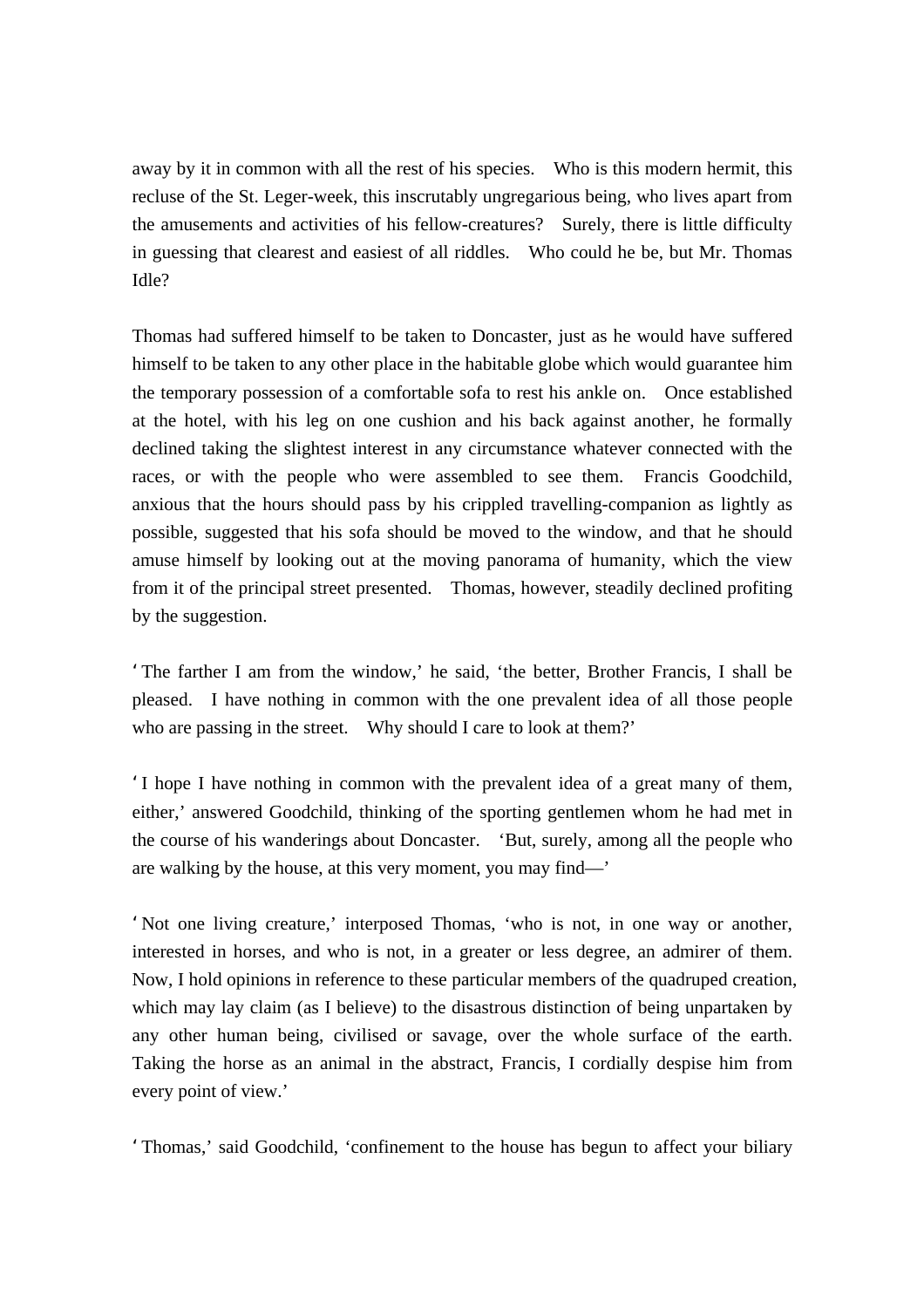secretions. I shall go to the chemist's and get you some physic.'

'I object,' continued Thomas, quietly possessing himself of his friend's hat, which stood on a table near him,—'I object, first, to the personal appearance of the horse. I protest against the conventional idea of beauty, as attached to that animal. I think his nose too long, his forehead too low, and his legs (except in the case of the cart-horse) ridiculously thin by comparison with the size of his body. Again, considering how big an animal he is, I object to the contemptible delicacy of his constitution. Is he not the sickliest creature in creation? Does any child catch cold as easily as a horse? Does he not sprain his fetlock, for all his appearance of superior strength, as easily as I sprained my ankle! Furthermore, to take him from another point of view, what a helpless wretch he is! No fine lady requires more constant waiting-on than a horse. Other animals can make their own toilette: he must have a groom. You will tell me that this is because we want to make his coat artificially glossy. Glossy! Come home with me, and see my cat,—my clever cat, who can groom herself! Look at your own dog! see how the intelligent creature curry-combs himself with his own honest teeth! Then, again, what a fool the horse is, what a poor, nervous fool! He will start at a piece of white paper in the road as if it was a lion. His one idea, when he hears a noise that he is not accustomed to, is to run away from it. What do you say to those two common instances of the sense and courage of this absurdly overpraised animal? I might multiply them to two hundred, if I chose to exert my mind and waste my breath, which I never do. I prefer coming at once to my last charge against the horse, which is the most serious of all, because it affects his moral character. I accuse him boldly, in his capacity of servant to man, of slyness and treachery. I brand him publicly, no matter how mild he may look about the eyes, or how sleek he may be about the coat, as a systematic betrayer, whenever he can get the chance, of the confidence reposed in him. What do you mean by laughing and shaking your head at me?'

'Oh, Thomas, Thomas!' said Goodchild. 'You had better give me my hat; you had better let me get you that physic.'

'I will let you get anything you like, including a composing draught for yourself,' said Thomas, irritably alluding to his fellow-apprentice's inexhaustible activity, 'if you will only sit quiet for five minutes longer, and hear me out. I say again the horse is a betrayer of the confidence reposed in him; and that opinion, let me add, is drawn from my own personal experience, and is not based on any fanciful theory whatever. You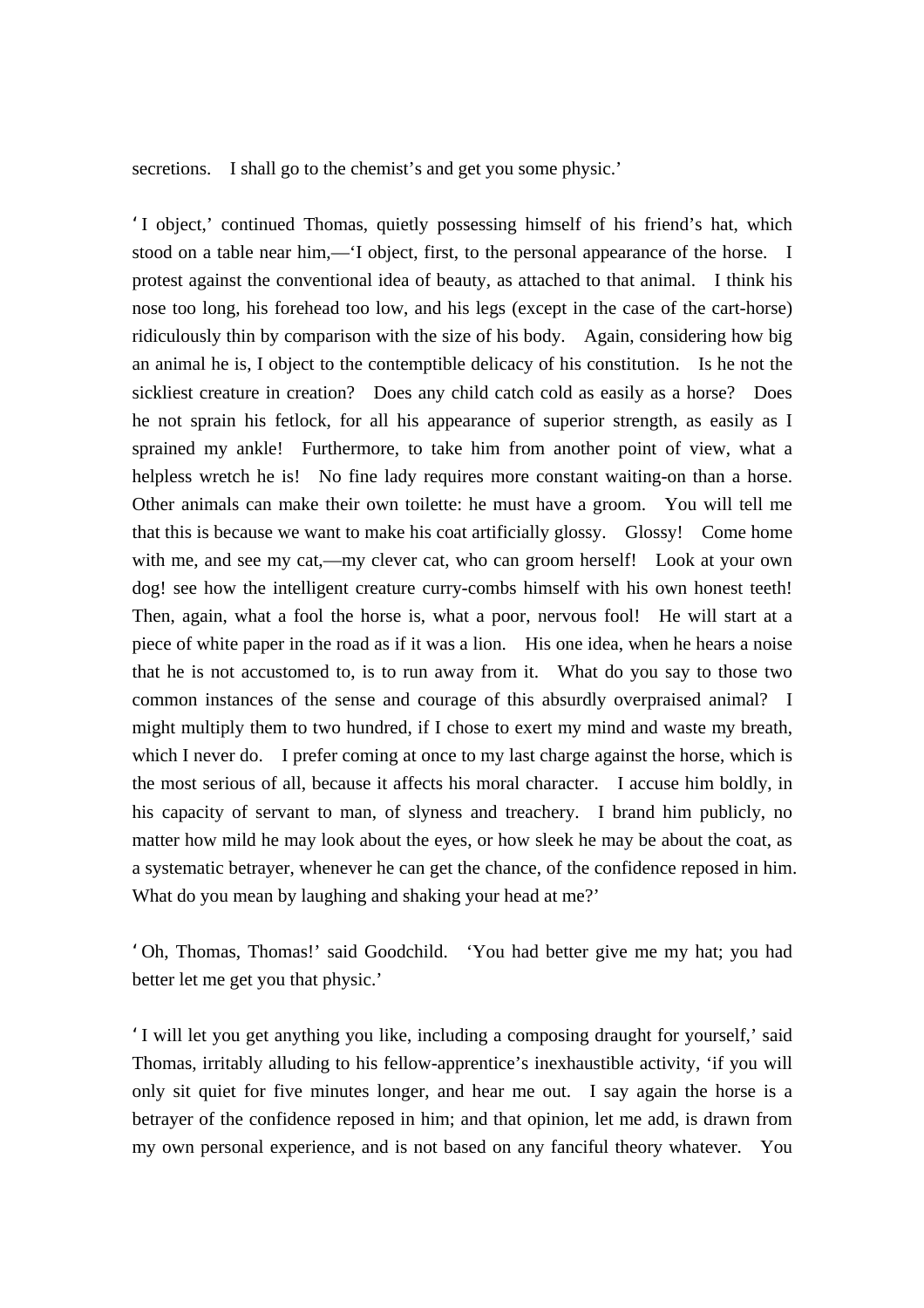shall have two instances, two overwhelming instances. Let me start the first of these by asking, what is the distinguishing quality which the Shetland Pony has arrogated to himself, and is still perpetually trumpeting through the world by means of popular report and books on Natural History? I see the answer in your face: it is the quality of being Sure-Footed. He professes to have other virtues, such as hardiness and strength, which you may discover on trial; but the one thing which he insists on your believing, when you get on his back, is that he may be safely depended on not to tumble down with you. Very good. Some years ago, I was in Shetland with a party of friends. They insisted on taking me with them to the top of a precipice that overhung the sea. It was a great distance off, but they all determined to walk to it except me. I was wiser then than I was with you at Carrock, and I determined to be carried to the precipice. There was no carriage-road in the island, and nobody offered (in consequence, as I suppose, of the imperfectly-civilised state of the country) to bring me a sedan-chair, which is naturally what I should have liked best. A Shetland pony was produced instead. I remembered my Natural History, I recalled popular report, and I got on the little beast's back, as any other man would have done in my position, placing implicit confidence in the sureness of his feet. And how did he repay that confidence? Brother Francis, carry your mind on from morning to noon. Picture to yourself a howling wilderness of grass and bog, bounded by low stony hills. Pick out one particular spot in that imaginary scene, and sketch me in it, with outstretched arms, curved back, and heels in the air, plunging headforemost into a black patch of water and mud. Place just behind me the legs, the body, and the head of a sure-footed Shetland pony, all stretched flat on the ground, and you will have produced an accurate representation of a very lamentable fact. And the moral device, Francis, of this picture will be to testify that when gentlemen put confidence in the legs of Shetland ponies, they will find to their cost that they are leaning on nothing but broken reeds. There is my first instance—and what have you got to say to that?'

'Nothing, but that I want my hat,' answered Goodchild, starting up and walking restlessly about the room.

'You shall have it in a minute,' rejoined Thomas. 'My second instance'—(Goodchild groaned, and sat down again)—'My second instance is more appropriate to the present time and place, for it refers to a race-horse. Two years ago an excellent friend of mine, who was desirous of prevailing on me to take regular exercise, and who was well enough acquainted with the weakness of my legs to expect no very active compliance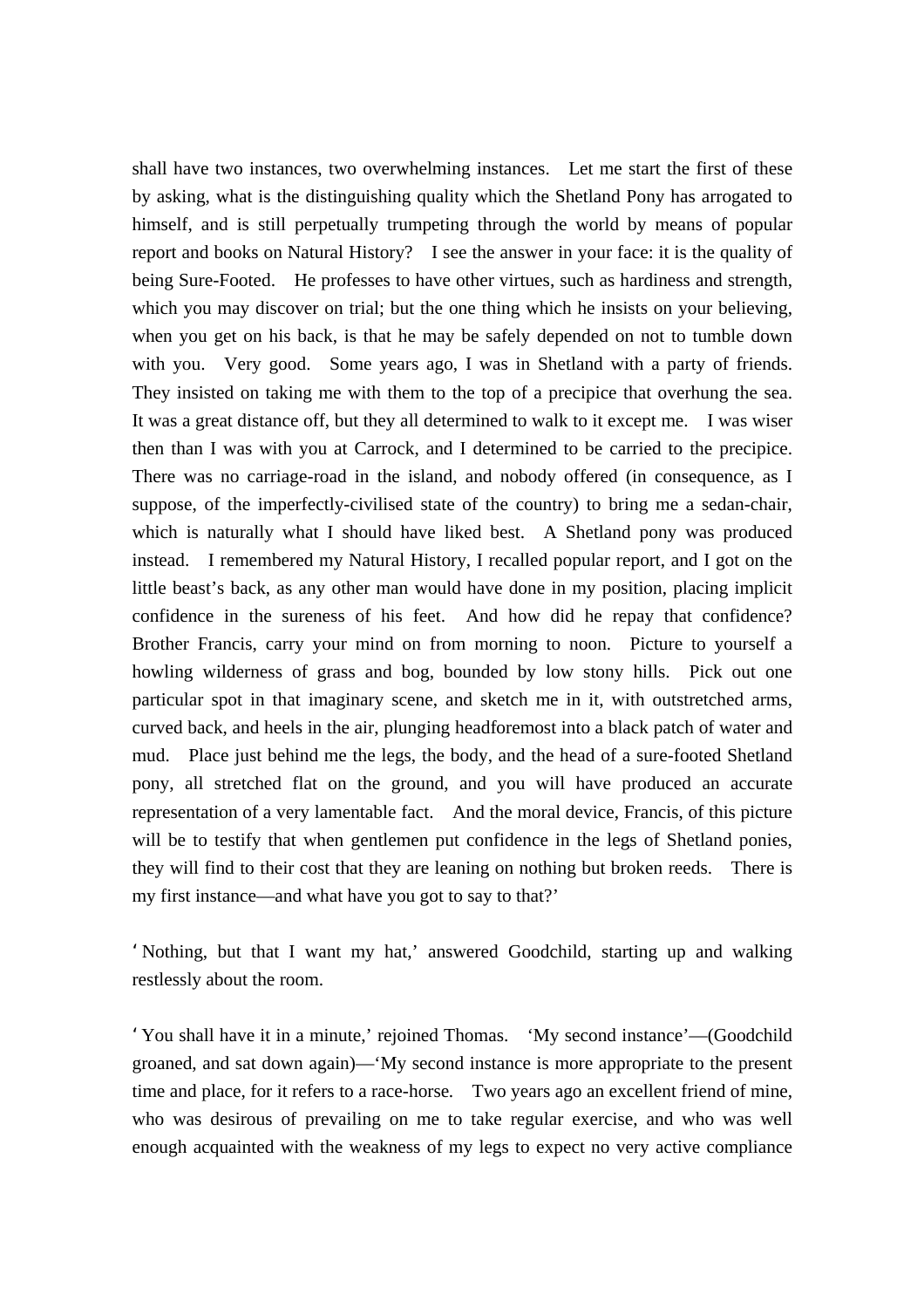with his wishes on their part, offered to make me a present of one of his horses. Hearing that the animal in question had started in life on the turf, I declined accepting the gift with many thanks; adding, by way of explanation, that I looked on a race-horse as a kind of embodied hurricane, upon which no sane man of my character and habits could be expected to seat himself. My friend replied that, however appropriate my metaphor might be as applied to race-horses in general, it was singularly unsuitable as applied to the particular horse which he proposed to give me. From a foal upwards this remarkable animal had been the idlest and most sluggish of his race. Whatever capacities for speed he might possess he had kept so strictly to himself, that no amount of training had ever brought them out. He had been found hopelessly slow as a racer, and hopelessly lazy as a hunter, and was fit for nothing but a quiet, easy life of it with an old gentleman or an invalid. When I heard this account of the horse, I don't mind confessing that my heart warmed to him. Visions of Thomas Idle ambling serenely on the back of a steed as lazy as himself, presenting to a restless world the soothing and composite spectacle of a kind of sluggardly Centaur, too peaceable in his habits to alarm anybody, swam attractively before my eyes. I went to look at the horse in the stable. Nice fellow! he was fast asleep with a kitten on his back. I saw him taken out for an airing by the groom. If he had had trousers on his legs I should not have known them from my own, so deliberately were they lifted up, so gently were they put down, so slowly did they get over the ground. From that moment I gratefully accepted my friend's offer. I went home; the horse followed me—by a slow train. Oh, Francis, how devoutly I believed in that horse I how carefully I looked after all his little comforts! I had never gone the length of hiring a man-servant to wait on myself; but I went to the expense of hiring one to wait upon him. If I thought a little of myself when I bought the softest saddle that could be had for money, I thought also of my horse. When the man at the shop afterwards offered me spurs and a whip, I turned from him with horror. When I sallied out for my first ride, I went purposely unarmed with the means of hurrying my steed. He proceeded at his own pace every step of the way; and when he stopped, at last, and blew out both his sides with a heavy sigh, and turned his sleepy head and looked behind him, I took him home again, as I might take home an artless child who said to me, "If you please, sir, I am tired." For a week this complete harmony between me and my horse lasted undisturbed. At the end of that time, when he had made quite sure of my friendly confidence in his laziness, when he had thoroughly acquainted himself with all the little weaknesses of my seat (and their name is Legion), the smouldering treachery and ingratitude of the equine nature blazed out in an instant. Without the slightest provocation from me, with nothing passing him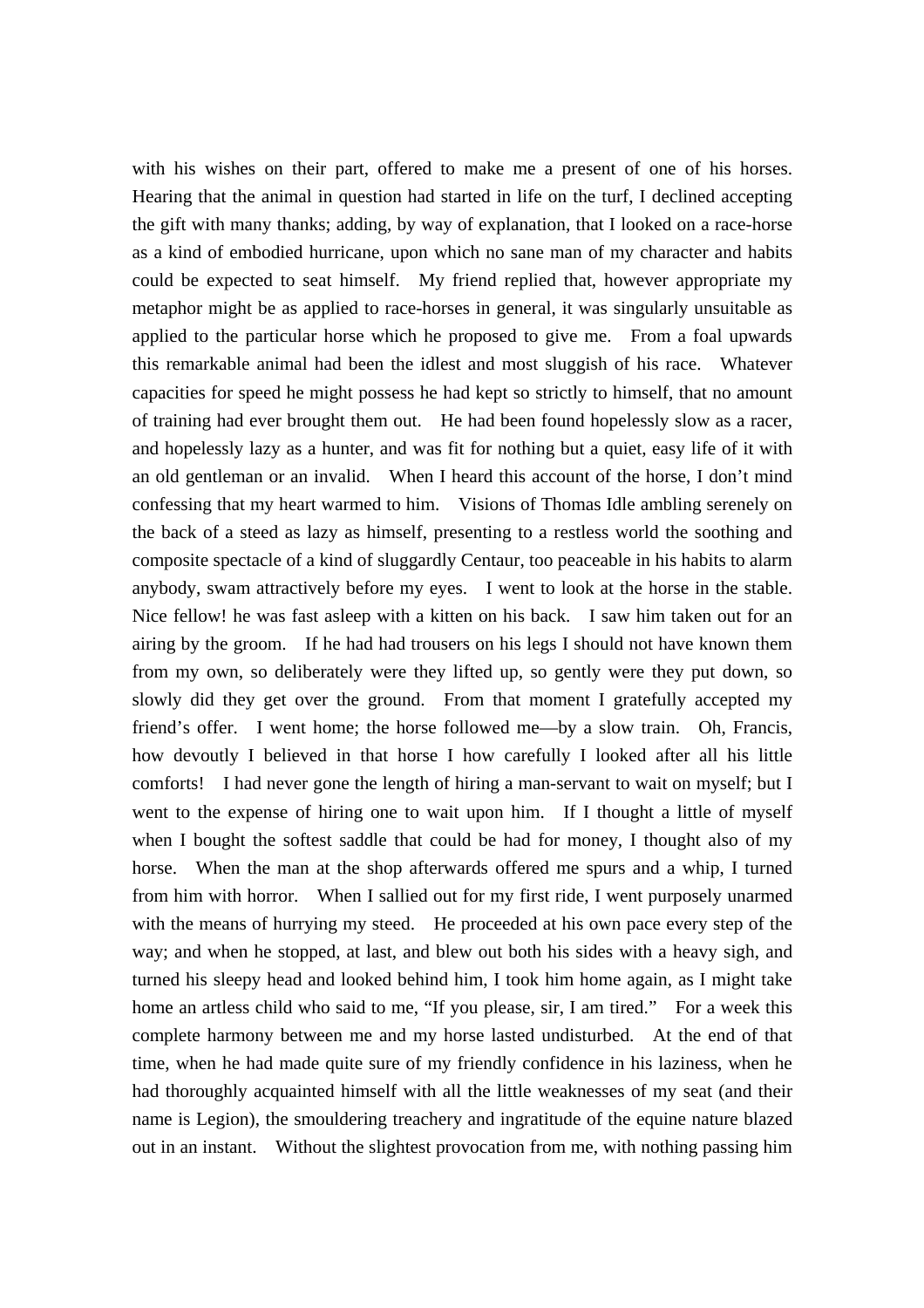at the time but a pony-chaise driven by an old lady, he started in one instant from a state of sluggish depression to a state of frantic high spirits. He kicked, he plunged, he shied, he pranced, he capered fearfully. I sat on him as long as I could, and when I could sit no longer, I fell off. No, Francis! this is not a circumstance to be laughed at, but to be wept over. What would be said of a Man who had requited my kindness in that way? Range over all the rest of the animal creation, and where will you find me an instance of treachery so black as this? The cow that kicks down the milking-pail may have some reason for it; she may think herself taxed too heavily to contribute to the dilution of human tea and the greasing of human bread. The tiger who springs out on me unawares has the excuse of being hungry at the time, to say nothing of the further justification of being a total stranger to me. The very flea who surprises me in my sleep may defend his act of assassination on the ground that I, in my turn, am always ready to murder him when I am awake. I defy the whole body of Natural Historians to move me, logically, off the ground that I have taken in regard to the horse. Receive back your hat, Brother Francis, and go to the chemist's, if you please; for I have now done. Ask me to take anything you like, except an interest in the Doncaster races. Ask me to look at anything you like, except an assemblage of people all animated by feelings of a friendly and admiring nature towards the horse. You are a remarkably well-informed man, and you have heard of hermits. Look upon me as a member of that ancient fraternity, and you will sensibly add to the many obligations which Thomas Idle is proud to owe to Francis Goodchild.'

Here, fatigued by the effort of excessive talking, disputatious Thomas waved one hand languidly, laid his head back on the sofa-pillow, and calmly closed his eyes.

At a later period, Mr. Goodchild assailed his travelling companion boldly from the impregnable fortress of common sense. But Thomas, though tamed in body by drastic discipline, was still as mentally unapproachable as ever on the subject of his favourite delusion.

The view from the window after Saturday's breakfast is altogether changed. The tradesmen's families have all come back again. The serious stationer's young woman of all work is shaking a duster out of the window of the combination breakfast-room; a child is playing with a doll, where Mr. Thurtell's hair was brushed; a sanitary scrubbing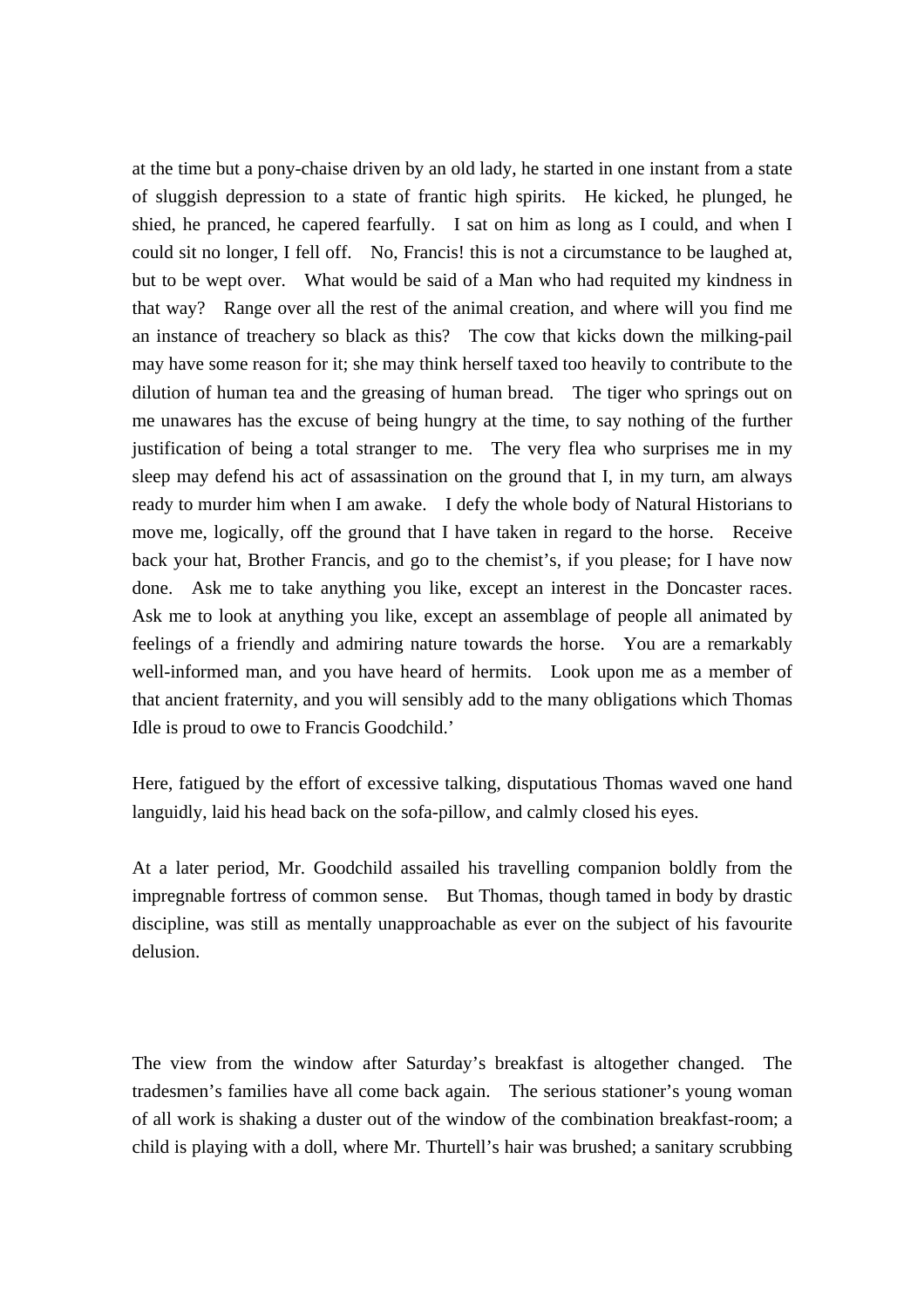is in progress on the spot where Mr. Palmer's braces were put on. No signs of the Races are in the streets, but the tramps and the tumble-down-carts and trucks laden with drinking-forms and tables and remnants of booths, that are making their way out of the town as fast as they can. The Angel, which has been cleared for action all the week, already begins restoring every neat and comfortable article of furniture to its own neat and comfortable place. The Angel's daughters (pleasanter angels Mr. Idle and Mr. Goodchild never saw, nor more quietly expert in their business, nor more superior to the common vice of being above it), have a little time to rest, and to air their cheerful faces among the flowers in the yard. It is market-day. The market looks unusually natural, comfortable, and wholesome; the market-people too. The town seems quite restored, when, hark! a metallic bray—The Gong-donkey!

The wretched animal has not cleared off with the rest, but is here, under the window. How much more inconceivably drunk now, how much more begrimed of paw, how much more tight of calico hide, how much more stained and daubed and dirty and dunghilly, from his horrible broom to his tender toes, who shall say! He cannot even shake the bray out of himself now, without laying his cheek so near to the mud of the street, that he pitches over after delivering it. Now, prone in the mud, and now backing himself up against shop-windows, the owners of which come out in terror to remove him; now, in the drinking-shop, and now in the tobacconist's, where he goes to buy tobacco, and makes his way into the parlour, and where he gets a cigar, which in half-a-minute he forgets to smoke; now dancing, now dozing, now cursing, and now complimenting My Lord, the Colonel, the Noble Captain, and Your Honourable Worship, the Gong-donkey kicks up his heels, occasionally braying, until suddenly, he beholds the dearest friend he has in the world coming down the street.

The dearest friend the Gong-donkey has in the world, is a sort of Jackall, in a dull, mangy, black hide, of such small pieces that it looks as if it were made of blacking bottles turned inside out and cobbled together. The dearest friend in the world (inconceivably drunk too) advances at the Gong-donkey, with a hand on each thigh, in a series of humorous springs and stops, wagging his head as he comes. The Gong-donkey regarding him with attention and with the warmest affection, suddenly perceives that he is the greatest enemy he has in the world, and hits him hard in the countenance. The astonished Jackall closes with the Donkey, and they roll over and over in the mud, pummelling one another. A Police Inspector, supernaturally endowed with patience, who has long been looking on from the Guildhall-steps, says, to a